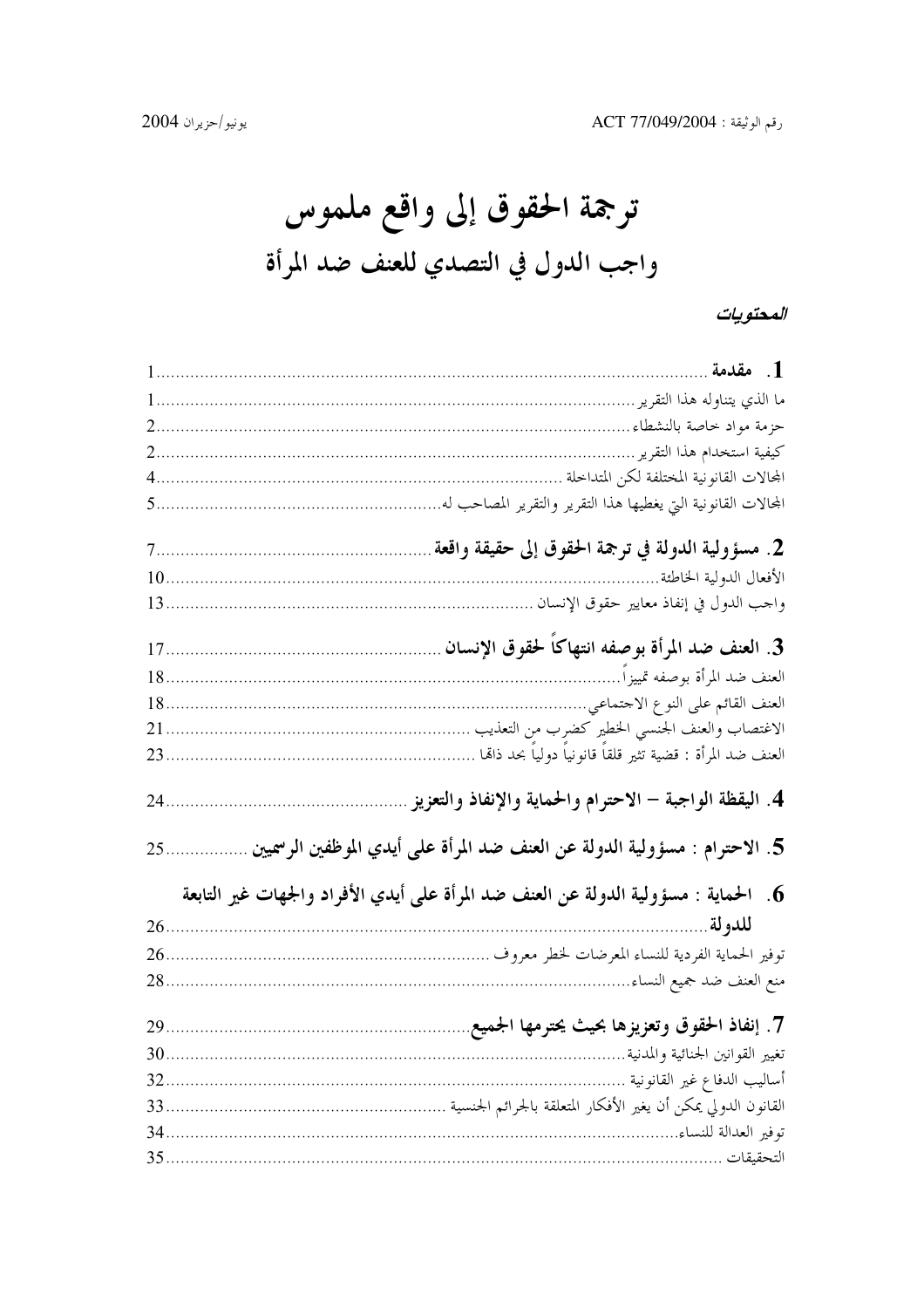| التعليم العام (الرسمي)                |
|---------------------------------------|
|                                       |
|                                       |
|                                       |
| التعاون مع المنظمات النسائية          |
|                                       |
|                                       |
|                                       |
| الفتيات                               |
|                                       |
|                                       |
|                                       |
|                                       |
| متى يتم الإخلال بواحب اليقظة الواحبة؟ |
|                                       |
|                                       |
| ليست هناك أعذار : الثقافة …….         |
|                                       |
|                                       |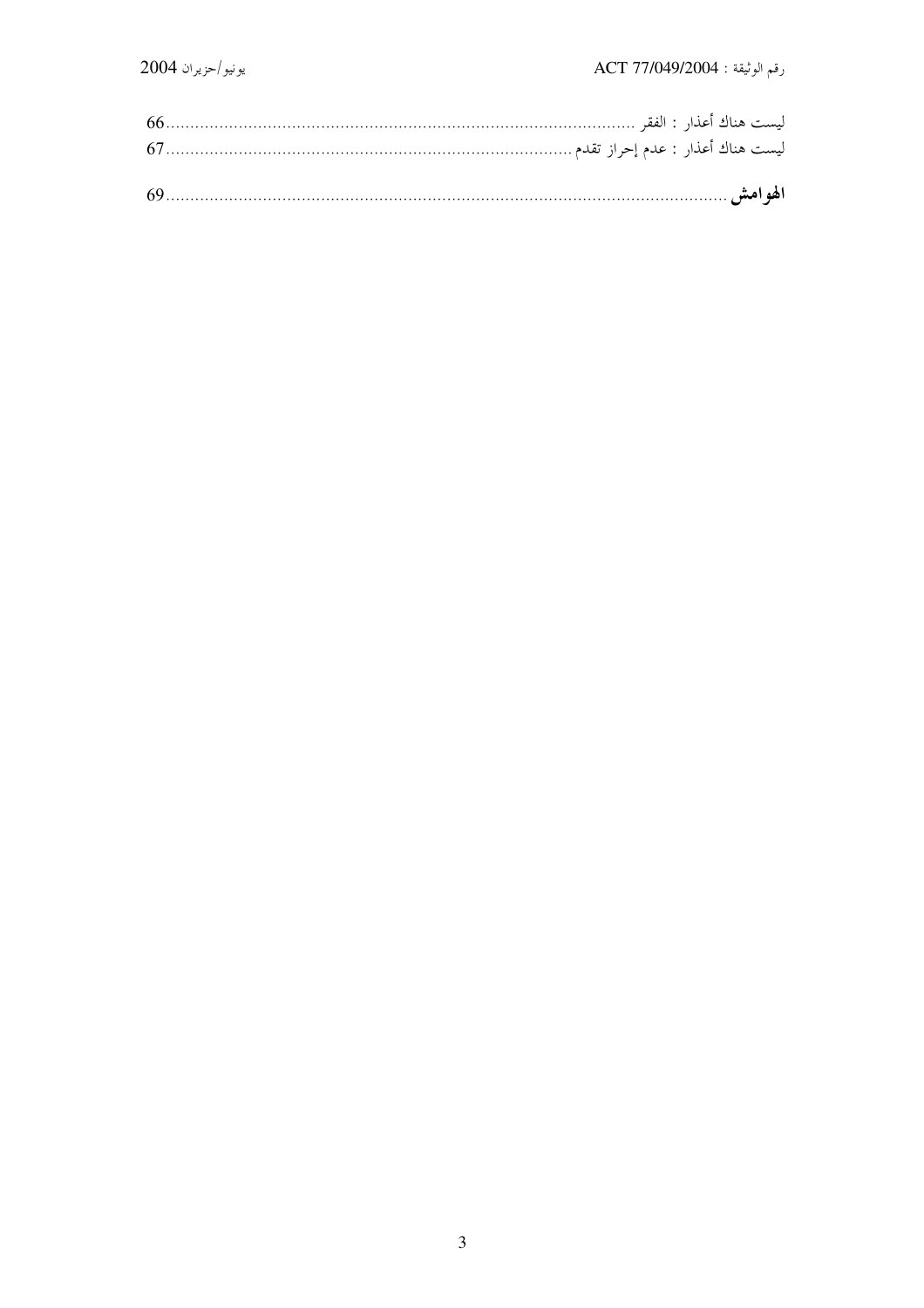# ترجمة الحقوق إلى واقع ملموس واجب الدول في التصدي للعنف ضد المرأة

### 1. مقدمة

ما الذي يتناوله هذا التقرير

"العنف سلوك مكتسب : يتمثل جزء من واجب اللولة في توحيى اليقظة الواجبة لمنع وقوع مثل هذه الجرائم في العمل مع الجتمع المدنى لتغيير هذا السلوك واحتثاث هذا العنف." <sup>1</sup>

ويشكل هذا التقرير دليلاً حول واحب الدول في ترجمة الحقوق إلى حقيقة واقعة — للوفاء بالواجبات المترتبة عليها بموحب المعاهدات والقانون الدولي العرفي في احترام حقوق الإنسان وحمايتها والوفاء ها قانوناً وممارسة.

كما أنه دليل للقانون الدولي فيما يتعلق بالعنف ضد المرأة. وهو ليس فقط تحليلاً لمختلف تعاريف حق المرأة في عدم التعرض للعنف، وتعاريف الأفعال الجنائية التي تتعلق بالعنف ضد المرأة — رغم أن هذا جزء مهم.

ويتضمن هذا التقرير والتقرير المصاحب له حول العنف ضد المرأة في النـــزاعات المسلحة (*ترجمة الحقوق إلى واقع : العنف ضد المرأة في النـــزاعات المسلحة*، رقم الوثيقة : ACT 77/050/2004) تحليلاً للواحب القانوني المترتب على الدول في اتخاذ إجراءات للتصدي للعنف ضد المرأة. ويترتب هذا الواحب على الدول، بصرف النظر عن السياق — الحرب أو السلام أو المنــــزل أو الشارع أو مكان العمل، وأياً كانت هوية مرتكبه — الأب أو الزوج أو الشريك أو الزميل أو الغريب أو الشرطي أو المقاتل أو الجندي، وبصرف النظر عن هوية الضحية.

لذا يُقصد هذا التقرير أن يشكل أداةً بيد النساء اللواتي تعرضن للعنف، ولأي شخص يعمل معهن أو ينادي بحقوقهن. ويُقصد به مساعدتمم في تقدير الكيفية التي يمكن فيها لاحترام حقوق المرأة كما هي مُعرَّفة في القانون الدولي أن يساندهم في عملهم وتوفير المبادئ التوجيهية (الإرشادات) القانونية اللازمة للدعم وإدراجها في المواد البيّ يعدونها.

ويكتسى الإطار القانوني الدولي أهمية خاصة عند مخاطبة الحكومات والموظفين العموميين الذين يتقاعسون عن إنفاذ حقوق المرأة أو ينتهكوها. فمثلاً، يمكن للرجوع إلى القانون الدولي أن يساعد النساء الناجيات، اللواتي يدعن إلى تحسين الخدمات الطبية والسكنية والاحتماعية لمساعدقمن على التغلب على المحنة؛ والمحامين العاملين كدعاة نيابة عن النساء الناجيات في الملاحقات القضائية الجنائية أو الإجراءات المدنية؛ والصحفيين الذين ينشرون أخبار القضايا المتعلقة بالعنف ضد المرأة، ودعاة حقوق المرأة الذين يمارسون الضغط لتغيير القوانين والسياسات. والدول ملزمة بالتقيد بالقانون الدولي، ويمكن لإدراج الإشارات إلى القانون في الاتصالات ومواد كسب التأييد أن يكون مفيداً في حمل المسؤولين على النظر إلى المطالبات بالتغيير بدرجة أكبر من الجدية.

ومعايير حقوق الإنسان هي الحد الأدنى الأساسي لما يجب أن يتوقع كل إنسان أن يتمتع به في حياته اليومية. وهي توفر مقياساً معترفاً به دولياً وقابلاً للتطبيق قانونياً. ولا يستطيع هذا التقرير أن يقرر ما ينبغى على الناجيات والدعاة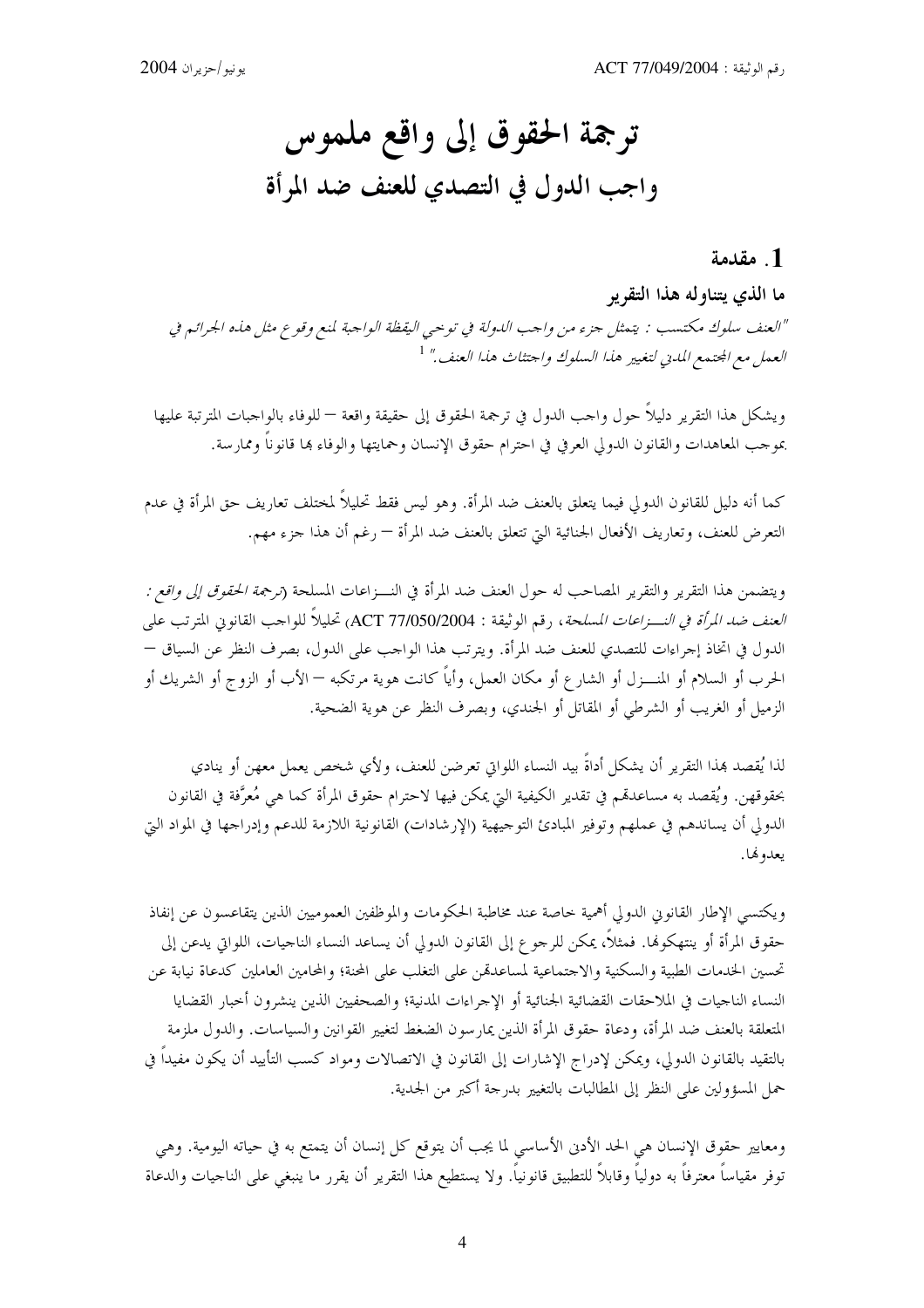أن يطالبوا به لمساعدة النساء والفتيات في مجتمعالهن — إذ إن الحقوق ستُترجم إلى أهداف وممارسات محددة تبعا للأوضاع والاحتياحات المحلية. بيد أن معايير حقوق الإنسان تقدم الدعم القانوين للدعاة، الذين تتوقف مطالبهم على سياقها وبواعث قلقهم.

### حزمة مواد خاصة بالنشطاء

يشكل هذا التقرير جزءاً من مجموعة مواد أعدمها منظمة العفو الدولية — حزمة المواد الخاصة بالنشطاء — لمساعدة دعاة حقوق المرأة في الترويج لرسالتهم في أوساط مجموعة متنوعة من الجماهير .

المادة الأولى هي عبارة عن حزمة للتعليم العام لحقوق الإنسان تتعلق بالمفاهيم الأساسية للنوع الاحتماعي وحقوق المرأة، ترجمة الحقوق إلى واقع : ورش العمل الخاصة بالوعبي بالنوع الاجتماعبي (رقم الوثيقة : ACT  $. (77/035/2004$ 

المادة الثانية — هذا التقرير — هي عبارة عن دليل لقانون ومعايير حقوق الإنسان المتعلقة بحقوق المرأة في عدم التعرض للعنف. وهو يشمل العنف المنـــزلي (العائلي)، والعنف في المجتمع، والقانون الجنائي الذي يتعامل مع العنف ضد المرأة، وسبل التظلم المناسبة المتاحة للضحايا والناجيات من العنف ضد المرأة.

المادة الثالثة — تقرير مصاحب لهذا التقرير — عبارة عن دليل حول المعايير الدولية المتعلقة بالعنف ضد المرأة في النـــزاعات المسلحة : *ترجمة الحقوق إلى واقع : العنف ضد المرأة في النـــزاعات المسلحة* (رقم الوثيقة : ACT  $. (77/050/2004$ 

والمادة الرابعة عبارة عن دليل للدعاة. ويتضمن معلومات حول الأساليب العملية لتحقيق التغيير، مثل كسب التأييد والحملات والدفاع القانوني في المحاكم الجنائية والمدنية. ويتضمن أفكاراً حول كيفية مخاطبة منظمات المحتمع المدني والسلطات الرسمية والهيئات الحكومية الدولية. ترجم*ة الحقوق إلى واقع : القيام بحملات لوضع حد للعنف ضد المرأة* (رقم الوثيقة: ACT 77/052/2004).

والجزء الأخير من حزمة المواد، والذي سيُنتج فيما بعد، سيكون سلسلة من ثلاث حزم لتعليم حقوق الإنسان حاصة بحقوق المرأة في القانون الدولي، تستند إلى العناصر السابقة لحزمة المواد : *ترجمة الحقوق إلى واقع : ورش العمل* التدريبية الخاصة بالشباب (رقم الوثيقة : ACT 77/053/2004)؛ وترجمة الحقوق إلى واقع : ورش العمل التدريبية الخاصة بالصحفيين (رقم الوثيقة : ACT 77/054/2004)؛ وترجمة الحقوق إلى واقع : ورش عمل تدريبية للمعلمين (رقم الوثيقة: ACT 77/052/2004).

### كيفية استخدام هذا التقرير

"رغم المكاسب المهمة المحققة في صياغة معايير وصكوك حقوق الإنسان للتصدي للعنف ضد المرأة، تظل هناك فجوة ملموسة في تطبيقها. ويقتضي سد الفجوة ترسيخ المعايير على المستوى المحلي. فيجب أن تشارك المحتمعات في الجهود المبذولة لترجمة الصلاحيات الدولية إلى قوانين وخطط وأفعال، بحيث يصبح لهذه الآليات معنى في الحياة اليومية. وأفضل وسيلة لخدمة هذه العملية هي وضع أساس لإطار والتزام قانونيين واضحين بسيادة القانون، إما من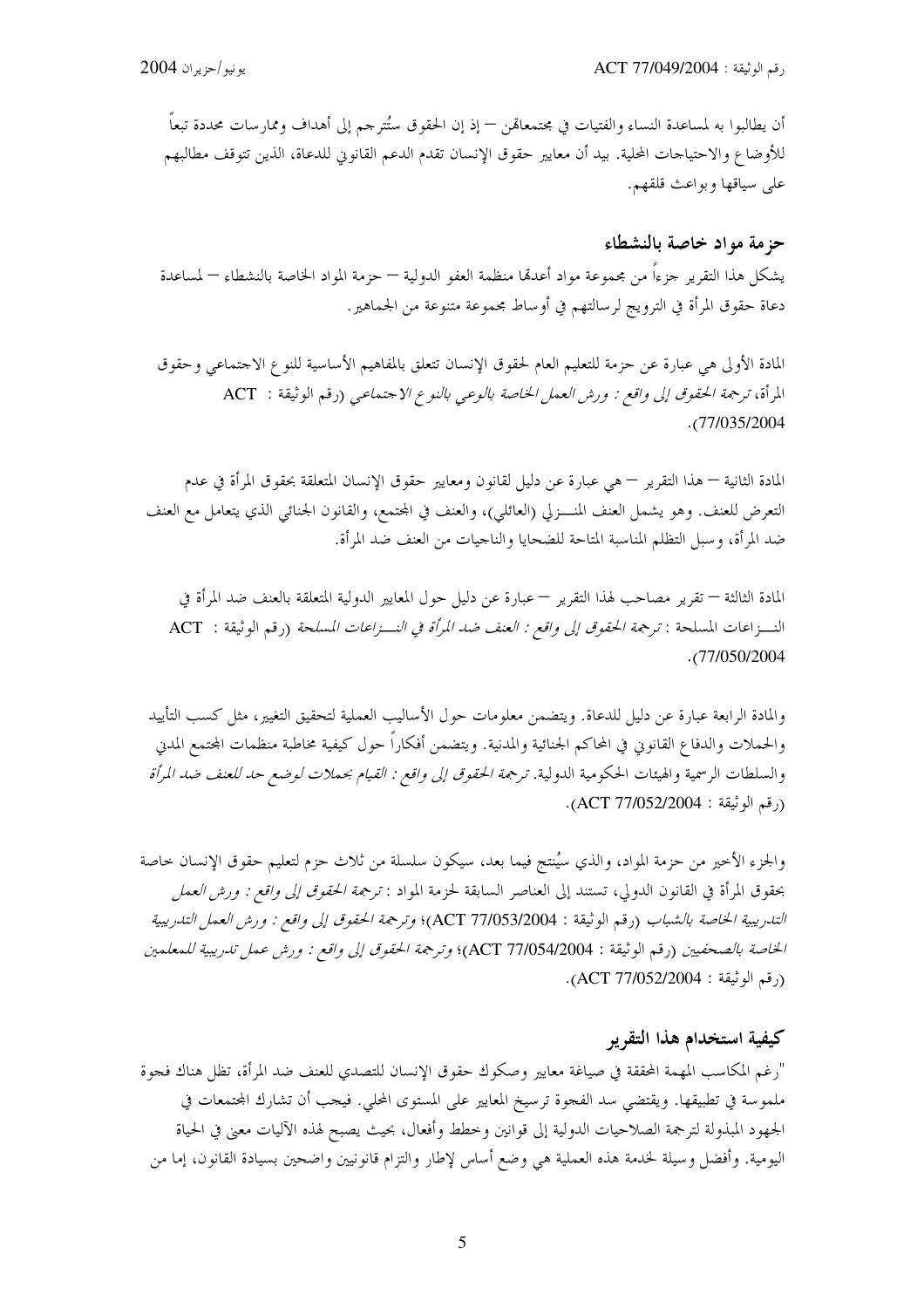خلال النصوص الدستورية أو من خلال إجراء مراجعة للقوانين والإجراءات المدنية أو الجنائية أو الإدارية المعمول بما حالياً." UNIFEM، لا دقيقة أكثر : وضع حد للعنف ضد المرأة.<sup>2</sup>

والقانون وحده ليس كافياً لترجمة الحقوق إلى واقع. فهناك فجوة واسعة بين المعايير الخاصة بحقوق المرأة والواقع على الأرض. ويقتضي ضمان احترام القانون وإنفاذه عملاً شاقاً ودعوة من حانب أولئك الملتزمين بالعمل على منع ممارسة العنف ضد المرأة والترويج لمقاربة متكاملة لمشكلة العنف ضد المرأة والحلول اللازمة لها. ويشارك مثل هؤلاء الرحال والنساء في الترويج لحقوق الإنسان وحق المرأة في المساواة، والعمل مع حكومات بلدالهم ومحتمعالهم.

والقانون أداة — والدول ملزمة باحترام القانون. ويمكن لدعاة مساواة المرأة بالرجل أن يستخدموا هذه الأداة لتذكير الدول بأن تلبية مطالب المرأة في حياة خالية من العنف ليست قابلة للتفاوض أو استنسابية؛ ومن واجب الدولة ضمان حق المرأة في عدم التعرض للعنف.

ويكتسي دعاة حقوق المرأة أهمية في ترجمة الحقوق إلى واقع. ويتحلى ذلك في دراسة أحرت تحليلاً لتأثير اتفاقية القضاء على جميع أشكال العنف ضد المرأة في عدة دول مختلفة.<sup>3</sup>

"يتعرقل التنفيذ جراء استمرار انعدام الاهتمام بحقوق الإنسان على المستوى الوطني. وفي أغلب الأحيان لا يتم إدراج مبادئ حقوق الإنسان، لاسيما الاتفاقية، في القانون المحلي... كذلك ثمة افتقار إلى معرفة حقوق الإنسان والحقوق القانونية، وقدر محدود من تعليم حقوق الإنسان أو تعليم الإلمام بالقانون... (ودعاة حقوق الإنسان هؤلاء) الذين ينعكس عملهم في هذه الدراسة يحققون التغيير. وتشكل خبرتمم واحتياحاتمم أساس الصلة التي تبدأ من المحلي إلى العالمي ومن المحلي إلى العالمي. ومن خلال هذا العمل، تُحوِّل النساء اتفاقية القضاء على جميع أشكال التمييز ضد المرأة إلى أداة حية حقاً عبر المشاركة النشطة في هذا العمل."<sup>4</sup>

"إن ترجمة مبادئ اتفاقية القضاء على جميع أشكال التمييز ضد المرأة إلى ممارسة عملية مهمة شاقة و… غالباً ما تصطدم الجهود المبذولة في سبيل هذه الغاية بمقاومة من الحكومات والمحتمع الأوسع. ومع ذلك، فإن المقولة الكامنة وراء ذلك هي أن أنشطة الدعوة التي تقوم بما المنظمات غير الحكومية ومراقبة الحكومات الوطنية يمكن أن يشكلان محفزاً لإقامة علاقة مع المسؤولين الحكوميين ومساعدة هؤلاء على الإدراك بأن دمج الأهداف الحكومية مع مبادئ اتفاقية القضاء على جميع أشكال التمييز ضد المرأة يُولِّد مبادئ اجتماعية — اقتصادية مفيدة.''<sup>5</sup>

وأشارت راديكا كوماراسوامي، المقررة الحاصة الأولى المعنية بالعنف ضد المرأة وأسبابه ونتائجه، إلى أن الإطار القانوني لوضع حد للعنف ضد المرأة أصبح قائماً الآن. والمشكلة هي أن الذين يملكون سلطة ضمان تحقيق مثل هذا التحول في حياة النساء يتقاعسون عن اتخاذ إجراءات. ويجب تحديهم والضغط عليهم وإيجاد مصدر إلهام لهم للقيام بواجباقم عملياً.

وتشكل هذه المحموعة من التقارير الصادرة عن منظمة العفو الدولية دليلاً للنشطاء والمؤثرين على الخدمات والسياسات العامة. وهم يضمون النساء الناجيات من العنف، ومنظمات حقوق الإنسان، ومقدمي الخدمات إلى النساء اللواتي وقعن ضحية العنف، والمحامين والمهنيين الطبيين، ومعلمي المدارس، والأكاديميين والعاملين الاجتماعيين والإحصائيين وأفراد الشرطة وضباط الجيش والقضاة والعديد غيرهم. وتمدف حزمة المعلومات إلى إرشادهم بشأن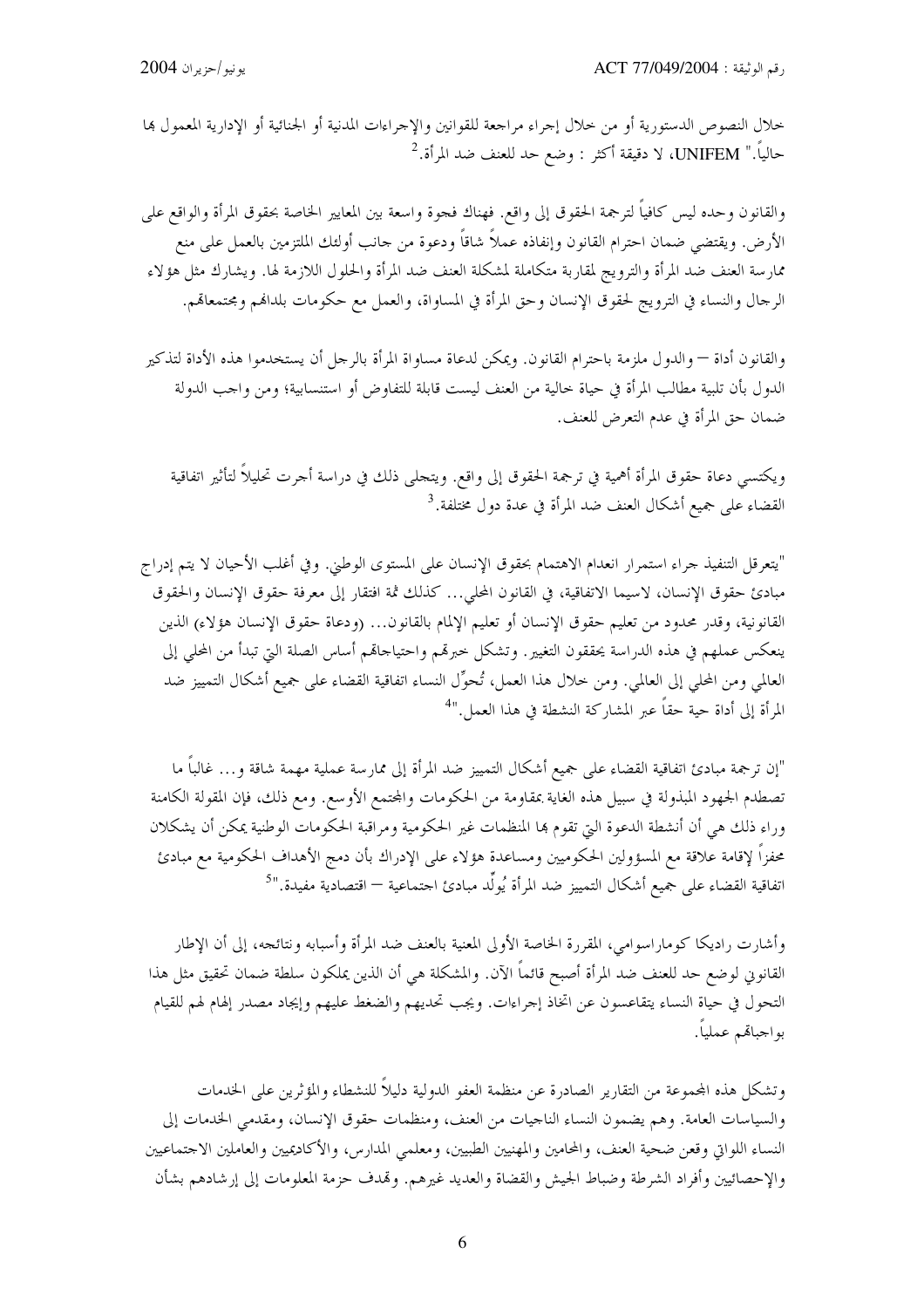حقوق المرأة بموحب القانون الدولي، حتى يتسنى لهم تحدي الدول لحملها على ترجمة الحقوق إلى واقع تعيشه المرأة، وترجمة الحقوق إلى واقع تعيشه المرأة في حيالها المهنية.

ويمكن تحقيق ذلك عن طريق محموعة متنوعة من الأساليب، التي سنصفها في التقرير الخاص بالدعوة والذي يشكل جزءاً من حزمة المواد هذه. وتشمل هذه الأساليب :

- كسب تأييد البرلمانيين لتغيير القانون؛
- كسب تأييد الوزارات والسلطات المحلية لتحسين مستوى الخدمات، وبخاصة السكن والرعاية الطبية والدعم الاجتماعي الطارئ والطويل الأجل، لمساعدة النساء على تفادي المواقف التي تنطوي على عنف والحصول على الإنصاف والتغلب على الانتهاكات؛
	- رفع دعاوى في المحاكم حول تقاعس السلطات في ضمان حقوق المرأة عملياً؛
		- تحنيد وسائل الإعلام للترويج لرسائل تقدمية حول العنف ضد المرأة؛
- ممارسة أنشطة الدعوة ومناقشة أسباب العنف ضد المرأة وتكاليفه وحلوله في المحتمعات المحلية، ومخاطبة الرحال والنساء على السواء.

وبموجب القانون الدولي لحقوق الإنسان تتحمل الدول — الحكومات الوطنية — المسؤولية الأساسية عن ترجمة الحقوق إلى واقع. والهدف الرئيسي لهذا التقرير والتقرير المرافق له حول النـــزاعات المسلحة هو مساعدة الدعاة على استخدام القانون الدولي لحث الحكومات على الوفاء بالواجبات المترتبة عليها بحسن نية وبالكامل. وفي البداية، عليها تنفيذ الأعمال والبرامج المحددة التي يتطلبها قانون حقوق الإنسان لترجمة حقوق المرأة إلى واقع.

### المجالات القانونية المختلفة لكن المتداخلة

" يلقي منظور حقوق الإنسان … الضوء على استمرارية العنف الذي تواجهه النساء : العنف الشنيع الذي تتعرض له المرأة في مناطق النسيزا ع — الاغتصاب الجيماعي والخطف والعبو دية الجنسية هي المعيار السائد في العديد من مناطق الحروب — والذي يمكن اعتباره امتداداً وحشياً للعنف الذي تواجهه المرأة في حياتما اليومية. وإن الأزواج والشركاء المسيئين والمتحرشين الجنسبين والتاجرين بالنساء ومرتكبي الاغتصاب والمفاتلين المسلحين الذين يلحقون الأذي بالنساء يستخدمون جميعهم العنف، وبخاصة العنف الجنسبي، لتأكيد سلطتهم ولجلب العار على النساء وإخضاعهن. ومن حلال هذا التأكيد للقوة، يزرع الرجال الخوف في قلوب النساء، ويتحكمون في سلوكهن ويصادرون عملهن ويستغلون تركيبتهن الجنسية ويحرموفين من الاتصال بالعالم الخارجي.

" وقد أدى هذا الفهم الشامل للعنف ضد المرأة إلى التأكيد بأن حقوق المرأة هي حقوق إنسانية، وأن للنساء بالتالي حقًا في حياة حالية من جميع أشكال العنف. وقِد أضافت لغة حقوق الإنسان زخمًا أخلاقيًا جديدًا للجهود التي تبليطا المرأة لتعزيز مطالبتها بالمساواة ومحاربة التمييز ." UNIFEM، لا دقيقة أكثر : وضع حد للعنف ضد المرأة.<sup>6</sup>

وعلى مدى السنوات العشر الماضية، تصدى القانون الدولي في مختلف المحالات للظاهرة العالمية للعنف ضد النساء. ويؤدي هذا إلى شيء من التعقيد. فعلى سبيل المثال، تُطبق مبادئ القانونية المختلفة على أفعال مشاهة (مثلاً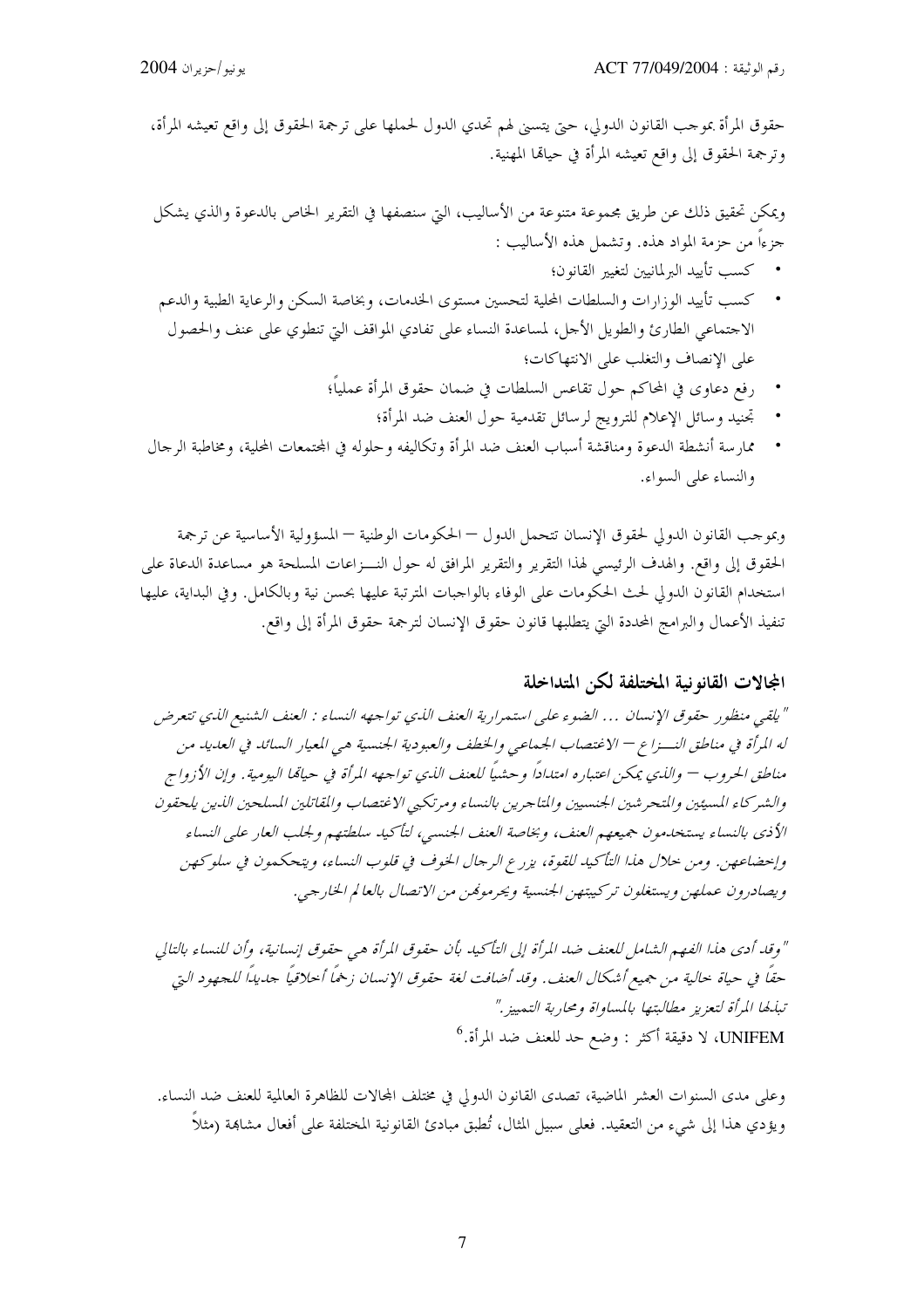الاغتصاب) في أطر مختلفة (زمن الحرب وزمن السلام). بيد أن ما يمكن رؤيته في مناطق مختلفة هو أنه يجري إعداد مبادئ مشتركة وأن تطوير القانون يعطي قوة متبادلة.

للقانون — سواء الدولي أو الوطني — خيوط واختصاصات مختلفة. وتوصف القواعد بطرق مختلفة، وتترتب عليها عواقب مختلفة بالنسبة لمختلف الناس في مختلف الظروف، وفقاً لمسؤوليات كل منهم. وقد يتحمل الأفراد والدول مسؤوليات قانونية من حلال الاضطلاع بأدوار معينة أو عقد اتفاقيات معينة، مثلاً بالموافقة على الالتزام بالمعاهدات.

المجالات القانونية التي يغطيها هذا التقرير والتقرير المصاحب له القانون الدولي ينظم القانون الدولي العلاقات بين الدول. كما ينظم مسؤوليات الدول عما تفعله أو تغفله. وهو منظم بموحب قانون المعاهدات في مختلف المحالات — مثلاً قانون البحار والقانون الدبلوماسي والقانون البيئي وقانون حقوق الإنسان.

كما تخضع الدول للقانون الدولي العام. ويشمل القانون الدولي العام "العرف الدولي، كدليل على ممارسة عامة متعارف عليها كقانون" و"المبادئ العامة للقانون الذي تعترف به الأمم المتحضرة"، مع "القرارات القضائية وتعاليم الخبراء القانو نيين الأكثر كفاءة في مختلف الدول" كمصادر إضافية للتوضيح.<sup>7</sup> وتنطبق قواعد القانون الدولي العام على جميع الدول، أكانت أطرافاً أم لا في معاهدة تتضمن القاعدة صراحة".

ويتألف القانون الدولي العرفي (المعروف أيضاً — "بالقانون العرفي" أو "العرف") — المصدر الرئيسي للقانون الدولي العام — من القواعد الدولية المستمدة من ممارسات الدول والتي تعتبر قانونا. وتخلق الدول هذه المحموعة من القوانين بنفسها من حلال أفعالها وردود فعلها على أفعال الدول الأخرى. وعندما تصف هذه الأفعال بألها قانونية أو غير قانونية، فإلها تبلور القانون الدولي العرفي. ورغم أنه على صعيد الممارسة قد تخرق الدول هذه القواعد — مثل حظر التعذيب — إلا أن حقيقة قولها إن هذا السلوك غير قانوني تشكل مصدر المبدأ القانوني. ويصف القانون الأساسي للمحكمة الجنائية الدولية العرف بأنه "ممارسة عامة متعارف عليها كقانون".<sup>8</sup>

وتتسم بعض قواعد القانون الدولي العام بأهمية فائقة لدرجة تعتبر معها "معايير قاطعة" لا يمكن للدول الانتقاص منها– فلا يمكنها التنصل من واجبها في احترامها أو تقييده تحت أي ظرف. ويُعرَّف العرف القاطع في القانون الدولي العام، المعروف أيضاً بعرف القانون القاطع، في اتفاقية فيينا الخاصة بقانون المعاهدات "كعرف يقبل ويقر به المحتمع الدولي للدول ككل بوصفه عرفاً لا يمكن السماح بالانتقاص منه ولا يمكن تعديله إلا بعرف لاحق في القانون الدولي العرفي له الطابع نفسه".<sup>9</sup>

#### القانون الدولي لحقوق الانسان

يشكل القانون الدولي لحقوق الإنسان مجموعة فرعية من القانون الدولي. ويتناول حقوق وكرامة جميع البشر — نساء ورحالاً وأطفالاً — في جميع الأوقات وبدون تمييز. وينص على أنه يتعين على الدول احترام حقوق الإنسان وحمايتها وضمان تمتع الأشخاص الخاضعين لولايتها القضائية بحقوقهم الإنسانية على صعيد الممارسة العملية. ومن الناحية التقليدية، نُظر إليه على أنه ينطبق فقط على علاقة الدولة بالأفراد. بيد أنه في آونة أحدث عهداً، تم الإقرار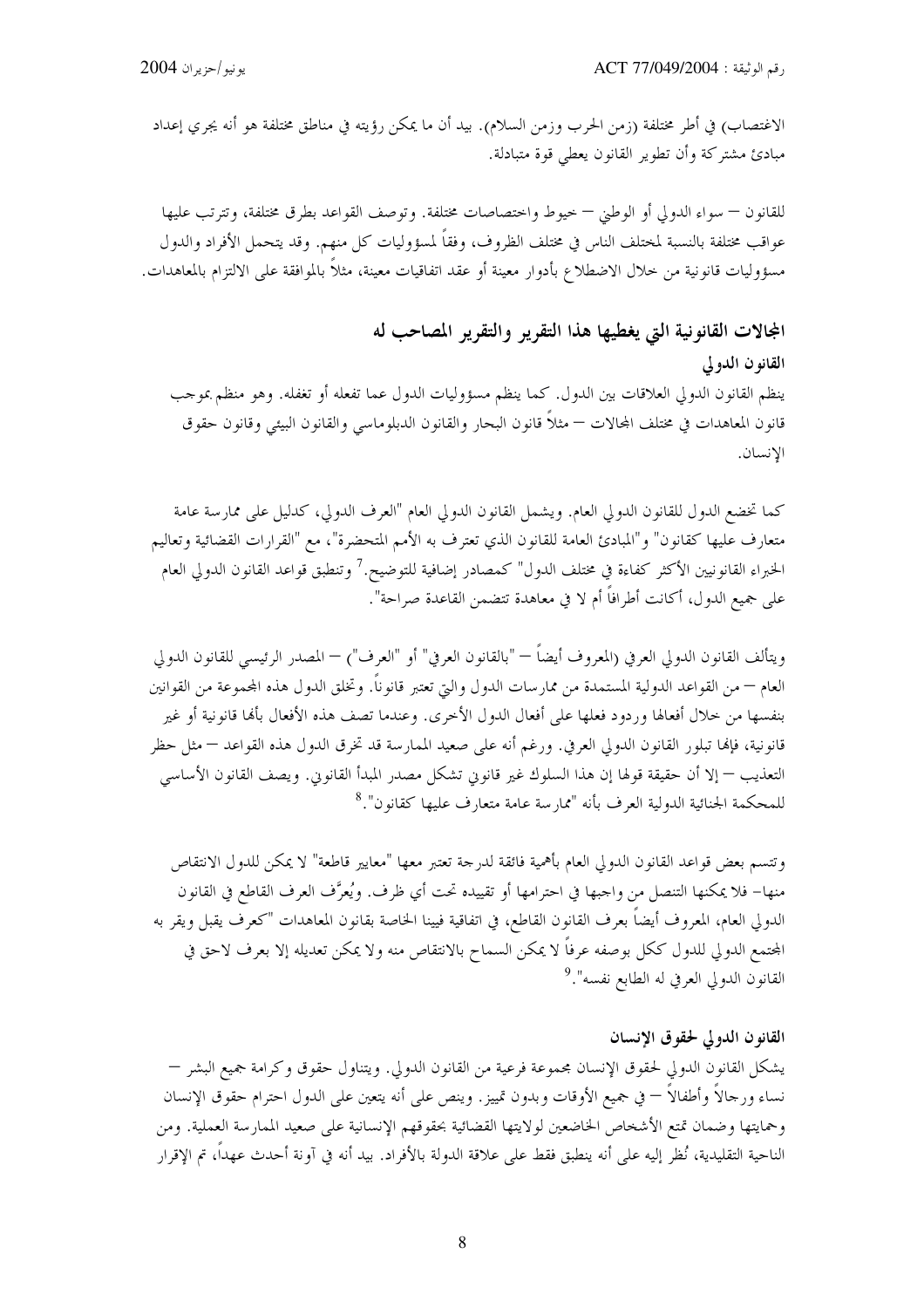بأن الدولة أيضاً تتحمل مسؤولية في التدحل عندما يتصرف الأفراد بصفتهم الخاصة بطرق تؤثر على حقوق الآخرين.

ومصدر قانون حقوق الإنسان هو المعاهدات، مثل اتفاقية القضاء على جميع أشكال التمييز ضد المرأة، والتفسير الموثوق به لقانون المعاهدات والقانون الدولي العام.

#### القانون الإنساني الدولي

ينطبق القانون الإنساني الدولي (المعروف أيضاً بقوانين الحرب) على أوضاع النـــزاع المسلح — كل من الحروب الدولية بين الدول والنـــزاعات المسلحة الداخلية بين الحكومات والجماعات المسلحة. ويضع القانون الإنساني الدولي معايير لسلوك المتحاربين (المشاركين بشكل فعلي في العمليات العدائية) وقادقم. ويسعى عموماً إلى فرض قيود على وسائل وأساليب العمليات الحربية (مثلاً هناك قواعد ضد استخدام الأسلحة بلا تمييز أو النكث بالعهد (الغدر) أو استغلال بوادر الهدنة أو استخدام أساليب غير متناسبة لتحقيق الأهداف العسكرية) وحماية أولئك الذين لا يشاركون بصورة فعلية في العمليات العدائية من الأذى — مثلاً المرضى والجرحى وغرقى البحار وأسرى الحرب و المدنيين.

ويحظر القانون الإنساني الدولي أفعالاً معينة، مشيراً تحديداً إلى أن انتهاكات معينة للقواعد تشكل جرائم حرب.<sup>10</sup> ويترتب على جميع الدول واحب تعقب الجناة وتقديمهم إلى العدالة. لذا، هناك صلة قوية بالقانون الجنائي الدولي، وهو مجال آخر من القانون يغطيه هذا التقرير. وتم تناول واحب الدول في التصدي للعنف ضد المرأة بموحب القانون الإنساني الدولي، والذي لا ينطبق إلا في أوضاع النـــزاعات المسلحة، في التقرير المصاحب الذي يحمل عنوان ترجمة *الحقوق إلى واقع : العنف ضد المرأة في النـــزاعات المسلحة* (رقم الوثيقة : ACT 77/050/2004). بيد أن المبادئ العامة المستمدة من القانون الإنساني الدولي مؤثرة جداً في القانون الجنائبي الدولي.

### القانون الجنائبي الدولي

يتعلق القانون الجنائي الدولي بالجرائم المنصوص عليها في القانون الدولي والتي يمكن أن تُستمد من المعاهدات (مثلاً، تعريف التعذيب الوارد في اتفاقية مناهضة التعذيب) والعادات (مثلاً تعريف الجرائم ضد الإنسانية إلى حين تقنينها في قانون روما الأساسي للمحكمة الجنائية الدولية) أو القانون الإنساني الدولي (جرائم الحرب، وبخاصة الانتهاكات الجسيمة لاتفاقيات حنيف وانتهاكات قوانين الحرب وعادالها).

وقد بات القانون الجنائي الدولي ذا صلة وثيقة بالعنف ضد المرأة على مدى السنوات العشر الأخيرة، من حلال تشكيل المحكمتين الجنائيتين الدوليتين لرواندا ويوغسلافيا السابقة وعملهما واعتماد قانون روما الأساسي للمحكمة الجنائية الدولية. وقد أعطت التعاريف التي وُضعت للجرائم والفقه القانوين للمحكمتين الجنائيتين الدوليتين لرواندا ويوغسلافيا السابقة وصياغة واعتماد قانون روما الأساسي للمحكمة الجنائية الدولية تعريفاً للعنف ضد المرأة أكثر شمولية من أي وقت مضي، وعلى نحو يراعي حساسية النوع الاحتماعي بدرجة أكبر ويعكس إلى حد أكبر تجربة الضحية مع العنف. وتراعي أساليب التحقيق وإجراءات المحكمة في هذه المحاكم الدولية بشكل متزايد حاجات الشهود والضحايا وسلامتهم، وبخاصة الناجيات من العنف الجنسي. وهي تقدم نموذجاً مهماً للممارسة الجيدة للأنظمة القانونية الجنائية المحلية.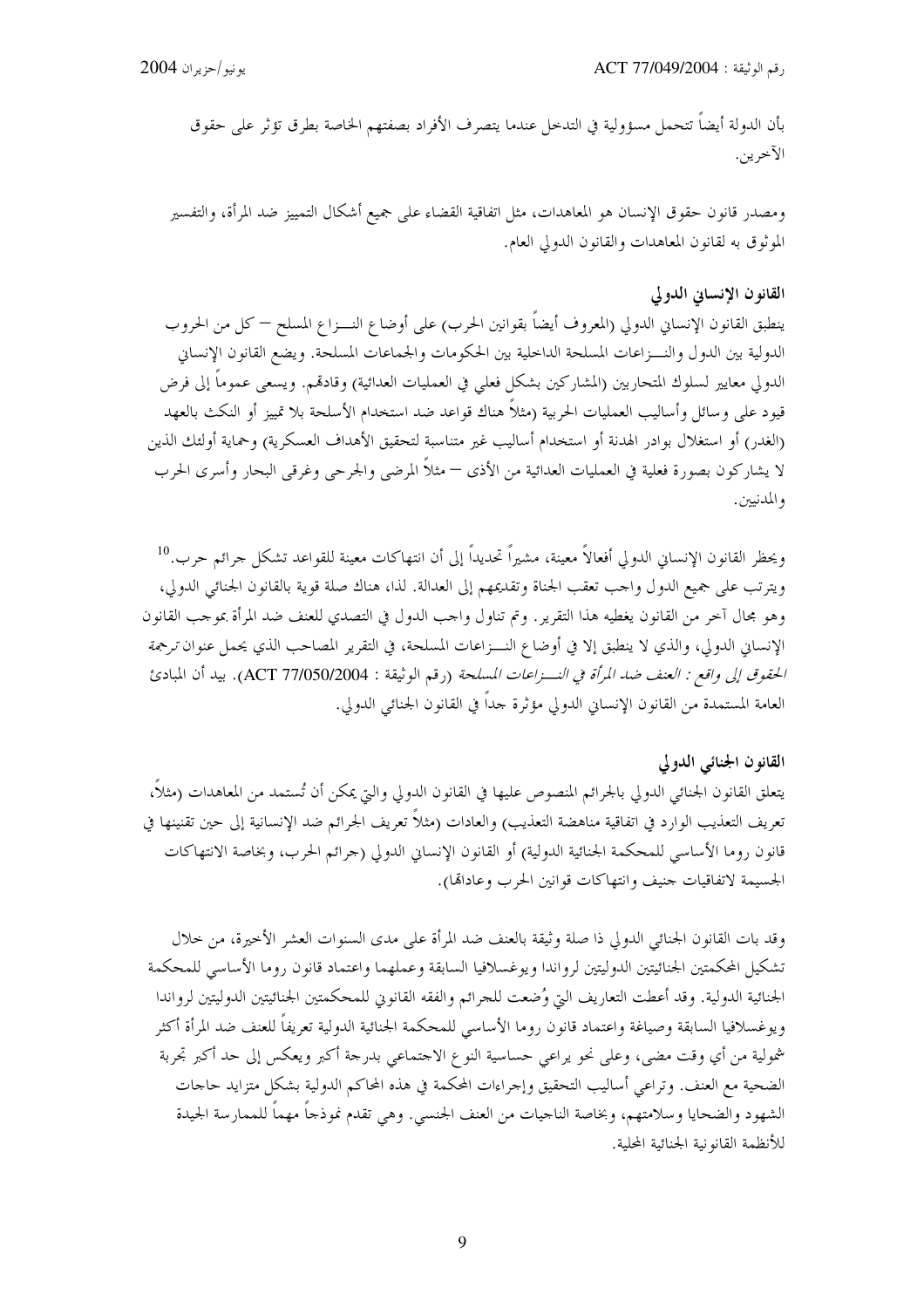وتعتقد منظمة العفو الدولية أن تعاريف الجرائم وقواعد الإحراءات الخاصة بالمحكمة الجنائية الدولية تشكل نموذحاً لإصلاح القانون الجنائي المتعلق بالعنف ضد المرأة في جميع الولايات القضائية الجنائية المحلية.

> الاتجار غير المشروع يشكل الاتحار غير المشروع مجالاً قانونياً سريع النمو يخرج عن نطاق هذا التقرير.<sup>11</sup>

وبحسب المادة 53 الفقرة (أ) من بروتوكول منع الاتحار بالأشخاص وقمعه والمعاقبة عليه، وبخاصة النساء والأطفال (بروتوكول باليرمو) الذي يشكل تكملة لاتفاقية الأمم المتحدة لمناهضة الجريمة المنظمة عبر الحدود،

ويعني "الاتحار بالأشخاص" تجنيد أو نقل أو ترحيل أو إيواء أو استقبال أشخاص بواسطة التهديد بالقوة أو استخدامها هي أو غيرها من أشكال الإكراه أو الخطف أو الاحتيال أو الخداع أو إساءة استخدام السلطة أو وضع يتسم بالضعف أو دفع أو قبض مبالغ مالية أو مزايا لضمان موافقة شخص يتمتع بالسيطرة على شخص آخر، لغرض استغلاله. ويشمل الاستغلال، كحد أدين، استغلال دعارة الآخرين أو الأشكال الأخرى للاستغلال الجنسي أو العمالة أو الخدمات القسرية أو العبودية أو الممارسات الشبيهة بما أو الرق أو إزالة الأعضاء؛"

وبسبب الطبيعة السرية للاتجار والمخاطر التي ينطوي عليها، بما في ذلك تورط عصابات إجرامية فيه، تكون النساء اللواتي يتم الاتجار بمن معرضات حداً للعنف.

وتوفر المبادئ والإرشادات الخاصة بحقوق الإنسان والاتحار غير المشروع التي وضعتها المفوضية العليا لحقوق الإنسان،<sup>12</sup> والقانون الدولي العام الذي يتعلق باللاجئين والعمال المهاجرين، مزيدا من الحماية للأشخاص الذين يتم الاتحار هم والمهاجرين المعرضين للانتهاكات.

ورغم أن النساء والفتيات اللواتي يتم الاتجار هن غالباً ما يتعرضن لعقوبات بموجب قانون الهجرة المحلي، ترى منظمة العفو الدولية أنه يجب معاملتهن كضحايا لانتهاك حقوق الإنسان. وغالباً ما تنتهك حقوقهن من حانب الجهات الرسمية، مثل حرس الحدود الذين يطلبون حدمات حنسية للسماح لهن بالمرور. ونظراً للقيود القاسية المفروضة على اللاجئين، فقد يكون الاتحار هم السبيل الوحيد الذي يمكنهم فيه الهرب من الاضطهاد في بلداهم. ويجب أن تركز العقوبات الجنائية (الجزائية) على المهربين، بينما يجب معاملة ضحايا الاتحار غير المشروع كأية ضحية أخرى للعنف القائم على النوع الاجتماعي.

### 2. مسؤولية الدولة في ترجمة الحقوق إلى حقيقة واقعة

ترتكز مسؤولية الدول في إنفاذ حقوق الإنسان وضمان احترامها على نظريات منفصلة (متمايزة) لكن مترابطة في القانون الدولي : المسؤولية القانونية للدول عن الأفعال الخاطئة؛ وقانون معاهدات حقوق الإنسان، والقانون العرفي لحقوق الإنسان؛ والقانون الجنائي الدولي؛ والقانون الإنساني الدولي (قوانين الحرب). وتنطبق المبادئ العامة على مسؤولية الدولة في إنفاذ جميع حقوق الإنسان، لكن هذا التقرير يركز بصورة حاصة على حق النساء والفتيات في عدم التعرض للعنف.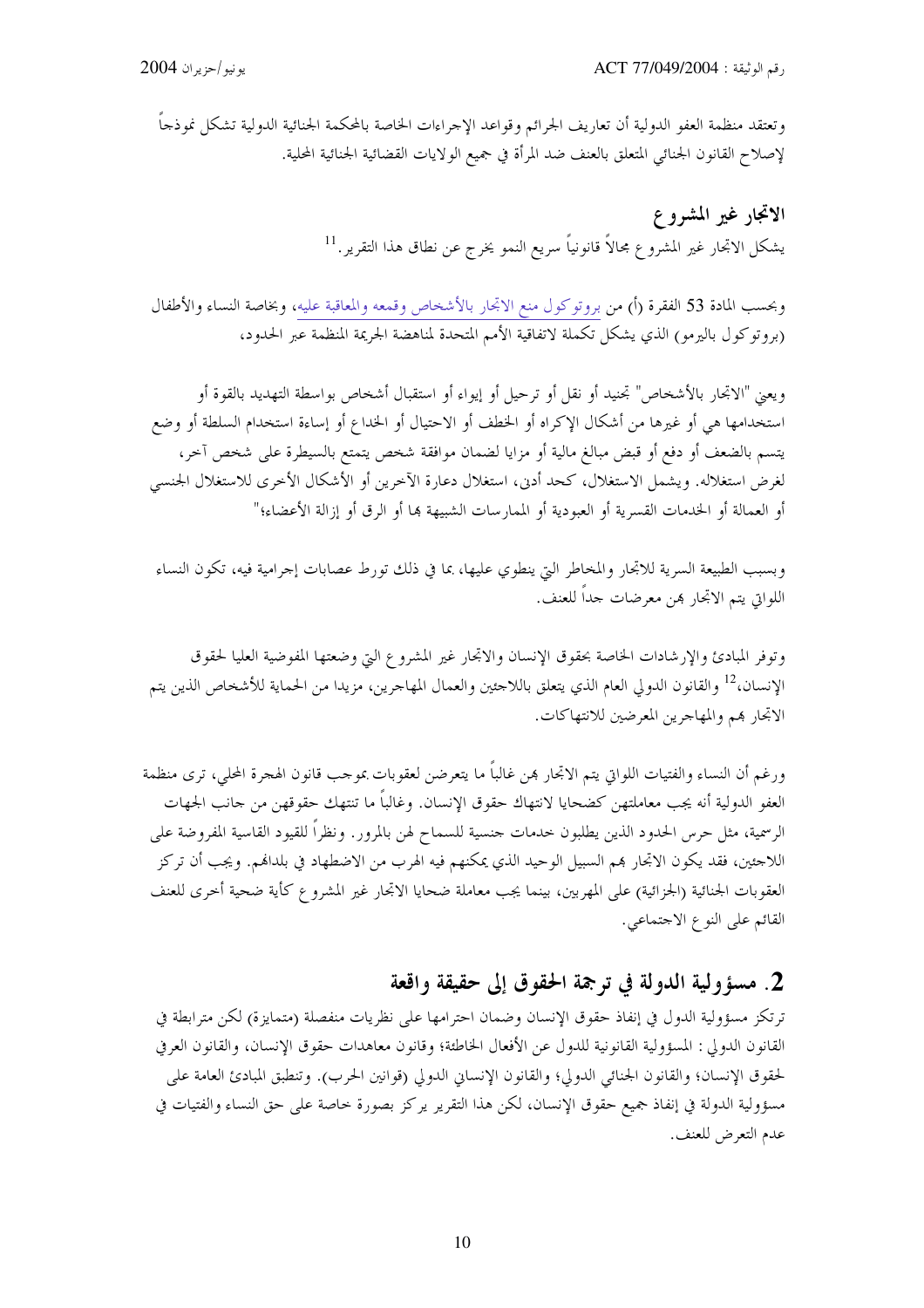أولاً، تتحمل الدول المسؤولية القانونية عما تفعله أو تغفله بموحب القانون الدولي. وتم تأكيد هذا المبدأ العام في أطر مختلفة عديدة — في قانون البحار والحصانات والامتيازات الدبلوماسية وقانون البيئة — ويمكن أن ينطبق أيضاً على أفعال الدول أو إغفالاتما المتعلقة "بالأفراد والجهات غير التابعة للدولة" (الأفراد بصفتهم الخاصة والجماعات). وتتحمل الدول المسؤولية إذا تقاعست عن الوفاء بالواجبات المترتبة عليها بموجب المعاهدات —بما فيها معاهدات حقوق الإنسان — وبموجب القانون الدولي العرفي على السواء. وتشدد كل مجموعة من هذه المجموعات المختلفة للقانون على المسؤوليات القانونية الدولية للدول فيما يتعلق بأفعال الأفراد والجهات غير التابعة للدولة.

ثانياً، تتحمل الدول مسؤولية احترام القانون الدولي لحقوق الإنسان وإنفاذه داحل أراضيها، وفي الأراضي التي تتمتع فيها بالسيطرة والولاية القضائية الفعلية.<sup>13</sup>

والدول ملزمة ليس فقط باحترام الحقوق عن طريق الامتناع عن انتهاك حقوق الإنسان نفسها، من خلال موظفيها وأجهزهّا، بل أيضا بحماية الحقوق من الانتهاك على أيدي الآخرين وبتعزيز التمتع بحقوق الإنسان بالمعنى الأوسع.

وتحدد لجنة الأمم المتحدة لحقوق الإنسان في التعليق العام 31 الذي اعتمدته على المادة الثانية من العهد الدولي الخاص بالحقوق المدنية والسياسية، طبيعة الواحب القانوين العام المفروض على الدول الأطراف في العهد :

"لا يمكن النظر إلى العهد كبديل للقانون الجنائي أو المدني المحلي. *بيد أن الواجبات الأكيدة (الإيجابية) المترتبة على* اللهول الأطراف في ضهان الحقوق المنصوص عليها في العقد لا يمكن الوفاء مجا بشكل كامل إلا إذا وفرت اللهولة الحماية للأشخاص، ليس فقط ضد انتها كات الحقوق الواردة فيه على أيدي موظفيها الرسميين، بل أيضاً ضد الأفعال التي يرتكبها أشخاص بصفتهم الفردية أو كيانات حاصة والتي يمكن أن تمس بالتمتع بالحقوق المنصوص عليها في العهد بالقدر الذي تكون فيه قابلة للتطبيق بين الأشخاص بصفتهم الفردية أو الكيانات الخاصة. وقد تنشأ ظروف يؤ دي فيها التقاعس عن ضمان الحقوق الواردة في العهد كما تقتضيها المادة 2 إلى انتهاكات من جانب الدول الأطراف لتلك الحقوق، نتيجة سماح الدول الأطراف أو تقاعسها عن اتخاذ الإجراءات المناسبة أو توحيى اليقظة الواجبة لمنع الأذى الذي تسببه هذه الأفعال التي يرتكبها أشخاص بصفتهم الفردية أو جهات حاصة أو المعاقبة عليه أو التحقيق فيه أو التعويض عنه." <sup>14</sup>

وقالت لجنة حقوق الطفل في تعليقها العام حول تنفيذ اتفاقية حقوق الطفل :

" بينما يتعين على اللهولة التي تقليم التزامات بموجب الاتفاقية، أي واجبها في تنفيذها — ترجمة الحقوق الإنسانية للأطفال إلى واقع — إشراك جميع قطاعات المجتمع وبالطبع الأطفال أنفسهم. وإن التأكد من أن جميع التشريعات المحلية تتماشى كلياً مع الاتفاقية ومبادئها ونصوصها، ويمكن تطبيقها بصورة مباشرة وإنفاذها بصورة مناسبة، يعتبر أساسياً . وإضافة إلى ذلك، حددت لجنة حقوق الطفل مجموعة واسعة من الإجراءات اللازمة للتنفيذ الفعال، بما في ذلك إعداد هياكل حاصة ومراقبة وتدريب وغيرها من الأنشطة في الحكومة والبرلمان والقضاء على كافة  $^{15}$  صعدة " $^{15}$ 

واستخدمت لجنة الحقوق الاقتصادية والاحتماعية والثقافية إنفاذ الحق في التمتع بأعلمي مستوى من الصحة يمكن بلوغه، كمثال للتحديد الدقيق لواجبات الدول :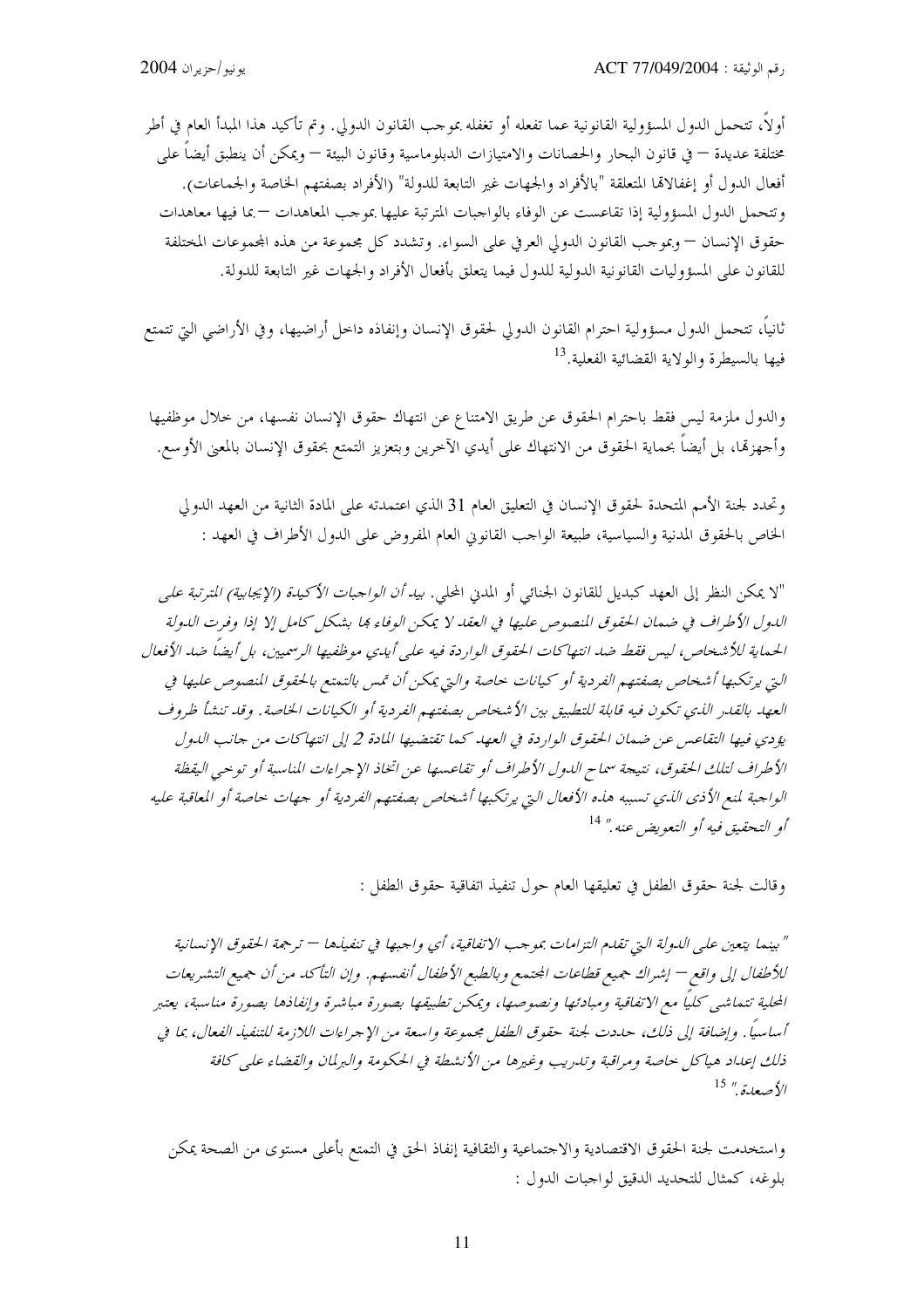"تفرض حقوق الإنسان ثلاثة أنواع أو مستويات من الواجبات على الدول الأطراف : واجبات الاحترام والحماية والإنفافه. وبدوره يتضمن واحب الإنفاذ واحبات للتسهيل والتقليم والتعزيز. ويقتضي واحب الاحترام من اللدول الامتناع عن التدخل المباشر أو غير المباشر بالحق في الصحة. ويقتضي واحب الحماية من الدول اتخاذ إحراءات تمنع أطرافاً ثالثة من التدخل في الضمانات المنصوص عليها في المادة 12 . وأحيراً يقتضي واحب الإنفاذ من الدول اعتماد إجراءات تشريعية وإدارية ومالية وقضائية وتعزيزية مناسبة وسواها من الإجراءات بغية الإنفاذ الكامل للحق..." 16

ثالثاً، يتعين على جميع الدول أن تولى اهتماماً حاصاً بقضية العنف ضد المرأة، وأن تتخذ حطوات فعلية لاجتثاثه، من خلال المنع والتحقيق والعقاب. وقد حددت ذلك هيئات سياسية دولية، مثل الجمعية العامة للأمم المتحدة في إعلالها الخاص بالقضاء على جميع أشكال التمييز ضد المرأة،<sup>17</sup> وقراراها رقم 86/52 حول إجراءات منع الجريمة والقضاء الجنائي للقضاء المبرم على العنف ضد المرأة،<sup>18</sup> ولجنة حقوق الإنسان في قرارالها، وبخاصة حول العنف ضد المرأة؛ ومجلس الأمن الدولي في قراره 1325 حول حقوق النساء والأطفال في النـــزاعات المسلحة.<sup>19</sup>وكررت هذا المطلب الهيئات المكلفة بمراقبة تنفيذ معاهدات حقوق الإنسان مثل لجنة القضاء على جميع أشكال التمييز ضد المرأة في  $^{21}$  تعليقها العام 19،  $^{20}$  ولجنة حقوق الإنسان في تعليقها العام 28.  $^{12}$ 

كذلك شدد على هذا المطلب (الشرط) الخبراء المستقلون لحقوق الإنسان، مثل المقررة الخاصة المعنية بالعنف ضد المرأة وأسبابه وعواقبه. وفي تقريرها للعام 2003 المرفوع إلى لجنة الأمم المتحدة لحقوق الإنسان، كتبت المقررة الخاصة الأولى المعنية بالعنف ضد المرأة راديكا كوماراسوامي تقول :

ينبغي على الدول تعزيز وحماية الحقوق الإنسانية للمرأة وتوحيي اليقظة الواحبة :

لمنع الأفعال المتعلقة بجمعيع أشكال العنف ضد المرأة، سواء في المنسزل، أو مكان العمل، أو الطائفة أو  $\hat{D}$ المحتمع أو في الحجز أو في أوضاع النسزاع المسلح والتحقيق فيها والمعاقبة عليها؛ اتخاذ جميع الإجراءات لتمكين النساء وتعزيز استقلالهن الاقتصادي وحماية جميع الحقوق والحريات  $(\hookrightarrow)$ الأساسية وتعزيز التمتع الكامل ها؛ التنديد بالعنف ضد المرأة وعدم التذرع بالعادات أو التقاليد أو الممارسات باسم الدين أو الثقافة للتملص  $(\tau)$ من الواجبات المترتبة عليها في استئصال شأفة هذا العنف؛ تكثيف الجهود لإعداد و/أو استخدام الإجراءات التشريعية والتعليمية والاجتماعية وسواها من الإجراءات  $\epsilon$ الهادفة إلى منع العنف، بما في ذلك نشير المعلومات والقيام بحملات محو الأمية القانونية وتدريب الموظفين القانونيين والقضائيين والصحبين؛ (هب) \_ سين، وحيث تبعو الضيرورة، تعزيز أو تعديل القوانين المحلية وفقاً للمعايير الدولية، بما في ذلك اتخاذ إجراءات لتعزيز حماية الضحايا وتطوير وتعزيز حلهات المساندة؛ دعم المبادرات التي تتخذها المنظمات النسائية والمنظمات غير الحكومية حول العنف ضد المرأة وإقامة و/أو  $\left( \begin{array}{c} \ell \end{array} \right)$ تعزيز علاقات تعاونية، على المستوى الوطني، مع المنظمات غير الحكومية ذات الصلة والجمهور ومؤسسات القطاع الخلص. <sup>22</sup>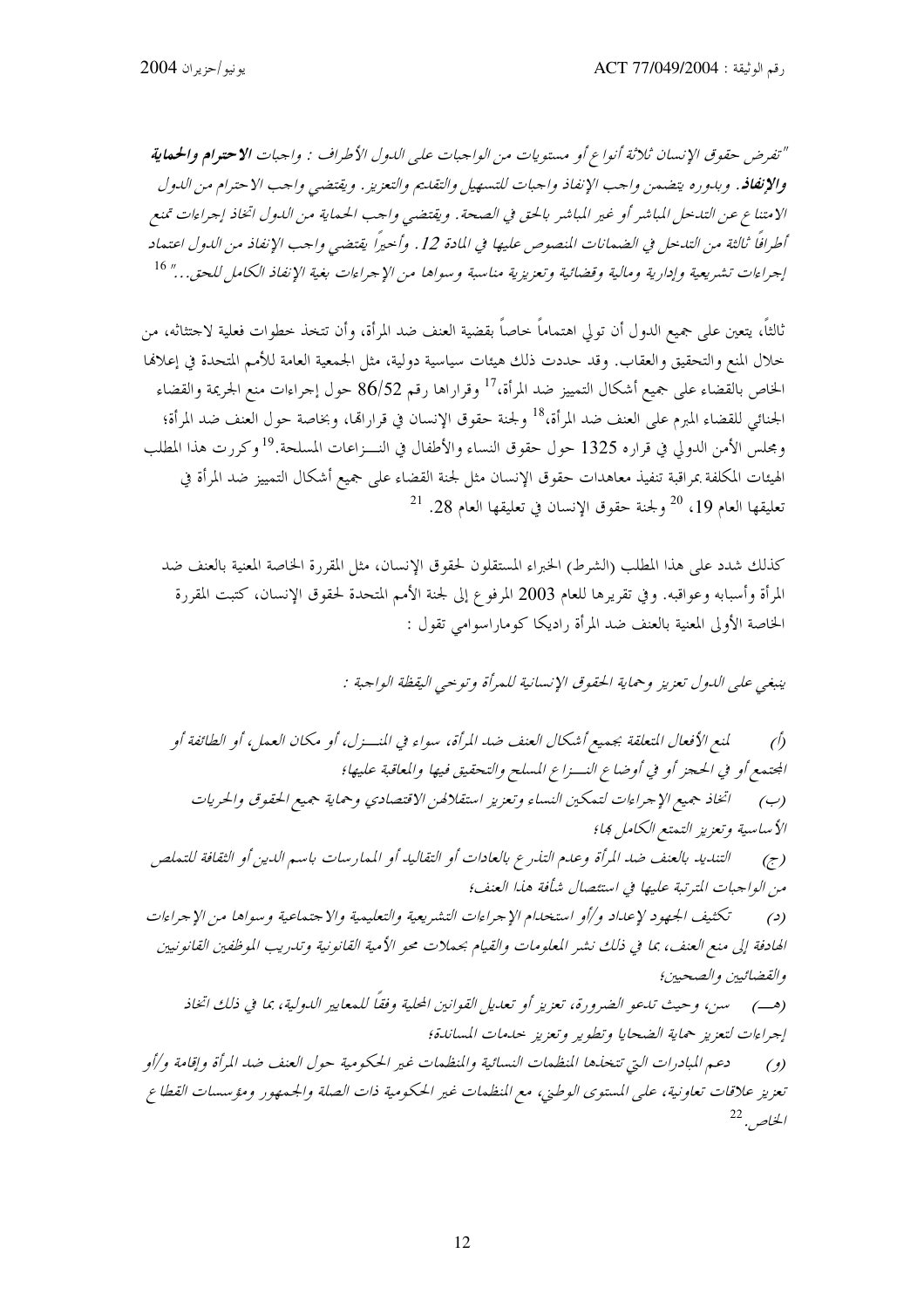وطوال العقد الماضي، حرى التشديد المتزايد على واحب الدول في التدحل عندما ينتهك الأفراد والجهات غير التابعة للدولة — الأفراد في حيالهم اليومية والجماعات ضمن المحتمع — حقوق الإنسان.

ويشمل مصطلح "الفرد أو الجهة غير التابعة للدولة" الأشخاص والمنظمات التي تعمل خارج إطار الدولة وهيئاقما وموظفيها. ولا يقتصر على الأفراد، لأن بعض مرتكبي انتهاكات حقوق الإنسان هم من الشركات أو غيرها من الهياكل التجارية والمالية. ويمكن للانتهاكات التي يرتكبها الأفراد أو الجهات غير التابعة للدولة التي تنتهك الحقوق الإنسانية للفرد أن تتراوح بين أفعال زوج عنيف مثلاً؛ أو عقوبات قاسية ولاإنسانية ومهينة توقعها محموعة تمارس سلطة رسمية داخل المحتمع، مثل السلطة القانونية الموازية؛ أو عمليات قتل ترتكبها جماعة تتصرف بصورة غير قانونية، مثل عصابة إجرامية أو جماعة دينية متطرفة. كما أن مصطلح الأفراد والجهات غير التابعة للدولة يمكن أن يشمل أيضاً الجماعات السياسية المسلحة.<sup>23</sup>

وبموحب القانون الدولي، تترتب على الدولة مسؤوليات واضحة بالنسبة لانتهاكات حقوق الإنسان التي يرتكبها الأفراد أو الجهات غير التابعة للدولة. وعلى الصعيد الدولي، تخضع الدولة للمساءلة بعدد من الطرق المحددة. ويمكن اعتبارها مسؤولة بسبب نوع معين من *الصلة* بالأفراد والجهات غير التابعة للدولة؛ أو يمكن أن تتحمل مسؤولية عن *تقاعسها عن اتخاذ خطوات معقولة* لمنع الانتهاك أو التصدي له.

وتنص التوصية العامة 19 الصادرة عن لجنة القضاء على جميع أشكال التمييز ضد المرأة (الفقرة 9) على أنه :

"بموجب القانون الدولي للعام والمواثيق المحددة لحقوق الإنسان، قد تكون الدول مسؤولة أيضاً عن الأفعال الخاصة إذا تقاعست عن التصرف باليقظة الواحبة لمنع انتهاكات الحقوق أو للتحقيق في أفعال العنف والمعاقبة عليها وتقليم تعويض ٌ

ويدعو الإعلان الخاص بالقضاء على العنف ضد المرأة (الفقرة 4ج) الدول إلى :

"توحيى اليقظة الواحبة لمنع أفعال العنف ضد المرأة والتحقيق فيها والمعاقبة عليها، وفقاً للقانون الوطني، سواء ارتكبتها اللهولة أو أفراد بصفتهم الشخصية." <sup>24</sup>

وكررت هيئات دولية مثل الأمم المتحدة أن العنف ضد المرأة يشكل انتهاكاً لحقوق الإنسان، وأشارت إلى الصلة القائمة بين العنف ضد المرأة والحقوق الإنسانية الأساسية مثل عدم التمييز والتعذيب. وقد أوضحت تعليقات الهيئات الإقليمية والدولية المعنية بالمعاهدات والخبراء المستقلون لحقوق الإنسان وقانون القضايا الخاص بالمحاكم الإقليمية لحقوق الإنسان والمحكمتان الدوليتان ليوغسلافيا ورواندا والتعاريف الواردة في قانون روما الأساسى للمحكمة الجنائية الدولية والتطورات البت طرأت على القوانين المحلية حول العالم، أوضحت أن العنف ضد المرأة (وبخاصة الاغتصاب وغيره من الاعتداءات الجنسية الخطيرة) يشكل انتهاكاً للقانون الدولي.

الأفعال الدولية الخاطئة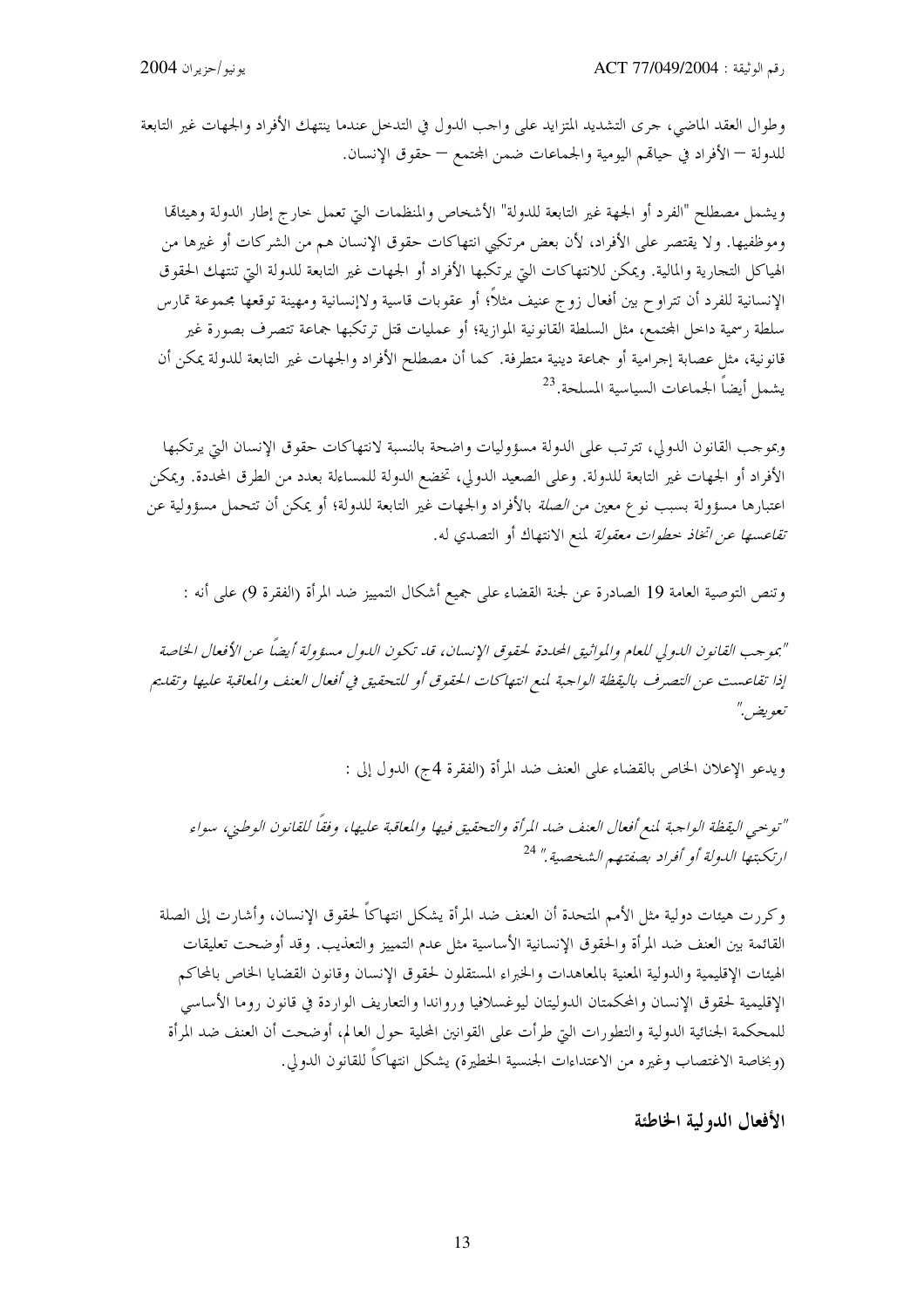المسؤوليات القانونية المرتبة على الدول بموجب القانون الدولي حقيقية وملزمة، رغم أنه من الناحية العملية، يبدو إنفاذها مختلفاً حداً عن طرق تطبيق القانون ضد الأفراد — أفعال الشرطة والمحاكم الجنائية والعقوبات بالسجن أو الغرامات. ويتم إنفاذ الواجبات القانونية المترتبة على الدول بمجموعة متنوعة من الطرق. ويمكن إنفاذها من حلال المحاكم والهيئات القضائية الدولية، عندما يتبين أن الدول مسؤولية عن انتهاكات حقوق الإنسان مثلاً، في محكمة العدل الدولية. كذلك يمكن إنفاذها من حلال الشكاوي بين الدول بموجب معاهدات حقوق الإنسان.<sup>25</sup>

و في أغلب الأحيان تتم تسوية الخلافات حول الواجبات القانونية للدول من حلال الضغوط والمفاوضات الدبلوماسية. وبصورة استثنائية تتم تسويتها من حلال التدحل المسلح. وتعمل الدول حاهدة لتفادي التنديد ها كمنتهكة للقوانين وللحفاظ على شرعيتها بين الدول الأخرى.

ويُعبَّر عن المسؤوليات القانونية للدول بعدد من الطرق. وتحدد من حلال المعاهدات التي ألزمت نفسها باحترامها، ومن خلال القانون الدولي العرفي، الذي يتطور عبر الأفعال التي تقوم بما الدول نفسها، والتقرير بأنه يمكن اعتبار هذه الأفعال قانونية، بموافقة الآخرين في الأوساط الدبلوماسية.

وقد حددت لجنة القانون الدولي<sup>26</sup> مبادئ مسؤولية الدولة في مسودة مواد حاصة بمسؤولية الدول عن الأفعال الخاطئة دولياً. وهي تُعرِّف ما هو الفعل الخاطئ بموجب القانون الدولى، والعواقب المترتبة على الأفعال غير القانونية.

ويمكن للأفعال غير القانونية أن تكون أفعال الموظفين الرسميين أو إغفالاقمم — التقاعس عن التصرف بصورة مناسبة، مثلاً عندما كان بإمكان الدول أن تتحرك لحماية حقوق الإنسان أو ضمانها.

المادة 2 : **عناصر الأفعال الخاطئة دولياً التي ترتكبها الليولة.** هناك فعل حاطي<sup>ء</sup> دولياً ترتكبه الليولة في حال كان السلوك المتعثل في فعل أو إغفال :

> كينسب إلى اللهولة بموجب القانون اللهولي؛  $\mathcal{O}$ يشكل انتهاكًا لواحب دولي مترتب على الدولة". <sup>27</sup>  $\overline{(\overline{\cdot})}$

في ملاحظتها التوضيحية لهذا المبدأ العام، تقول لجنة القانون الدولي :

"يمكن للسلوك المنسوب إلى الدولة أن يتضمن فعلاً أو إغفالاً (سهواً). والحالات التي تم الاعتداد فيها بالمسؤولية الدولية للدولة على أساس إغفال، عديدة لا تقل عن تلك القائمة على أفعال إيجابية، ولا يوجد فرق من حيث المبدأ بين الاثنين" .

وتعطى مثالين على الإغفالات التي نسبت مسؤوليتها إلى الدولة من قضايا القانون الدولي.<sup>28</sup>

و في قضية *قناة كورفو ،* قضت محكمة العدل الدولية إن هناك أساساً كافياً للمسؤولية الألبانية يتمثل في ألها *كانت* تعر*ف أو لا بد أنما كانت تعرف* بوحود ألغام في مياهها الإقليمية و لم تفعل شيئاً لتحذير الدول الثالثة بوحودها.<sup>29</sup>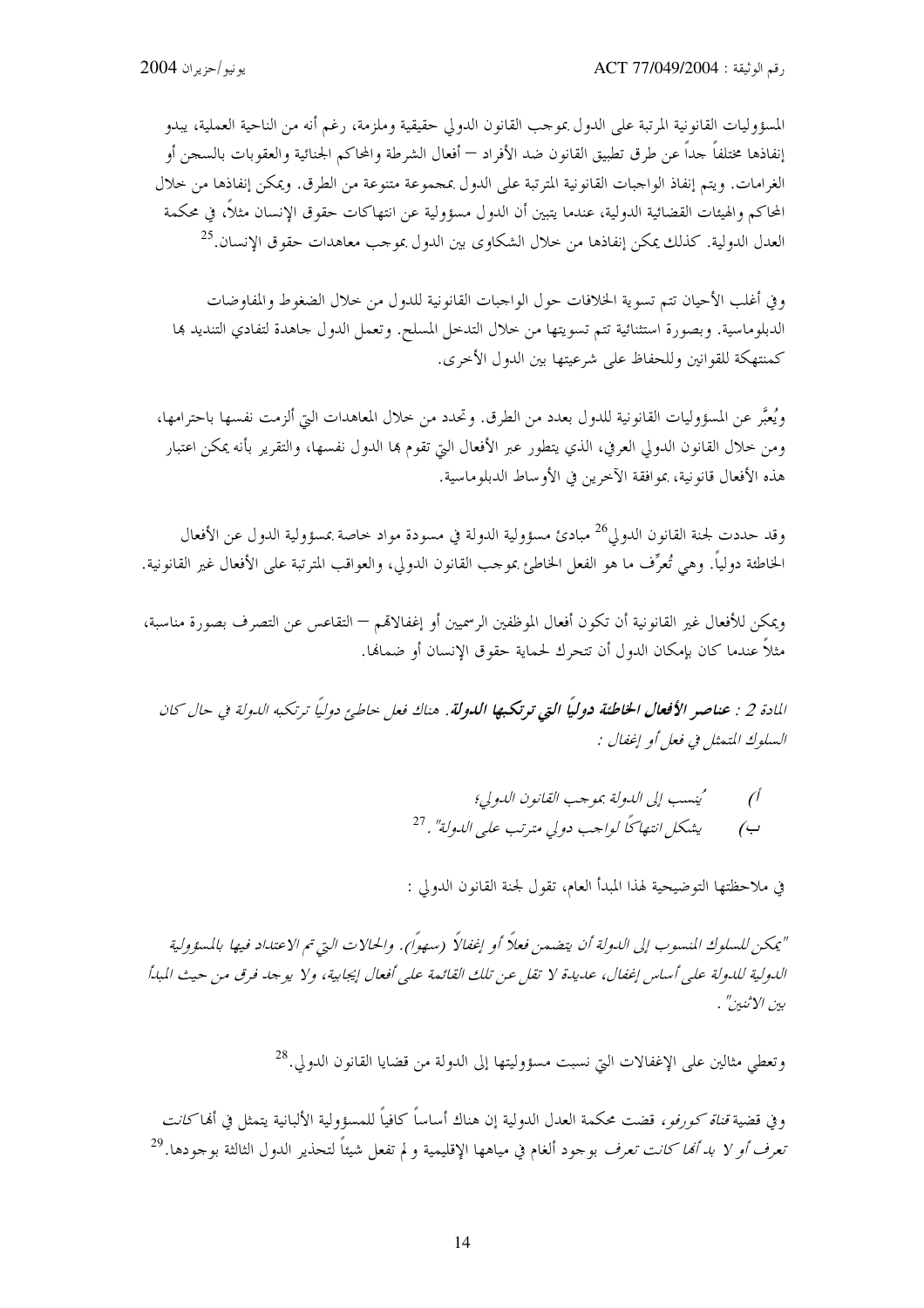وفي قضية *الموظفين الدبلوماسيين والقنصليين،* خلصت المحكمة إلى أن مسؤولية إيران نجمت "عن تقاعس" سلطاقما "التي لم تبادر إلى اتخاذ الخطوات المناسبة" في مثل هذه الظروف التي كانت الحاجة تدعو فيها بوضوح إلى اتخاذ خطوات كهذه."<sup>30</sup>

كذلك تشير لجنة القانون الدولي إلى قضية مهمة جداً في القانون الدولي لحقوق الإنسان —*فيلاسكيز رودريغيز* — والتي أكدت فيها محكمة الدول الأمريكية لحقوق الإنسان أنه "بموجب القانون الدولي، تتحمل الدولة المسؤولية عن أفعال موظفيها التي يقومون بما بصفتهم الرسمية وعن إغفالاتمم..."<sup>31</sup>

وفي هذه القضية، "كانت "فرق الإعدام"، المؤلفة من رجال مسلحين غير المرتبطين كما يبدو بالقوات المسلحة لدولة هندوراس، تقوم بقتل النشطاء السياسيين واختطافهم و"إخفائهم". وأقرت محكمة الدولة الأمريكية بأن الدولة لم تكن متورطة مباشرة، لكنها قضت أن الدولة تظل مسؤولية بموحب القانون الدولي لألها تقاعست عن منع هؤلاء المواطنين الذين تصرفوا بصفتهم الخاصة من انتهاك حقوق مواطنين آخرين بصفتهم الخاصة. ويشكل هذا المبدأ أساس المفهوم القانوين لليقظة الواجبة.

ويُشير حكم المحكمة إلى أنه : "من حيث المبدأ، فإن أي انتهاك للحقوق تقر به الاتفاقية ويُرتكب بفعل تقوم به سلطة رسمية أو أشخاص يستخدمون موقعهم في السلطة، ُينسب إلى الدولة. بيد أن هذا لا ُيعرِّف جميع الظروف التي تكون فيها الدولة ملزمة بمنع انتهاكات حقوق الإنسان والتحقيق فيها والمعاقبة عليها، ولا في جميع الحالات التي يمكن أن يتبين فيها أن الدولة مسؤولة عن انتهاك تلك الحقوق. ويمكن لفعل غير قانوني ينتهك حقوق الإنسان ولا يعزى في البداية بصورة مباشرة إلى الدولة (مثلاً، لأنه فعل اقترفه شخص بصفته الخاصة، أو لأن الشخص المسؤول لم يتم التعرف عليه) أن يؤدي إلى نشوء المسؤولية اللدولية للدولة، ليس بسبب الفعل نفسه، بل بسبب انعدام اليقظة اللازمة لمنع وقوع الانتهاكُ أو للتصدي له كها تقتضي الاتفاقية." <sup>32</sup>

وقد أدى المفهوم القانوين لليقظة الواجبة إلى تطوير نظرية مسؤولية الدولة لترجمة الحقوق إلى واقع في الحالات التي لا يكون فيها الجاني فضلاً عن الضحية (المحنى عليه) موظفاً رسمياً، بما في ذلك العنف المنــــزلي. ويقتضي المبدأ العام لمسؤولية الدولة أنه عندما تعرف الدولة أو ينبغي عليها أن تعرف بانتهاكات حقوق الإنسان، وتُقصر في اتخاذ الخطوات المناسبة لمنع وقوع الانتهاكات، عندئذ تتحمل المسؤولية عن الفعل. وهذا لا يقلل من المسؤولية الفردية المدنية أو الجنائية للشخص الذي ارتكب الانتهاك. فالرحل الذي يغتصب أو يقتل شريكته هو الشخص المسؤول بموجب القانون الجنائي عن هذا الفعل ويجب أن يقدم إلى العدالة. بيد أن الدولة تتحمل أيضاً مسؤولية عن التقاعس عن منع ارتكاب الفعل أو التحقيق فيه أو التصدي له بصورة مناسبة، وينبغي أن تدفع تعويضاً للضحية أو عائلتها.

ووفقاً لمسودة مواد لجنة القانون الدولي الخاصة بمسؤولية الدول عن الأفعال الخاطئة دولياً، وتقتضي مبادئ القانون الدولي من الدول التي تصرفت بصورة غير قانونية : – وضع حد للانتهاك وعدم تكراره (المادة 30) - تقديم تعويضات إلى الضحايا (المادة 31)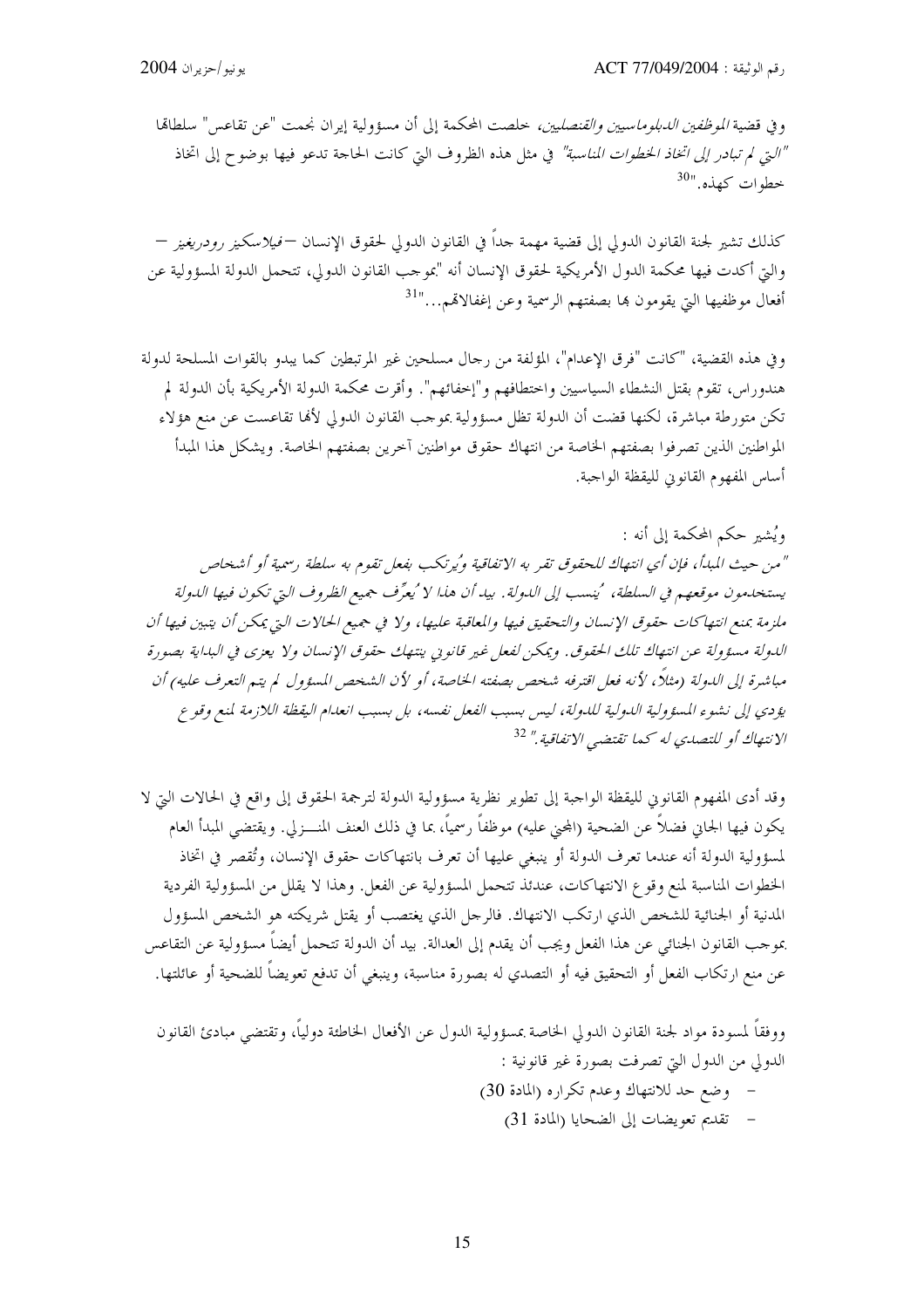كذلك تنص المادة 32 على أن أية شوائب في القانون الداخلي أو المحلي لا يمكن أن تخفف من مسؤولية الدولة عن الفعل الخاطئ. ولا تستطيع الدولة أن تنكر مسؤوليتها عن تقصيرها في ضمان احترام الحقوق، وعليها التأكد من التعامل مع الانتهاكات التي يرتكبها الأفراد أو الجهات غير التابعة للدولة بصورة مناسبة بموحب القانون الجنائبي المحلي.<sup>33</sup>

وتتضمن اتفاقية فيينا الخاصة بقانون المعاهدات قدراً أكبر من التفاصيل حول الشروط العامة للتقيد بالمعاهدات، والمسؤولية العامة للدول عن تنفيذ المعاهدات. والمسؤولية الرئيسية هي "حسن النية" (التي توصف باللاتينية بعبارة pacta sunt servanda، أي أنه يجب الوفاء بالاتفاقيات). وتقبل الدول بحرية بالواجبات المترتبة عليها بموحب المعاهدات، وتعطي موافقتها على الالتزام قانونياً بأداء واحباهًا.<sup>34</sup> والمعاهدات عبارة عن اتفاقيات يجب أن توجه سلوك الدول : ويجب الوفاء بما عملياً، وهي ليست مجرد قصاصات من ورق.<sup>35</sup> ويجب الوفاء بالمعاهدات حبّي عندما تتعارض مع القانون المحلي : فالدول التي تصادق على معاهدة جديدة أو تنضم إليها ملزمة بتغيير قوانينها بحيث يمكن الالتزام بالمعاهدة والوفاء ها عملياً.<sup>36</sup>

ومعظم الدول هي أطراف في اتفاقية القضاء على جميع أشكال التمييز ضد المرأة أو العهد الدولي الخاص بالحقوق المدنية والسياسية أو العهد الدولي الخاص بالحقوق الاقتصادية والاحتماعية والثقافية. وجميع الدول باستثناء الصومال والولايات المتحدة الأمريكية هي أطراف في اتفاقية حقوق الطفل. لذا فإنه تم طواعية قبول واحب حماية حقوق النساء والفتيات من العنف، وهو واحب ملزم قانونياً بموحب معاهدة لجميع الدول تقريباً.<sup>37</sup>

واجب الدول في إنفاذ معايير حقوق الإنسان يؤكد ميثاق الأمم المتحدة، الوثيقة التأسيسية للأمم المتحدة، "المساواة في الحقوق بين الرجال والنساء"، و"كرامة شخص الإنسان وقيمته" وإنفاذ الحقوق الإنسانية الأساسية بوصفها مبادئ وأهداف أساسية للأمم المتحدة.

وتلاحظ المادة 1(3) من الميثاق أن غرض الأمم المتحدة هو "تحقيق التعاون الدولي في حل المشاكل الدولية ذات الطابع الاقتصادي أو الاحتماعي أو الثقافي أو الإنساني، وفي تعزيز وتشجيع الاحترام لحقوق الإنسان وللحريات الأساسية للجميع بدون أي تمييز بسبب العرق أو الجنس أو اللغة أو الدين"؛ وتلزم المادة 55(ج) الأمم المتحدة بتعزيز "الاحترام العالمي لحقوق الإنسان والحريات الأساسية ومراعاتما للجميع دون أي تمييز بسبب العنصر أو الجنس أو اللغة أو الدين."

ويشير الإعلان العالمي لحقوق الإنسان<sup>38</sup>، الوثيقة التأسيسية للقانون الدولي لحقوق الإنسان، في المادة الثانية إلى حق كلِّ إنسان في التمتع بكافة الحقوق دون أي تمييز، بما في ذلك، بسبب الجنس :

"لكل إنسان حق التمتع بكافة الحقوق والحريات الواردة في هذا الإعلان دون أي تمييز كالتمييز بسبب العنصر أو اللون أو الجنس أو اللغة أو الدين أو الرأي السياسي أو أي رأي آخر أو الأصل الوطني أو الاجتماعي أو الشووة أو الميلاد أو أي وضع آحر ."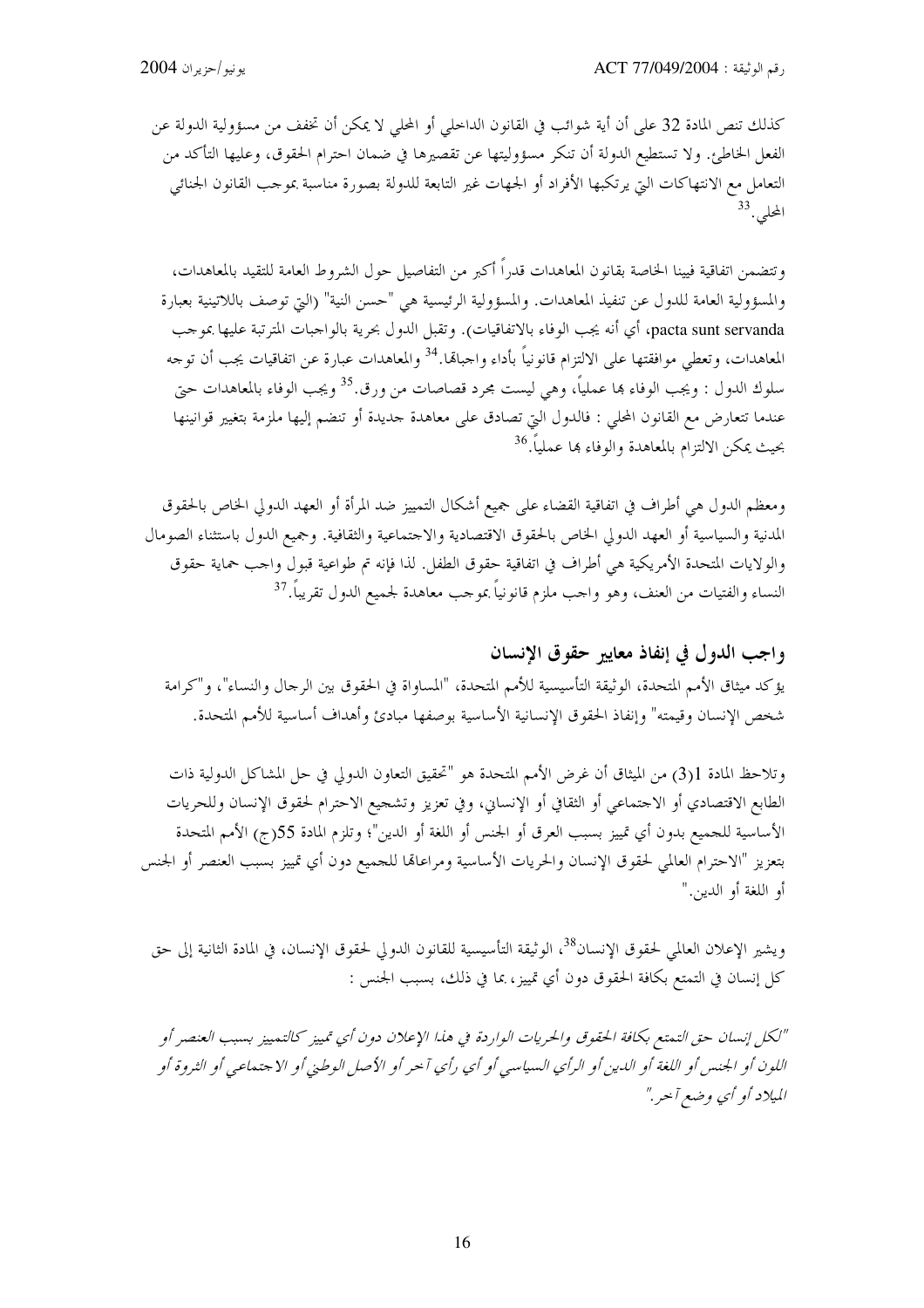ورغم أن الإعلان العالمي لحقوق الإنسان ليس معاهدة، وبالتالي ليس ملزماً قانونياً بحد ذاته، إلا أن العديد من أحكامه، مثلاًن الالتزام بعدم التمييز والقاعدة التي تعارض استخدام التعذيب، تشكل جزءاً من القانون الدولي العام.

وهذا الالتزام التأسيسي الجوهري بالمساواة بين الرحال والنساء ينعكس في مختلف معاهدات حقوق الإنسان التي تعقب الإعلان العالمي لحقوق الإنسان.

وينص العهد الدولي الخاص بالحقوق المدنية<sup>39</sup> في المادة 2(1) على أن : "تتعهد كل دولة طرف في هذا العهد باحترام الحقوق المعترف ها فيه، وبكفالة هذه الحقوق لجميع الأفراد الموجودين في إقليمها والداحلين في ولايتها، دون أي تمييز بسبب العرق أو اللون أو الجنس أو اللغة أو الدين أو الرأي سياسياً أو غير سياسي، أو الأصل القومي أو الاجتماعي أو الثروة أو النسب أو غير ذلك من الأسباب."

وتنص المادة الثالثة على أن : "تتعهد الدول الأطراف في هذا العهد بكفالة تساوي الرجال والنساء في حق التمتع بجميع الحقوق المدنية والسياسية المنصوص عليها في هذا العهد."

وتقتضي المادة 26 المساواة التامة أمام القانون.

وبالمثل تقتضي المادة 2(2) من العهد الدولي الخاص بالحقوق الاقتصادية والاجتماعية والثقافية<sup>40</sup> بأن تتعهد الدول الأطراف : " بأن تضمن جعل ممارسة الحقوق المنصوص عليها في هذا العهد بريئة من أي تمييز بسبب العرق أو اللون أو الجنس أو اللغة أو الدين أو الرأي سياسياً أو غير سياسي، أو الأصل القومي أو الاجتماعي أو الثروة أو النسب أو غير ذلك مين الأيساب ."

وتقتضي المادة 3 من الدول الأطراف بأن : *"تتعهد بضمان مساواة الذكور والإناث في حق الت*متع بجميع *الحقوق* الاقتصادية والاجتماعية والثقافية المنصوص عليها في هذا العهد."

وفي هاتين المعاهدتين، تتضمن المادة 2 بنداً عاماً يحدد الحقوق الواحب إنفاذها (إعمالها) للحميع دون أي تمييز. وتسهب المادة 3 في شرح المبدأ العام المكرس في المادة 2، وتحديداً بشأن قضية التمييز القائم على الجنس، حيث تشدد على أن المساواة بين الرحال والنساء في التمتع بالحقوق ينبغي أن تصبح حقيقة واقعة قانوناً وممارسة.

كذلك تقتضي المعاهدات الإقليمية لحقوق الإنسان من الدول إنفاذ الحقوق بالتساوي بين الرحال والنساء. وهذه المعاهدات هي : الاتفاقية الأوروبية لحماية حقوق الإنسان والحريات الأساسية<sup>41</sup> والميثاق الأفريقي لحقوق الإنسان والشعوب<sup>42</sup> والبروتوكول الملحق به والحاص بحقوق النساء في أفريقيا<sup>43</sup> والاتفاقية الأمريكية لحقوق الإنسان.<sup>44</sup> وإن اتفاقية الدول الأمريكية لمنع العنف ضد المرأة والمعاقبة عليه واحتثاثه (اتفاقية بيليم دو بارا<sup>45</sup>) هي المعاهدة الإقليمية الوحيدة التي تتناول تحديداً العنف ضد المرأة بالتفصيل.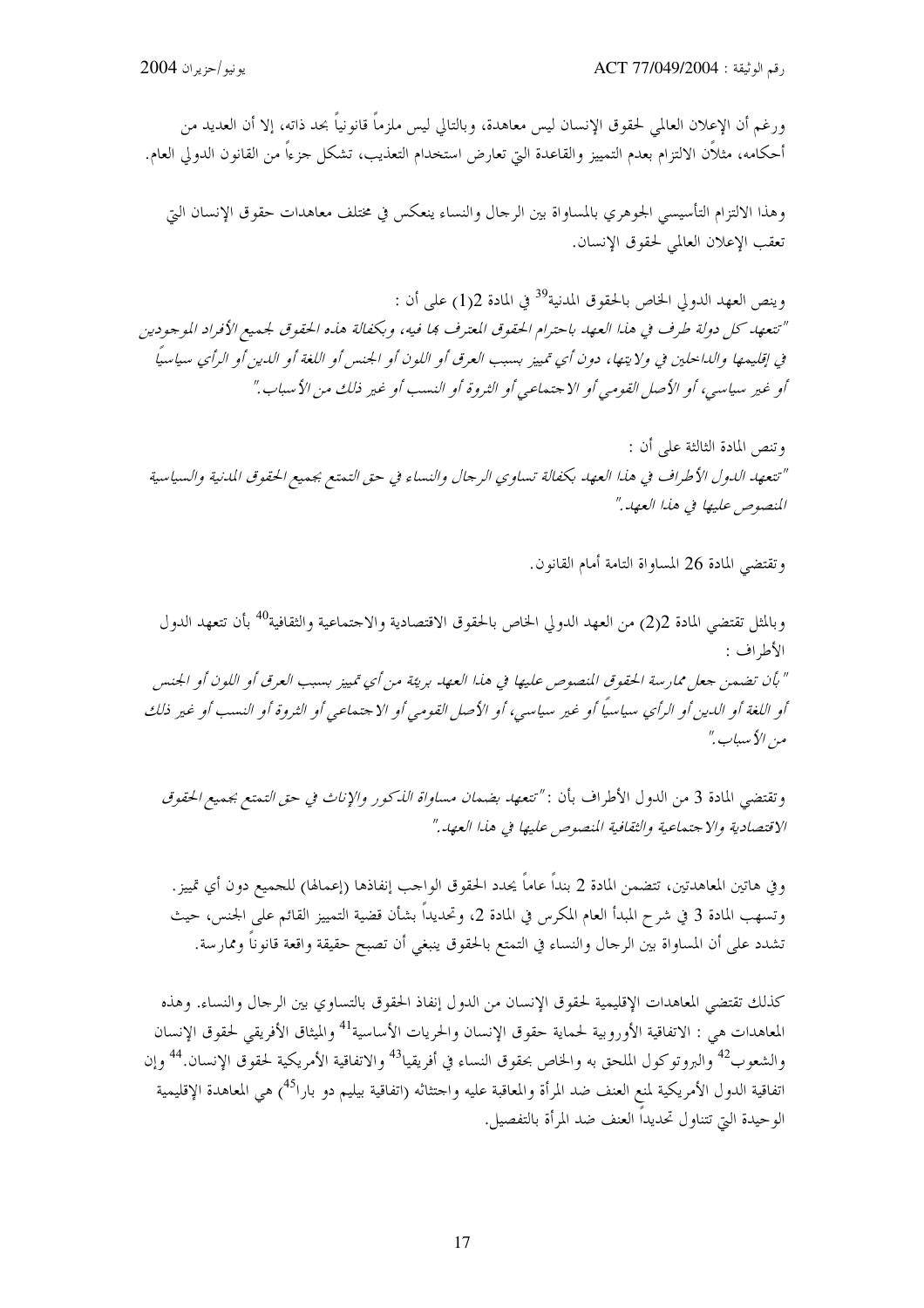لذا تعتبر اتفاقية القضاء على جميع أشكال التمييز ضد المرأة<sup>46</sup> تطويراً للحق القائم للنساء في المساواة في الحقوق مع الرحال. وتحدد مجالات في حقوق المرأة لم تتطور بشكل حيد أو حيث يوحد إخفاقات عامة في إنفاذ الحقوق — مثلاً، حق المرأة في المساواة داخل العائلة، وتكافؤ حقوق ومسؤوليات كلا الوالدين في إعالة عائلتهما وحق المرأة في التعليم والعمل والمشاركة السياسية. كما تتضمن (في المادة 2(هـــ) و2(و)) واحباً محدداً يترتب على الحكومات في ضمان عدم انتهاك المواطنين بصفتهم الخاصة (مثلاً الأزواج، الشركاء، الآباء) والمؤسسات (مثلاً الشركات الخاصة) لحقوق المرأة.

وتنص المادة 2 من اتفاقية القضاء على جميع أشكال التمييز ضد المرأة على أن : "تشجب الدول الأطراف جميع أشكال التمييز ضد المرأة، وتتفق على أن تنتهج، بكل الوسائل المناسبة ودون إبطاء، سياسة تستهدف القضاء على التمييز ضد المرأة، وتحقيقاً لذلك تتعهد بالقيام بما يلي :

اتخاذ المناسب من التدابير، تشريعية وغير تشريعية، بما في ذلك ما يناسب من جزاءات، لحظر كل تمييز ضد  $(\hookrightarrow)$ المرأة؛

الامتناع عن مباشرة أي عمل تمييزي أو ممارسة تمييزية ضد المرأة، وكفالة تصرف السلطات والمؤسسات  $(2)$ العامة بما يتفق وهذا الالتزام؛

اتخاذ جميع التدابير المناسبة، بما في ذلك التشريعي منها، لتغيير أو إبطال القائم من القوانين والأنظمة  $(2)$ والأعراف والممارسات التي تشكل تمييزاً ضد المرأة؛

وفي إطار واحبها في تغيير العلاقات الاحتماعية بين الرحال والنساء لمحاربة التمييز، تقتضي المادة 5 من اتفاقية القضاء على جميع أشكال التمييز ضد المرأة من الدول استخدام وسائل من أجل :

"تغيير الأنماط الاجتماعية والثقافية لسلوك الرجل والمرأة، بمدف تحقيق القضاء على التحيزات والعادات العرفية وكل المهار سات الأحرى القائمة على الاعتقاد بكون أي من الجنسين أدبي أو أعلى من الآحر، أو على أدوار نمطية للرجل والمرأة بي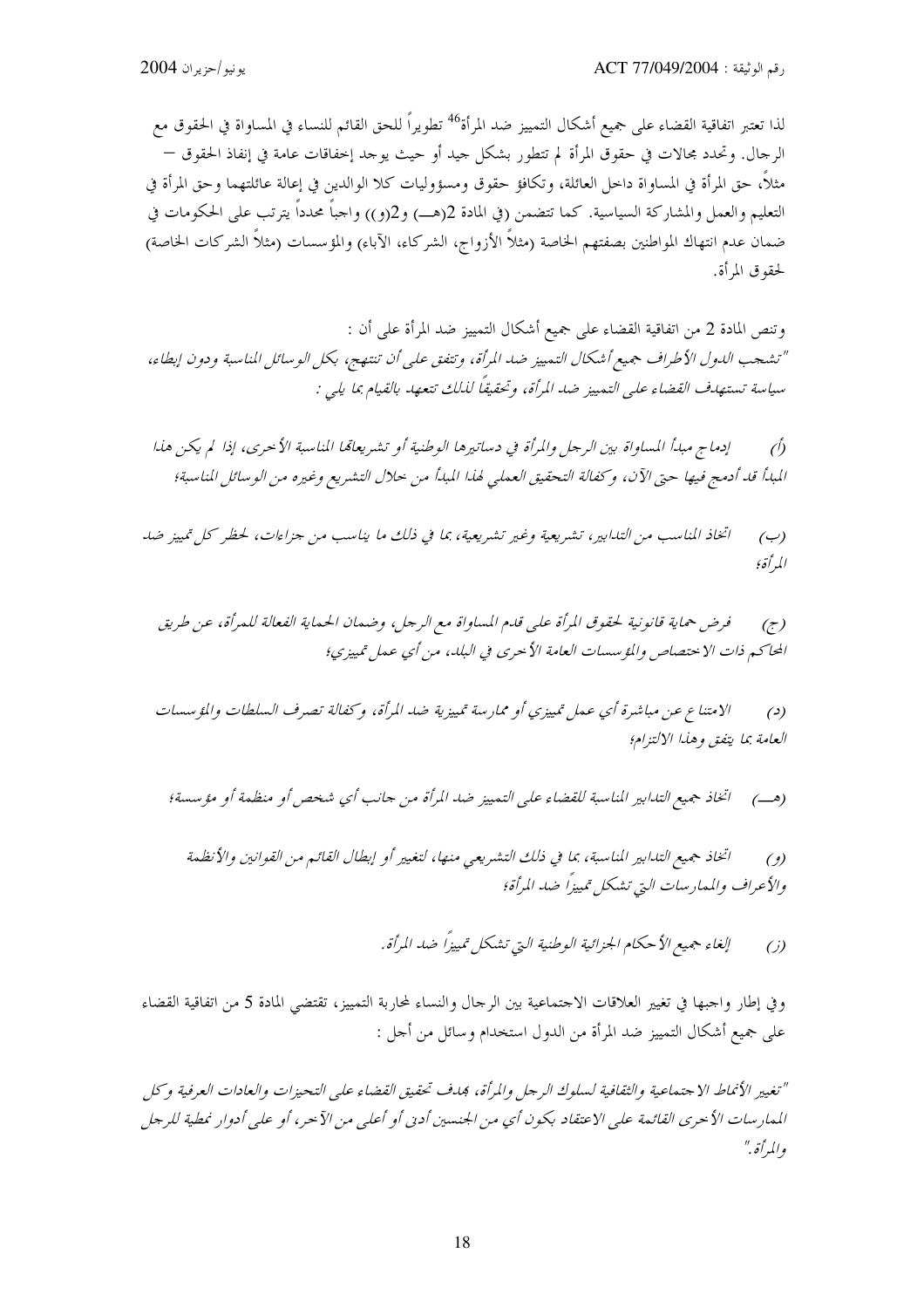تقوم الهيئات المشرفة على المعاهدات بمراقبة إنفاذ الدول للحقوق التي تلتزم بما، وهذه الهيئات عبارة عن لجان من الخبراء المستقلين في حقوق الإنسان.

الهيئات المشرفة على المعاهدات : مراقبة التمتع بحقوق الإنسان تتولى الهيئات المشرفة على تنفيذ المعاهدات وظيفتين. فهي تنظر في التقارير الأولية والدورية التي تقدمها الدول الأطراف حول كيفية تنفيذها لنصوص المعاهدة، وتنظر في الحالات المقدمة بموجب إجراءات الشكاوى الفردية، في حال وجود هذه الإجراءات.

كما تستفيض الهيئات المشرفة على المعاهدات في توضيح القانون الدولي لحقوق الإنسان بإصدار تعليقات وتوصيات عامة.

وحالياً هذه الهيئات المشرفة على المعاهدات هي : لجنة مناهضة التعذيب، ولجنة القضاء على التمييز ضد المرأة، ولجنة القضاء على التمييز العنصري، ولجنة حقوق الطفل، ولجنة الحقوق الاقتصادية والاحتماعية والثقافية، ولجنة حقوق الإنسان.

انظر موقع الإنترنت : http://web.amnesty.org/pages/treaty-bodies-eng للاطلاع على مزيد من المعلومات.

وترفع الدول تقارير إلى الهيئات المشرفة على تنفيذ المعاهدات بصورة منتظمة — عادة خلال عام من التصديق، ثم بعد كل أربع أو خمس سنوات. وتصف هذه التقارير التي تقدمها الدول التقدم الذي أحرزته قانوناً وممارسةً في إنفاذ الحقوق. وغالباً ما تقدم المنظمات غير الحكومية، وبخاصة منظمات حقوق الإنسان "تقارير موازية" تعبر عن رأيها بمدى إنفاذ الحقوق. عندئذ تناقش الدولة والهيئة المشرفة على تنفيذ المعاهدة، بروح الحوار البناء، العقبات التي تعترض سبيل تحسين أوضاع حقوق الإنسان، وإمكانية إحراز تقدم والإحراءات الأخرى المطلوب اتخاذها. وتنتهي هذه المناقشة بإصدار اللحنة توصياقما الختامية التي تحدد الإحراءات المعنية التي ينبغي على الدولة اتخاذها لتحسين مستوى تقيدها بالمعاهدة قبل انعقاد الدورة التي سيُقدم فيها التقرير المقبل.

كذلك تنظر معظم الهيئات المشرفة على تنفيذ المعاهدات في المخاطبات التي تردها عن الأفراد الذين يشتكون من أن دولتهم لم تحترم حقوقهم الإنسانية أو تنفذها. وبات في الآونة الأخيرة فقط من الممكن لفت انتباه لجنة القضاء على التمييز ضد المرأة إلى الشكاوى المتعلقة بانتهاكات اتفاقية القضاء على جميع أشكال التمييز ضد المرأة، مع اعتماد بروتوكول اختياري يضع هذا الإجراء.<sup>47</sup> بيد أن العديد من النساء قدمن شكاو يهن حول التمييز إلى هيئات أخرى مثل لجنة حقوق الإنسان بموحب المادتين 3 و26 (الحقوق في المساواة أمام القانون). $^{48}$ 

ومن حين لآخر، واستناداً إلى خبرها في مراقبة أوضاع حقوق الإنسان والاستماع إلى شكاوى الأفراد حول الانتهاكات التي ترد من شتى أنحاء العالم، تعد الهيئات المشرفة على المعاهدات "تعليقات عامة" أو "توصيات عامة" حول مضمون الحقوق الفردية. وغالباً ما تشكل دليلاً حول كيفية دمج الحقوق مع الحقوق الأخرى. فمثلاً، وصف التعليق العام للحنة حقوق الإنسان حول المادة 3 كيفية تقاطع الحق في المساواة بين الرجال والنساء مع الحق في عدم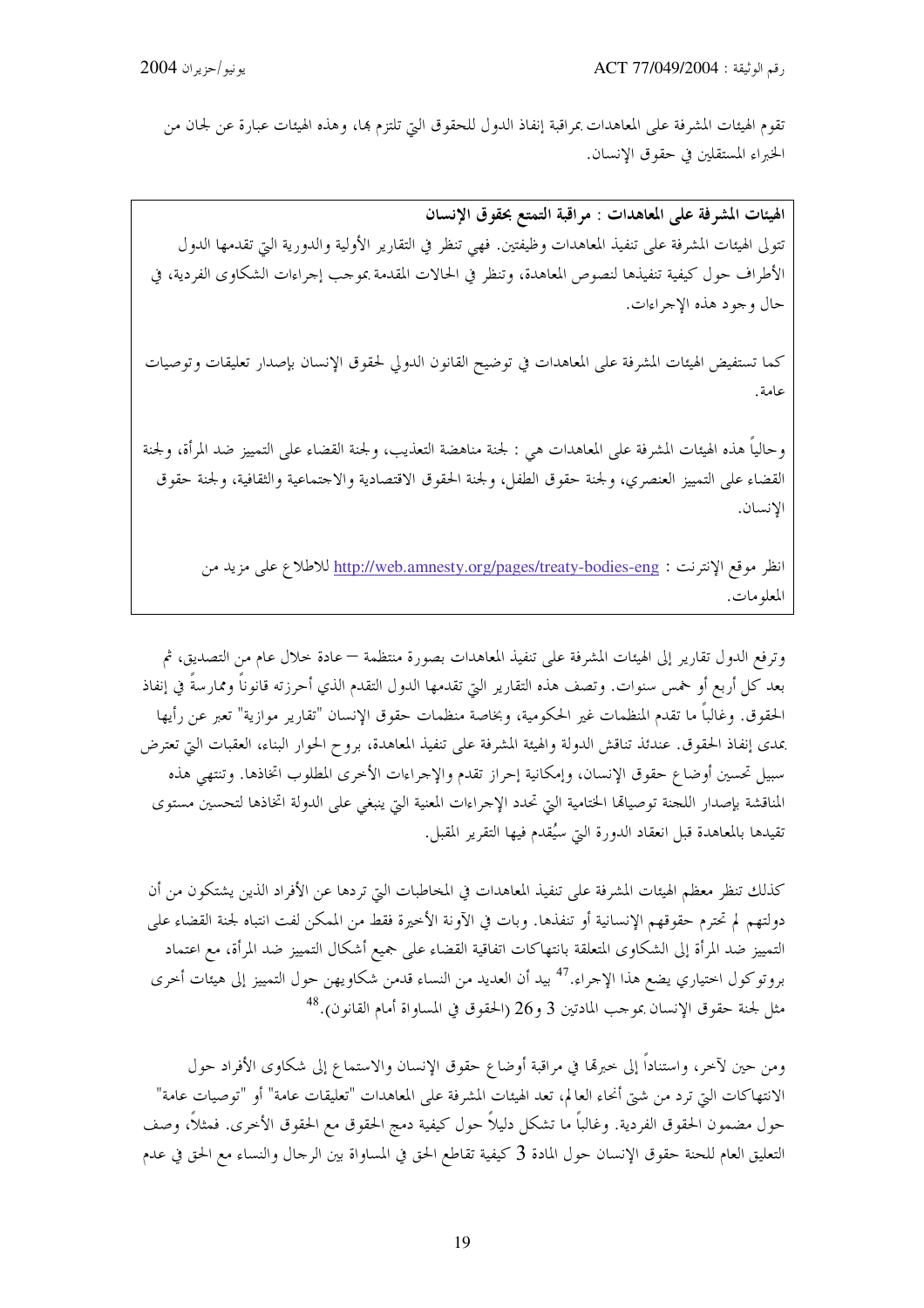التعرض للتعذيب وسوء المعاملة، والحق في المساواة أمام القانون، والحق في الزواج وتأسيس أسرة، والحق في حرية العبادة والتعبي<sup>49</sup>.

وتشير التعليقات العامة للهيئات المشرفة على تنفيذ المعاهدات وتوصياتها المقدمة إلى حكومات معينة حول إنفاذ الحقوق في بلدالها، وإصدار أحكام حول حالات فردية (الفقه القانوين) تشير بشكل موثوق به إلى مضمون الحقوق المنصوص عليها في تلك المعاهدات الدولية والإقليمية، وينبغي على الدول الأطراف إنفاذها.

وتسهب الإعلانات والقرارات الصادرة عن هيئات دولية، مثل الجمعية العامة للأمم المتحدة<sup>50</sup>، ولجنة حقوق الإنسان، ومؤتمرات الأمم المتحدة، مثل المؤتمر العالمي حول حقوق الإنسان الذي عُقد في فيينا في يونيو/حزيران 1993 <sup>51</sup>، والمؤتمر العالمي الرابع للأمم المتحدة حول المرأة الذي عُقد في بكين بالصين في سبتمبر/أيلول 1995، <sup>52</sup> تسهب في توضيح مضمون الحقوق. وتستند إلى تعاريف الحقوق الواردة في المعاهدات والفقه القانوين للهيئات المشرفة على تنفيذ المعاهدات وتفسيرها. ورغم أن هذه التفسيرات ليست ملزمة قانونياً بحد ذاقما، إلا أنما تشكل تعليقات موثوقاً ها من الناحية القانونية توضح وتقدم تفاصيل حول مضمون الحقوق الملزمة من خلال الواجبات المترتبة بموجب المعاهدة.

كما أن عمل المقرر الخاص المعنى بالعنف ضد المرأة وأسبابه ونتائجه، وغيره من الخبراء المستقلين الذين يستمدون صلاحياقمم من لجنة حقوق الإنسان التابعة للأمم المتحدة<sup>53</sup> قد وضع فهما لما ينبغي على الدول أن تفعله لضمان احترام حقوق المرأة. ولا تستند هذه المحموعة من الأعمال على المعايير القانونية فقط، بل أيضاً على القيام بزيارات إلى الدول التي تتعرض فيها حقوق الإنسان للتهديد. لذا تستفيد من الخبرة العملية للطريقة التي تخذل فيها الدول النساء عندما لا تُعمل حقوق المرأة. وشكلت تقارير هؤلاء الخبراء المستقلين وتوصياقم، حول كيفية تحسين أوضاع المرأة، مصدراً مهماً لتطوير الفهم للكيفية التي ينبغي فيها على الدول اتخاذ إجراءات لإنفاذ (إعمال) حقوق المرأة.<sup>54</sup>

كذلك قام المقررون الخاصون الآخرون للأمم المتحدة بأعمال مهمة حول العنف ضد المرأة، وبخاصة المقررون الخاصون المعنيون بحق كل شخص في التمتع بأعلى مستوى يمكن بلوغه من الصحة الجسدية والعقلية؛ وبعمليات الإعدام حارج نطاق القضاء أو الإعدام بإجراءات موجزة أو الإعدام التعسفي؛ وبالحق في سكن كاف كجزء أساسي من الحق في مستوى معيشة كاف؛ وبالمدافعين عن حقوق الإنسان.

وطوال السنوات العشر الأخيرة بشكل حاص، استفادت هذه المصادر المختلفة للقانون من صلاقما المشتركة. ويعكس هذا التقرير تلك التطورات. ويحدد واجبات الدول في ضمان حق النساء في عدم التعرض للعنف القائم على النوع الاحتماعي وترجمة هذا الحق إلى واقع.

# 3. العنف ضد المرأة بوصفه انتهاكاً لحقوق الإنسان

حُدد العنف ضد المرأة كانتهاك خطير حداً لحقوق الإنسان، بسبب الطريقة التي ينتهك فيها العديد من الحقوق الأخرى في الوقت نفسه.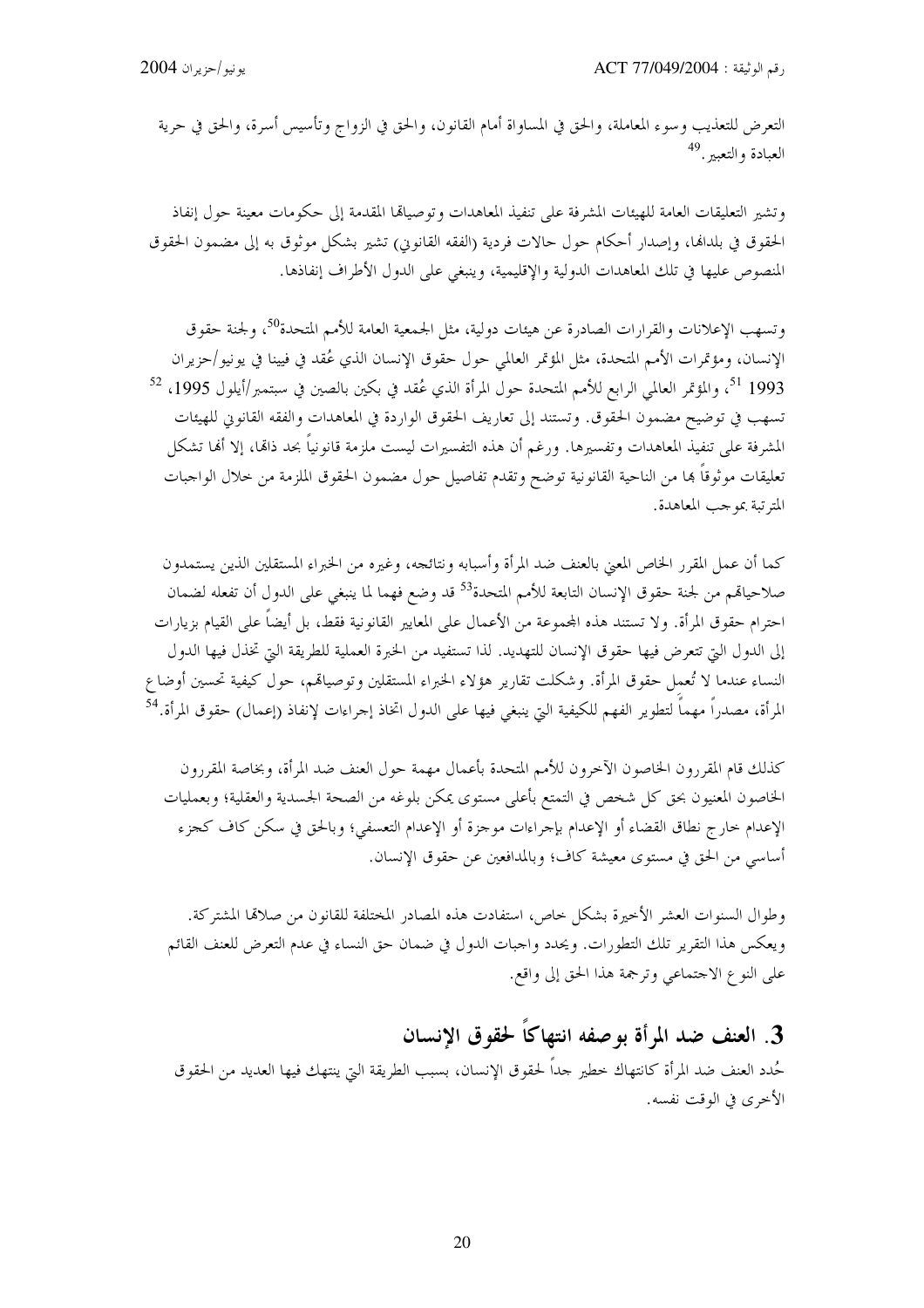العنف ضد المرأة بوصفه تمييزاً

يشكل مبدأ عدم التمييز والمساواة أمام القانون نصاً أساسياً في كل معاهدة من معاهدات حقوق الإنسان. وتشدد العديد من المعاهدات صراحة، إضافة إلى هذا، على وجوب التمسك بحقوق المرأة بالقدر ذاته الذي يتم فيه التمسك بحقوق الرجل. بيد أن هذه المعاهدات لا تشير مباشرة إلى العنف ضد المرأة.

وقد أقرت لجنة القضاء على جميع أشكال العنف ضد المرأة بأن العنف ضد المرأة يشكل ضرباً من التمييز . وفي تعليقها العام<sup>55</sup> تشير اللجنة إلى أن :

"العنف القائم على النوع الاجتماعي والذي يمس أو يلغي تمتع النساء بحقوق الإنسان والحريات الأساسية بموجب القانون الدولي العام أو بموجب اتفاقيات حقوق الإنسان، يشكل تمييزًا ضمن معنى المادة الأولى من الاتفاقية .

## العنف القائم على النوع الاجتماعي

تنص المادة الأولى من إعلان الأمم المتحدة الخاص بالقضاء على العنف ضد المرأة على أن : "عبارة 'العنف ضد المرأة' تعني أي عمل من أعمال العنف يقوم على النوع الاجتماعي ويؤدي إلى أو 'يحتمل أن يؤدي إلى أذى أو ألم جساءي أو جنسي أو نفسي للنساء، بما في ذلك التهابيا. بارتكاب هذه الأفعال، أو الإكراه أو الحرمان التعسفيي من الحرية، سواء حدث في الحياة العامة أو الخاصة ."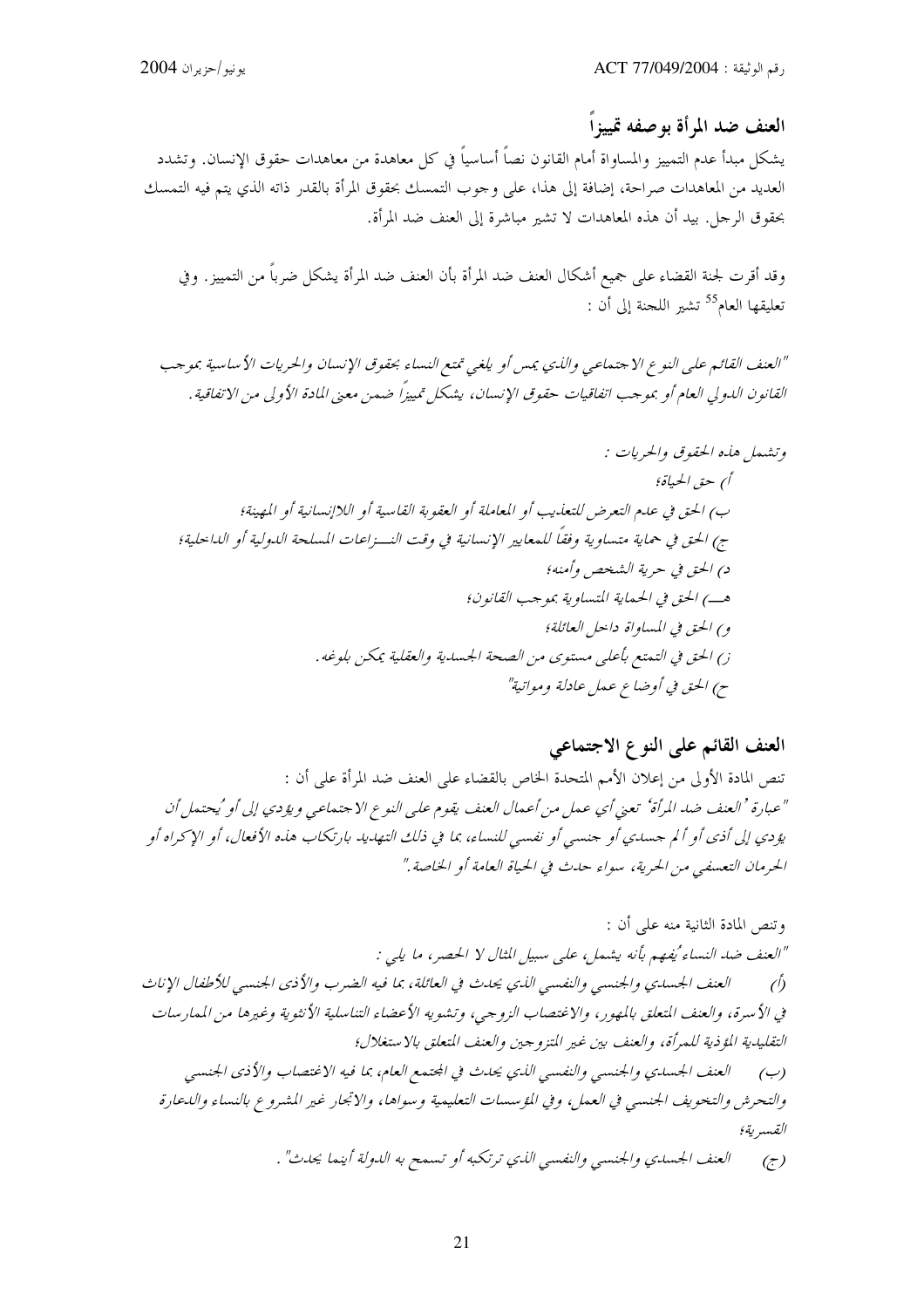وينص التعليق العام 19 للجنة القضاء على جميع أشكال التمييز ضد المرأة <sup>57</sup>على أن :

"العنف القائم على النوع الاجتماعي ضرب من التمييز اللدي يعيق بشكل حطير قدرة النساء على التمتع بالحقوق والحريات على قله المساواة مع الرجال" .

وفي المادة 7، تمضي قائلة إن : "العنف القائم على النوع الاجتماعي اللهي يوهن أو يحبط تمتع النساء بالحقوق الإنسانية والحريات الأساسية بموجب القانون الدولي العام أو بموجب اتفاقيات حقوق الإنسان، يشكل تمييزًا ضمن معنى المادة الأولى من الاتفاقية."

ويشمل تعريف التمييز العنف القائم على النوع الاحتماعي. والعنف ضد المرأة هو شكل من العنف القائم على النوع الاجتماعي. وهو عنف موجه ضد المرأة لكوفما امرأة أو الذي يؤثر على النساء بصورة غير متناسبة. ويشمل أفعالاً تلحق الأذى أو الألم الجسدي أو العقلي أو الجنسي، والتهديد بارتكاب هذه الأفعال، والإكراه وغيره من ضروب الحرمان من الحرية. وقد ينتهك العنف القائم على النوع الاحتماعي نصوصاً محددة في اتفاقية القضاء على جميع أشكال التمييز ضد المرأة، بصرف النظر عما إذا كانت تلك النصوص تذكر العنف صراحة.

والعنف ضد المرأة يشكل مجموعة فرعية من العنف القائم على النو ع الاجتماعي والذي يشمل أيضاً العنف ضد الرحال في بعض الظروف والعنف ضد النساء والرحال على السواء بسبب ميلهم الجنسي. <sup>58</sup>

وكما لاحظ المقرر الخاص للأمم المتحدة المعنى بالعنف ضد المرأة فإن : "العنف القائم على النوع الاجتماعي يتعلق أيضاً بالتفسير الاجتماعي لما يعني أن يكون المرء ذكراً أو أنثبي. وعندما ينحرف الشخص عما يعتبر سلوكاً ' معتاداً' يصبح هدفاً للعنف. وتشتد حدته عندما يقترن بالتمييز القائم على الميل الجنسبي أو الهوية الجنسية." <sup>60</sup>

ولا يتم تمييز الأفعال بالضرورة على ألها قائمة على النوع الاحتماعي بمعزل عن سواها، بل تحتاج إلى تقييم للكيفية التي تؤثَّر فيها أفعال معينة على النساء مقارنة بالرجال. كذلك هناك أفعال محددة تكون عموماً قائمة على النو ع الاجتماعي.

ووفقاً لإعلان الأمم المتحدة الخاص بالقضاء على العنف ضد المرأة، فإن العنف القائم على النو ع الاحتماعي : • يؤدي إلى، أو يحتمل أن يؤدي، إلى أذى أو ألم حسدي أو حنسي أو نفسي للنساء ويشمل : • التهديدات

- 
- الاكراه
- الحرمان التعسفي من الحرية أينما يحدث
- يمكن أن يحدث في الحياة العامة أو الحياة الخاصة على حد سواء. <sup>61</sup>

وتشمل بعض العناصر التي يمكن النظر فيها لتحديد ما إذا كان فعل العنف قائماً على النو ع الاحتماعي :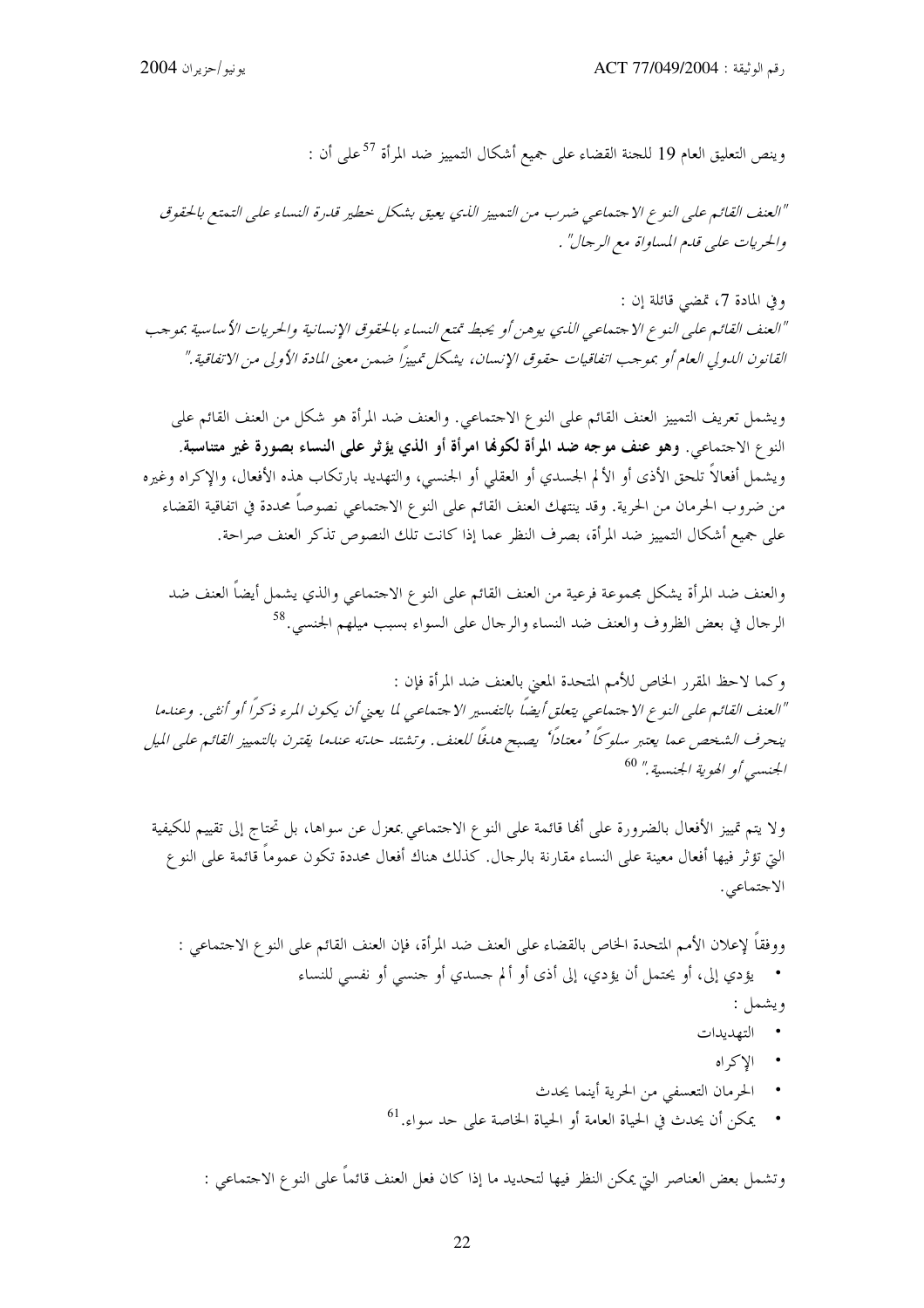- **السبب أو الدافع** : مثلاً الإهانات (الشتائم) المتعلقة بالنوع الاحتماعي التي يُعبر عنها بوضوح حلال ارتكاب العنف.
	- ا**لظروف أو الإطار** : مثلاً إيذاء النساء المنتميات إلى جماعة معينة في إطار النـــزاع المسلح.
	- ا**لفعل نفسه ، والشكل الذي يتخذه العنف :** مثلاً أفعال جنسية مكشوفة، عرى قسرى، تشويه الأعضاء الجنسية من الجسد.
	- ا**لعواقب المترتبة على العنف** : الحمل؛ العار وتحويل الضحية مرة أخرى إلى ضحية من حانب المحتمع الذي  $\ddot{\phantom{0}}$ تنتمي إليه الناجية، لأنه تم هتك "الشرف".
- توافر سبل التظلم والاستفادة منها، وصعوبة الحصول على سبيل التظلم : مثلاً، صعوبة حصول النساء على سبل تظلم قانونية بسبب عدم توافر المعونة القانونية والحاحة إلى دعم العضو الذكر في العائلة، والحاحة إلى التركيز على رعاية المعولين وعدم توافر الرعاية الصحية المناسبة.

إن جوانب الحق في عدم التعرض للتمييز تدحل ضمن مجموعة الحقوق المعروفة بعبارة الحقوق "غير القابلة للانتقاص"– وهي حقوق لا يمكن تقييدها أو وقف العمل ها تحت أي ظرف من الظروف.<sup>62</sup> وتشمل الحقوق الأخرى غير القابلة للانتقاص حق الحياة، والحق في عدم التعرض للتعذيب أو سوء المعاملة، والحق في عدم الاسترقاق، والحق في الاعتراف بالمرء كشخص أمام القانون.

ويشير خبير رائد في القانون الدولي هو البروفيسور براونلي إلى أن : "هناك دعم كبير للرأي القائل إن هناك في القانون الدولي اليوم مبدأ قانونياً لعدم التمييز ينطبق في قضايا العرق (العنصر) . ويرتكز هذا المبدأ جزئيًا على ميثاق الأمير المتحدة، وبخاصة المادتان 55 و56، وعلى ممارسات هيئات الأمم المتحلة، وبخاصة قرارات الجمعية العامة التي أدانت الفصل العنصري، والإعلان العالمي لحقوق الإنسان، والعهدين الدوليين الخاصين بحقوق الإنسان، والاتفاقية الأوروبية لحقوق الإنسان. كذلك هناك مبدأ قانوني لعدم التمييز في قضايا الجنس، يرتكز على الجموعة ذامًا من الصكوك متعددة الأطراف، <sup>63</sup> فضالًا عن اتفاقية القضاء على جميع أشكال التمييز ضد المرأة التي اعتمدتها الجمعية العامة للأمير المتحدة في العام 1979." <sup>64</sup>

واعتبرت لجنة القضاء على جميع أشكال التمييز ضد المرأة والجمعية العامة للأمم المتحدة وغيرها من الهيئات الموثوق ها أن العنف ضد المرأة يشكل ضرباً من التمييز القائم على الجنس. ومن الواضح أن عدم التمييز على أساس الجنس يندرج في القانون الدولي العرفي، وبالتالي ملزم لجميع الدول، حتى تلك القلة التي لم تصادق على الاتفاقيات ذات الصلة.

و في الآونة الأحدث عهداً، ذهبت محكمة الدول الأمريكية لحقوق الإنسان شوطاً أبعد ولاحظت أن مبدأ المساواة، بما في ذلك بين الرحال والنساء، يشكل مبدأ أساسياً يرتكز عليه القانون الدولي العام المعروف بالقانون القطعي.<sup>65</sup> وهذا يعني أن المبدأ ملزم تماماً لجميع الدول، بصرف النظر عن الواجبات المترتبة عليها بموجب المعاهدات. ويساعد هذا الحكم الجديد (الفتوى الجديدة) دعاة حقوق المرأة في التشديد على الحظر المطلق لأي شكل من أشكال التمييز، بما في ذلك العنف ضد المرأة، في جعل مستلزمالها على الدول الشكل الأكثر إلزاماً للواجب القانوين.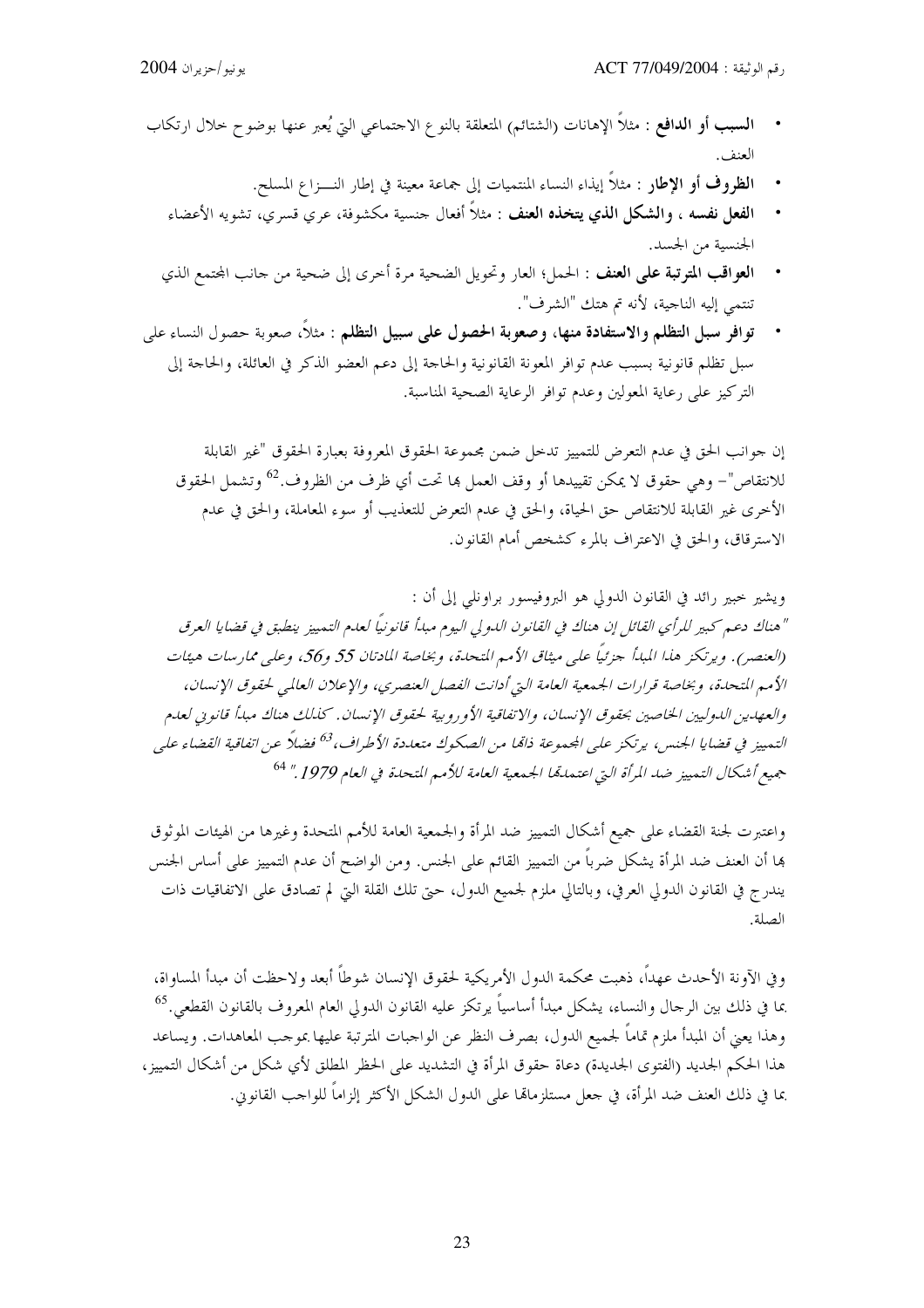وفي قضية حديثة، أعطت محكمة الدول الأمريكية لحقوق الإنسان رأياً استشارياً حول مسألة الأوضاع القانونية للمهاجرين غير الشرعيين وحقوقهم فيما يتعلق بقضية عدم التمييز .<sup>66</sup>

" وتبعًا لذلك، ترى هذه المحكمة أن مبدأ المساواة أمام القانون، والمساواة في التمتع بحماية القانون وعدم التمييز، ينتسب إلى القانون القطعي، لأن كل الإطار القانوني للنظام العام الوطني والدولي يعتمد عليه، ولأنه مبدأ أساسي يتغلغل في كامل النظام القانويي. وفي هذه الأيام، لا 'يسمح بأي فعل قانويي يتعارض مع المبدأ الأساسي، ولا 'يسمح بالمعاملة القائمة على التمييز لأي شخص على أساس النوع الاجتماعي (الجنس) أو العنصر أو اللون أو اللغة أو اللدين أو المعتقد أو الرأي البسياسي أو أي رأي آ حر أو الأصل القومي أو الإثبيّ أو الإ حتمهاعي أو الجنسية أو العبير أو الوضع الاقتصادي أو الإرث أو الوضع العائلي أو النسب أو أي وضع آحر. ويشكل هذا المبدأ (المساواة وعدم التمييز) جزءًا من القانون الدولي العام. وفي المرحلة الحالية من تطور القانون الدولي، بات المبدأ الأساسي للمساواة وعدم التمييز قانوناً قطعياً." <sup>68</sup>

" … تنطبق محتويات الفقرات السابقة على جميع الدول الأعضاء في منظمة الدول الأمريكية . وتطال آثار المبدأ الأساسي للمساواة وعدم التمييز جميع الدول، بالذات لأن هذا المبدأ، الذي ينتمي إلى مجال القانون القطعي ويتسم بطابع قطعي، يستتبع واجبات الحماية بالنسبة إلى الناس أجمعين والملزمة لجميع الدول ويولد آثاراً فيما يتعلق بالأطراف الثالثة، بمن فيها الأفراد " <sup>69</sup>

### الاغتصاب والعنف الجنسبي الخطير كضرب من التعذيب

"ربما نظرت أحيانًا مؤسسات حقوق الإنسان المنتمية إلى التيار السائد إلى اغتصاب النساء في الاعتقال كفعل إرضاء شخصيي للحارس و بالتالي ' حاص ' و حار ج نطاق بواعث القلق المشيروعة المتعلقة بحقوق الإنسان . ويمكن لاغتصاب النساء في الاعتقال أن يكون إما سياسة متعمدة لحكومة قمعية أو ناجماً عن اللامبالاة والتقاعس عن اتخاذ إجراءات وقائية كافية . وهكذا يقف التمايز العام/الخاص كعقبة محتملة في وجه اتخاذ إجراءات فعالة ضد حتى هذا الشكل من أشكال العنف، الذي يرتكبه الرحال الذين يرتدون شارات الدولة وتتاح لهم فرصة إيذاء النساء بممارسة السلطة التي منحتصم إياها الدولة."

" ويقتضبي القانون الإنساني من دول الاحتلال حماية السكان المدنيين، والجنود الذين يمار سون الاغتصاب يمكن أن أيعاقبوا كـمجرمبي حرب. وهذا يمثل تباينًا مثيرًا للاهتمام مع اغتصاب النساء في وقت السلم حيث بياً الآن فقط 'ينظر إلى تقاعس الحكومات عن بذل الجهود الوقائية والعقابية الفعالة لمحاربة الممارسة، على أنه يخلق تواطؤ الدولة في ارتكاب انتهاك حقوق الإنسان."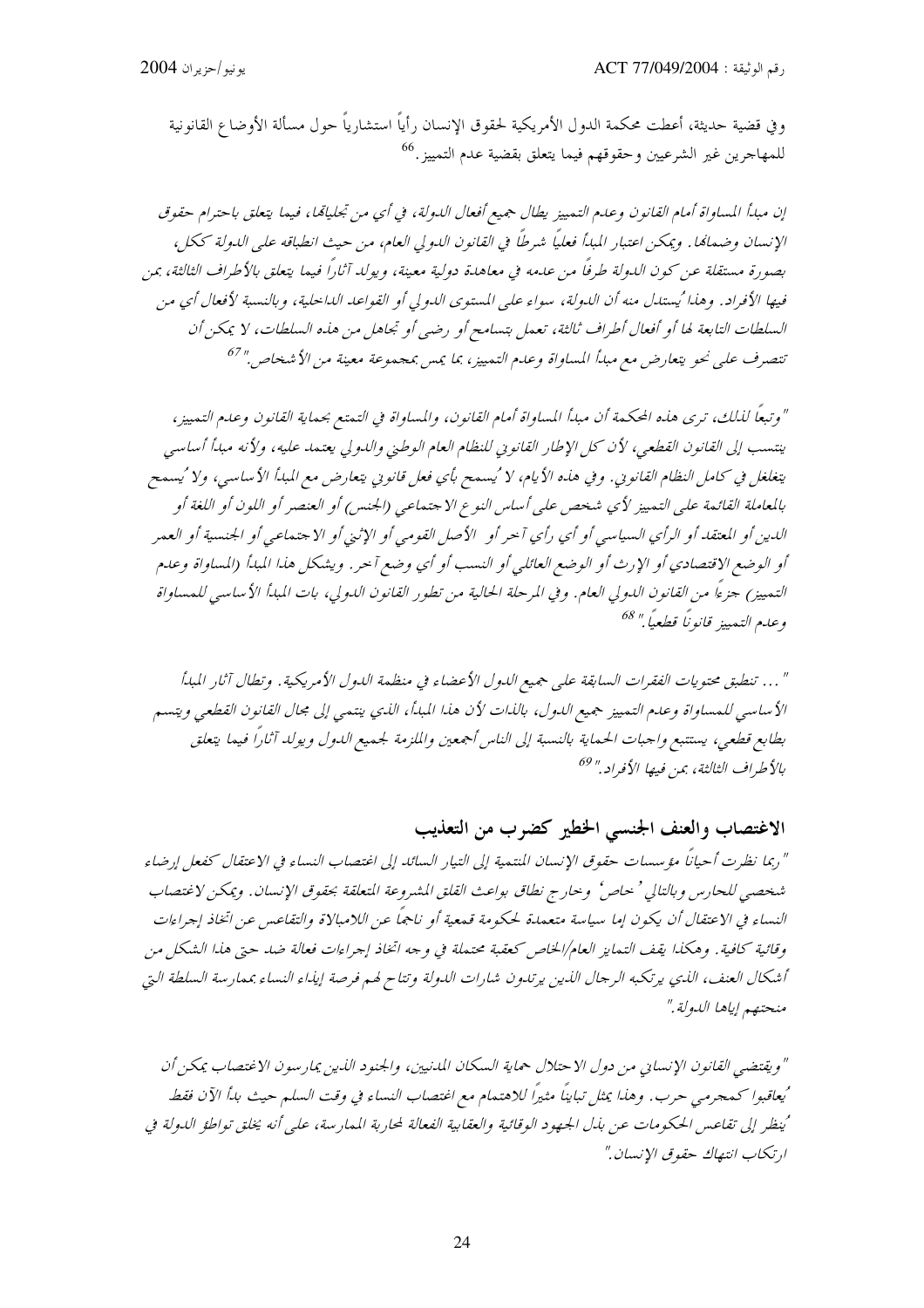حقوق المرأة، جون فيتز باتريك<sup>70</sup>

وقد ارتبط الاغتصاب وغيره من الأشكال الخطيرة للعنف الجنسبي بشكل وثيق في مجالات عديدة من القانون مع حظر التعذيب. فعلى سبيل المثال، إن المقتطفين أعلاه المقتبسين من كلام البروفيسور حون فيتزباتريك يبينان أحد الأسباب الرئيسية لتطور مفهوم اليقظة الواجبة — مسؤولية الدول في التأكد من وجوب اعتبار أفعال الأشخاص بصفتهم الخاصة كقضية من قضايا حقوق الإنسان. وهو تحديد التباينات (التناقضات) الظاهرة في قانون حقوق الإنسان والتعامل معها : وحقيقة أن للأفعال ذاتما، في هذه الحالة الاغتصاب، إذا ارتكبتها الدولة أو الأفراد والجهات غير التابعة لها، انعكاسات وعواقب مختلفة في القانون الدولي.

وخلال السنوات الأخيرة، فإن تقاعس الدول عن اتخاذ إجراءات فعالة ضد جرائم العنف، سواء أكان الشخص الذي يقوم بما مسؤولاً أو موظفاً رسمياً، أو مواطناً عادياً، أدى إلى تناقضات وتباينات. والأفعال التي تدان في بعض السياقات لا تحظى باهتمام يذكر في سياقات أخرى.

فعلي سبيل المثال، تم الإقرار منذ سنوات عديدة بأن اغتصاب النساء من حانب الموظفين الرسميين، بمن فيهم الجنود ورحال الشرطة وموظفو السجون، يشكل فعلاً من أفعال التعذيب.<sup>71</sup>

ويرتب على الدول واحب واضح في منع حدوث أفعال التعذيب، من حلال أساليب مثل المراقبة الصحيحة للسجون ومراكز الشرطة وغيرها من أماكن الاعتقال، وضمان لقاء النساء والفتيات المعتقلات بالأطباء والمحامين، ومن حلال التوضيح بجلاء للموظفين الرسميين أنه لن يتم التسامح إزاء هذه الانتهاكات.<sup>72</sup>

وحيث تحدث هذه الأفعال، فإن الدول ملزمة بالتحقيق فيها وتقديم مرتكبيها إلى العدالة. وتم الإقرار هذا الواحب في القانون الدولي لحقوق الإنسان والقانون الإنساني منذ زمن طويل.<sup>73</sup>

وفي الواقع، اعتُبرت في المحاكم الجنائية الدولية الخاصة بعض أفعال الاغتصاب والاعتداء الجنسبي الخطير اغتصاباً وتعذيباً على السواء. واعتبرت المحاكم الدولية أفعال الاغتصاب والاعتداء الجنسي الخطير تعذيباً وإبادة جماعية وجرائم ضد الإنسانية وجرائم حرب تتمثل "بالمعاملة اللاإنسانية" و"التسبب المتعمد للألم الشديد للجسد أو الصحة" 74

بيد أن فعل الاغتصاب ذاته الذي يرتكبه مواطن بصفته الخاصة — مثلاً الزوج الذي يمعن في ممارسة العنف العائلي أو قتلة النساء الشابات بدوافع جنسية في مجتمعات معينة — لم ينظر إليه إلا مؤخراً في ضوء مماثل. لكن هيئات حقوق الإنسان تُحمل الدول مسؤولية تقديم مرتكبي الانتهاكات القائمة على النوع الاحتماعي إلى العدالة، بصرف النظر عن السياق.<sup>75</sup>

ورغم أن الاغتصاب من حانب الأفراد والجهات غير التابعة للدولة لم يعتبر بعد حريمة تعذيب، إلا أن الهيئات الدولية لحقوق الإنسان اعتبرت الانتهاكات البت يرتكبها الأفراد والجهات غير التابعة للدولة، مثل الاغتصاب والعقوبة الجسدية للأطفال انتهاكاً للمعايير الدولية الخاصة بالتعذيب وسوء المعاملة يستتبع مسؤولية الدولة، عندما لا تضع الأخيرة تشريعات لمنع وقوعه أو تحريمه.<sup>76</sup>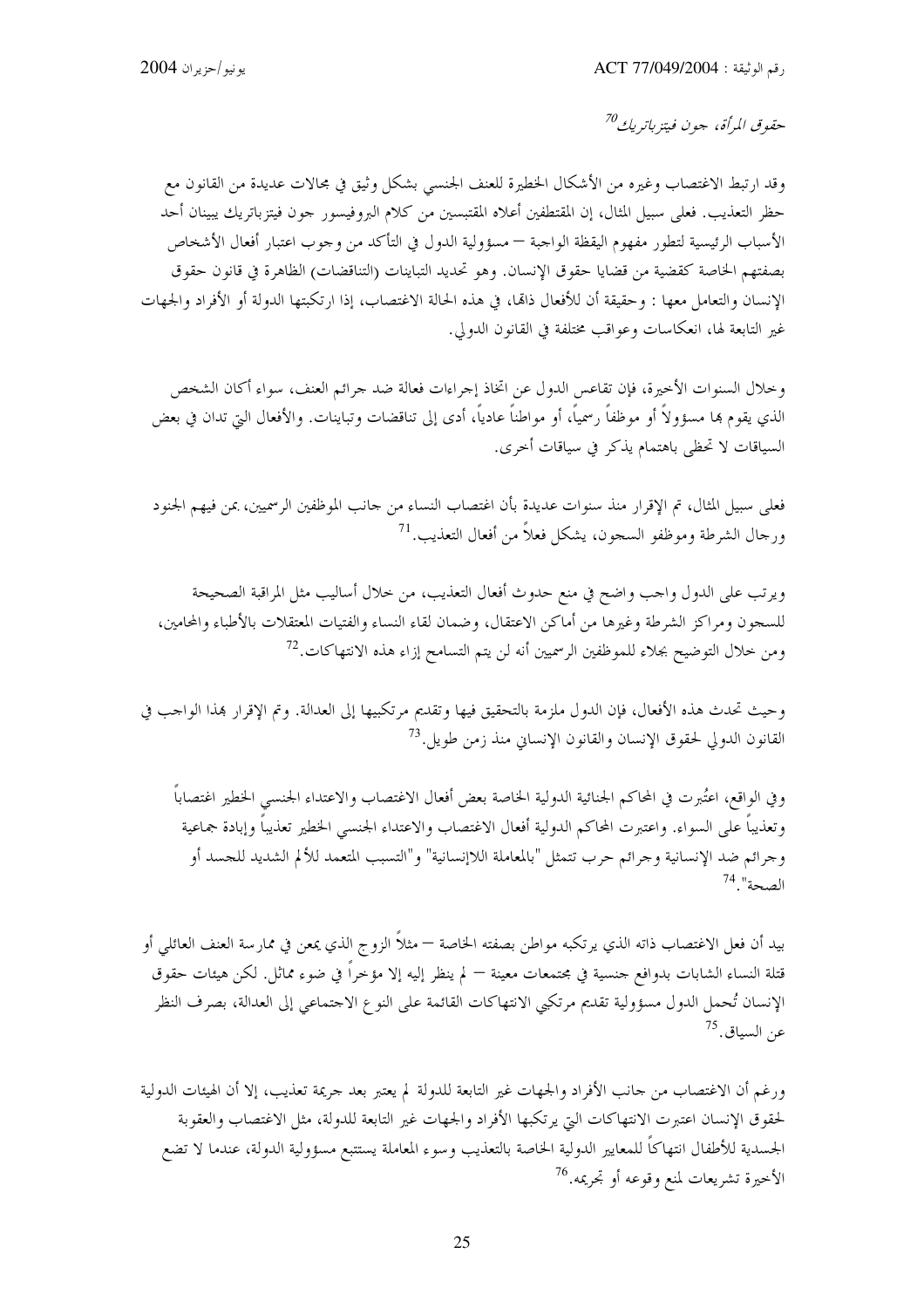لقد أجرت المقررة الخاصة المعنية بالعنف ضد المرأة مقارنات وثيقة بين العنف المنسـزلي، بما فيه الاغتصاب الزوجي، وبين التعذيب. ففي التقرير الذي رفعته إلى لجنة حقوق الإنسان في العام 1996، صرحت بأنه :

"يمكن القول إن العنف المنسـزلي، شأنه شأن التعذيب ينطوي عموماً على شكل من أشكال الألم الجسدي و/أو النفسي، بما في ذلك الوفاة في بعض الحالات. وثانيًا، إن العنف المنسزلي أسوة بالتعليب، هو سلوك متعمد يرتكب عمداً. والرحال الذين يضربون شريكاتمم، يمارسون عموماً السيطرة على نزوامًم في أوضاع أحرى وغالباً ما تقتصر أهدافهم على شريكاقمم وأطفالهم. ثالثاً، ُيرتكب العنف العائلي عموماً لأغراض محددة، بينها العقاب والتخويف وتحقير شخصية المرأة. وأحيرًا، مثله مثل التعليب، يحدث العنف المنسفرلي بمشاركة ضمنية على الأقل من اللهولة، إذا لم تتوخ الدولة اليقظة الواجبة وتوفر الحماية المتكافئة في منع الأذى المنسزلي. وتزعم هذه القولة أن العنف المنسزلي بحد ذاته، يمكن فهمه على أنه ضرب من التعذيب." <sup>77</sup>

لذلك هناك صلة وثيقة بين بعض أنواع العنف ضد المرأة وبين التعذيب، الذي يشكل عدم التعرض له حقاً لا يمكن الانتقاص منه. وهذا يبين الأولوية التي يجب أن توليها الدول لمنع العنف ضد النساء والتصدي له بصورة صحيحة وفعالة عندما يحدث.

# العنف ضد المرأة : قضية تثير قلقاً قانو نياً دولياً بحد ذاهّا

فضلاً عن صلته الوثيقة بانتهاكي حقوق الإنسان المتمثلين بالتعذيب والتمييز، اعتُبر العنف ضد المرأة انتهاكاً لحقوق الإنسان يثير قلقاً قانونياً دولياً بحد ذاته. وتحقق ذلك من حلال الدعوة إلى تتبناها جماعات حقوق المرأة التي تعمل على كسب تأييد المنظمات الدولية والدول لوضع القضية في الحسبان بشكل صحيح.

وفي المؤتمر العالمي الذي عُقد في نيروبي العام 1985، وبخاصة في المنتدى غير الحكومي الموازي له، برز العنف ضد المرأة كباعث قلق دولي حدي. وربطت الاستراتيجيات المستقبلية التي اعتمدها المؤتمر بين إرساء السلام والحفاظ عليه وبين احتثاث العنف ضد المرأة في الشأنين العام والخاص.

وفي العام 1992، اعتمدت لجنة القضاء على جميع أشكال التمييز ضد المرأة التوصية العامة 19 التي حددت العنف القائم على النو ع الاجتماعي كشكل من أشكال التمييز ضد المرأة.

وفي العام 1993، في المؤتمر العالمي للأمم المتحدة حول حقوق الإنسان، أُعلن العنف ضد المرأة كانتهاك لحقوق الإنسان. وبعد ذلك بفترة وجيزة، في ديسمبر/كانون الأول 1993، اعتمدت الجمعية العامة للأمم المتحدة إعلان الأمم المتحدة الخاص بالعنف ضد المرأة، حيث اعتبر مهمة التصدي للعنف ضد المرأة قضية من قضايا حقوق الإنسان.

وفي العام 1994، وضعت لجنة الأمم المتحدة لحقوق الإنسان آلية حقوق الإنسان الخاصة بالنوع الاحتماعي والمتمثلة بالمقرر الخاص المعنى بالعنف ضد المرأة، وزودته بصلاحيات لطلب المعلومات حول العنف ضد المرأة وتلقيها وتقديم توصيات حول الإجراءات اللازمة للقضاء على العنف.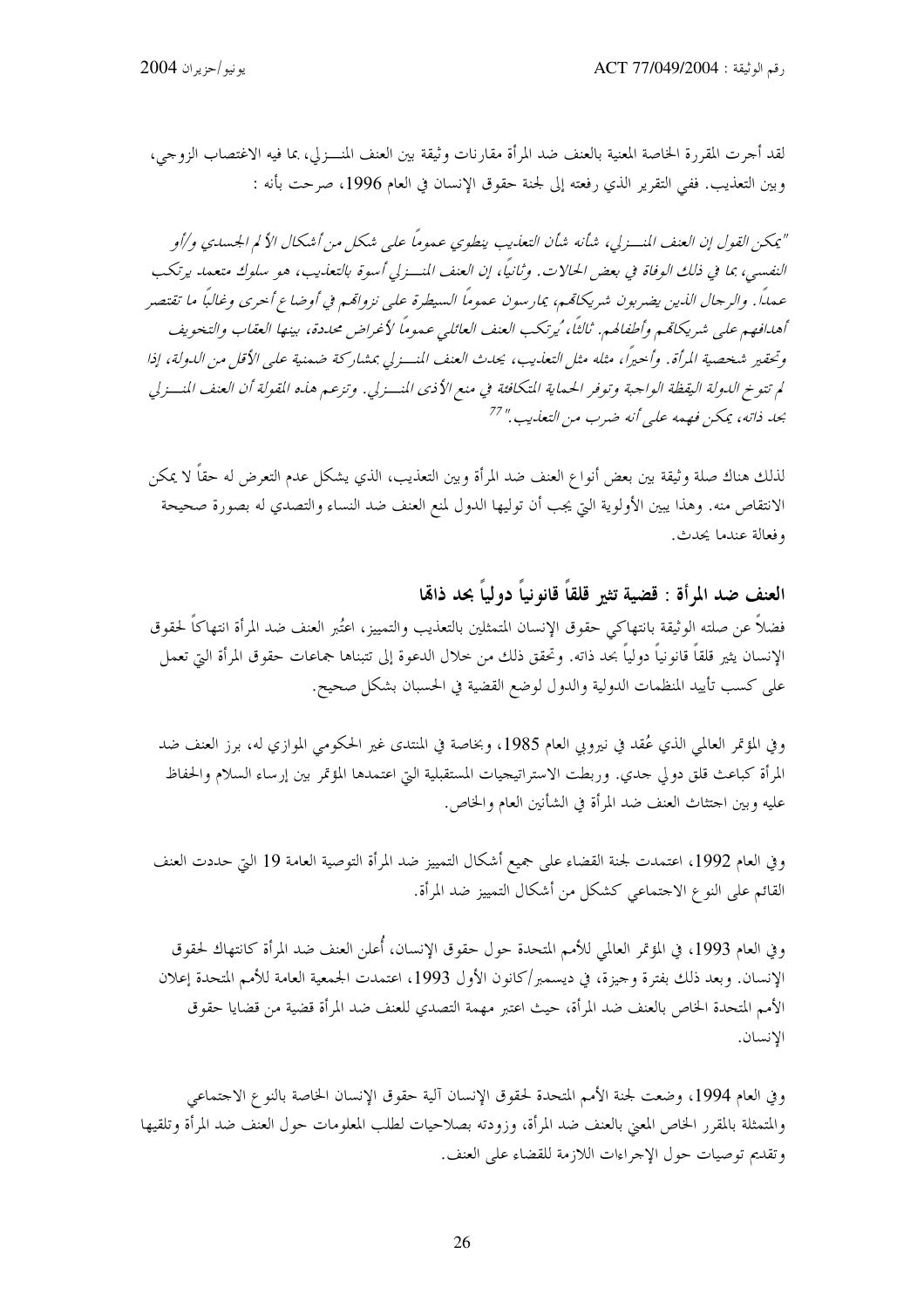وتم الاتفاق على إعلان ومنبر بكين للعمل في المؤتمر العالمي الرابع للمرأة الذي عُقد في العام 1995. واعتُبر العنف ضد المرأة أحد المحالات الحرجة الاثني عشر للقلق التي تتطلب تحركاً عاجلاً. وأسوة بإعلان الأمم المتحدة حول العنف ضد المرأة، يتضمن تحديداً أكثر دقة للخطوات الواحب اتخاذها من حانب الحكومات والمحتمع المدني على السواء، لمنع العنف وحماية النساء والفتيات وتوفير سبل انتصاف للضحايا.

و في حين أن أياً من هذه الإعلانات الصادرة عن مختلف هيئات الأمم المتحدة لا تشكل معاهدة ملزمة قانو نياً، إلا أنه يمكن قراءة كل منها كجزء مصاحب للتوصية العامة 19 الصادرة عن لجنة القضاء على جميع أشكال التمييز ضد المرأة، والتصريحات الأخرى الصادرة عن الهيئات المشرفة على تنفيذ المعاهدات فيما يتعلق بالتمييز ضد المرأة. وبالمثل، يمكن قراءة التطورات الحديثة الأخرى في القانون الدولي – مثل قانون روما الأساسى الخاص بالمحكمة الجنائية الدولية، وقرار مجلس الأمن الدولي رقم 1325 حول المرأة والسلام والأمن — مع هذه النصوص، لألها تتناول أفعال العنف ذاتما ضد المرأة في مختلف الأطر القانونية والواقعية.

# 4. اليقظة الواجبة — الاحترام والحماية والإنفاذ والتعزيز

في العام 2000، أصدرت منظمة العفو الدولية وثيقة حول واجبات الدولة في ترجمة الحقوق إلى واقع : الاحترام والحيماني*ة والإنفاذ — حقوق المرأة – مسؤولية الدولة عن الأفراد والجهات غير التابعة لها. <sup>78</sup> وتم استحداث هذا* المصطلح — الاحترام والحماية والإنفاذ — للمرة الأولى في الثمانينيات،<sup>79</sup> واستُشهد به منذ ذلك الحين في عدة قضايا ومعايير لحقوق الإنسان.

وصرحت اللجنة الأفريقية لحقوق الإنسان والشعوب بأن : "الأفكار المتعارف عليها دوليًا لمختلف الواجبات التي تخلقها حقوق الإنسان تشير إلى أن جميع الحقوق – الحقوق المدنية والسياسية والحقوق الاجتماعية والاقتصادية — تخلق ما لا يقل عن أربعة مستويات من الواجبات للدولة التي تتعهد بالتمسك بنظام لحقوق الإنسان، وتحديدًا واحب احترام هذه الحقوق وحمايتها وتعزيزها وإنفاذها. وتنطبق هذه الواجبات بشكل شامل على جميع الحقوق وتستتبع مزيجاً من الواجبات السلبية والإيجابية … وكل طبقة من الواجبات ذات صلة متساوية بالحقوق المعنية" . <sup>80</sup>

وتمت بلورة هذا الجانب من اليقظة الواجبة في تعليق عام على الحق في الصحة أدلت به لجنة الحقوق الاقتصادية والاجتماعية والثقافية على النحو التالي :

" (تفرض) جميع حقوق الإنسان ثلاثة أنواع أو مستويات من الواجبات على الدول الأطراف : واجبات الاحترام وا**لحيماية والإنفاذ** . وبدوره يتضهين واحب الإنفاذ واحبات للتسهيل والتوفير والتعزيز .

" يقتضي واحب الاحترام من اللهول الامتناع عن التدخل بصورة مباشرة أو غير مباشرة بالحق ….

" يقتضي واحب ا**لحماية** من الدول اتخاذ إحراءات تمنع الأطراف الثالثة من التدخل بـــــ... الضمانات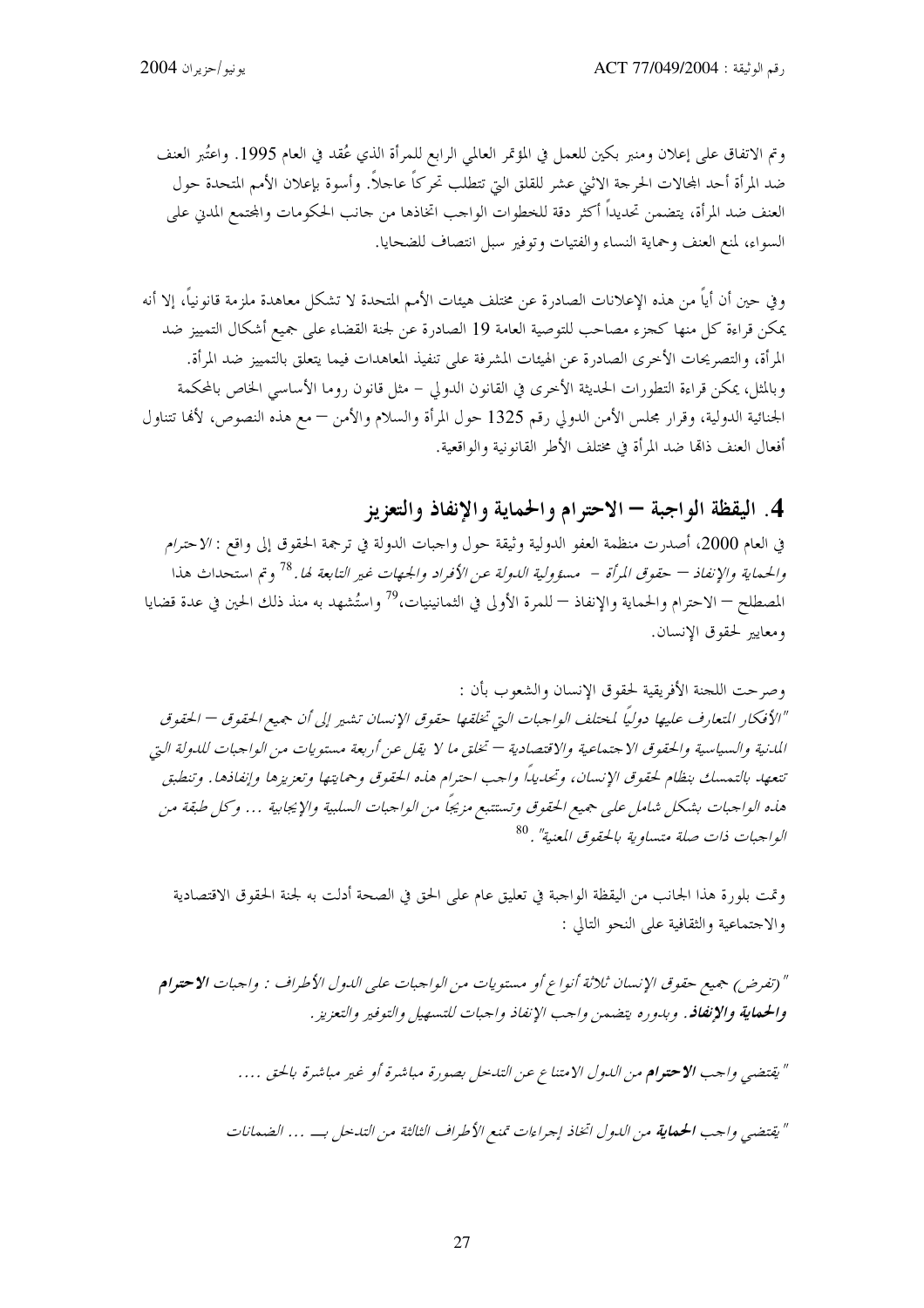" وأحيراً، يقتضي واحب **الإنفاذ** من الدول اعتماد الإجراءات التشريعية والإدارية والمالية والقضائية والتعزيزية المناسبة وغيرها من الإجراءات المتخلِّدة للإعمال الكامل للحق." <sup>81</sup> (التشديد مضاف)

ويعني واحب التعزيز (الترويج)، الذي يشار إليه غالباً، اتخاذ إجراءات لتثقيف جميع المواطنين حول الحقوق من خلال مجموعة متنوعة من الوسائل، بما فيها من خلال التعليم في المدارس وبث المعلومات العامة والمعلومات إلى مستعملي الخدمة وما إلى ذلك.

والطبقات الأربع للواحب — الاحترام، الحماية، التعزيز، الإنفاذ — تعزز بعضها بعضاً وتخلق معاً دائرة فاضلة للممارسة الجيدة.

5. الاحترام : مسؤولية الدولة عن العنف ضد المرأة على أيدي الموظفين الرسميين إن اغتصاب امرأة أو فتاة حاضعة لسلطة أو حجز موظف رسمي — مثلاً مسؤول في السجن أو الأمن أو مسؤول عسكري — يشكل دائماً تعذيباً تتحمل الدولة مسؤولية مباشرة عنه. وتشكل ضروب الانتهاك الجنسبي أو الجسدي الخطير الأخرى للنساء على أيدي مثل هؤلاء الموظفين الرسميين تعذيباً أو سوء معاملة دائماً. ويشمل مثل هذا الانتهاك التهديدات الجنسية، واحتبار البكارة، والمداعبة، والاستخدام المتعمد لعمليات التفتيش الجسدي أو اللغة الجنسية الصريحة للاهانة أو الاذلال.

وقد صرح المقرر الخاص المعنى بالتعذيب أنه : [بما أنه] من الواضح أن الاغتصاب أو غيره من أشكال الاعتداء الجنسبي ضد المرأة في الحجز يشكل انتهاكًا مشينًا للكرامة المتأصلة وللحق في الكرامة الجسدية للإنسان، فإنه "يشكل تبعاً لذلك فعل تعذيب" . 82

وكما صرح المقرر الخاص المعنى بالتعذيب، فإن الاغتصاب يمثل "ضرباً مؤلماً حداً من التعذيب" وربما "تترتب عليه عواقب مترابطة خفية". فقد تمانع النساء في المطالبة بالتعويض عن هذا الضرب من التعذيب، بسبب المضاعفات الاحتماعية الشديدة التي قد تترتب على ذلك. وقد تكون هناك "عواقب وخيمة على الحياة الخاصة والعامة للعرأة". <sup>83</sup>

و في قضية *ميخيا ضد بيــــرو ،* تبين لمحكمة الدول الأمريكية لحقوق الإنسان أن اغتصاب امرأة من حانب أحد أفراد قوات الأمن شكل تعذيباً في انتهاك للمادة 5 من الاتفاقية الأمريكية لحقوق الإنسان. ولاحظت اللجنة أن الضحية "اغتُصبت بمدف معاقبتها شخصياً وتخويفها". وفي قضية *أيدين ضد تركيا،* قضت المحكمة الأوروبية لحقوق الإنسان أن الاغتصاب وغيره من أشكال العنف الجسدي والعقلبي البيّ لحقت بفتاة عمرها 17 عاماً اعتقلتها قوات الأمن التركية وصلت إلى حد التعذيب.

وتلاحظ المحكمة الجنائية الدولية الخاصة بيوغسلافيا أن هناك "زخماً نحو التصدي، من حلال الإجراءات القانونية، لاستخدام الاغتصاب في سياق الاعتقال والاستجواب كوسيلة للتعذيب، وبالتالي، كانتهاك للقانون الدولي،"<sup>84</sup> لكن "تبعاً للظروف، فإنه بموجب القانون الجنائبي الدولي، قد يكتسب الاغتصاب صفة جريمة مختلفة عن التعذيب"<sup>85</sup> وهكذا، فإن كلا من التعذيب والاغتصاب ممنوعان بموحب القانون الإنساني الدولي، وكلاهما ممنوعان صراحة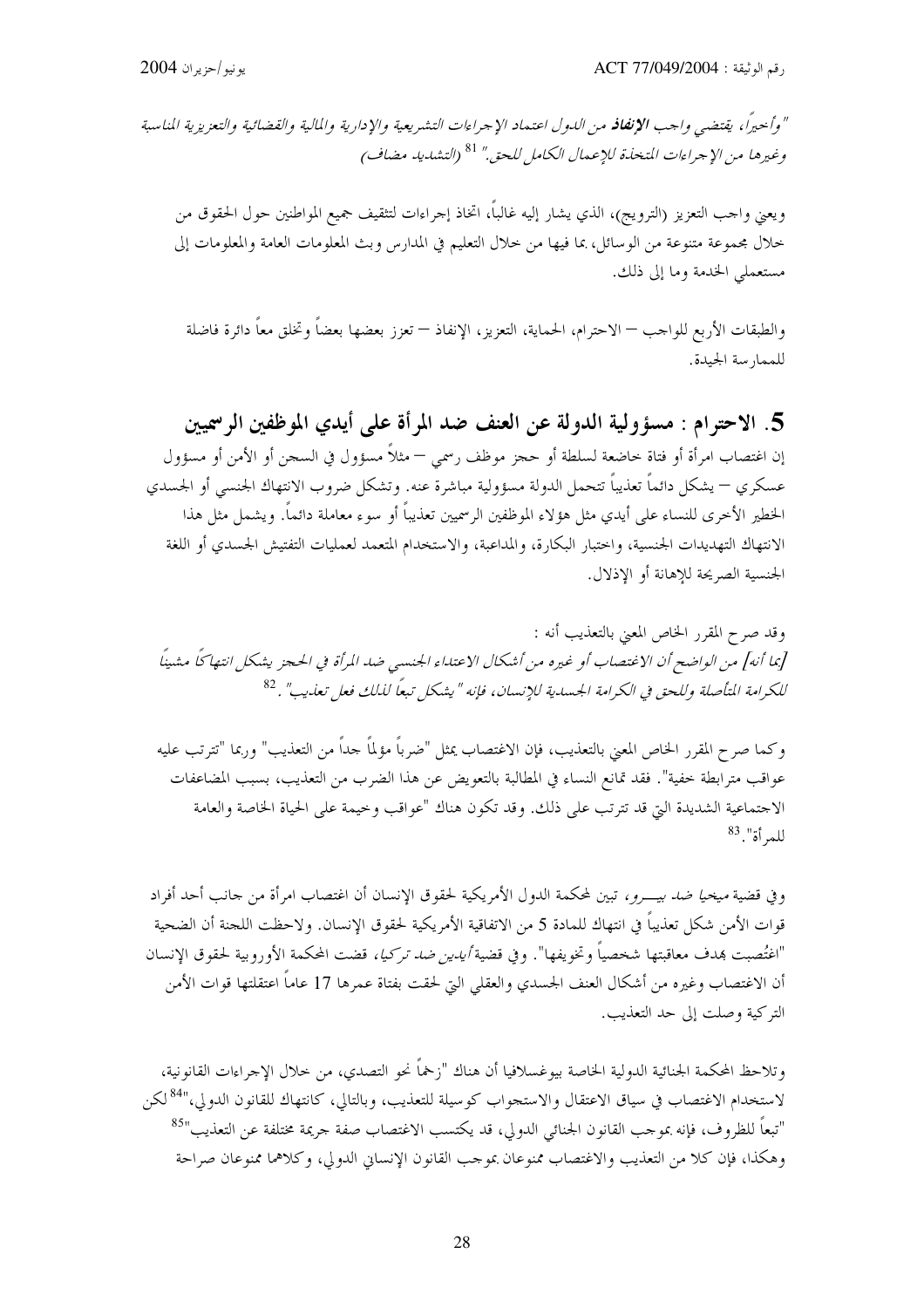كجرائم ضد الإنسانية بموحب القانونين الأساسيين لمحكمتي يوغسلافيا ورواندا وكجرائم حرب وحرائم ضد الإنسانية بموجب قانون روما الأساسى للمحكمة الجنائية الدولية، بغض النظر عما إذا كان مرتكبهما موظفاً رسمياً أو فرداً أو جهة غير تابعة للدولة.

# 6. الحماية : مسؤولية الدولة عن العنف ضد المرأة على أيدي الأفراد والجهات غير التابعة للدولة

توفير الحماية الفردية للنساء المعرضات لخطر معروف

وضع قانون القضايا الحديث في المحكمة الأوروبية لحقوق الإنسان ومحكمة الدول الأمريكية لحقوق الإنسان بعض المبادئ التوجيهية حول مستوى الجهد الذي ينبغي على الدول بذله لحماية حقوق الأفراد، عند التدخل في أوضاع ينتهك فيها مواطنون بصفتهم الخاصة حقوق الآخرين. ويكتسى ذلك أهمية بالغة بالنسبة لأفعال العنف ضد النساء و الأطفال.

ويمكن النظر إلى حماية الحقوق من خلال منع أفعال عنف محتملة على صعيدين : منع إلحاق الأذى بالأفراد المعروف ألهم معرضين لخطر محدد وفوري؛ ومنع إلحاق الأذى بطريقة أكثر عمومية في مرحلة سابقة بالنسبة لجميع الضحايا المحتملين.

وقد وضعت كل من المحكمة الأوروبية لحقوق الإنسان ومحكمة الدول الأمريكية لحقوق الإنسان عتبة واجبات الدول لمساعدة الأفراد المعرضين لخطر فوري وذلك بشيء من التفصيل. ويمكن أن تستمد المبادئ العامة من هذه القضايا.

وفي قضية *عثمان ضد المملكة المتحدة<sup>86</sup>،* نظرت المحكمة الأوروبية لحقوق الإنسان في قضية لُفت فيها انتباه الشرطة إلى قمديدات وُجهت إلى أحد الأشخاص، لكنها تقاعست عن التدخل. وأدلت المحكمة بالملاحظات التالية حول الجهود التي ينبغي على الدول بذلها لحماية الحقوق عندما يهدد الأفراد والجهات غير التابعة للدولة بإلحاق الأذى :

"تلاحظ المحكمة أن الجملة الأولى من المادة 1(1) [من الاتفاقية الأوروبية لحماية حقوق الإنسان والحريات الأساسية] تلزم الدولة ليس فقط بالامتناع عن إزهاق الأرواح بصورة متعمدة وغير قانونية، بل أيضاً باتخاذ حطوات مناسبة لحماية أرواح أولئك الخاضعين لولايتها القضائية … وحيث يصدر زعم بأن السلطات انتهكت واحبها الإيجابي (الأكيد) في حماية الحق في الحياة في إطار واجبها بمنع ارتكاب جرائم ضد الشخص وقمعها، يجب أن يثبت على نحو يقنع المحكمة بأن السلطات **عرفت أو كان يجب أن تعرف في حينه** بوجود حطر حقيقي وفوري يتهاد حياة شخص أو أشخاص محددين ناجيم عن أفعال إجرامية ارتكبها طرق ثالث وأفها تقاعست عن اتخاذ إجراءات تدخل ضمن صلاحياةما كان يمكن أن ينتظر إذا جرى تقديرها (احتسابها) بشكل معقول، بأن تدرأ ذلك الخطر … ويكفي للمستدعي أن يبين أن السلطات لم تفعل كل ما يتوقع منها فعله بشكل معقول لدرء خطر حقيقي وفعلي يته*دد الحياة كانت تعرفه أو كان يجب عليها أن تعرفه" <sup>87</sup> (التشديد مضاف).* 

بيد أن المحكمة قالت أيضاً إن إجراءات التدحل لا يجوز أن تشكل "عبئاً غير متناسب" على الدولة.<sup>88</sup> والقضية الأخرى التي يجب النظر فيها هي أنه في الجهود التي تبذلها للتقليل من الجرائم المرتكبة ضد النساء والتصدي لها، لا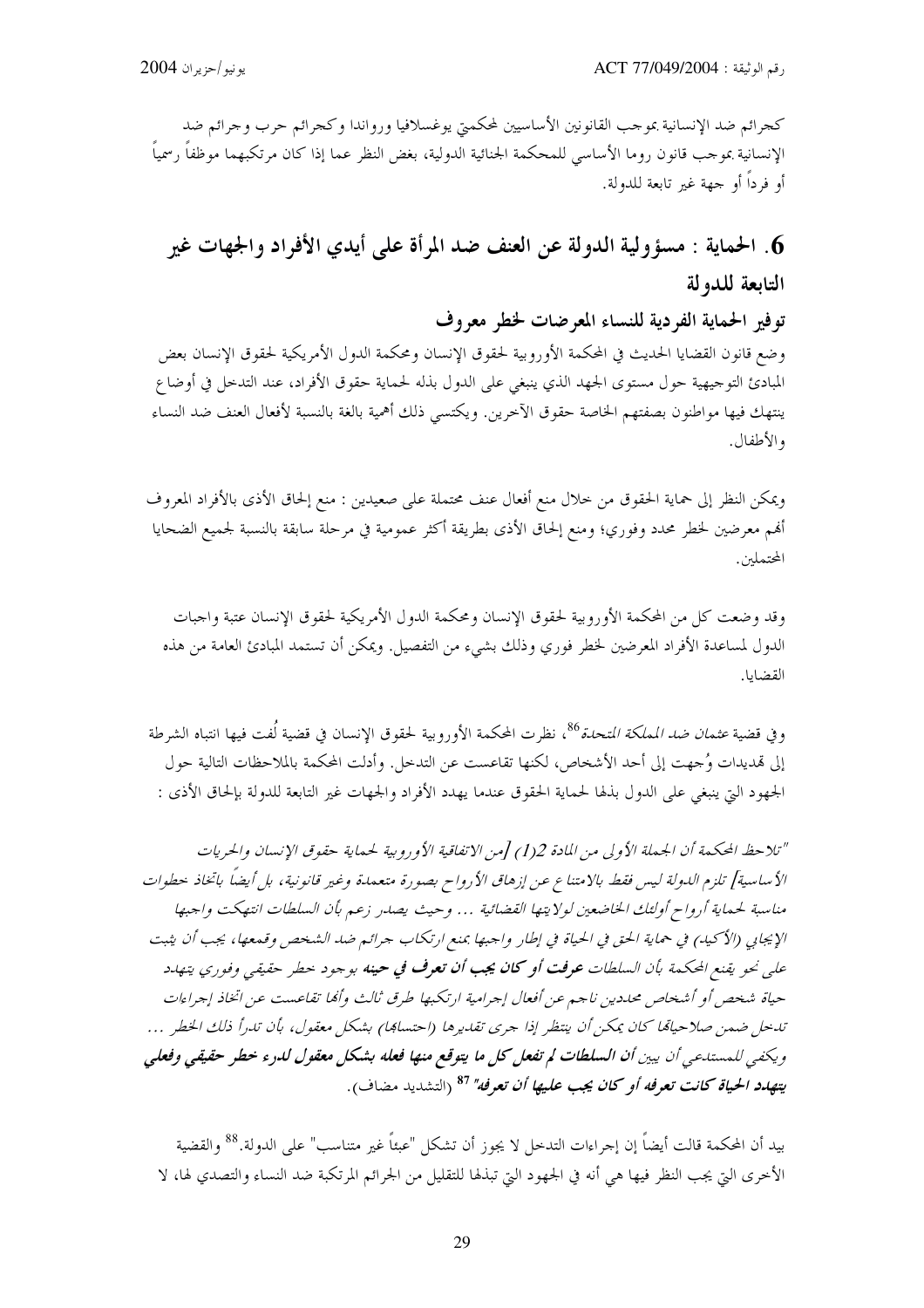يجوز انتهاك حقوق الأشخاص في الخصوصيات بشكل مخالف للأصول. وهذا بالتأكيد لا يعنى القول إن ما يحصل في المنــــزل يجب أن يكون حارج التدقيق والتمحيص، بل إنه من غير المعقول عملياً توقع توافر أفراد الشرطة أو غيرهم من الموظفين لإنقاذ كل شخص معرض لأي خطر.

وتم توضيح التوازن المناسب بين الحق في عدم التعرض لسوء المعاملة وحق الجناة في الخصوصيات على النحو التالي :

"إن الحق الإنساني في الخصوصيات والحياة العائلية له أهمية حاصة، ولكن لا ُيسمح بالتغاضبي عن السلوك الخاص ضمن العائلة والذي يفرض فيه أحد الشركاء هيمنته بالعنف على الشريك الآحر. والمبدأ الأساسي لحقوق الإنسان هو أن العنف الموجه عمداً إلى أي شخص آخر ليس أبداً شأناً خاصاً محضاً." <sup>89</sup>

وعوضاً عن ذلك، يجب توافر مجموعة شاملة من الخدمات تتيح للنساء والأطفال المعرضين للخطر أن ينعموا بالسلامة قبل حدوث العنف الخطير. وفي الحالات التي يتعرض فيها الأطفال وليس النساء الراشدات لخطر العنف العائلي، يجب أن يكون مستوى الاهتمام الذي يتم إبداؤه أعلى، لأن الأطفال أقل قدرة على اتخاذ قرارات حول الخروج من موقف العنف وطلب المساعدة.

إن قضية *ز وآخرين ضد المملكة المتحدة<sup>90</sup> ت*تعلق بمستوى الحماية التي يستحقها الأطفال كأفراد لضمان حقهم في عدم التعرض للتعذيب وسوء المعاملة. وتؤكد التعليلات الواردة في قضية عثمان متى يتبين أن الدولة لم توفر للأطفال الحماية الفعالة من أذى والديهم.

"تكرر المحكمة أن المادة 3 تكرس إحدى القيم الأكثر جوهرية في المحتمع الديمقراطي. فهي تفرض حظراً مطلقاً على التعاريب أو المعاملة أو العقوبة اللاإنسانية أو المهينة. ويقتضيي واحب الأطراف المتعاقدة السامية بموحب المادة الأولى من الاتفاقية في أن تكفل لكل شخص داخل ولايتها القضائية الحقوق والحريات المحددة في الاتفاقية، ومقرونة بالمادة 3، تقتضى من الدول اتخاذ إجراءات تمدف إلى ضمان عدم تعرض الأشخاص الداخلين في ولايتها القضائية للتعذيب أو المعاملة اللاإنسانية أو المهينة، بما فيها سوء المعاملة من جانب أفراد بصفتهم الخاصة. (انظر قضية أ ضد المملكة التحدة، الحكم الصادر في 23 سبتمبر/أيلول 1998). ويجب أن توفر هذه الإجراءات خطوات معقولة لمنع سوء ا**لمعاملة التي عرفت كها السلطات أو كان يجب أن تعرف كها (**انظر قضية عثمان ضد المملكة المتحدة، الحكم *الصادر في 28 أكتو بر/تشرين الأول 1998)."* <sup>91</sup> (التشديد مضاف)

تتضمن قضية *إي إ وآخرين ضد المملكة المتحدة <sup>92</sup> م*زيداً من التفاصيل لمستوى الجهد الذي يجب أن تبذله الدولة للقيام بواجبالها بموجب القانون الدولي لحماية مواطنيها من الانتهاكات التي تتعرض لها حقوقهم على أيدي أفراد أو جهات غير تابعة للدولة.

"الاحتبار **لا يقتضبي أن ُيبَيّن بأنه <sup>و</sup>لولا<sup>ء</sup> ا**لتفاعس أو الإغفال من حانب السلطة العامة، لما كان لسوء المعاملة أن يحدث. والتفاعس عن اتخاذ تدابير متوافرة بشكل معقول كان يمكن أن تنطوي على **احتمال حقيقيي بتغيير نتيجة** ا**لأذي أو تخفيفه** كاف لتحميل الدولة المسؤولية ." <sup>93</sup> (التشديد مضاف)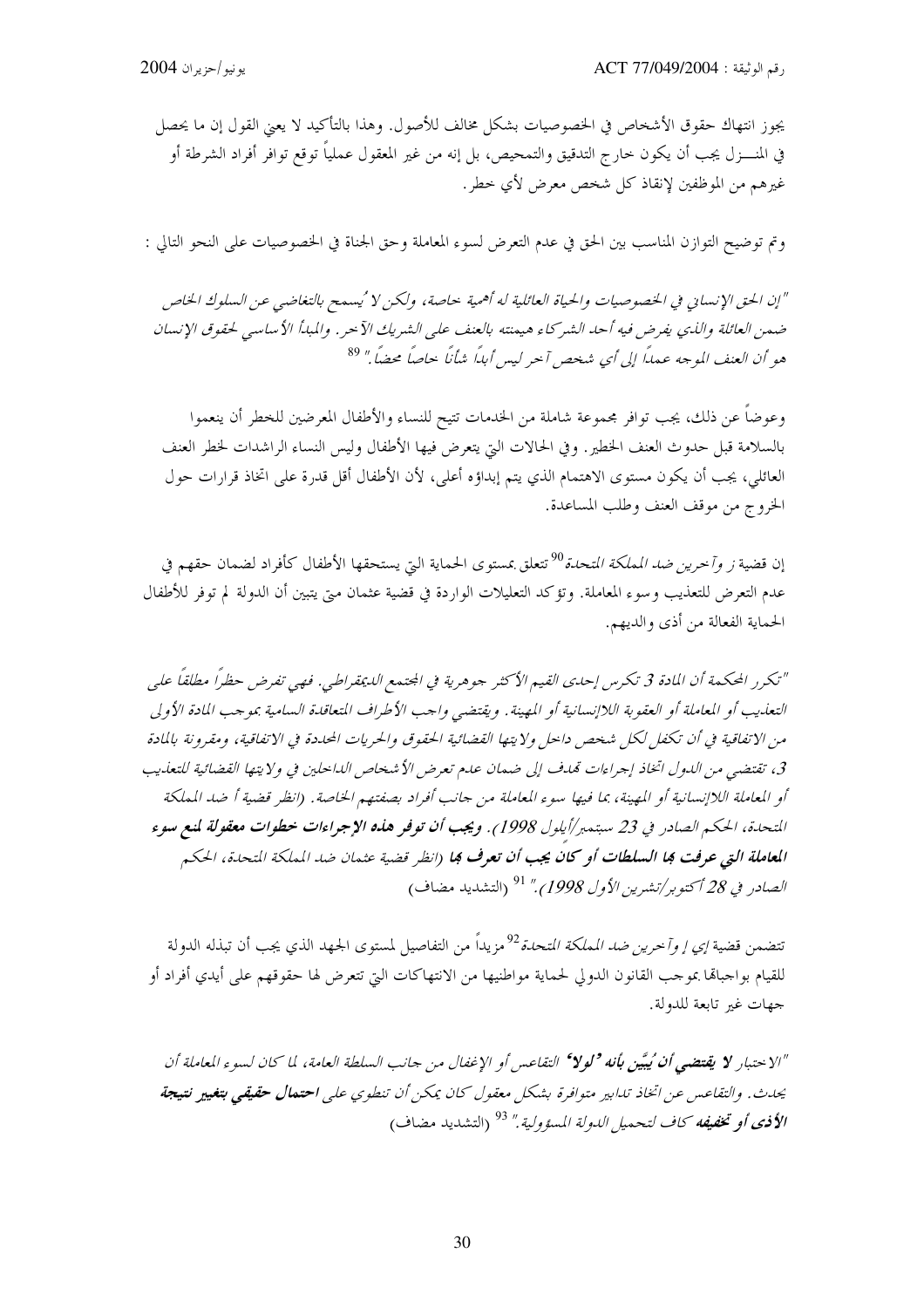كذلك صرحت لجنة الدول الأمريكية لحقوق الإنسان في التقرير الذي أعدته حول الوضع في مدينة ثيوداد حواريز المكسىكىة أنه :

" في بعض الحالات، يقتضي واحب توحي اليقظة اللازمة لمنع حدوث انتهاك رداً عاجلاً، مثلاً في حالة امرأة بحاجة إلى تدابير لحمايتها من حطر العنف الوشيك، أو رداً على أنباء تفيد بحدوث حالة احتفاء" . <sup>94</sup>

## منع العنف ضد جميع النساء

منع الأذى بصورة أعم في مرحلة سابقة فيما يتعلق بجميع الضحايا المحتملين يمكن تحقيقه بإنشاء إطار قضائي وإداري عام، بما في ذلك عبر تعليم فعال للحقوق وتقديم الجناة إلى العدالة.

وجرى تفسير القانون الدولي لحقوق الإنسان من حانب المحاكم بطريقة تشدد على أهمية توفير الدولة لإطار قضائي وإداري شامل وفعال بوصفه جزءاً مهماً من منع الأذى. ويتعين عليها أن توضح بجلاء للجناة والضحايا المحتملين على السواء — وفي الحقيقة للمجتمع بأسره — بأن انتهاكات حقوق الإنسان غير مقبولة وسيتم التصدي لها بفعالية بموجب القانون الجنائبي.

وقد شدد الفقه القانوين لمحكمة الدول الأمريكية لحقوق الإنسان طوال سنوات عديدة على أهمية توحى الدولة لليقظة الواجبة في ترجمة الحقوق إلى واقع، حتى عندما تنتهك الحقوق من حانب الأفراد والجهات غير التابعة للدولة. وتم التشديد على الحاحة إلى إنشاء "حهاز" لمنظمة رسمية تُعمل الحقوق ولا تسمح للمواطنين الذين يتصرفون بصفتهم الخاصة أن ينتهكوا حقوق الآخرين ويفلتوا من العقاب.

وفي قضية *فلاسكيز رودريغيز ضد هندوراس*، أصد<sub>ا</sub>ت المحكمة البيان التالي :<sup>95</sup> "يمكن للفعل غير القانوني اللدي ينتهك حقوق الإنسان واللدي لا يعزى في البداية مباشرة إلى الدولة (مثلاً، لأنه فعل شخص يتصرف بصفة حاصة أو لأن الشخص المسؤول لم يتم التعرف على هويته) أن يؤدي إلى نشوء المسؤولية الدولية للدولة، ليس بسبب الفعل نفسه، بل بسبب انعدام اليقظة الواجبة لمنع وقوع الانتهاك أو في التصدي له كما تقتضي الاتفاقية" .<sup>96</sup>

" والشهيء الحاسم هو ما إذا كان انتهاك للحقوق تعترف به اتفاقية [اللهول الأمريكية] قد حدث بدعم من الحكومة أو بسكوت منها، أو ما إذا كانت اللهولة قد سمحت بحدوث الفعل من دون اتخاذ إجراءات لمنع وقوعه أو لمعاقبة المسؤولين عن ارتكابه. وبالتالي فإن مهمة المحكمة هي تحديد ما إذا كان الانتهاك ناتجاً عن تقاعس الدولة عن القيام بواجبها في احترام تلك الحقوق وضمامًا، كما تقتضي المادة 1(1) من الاتفاقية" . <sup>97</sup>

والدولة ملزمة بالتحقيق في كل وضع ينطوي على انتهاك للحقوق التي تحميها الاتفاقية . وإذا تصرف الجهاز الرسمي بطريقة يمر فيها الانتهاك دون عقاب ولم تتم استعادة التمتع الكامل للضحية بمذه الحقوق بأسرع وقت ممكن، تكون الدولة قد قصرت في الالتزام بواجبها في ضمان الممارسة الحرة والكاملة لتلك الحقوق من حانب الأشخاص الداخلين في ولا يتها القضائية . ويصح الشيء نفسه عندما تسمح الدولة لأ شخاص بصفتهم الخاصة أو لجموعات بالتصرف بحرية والإفلات من العقاب على نحو يلحق الضرر بالحقوق المعترف ها في الاتفاقية." <sup>98</sup>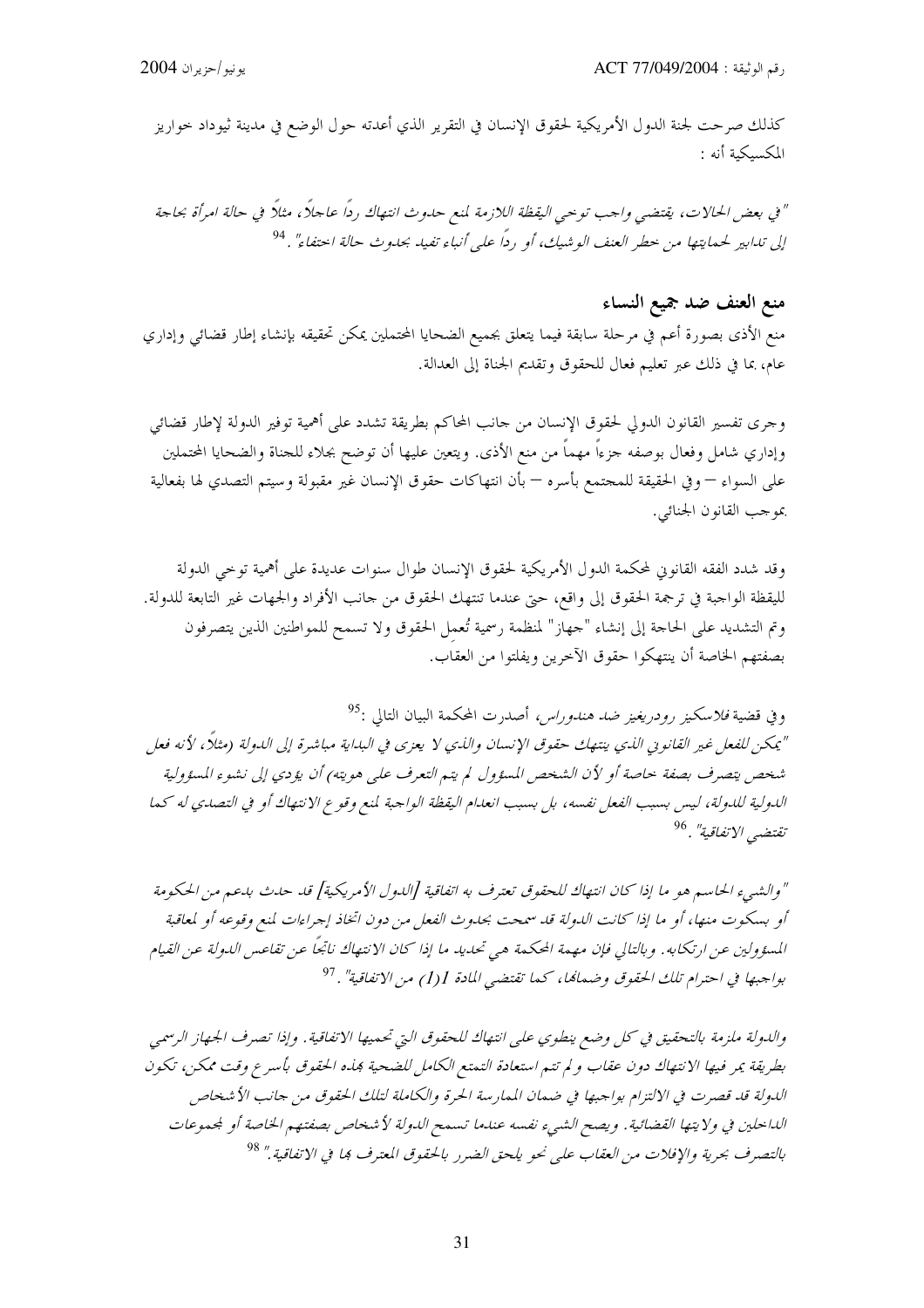"الواجب الثاني على الدول الأطراف هو ' ضمان' الممارسة الحرة والكاملة للحقوق المعترف بما في الاتفاقية من جانب كل شخص حاضع لولايتها القضائية . وينطوي هذا الواحب على واحب الدول الأطراف في تنظيم جهاز حكومي، وعموماً، جميع الهياكل التي تتم من حلالها ممارسة السلطة العامة، بحيث تكون قادرة على أن تكفل قانونياً التمتع الحر والتام بحقوق الإنسان. ونتيجة لهذا الواجب، ينبغي على الدول أن تمنع حدوث أي انتهاك للحقوق المعترف بما في الاتفاقية وتحقق فيه وتعاقب عليه، وعلاوة على ذلك، تحاول إذا أمكن استعادة الحق المنتهك وتقدم تعويضاً كما يلزم عن الأضرار الناجمة عن الانتهاك." <sup>99</sup>

تكرر هذا القول في عدة قضايا منذ العام 1988، بما في ذلك في قضية حول العنف العائلي وتقاعس الدولة عن اتخاذ الخطوات الصحيحة لمقاضاة ومعاقبة الجاني وضمان سلامة الضحية.<sup>100</sup>

وبالمثل صرحت المحكمة الأوروبية لحقوق الإنسان في قضية *أكوش ضد تركيا،* <sup>101</sup>وهي قضية تتعلق بالحق في الحياة، أنه ينبغي على الدولة أن :

" تتخله حطوات مناسبة لحيماية أ<sub>ر</sub>واح الأشخاص الداخلين في ولا يتها القضائية . وهذا يتضهين واجباً أساسياً علي اللدولة في ضمان الحق في الحياة بإدراج نصوص فعالة في القانون الجنائي لمنع ارتكاب جرائم ضد الشخص، ملحومة بجهاز لإنفاذ القوانين لمنع ارتكاب انتهاكات لهذه النصوص وقمعها والمعاقبة عليها؛ <sup>102</sup>

# 7. إنفاذ الحقوق وتعزيزها بحيث يحترمها الجميع

"لن تُكلل حقوق المرأة بالنجاح إلا إذا تم عموماً صون حقوق الإنسان وحمايتها. ويجب دائماً أن يجري النضال من أجل حق المرأة في عدم التعرض للعنف ضمن إطار ممارسة حقوق الإنسان وحمايتها" . المقرر الخاص المعني بالعنف  $^{103}$ ضد الم أة.

"كما أن للقوانين المدنية التي يبدو أنه لا علاقة لها تذكر بالعنف تأثيراً على قدرة النساء على حماية أنفسهن وتأكيد حقوقهن. والقوانين التي تقيد حق المرأة في الطلاق أو الميراث، أو تمنعها من الحصول على رعاية أطفالها، وتلقى التعويض المالي أو امتلاك العقارات، تجعل جميعها النساء يعتمدن على الرجال وتحد من قدرتمن على الخروج من وضع العنف" UNIFEM لا دقيقة أكثر : وضع حد للعنف ضد المرأة <sup>104</sup>

" وفي جوهره، يشمل الحق الأساسي في الحياة، ليس فقط حق كل إنسان في علىم حرمانه من حياته بصورة تعسفية، بل أيضاً حقه في علـم منعه من الاستفادة من الأوضاع التي تكفل وحوداً كريماً له. ويترتب على اللـول واحب ضمان حلق الأوضاع اللازمة التي تحول دون حدوث انتهاكات لهذا الحق الأساسي، وبصفة حاصة، واحب منع موظفيها من انتهاكه ." محكمة الدول الأمريكية لحقوق الإنسان<sup>105</sup>

وهناك واحب رئيسي في إقامة نظام قضائي فعال، رغم أن المعيار اللازم هو السلوك المعقول وليس الحماية المطلقة. بيد أن الحقوق يجب أن تكون عملية وفعالة وليست نظرية ووهمية.<sup>106</sup>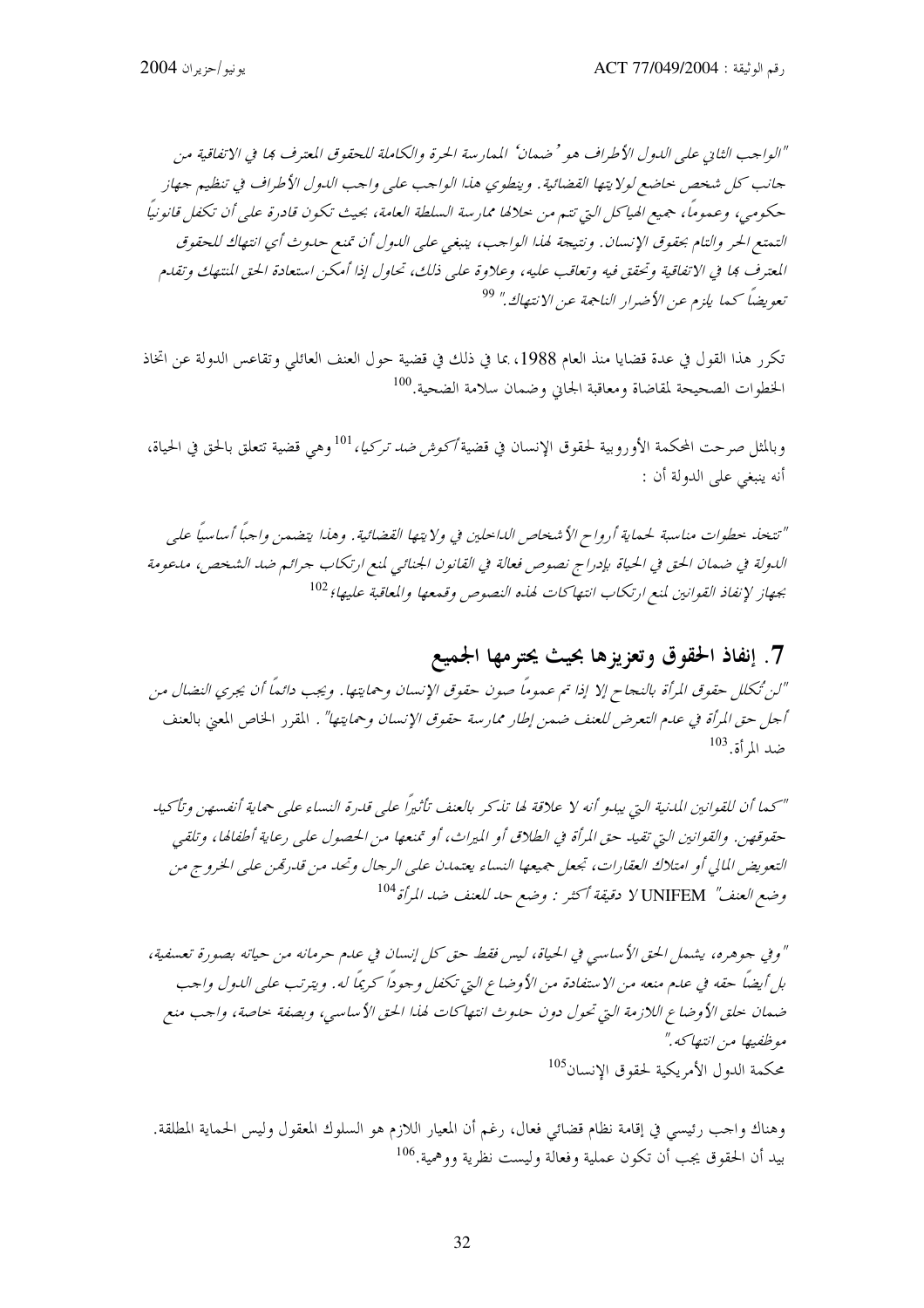والدول ملزمة بموجب واجبها العام استناداً إلى قانون حقوق الإنسان بالوفاء بالحقوق — واعتماد تدابير إيجابية مناسبة لتحسين الاحترام للحقوق والتمتع ها – وليس فقط للتصدي للانتهاكات.

لقد أُعدت القائمة التالية للأنشطة والبرامج، بما فيها إصلاح أو إنشاء أنظمة قانونية وقضائية فعالة وتراعى قضايا النوع الاجتماعي، من حلال التعليقات التي أبدها الهيئات المشرفة على تنفيذ المعاهدات والقرارات الصادرة عن الهيئات السياسية الدولية الموثوق بما، التابعة للأمم المتحدة والإقليمية على السواء.

وقد التزمت الدول فعلياً وعلانية بمذه الأنشطة عبر القبول بواجبات بموحب معاهدات وعبر موافقتها الجماعية على القرارات الصادرة عن الجمعية العامة للأمم المتحدة، التي تُمثَّل فيها جميع الدول.

لذا تعتقد منظمة العفو الدولية أنه من أحل ممارسة الدول لواجبها في توخي اليقظة الواجبة، ينبغي عليها القيام بجميع الأنشطة والبرامج التالية. ويجب أن تستفيد منها جميع النساء والفتيات اللواتي يعشن على أراضيها وتحت ولايتها القضائية.

### تغيير القوانين الجنائية والمدنية

"إن المعاقبة على الإجرام في الحالات التي اعتبرت فيما مضي مجرد جنح تساعد على عدم معاملة العنف كعرف اجتماعي مقبول، ويمكن أن تشكل رادعاً عندما يدرك المعتدون ألهم سيواجهون عقوبات. ومع ذلك، فإن تقاسم المنسزل والأطفال والمال يطرح اعتبارات لا يمكن أن تشملها العقوبات الجنائية وحدها . وهكذا تدعو جماعات عديدة إلى وضع تشريعات تجمع بين الإجراءات المدنية والجنائية — وتتضمن بعض القوانين أوامر حماية ونصوصاً تتع*لق بالأطفال وتقاسم الممتلكات أو الدخل"* UNIFEM، لا دقيقة أكثر : وضع حد للعنف ضد المرأة<sup>107</sup>.

الدولة مسؤولة عن التقاعس في إنفاذ القوانين وعن الثغرات الموحودة في القوانين بحيث لا تُحظَّر أنواع معينة من العنف،<sup>108</sup> أو لا تُمنح فئات معينة من الضحايا حماية صحيحة. وينبغي على الدولة أن تكفل الحماية من المحموعة الكاملة من ضروب العنف، بما فيها الاغتصاب الزوجي في المنـــزل،<sup>109</sup> وضد التحرش في جميع الأماكن — وليس فقط في مكان العمل أو المدارس، بل أيضاً في كل مكان.

ويجب أن تشمل القانون الجنائبي والقانون المدين على السواء.

وينبغي أن يراعى الركن الأساسي للقانون الجنائي والمدني المحلي قضايا النوع الاحتماعي. وهذا دعامة لضمان تمكن النساء من تقديم شكاوى تتعلق بالانتهاكات التي تعرضن لها، وتمكنهن من تقديم شكاوى بطريقة تحترم كرامتهن. فمثلاً، إن قوانين الاغتصاب التي لا تتناول إلا الاغتصاب من حانب الغرباء، وليس الشركاء، أو التي تقنن العنف المنــــزلي كحق في التأديب المعقول المتوافر أمام الأزواج وليس كجريمة، تنكر خطورة جرائم العنف ضد النساء وتنتهك الحقوق الإنسانية للمرأة.<sup>110</sup>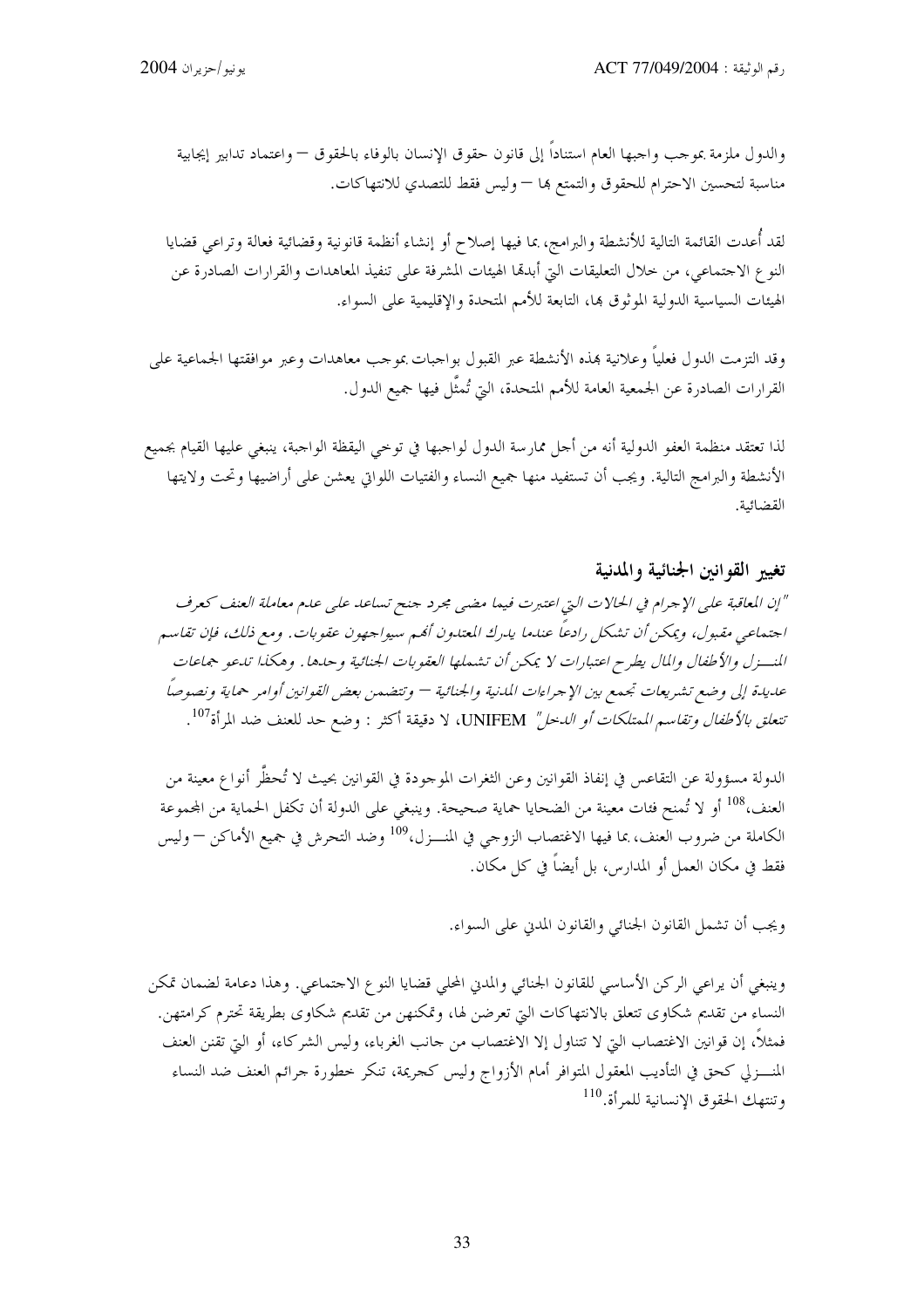وقد أقرت لجنة القضاء على جميع أشكال العنف ضد المرأة أن العنف ضد المرأة هو شكل من أشكال التمييز. وتنص الفقرة 24(ب) من التوصية العامة 19 الصادرة عن اللحنة على أنه :

" ينبغي على الدول الأطراف أن تكفل بأن تمنح قوانين محاربة العنف والأذي والاغتصاب والاعتداء الجنسي ضمن العائلة وغيره من ضروب العنف القائمة على النوع الاجتماعي، تمنح حماية كافية لجميع النساء وتحترم سلامتهن وكبرامتصن."

وتنص في الفقرة 24(ط) على : "إجراءات قانونية فعالة، بما فيها العقوبات الجزائية وسبل الانتصاف المدنية والنصوص المتعلقة بالتعويض لحماية النساء من جميع أنواع العنف، بما في ذلك من جهلة أنواع، العنف والأذي في الأسرة والاعتداء الجنسبي والتحرش الجنسي في مكان العمل"

ويدعو الإعلان الخاص بالقضاء على العنف ضد المرأة، في المادة 4(د) منه الدول إلى : " وضع عقوبات جزائية ومدنية وعملية وإدارية في القانون الحلي للمعاقبة على الأذي الذي يلحق بالنساء اللواتي يتعرضين للعنف والتعويض عنه ."

ويدعو منبر بكين للعمل في الفقرة 124(ج) الحكومات إلى : "إدراج أو تعزيز عقوبات جزائية ومدنية وعملية وإدارية في التشيريعات المحلية للمعاقبة على الأذي الذي يلحق بالنساء والفتيات اللواتي يتعرضين لأي شكل من أشكال العنف، سواء في المنسزل أو مكان العمل أو الطائفة أو المحتمع، بالتعويض عن ذلك الأذي"؛

وفي المادة 124(ط)، تدعو الحكومات إلى : " سن وتعزيز تشريعات ضد مرتكبي ممارسات وأفعال العنف ضد النساء، مثل تشويه الأعضاء التناسلية الأنثوية وقتل الإناث في المهد واحتيار جنس الجنين والعنف المتعلق بالمهور ، وتقليم دعيم قوي للجهود التي تبليطا المنظمات غير الحكومية والمنظهات الاجتماعية لاستئصال هذه الممارسات" .

وتدعو الحكومات في المادة 124(س) إلى : "اعتماد قوانين، حيث تدعو الضرورة، وتعزيز القوانين القائمة التي تعاقب أفراد الشرطة أو قوات الأمن أو أي موظفين رسميين آحرين يرتكبون أعمال العنف ضد النساء في سياق أدائهم لواجباقمم؛ ومراجعة القوانين الحالية واتخاذ إجراءات فعالة ضد مرتكبي أعمال العنف هذه."

ويجب إعادة صياغة قانون القضاء الجنائى بحيث تكون تجربة الضحية وحاحتها إلى الحماية في صلب القانون، وتغيير الأفكار الاجتماعية حول إلقاء اللوم على الضحايا عن الاعتداءات التي يتعرضن لها.

وقد اعتمدت لجنة الوزراء التابعة لمجلس أوروبا التوصية 5 (2002) Rec حول حماية النساء من العنف <sup>111</sup> في العام  $.2002$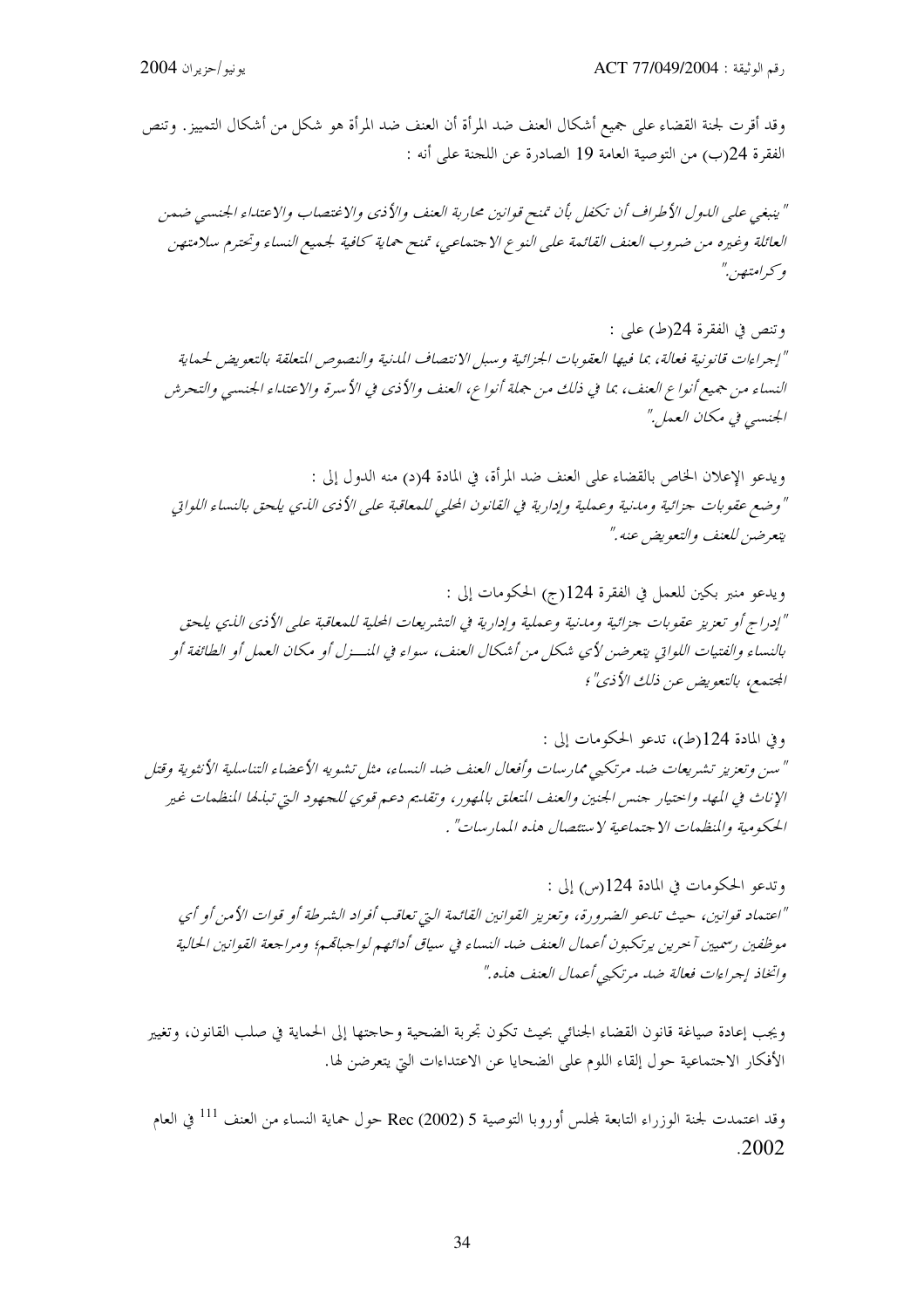وتوصى التوصية 5 (Rec (2002 بأنه ينبغي على الدول الأعضاء أن : "34 – تكفل بأن ينص القانون الجنائبي على أن أي فعل من أفعال العنف ضد شخص ما، وبخاصة العنف الجسدي أو الجنسبي، يشكل انتهاكًا للحرية والسلامة الجسدية والنفسية و/أو الجنسية لللك الشخص، وليس مجرد انتهاك للأحلاق أو الشيرف أو الحشيعة؛

"35 — تنص على تلدابير وعقوبات مناسبة في القانون الوطني تجعل من الممكن اتخاذ إجراءات سريعة وفعالة ضد مرتكبي العنف وتصحيح الخطأ الذي لحق بالنساء اللواتي وقعن ضحايا للعنف. وبشكل حاص ينبغي للقانون الوطني أن :

- يعاقب على العنف الجنسبي والاغتصاب اللدي يحدث بين الأزواج أو الشير كاء المنتظهين أو العرضيين والأشخاص الذين بينهم معاشرة دون زواج؛ يعاقب على أي فعل جنسي يرتكب ضد الأشخاص الذين ليس بينهم رضاء، حتى إذا لم ُيبدوا علامات علي المقاومة؛ يعاقب على الولوج الجنسبي أياً كانت طبيعته أو بأية وسيلة كانت لشخص غير راض؛ يعاقب على أي انتهاك لضعف ضحية حامل أو عاجزة عن الدفاع عن نفسها أو مريضة أو معوقة جسدياً اًو عقلياً أو تعتم*ها علي غيرها؛* 
	- يعاقب على أي استغلال للمنصب من جانب الجايي، وبخاصة في حالة راشد مقابل طفل."

### أساليب الدفاع غير القانونية

لا تكمن مشكلة إنصاف ضحايا العنف ضد المرأة والناجيات منه في تعريف الجرائم فقط، بل أيضاً في إثارة الجناة لحجج دفاعية قائمة على التمييز تؤدي إلى الإفلات من العقاب لأسباب ذات صلة بالنوع الاحتماعي. وهي تشمل حجج الدفاع المستندة إلى "الشرف" أو المتعلقة بسلوك "غير مقبول" من حانب المرأة مثل الاستفزاز، والذي يعتبره القانون "مبرراً" للعنف الذكري. وتسمح مثل هذه الحجج الدفاعية للجناة بالتصرف من دون نيل العقاب.

ويحث قرار الجمعية العامة للأمم المتحدة رقم 86/52 — تدابير منع الجريمة والقضاء الجنائي لاحتثاث العنف ضد المرأة : استراتيجيات نموذجية وتدابير عملية تتعلق بالقضاء على العنف ضد المرأة في مضمار منع الجريمة والقضاء الجنائبي — الدول الأعضاء على :

"[7]. . . مراجعة وتقييم وتعديل إجراءاتما الجنائية، بحسب مقتضى الحال، من أجل ضمان : (د) ألا تميز القواعد والمبادئ الدفاعية ضد النساء، وألا تسمح أعذار دفاعية مثل الشرف أو الاستفزاز لمرتكبي العنف ضد المرأة بالتملص من كامل المسؤولية الجنائية؛ (هب) علىم إعفاء الجناة الذين يرتكبون أعمال العنف ضد المرأة وهم تحت التأثير التطوعي للكحول أو المحدرات من كل المسؤ ولية الجنائية أو أية مسؤ ولية أحرى؛ (و) ينظر في الأدلة على ارتكاب أفعال العنف والانتهاك والترصد والاستغلال السابق من جانب الجايي حلال المرافعات في المحكمة وفقاً لمبادئ القانون الجنائبي الوطني؛"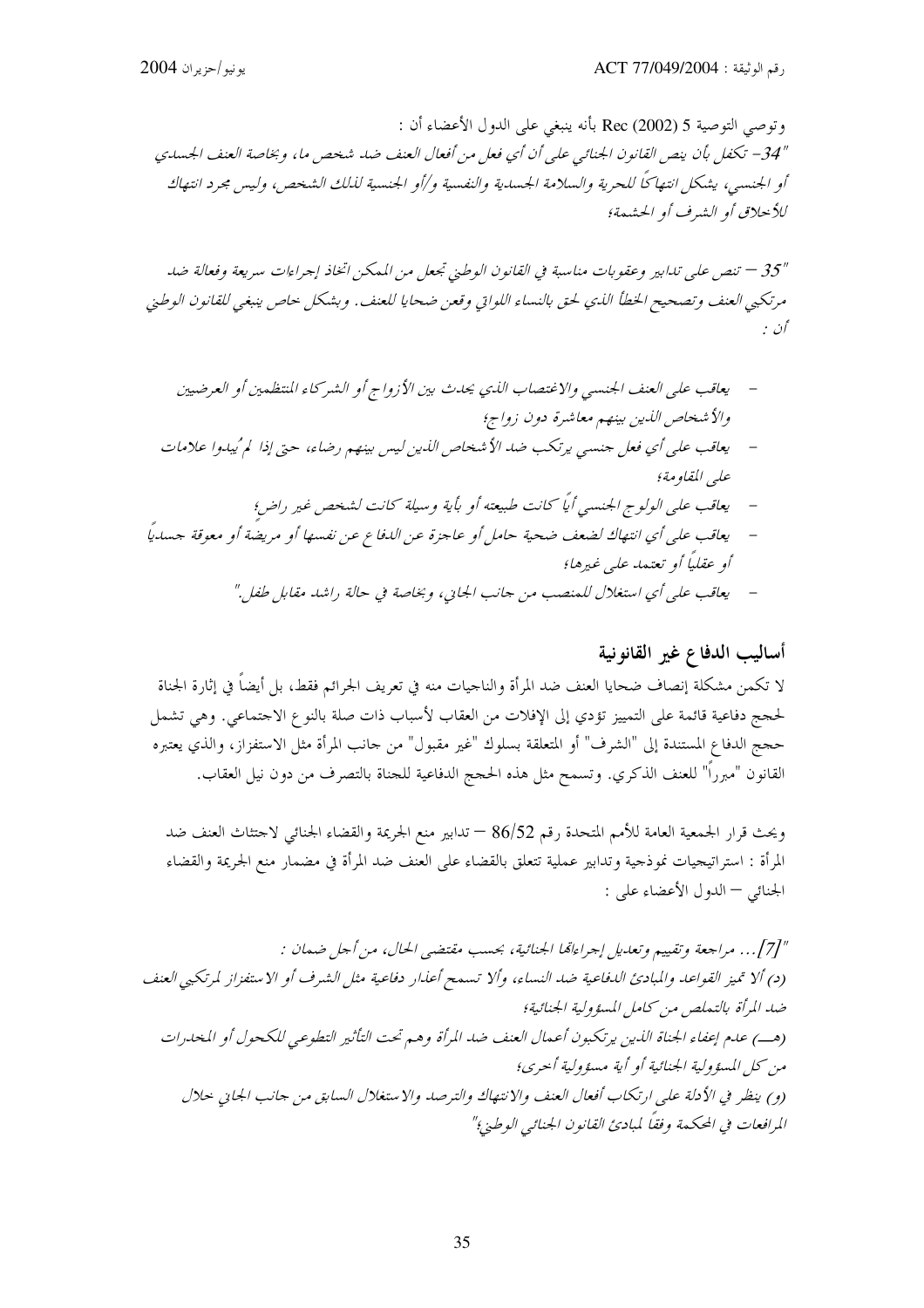القانون الدولي يمكن أن يغير الأفكار المتعلقة بالجرائم الجنسية "إن [قانون روما الأساسي للمحكمة الجنائية الدولية]... ثوري في مقاربته الشاملة لقضايا النوع الاجتماعي في القانون الدولي. والمحكمة ليست مجرد آلية محسوسة للمساءلة قد تتسم بالأهمية؛ بل إنما تضع أيضاً المعايير الأساسية للعدالة القائمة على النوع الاجتماعي والتي تعمل كمصدر إلهام ونموذج للدعوة السياسية والأنظمة الحلية … وعلينا بالطبع أن نتوقع حدوث معارضة ملموسة لتطبيق الجرائم ضد الإنسانية على جرائم النوع الاجتماعي في الحياة اليومية، لكن من المهم الإلحاح على تلك النقطة. وعلينا أن نستمر في الربط بين العنف القائم على النوع الاجتماعي والاضطهاد وفي الحروب والنسزاعات، وكمها قالت إلينور روزفلت حول حقوق الإنسان، " في الأماكن الصغيرة القريبة من البيت" ، إذا أردنا التصدي لثقافة حق الله كر في استخدام المرأة كشبيء يملكه . و بعبارة أحرى، إذا نجحت المحكمة الجنائية الدولية، فستعمل ليس فقط على منع وقوع الفظائع في نزاعات محددة، بل أيضاً على شحذ الفهم الشعبي لوحشية العنف والاضطهاد الجنسبي والقائم على النوع الاجتماعي والعلاقة بين التعليب في العلاقات الحميمة والفظائع المرتكبة في إطار الحرب." روندا كوبيلون، جرائم النوع الاجتماعي كجرائم حرب، دمج الجرائم ضد المرأة في القانون الجنائبي الدولي. <sup>112</sup>

ويمكن للقانون الجنائبي الدولي أن يقدم مقاربة نموذجية مفيدة لتعاريف العنف الجنسبي، مثل الاغتصاب، حيث لا تكون القضية موضوع البحث هي ما إذا كانت الضحية المزعومة قد وافقت أم لا، بل ما إذا كان الجاين قد استخدم القوة أو التهديد أو الإكراه. وهذا يتناول بشكل بالغ الأهمية علاقات القوى وإساءة استخدام القوة بين الرجال والنساء.

وينص قانون روما الأساسي الخاص بالمحكمة الجنائية الدولية على أن : المادة 1(1) $(1)$ ن  $\mu''$ (1) الجاني دخل جسد الشخص بواسطة سلوك يؤدي إلى ولوج مهما كان طفيفًا، أي جزء من جسم الضحية أو الجاني بعضو جنسي أو في فتحة الشرج أو فتحة العضو الجنسي للضحية بواسطة أي أداة أو أي جزء آحر من الجسلي.

(2) ارتكب الولوج بالقوة أو بالتهديد بما أو بالإكراه، مثل ذلك الذي يسببه الخوف من العنف، أو الضغط أو الاعتقال أو الاضطهاد النفسي أو استغلال القوة، ضد هذا الشخص أو شخص آخر، أو باستغلال بيئة إكراهية، أو ارْتُكب الولوج ضد شخص غير قادر على إعطاء موافقة حقيقية (يُفهم بأن الشخص قد لا يكون قادراً على إعطاء موافقة حقيقية إذا تأثر بعجز طبيعي أو مفتعل أو يتعلق بالعمر)."

(6) ارتكب الجايي فعلاً ذا طبيعة جنسية ضد شخص أو أكثر أو حمل ذلك الشخص أو الأشخاص على المشاركة في فعل له طبيعة جنسية بالقوة أو عن طريق التهديد بما أو الإكراه، مثل ذلك الذي يسببه الخوف من العنف أو الإكراه أو الاعتقال أو الاضطهاد النفسي أو إساءة استحدام السلطة ضد هذا الشخص أو هؤلاء الأشخاص أو ضد شخص آحر ، أو باستغلال بيئة إكراهية أو عجز هذا الشخص أو الأشخاص عن إعطاء موافقة."

واعتمدت المحكمة الأوروبية لحقوق الإنسان مثل هذه المقاربة التي تتضمن تطورات إيجابية في القانون الجنائبي الدولي، في قضية أم سي. ضد بلغاريا.<sup>113</sup> وفي هذه القضية، أوقفت السلطات التحقيق مع رجلين راشدين زُعم أمُما اغتصبا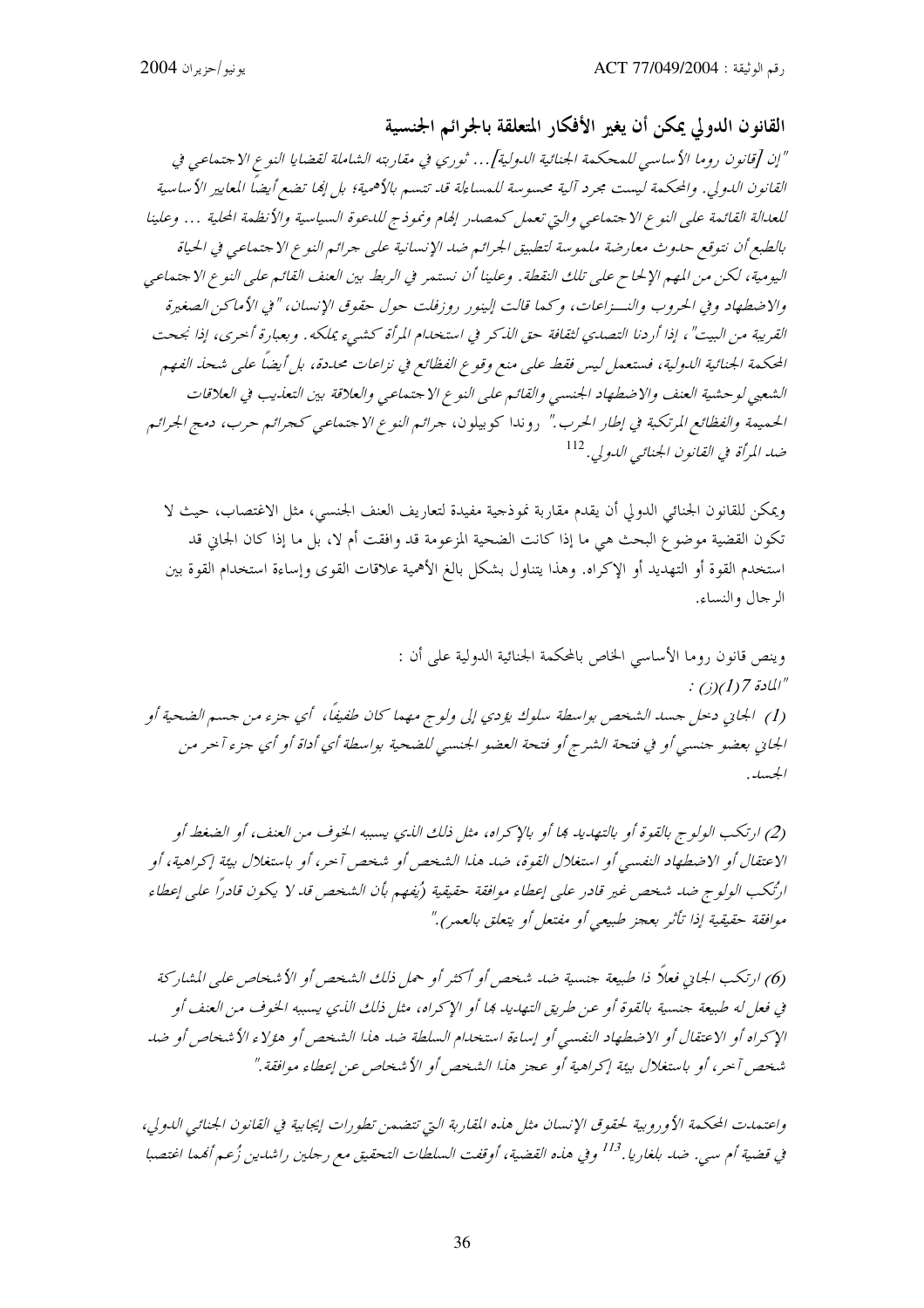فتاة عبيرها 14 عاماً ومقاضاتهما على أساس عدم وجود دليل كاف على أفيا أحبرت على ممارسة الجنيس. واعتُدرت بلغاريا، الدولة المدعبي عليها، بألها تقاعست عن احترام الواجبات الإيجابية المنصوص عليها في المادة 3 من الاتفاقية الأوروبية لحقوق الإنسان (الحق في علىم التعرض للتعذيب أو سوء المعاملة) والمادة 8 (الحق في الخصوصيات والحياة العائلية) لألها طلبت دليلاً ماديًا على حدوث مقاومة من حانب الضحية. <sup>114</sup>

وذكرت المحكمة أنه : " في القانون الجنائبي الدولي، تم الإقرار مؤجراً بأن القوة ليست عنصراً في الاغتصاب وأن استغلال ظروف قسرية للقيام بالأفعال الجنسية يستحق عقاباً أيضاً . وتبين للمحكمة الجنائية الدولية ليوغسلافيا السابقة أنه في القانون الجنائبي الدولي، يشكل أي ولو ج (دحول) جنسبي من دون موافقة الضحية اغتصاباً، وأن الموافقة يجب أن تعطبي طواعية، نتيجة الإرادة الحرة للشخص، وتقيَّم في سياق الظروف المحيطة. وبينما تمت صياغة التعريف الوارد أعلاه في سياق معين لحوادث الاغتصاب التي ارتُكبت ضد السكان في أوضاع نزاع مسلح، إلا أنه يعكس أيضاً اتجاهاً عالميًا نحو اعتبار انعدام الموافقة العنصر الأساسي في الاغتصاب والأذي الجنسي — أثبت الفهم الناشئ للطريقة التي مرت فيها الضحية بتجربة الاغتصاب أن ضحايا الأذى الجنسى — وبخاصة الفتيات القاصرات — غالباً ما لا يبدين مقاومة فعلية بسبب مجموعة متنوعة من العوامل النفسية أو لأمُن يخشين العنف من جانب الجايي.

" وعلاوة على ذلك، فإن تطور القانون والممارسة في ذلك الجال يعكس تطور الجتمعات باتجاه المساواة الفعالة واحترام الاستقلالية الجنسية للفرد." 115

### توفير العدالة للنساء

" يعني توفير العدالة للنساء أنه ينبغي على الحكومات أن تلتزم بوضع قاعدة قانونية تلعب دوراً في جميع القضايا التي تؤثر على تنفيذ وممارسة اليقظة الواحبة لمنع العنف ضد المرأة والتحقيق فيه والمعاقبة عليه .

"إن سد الفجوة بين القوانين المدونة في الكتب وبين تنفيذها هو أحد أكثر بواعث القلق إلحاحاً لدى دعاة معارضة العنف. وهناك أسباب عديدة لعدم تنفيذ التشريعات : فالقوانين إما لا تؤخذ على محمل الجد أو تطبق بصورة انتقائية؛ ولا يتم إصدار التشريعات التمكينية المناسبة؛ ولا توضع ترتيبات كافية للإنفاذ؛ أو لا تكون الموارد *المخصصة للتنفيذ كافية."* UNIFEM، لا دقيقة أكثر : وضع حد للعنف ضد المرأة<sup>116</sup>

وبالنسبة للنساء الناجيات من العنف، وبخاصة العنف ضد المرأة في المنـــزل، فإن الوصول إلى العدالة يتطلب شجاعة شخصية عظيمة. وغالباً لا تزال المرأة معرضة للخطر من شريك مؤذ. وفي مرات عديدة، ينظر إلى العنف ضد المرأة بأنه "غلطة" المرأة نفسها، لأنه ينظر إليها على ألها تقرر البقاء مع الشريك العنيف.

ويفسر المعلقون أسباب ظاهرة سحب النساء لشكاويهن بالإشارة إلى عدم ثقتهن بنظام القضاء، وعجز المرأة عن بدء حياة حديدة لها ولأطفالها بعيداً عن الوضع الذي ينطوي على العنف. ويحتاج العاملون في نظام القضاء إلى أن يدركوا الصعوبات التي تواجهها النساء وأن يقدموا لهن الدعم المناسب، بحيث تدرك النساء أن هناك بديلاً فعلياً للحياة في منـــزل يسوده العنف، ويمكنهن العمل على خلق حياة حديدة في سلامة وكرامة. ولا يجوز أن يكون السؤال "لماذا تبقى معه؟" بل "ما هي بدائلها؟" وليس "لماذا يستمر في ضرها؟" بل "لماذا لا يُقدَّم إلى العدالة؟"<sup>117</sup>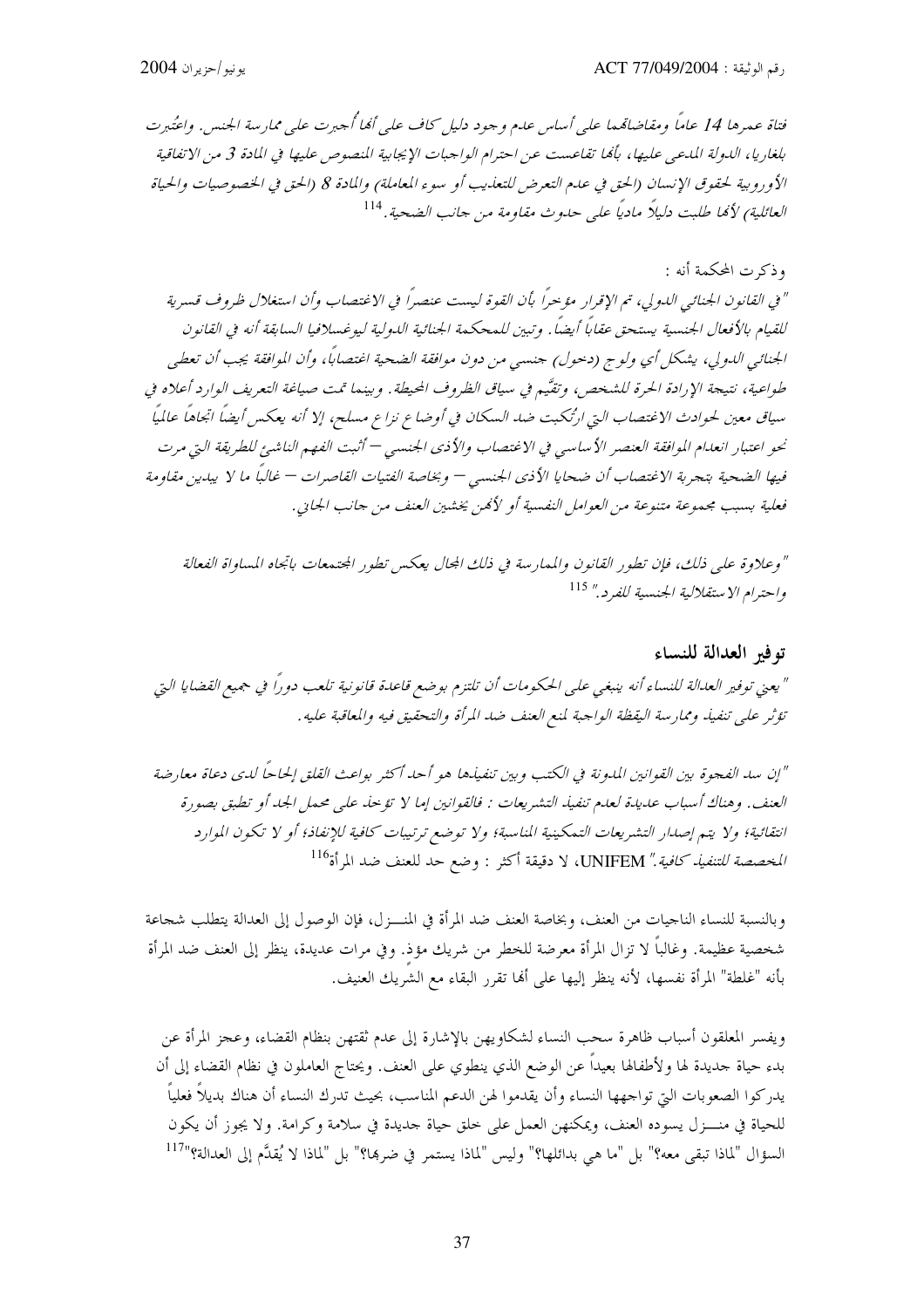وينص الإعلان الخاص بالقضاء على جميع أشكال العنف ضد المرأة في المادة 4(د) منه على أن :

"النساء اللواتي يتعرضن للعنف يجب أن يستفدن من آليات العدالة"

وينص منبر بكين للعمل الذي اعتمده المؤتمر العالمي الرابع للأمم المتحدة حول المرأة في العام 1995 <sup>118</sup> في الفقرة 124(د) منه على أنه ينبغي على الحكومات :

"اتخاذ إجراءات لضمان حماية النساء اللواتي يتعرضن للعنف وحصولهن على سبل انتصاف عادلة وفعالة، بما فيها التعويض ورد الاعتبار وتغلب الضحية على محنتها."

واعتمد قرار الجمعية العامة للأمم المتحدة رقم 86/52 — تدابير منع الجريمة والقضاء الجنائي لاحتثاث العنف ضد المرأة : استراتيجيات نموذجية وتدابير عملية تتعلق بالقضاء على العنف ضد المرأة في مضمار منع الجريمة والقضاء الجنائ<sub>ي</sub> — من دون تصويت في العام 1997 مما يظهر موافقة الجمعية العامة للأمم المتحدة عليه بالإجماع.<sup>119</sup>

وفي هذا القرار، الذي يمنح السلطة القانونية للعديد من التدابير التقدمية لمساعدة الناجيات من العنف ضد المرأة، فإن الجمعية العامة للأمم المتحدة :

" 3. تحث أيضاً الدول الأعضاء على الترويج لسياسة نشطة وبارزة للعيان في دمج منظور للنوع الاجتماعي في إعداد وتنفيذ جميع السياسات والبرامج في مضمار منع الجريمة والقضاء الجنائبي، والتي يمكن أن تساعد في القضاء على العنف ضد المرأة، بحيث أنه قبل اتخاذ قرارات، يمكن إجراء تحليل يكفل بألا يترتب عليها أي تحيز جائر قائم على النوع الاجتماعي."

9. يعتمد الاستراتيجيات النموذجية والتدابير العملية الخاصة بالقضاء على العنف ضد المرأة في مضمار منع الجريمة والقضاء الجنائبي، المرفق بالقرار الحالي، كنموذج للمبادئ التوجيهية التي ستستخدمها الحكومات في الجهود التي تبليطا للتصدي، ضمن نظام القضاء الجنائبي، لمختلف تجليات (مظاهر) العنف ضد المرأة؛

10 . يحث الدول الأعضاء على الاسترشاد بالاستراتيجيات النموذجية والتدابير العملية في إعداد وانتهاج استراتيجيات وتدابير عملية للقضاء على العنف ضد المرأة وفي تعزيز مساواة المرأة ضمن نظام القضاء الجنائبي؛"

#### التحقيقات

يحق للضحايا والشهود الذين يساعدون في التحقيق في أفعال العنف ضد المرأة والمقاضاة عليها الحصول على الحماية.

وبحسب المادة 6 من إعلان المبادئ الأساسية لتوفير العدالة لضحايا الجريمة وإساءة استعمال السلطة<sup>120</sup> فإنه :

" ينبغي تسهيل استجابة الإجراءات القضائية والإدارية لاحتياجات الضحايا باتباع ما يلي :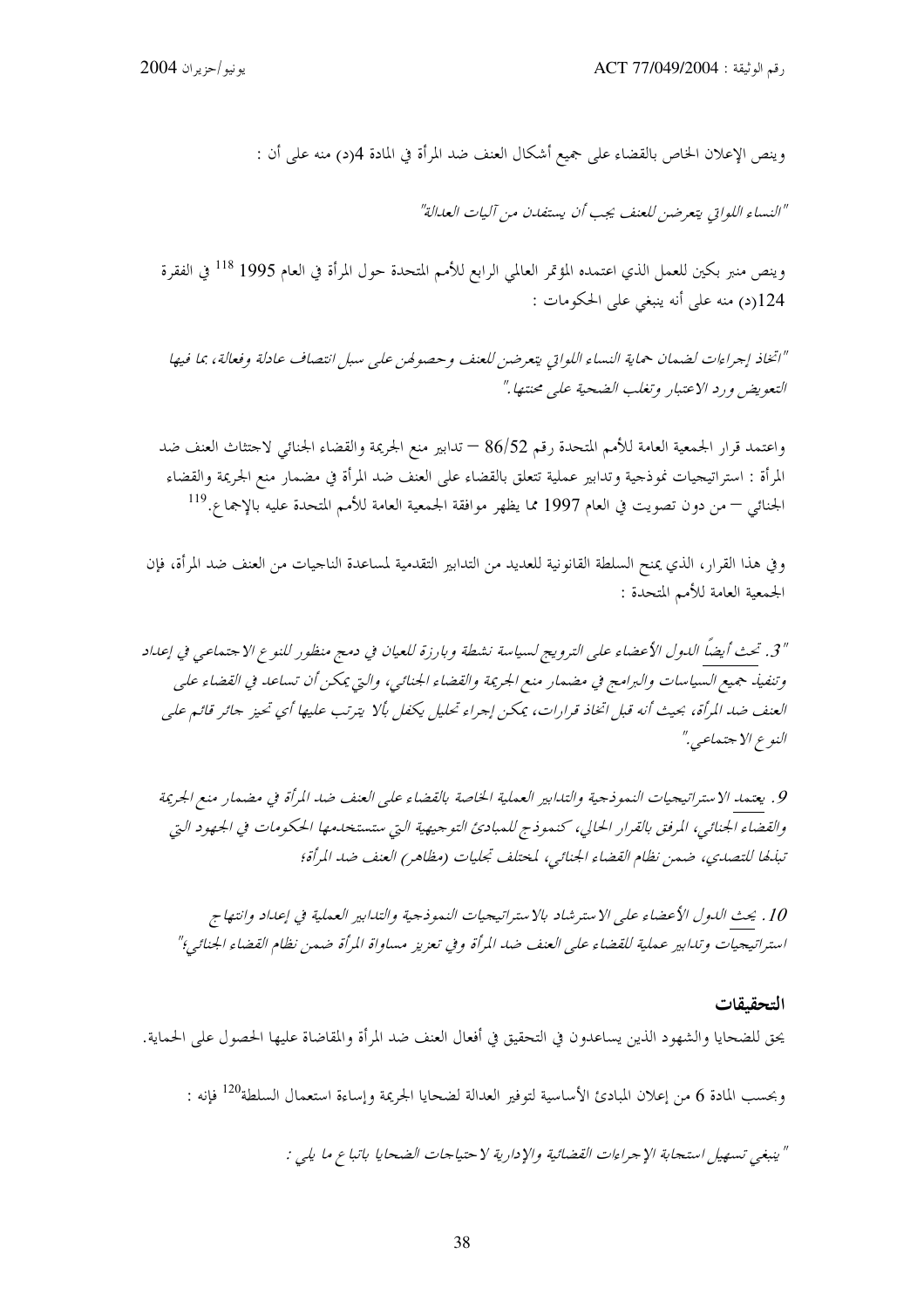تعريف الضحايا بدورهم وبنطاق الإجراءات وتوقيتها وعبرها، وبالطريقة التي ييت بما في قضاياهم،  $\sqrt{2}$ ولا سيما حيث كان الأمر يتعلق بجرائيم حطيرة وحيثيها طلبوا هذه المعلومات؛ إتاحة الفرصة لعرض وجهات نظر الضحايا وأوجه قلقهم وأحذها في الاعتبار في المراحل المناسبة من  $(\hookrightarrow)$ الإجراءات القضائية، حيثما تكون مصالحهم عرضة للتأثر وذلك دون إححاف بالمتهمين وبما يتمشى ونظام القضاء الجنائبي الوطني ذي العلة؛ توفير المساعدة المناسبة للضحايا في جميع مراحل الإحراءات القانونية؛  $(\tau)$ اتخاذ تدابير ترمي إلى الإقلال من إزعاج الضحايا إلى أدبى حد وحماية خصوصياتهم، عند الاقتضاء،  $\epsilon$ وضمان سلامتهم فضلاً عن سلامة أسرهم والشهود التقدمين لصالحهم من التخويف والانتقام؛ (هب) للجنب التأخير الذي لا لزوم له في البت في القضايا وتنفيذ الأوامر أو الأحكام التي تقضيي بمنح تعويضات للضحايا .

وتقدم المحكمة الجنائية الدولية نموذجاً للممارسة الجيدة في هذا المحال. وتشكل سلامة الضحايا والشهود واجباً محدداً على المدير الأعلى للمحكمة. فالمادة 43(6) من قانون روما الأساسي للمحكمة الجنائية الدولية<sup>121</sup> تشترط وجوب أن ينشئ مأمور التسجيل وحدة للضحايا والشهود ضمن قسم السجلات. وتقدم هذه الوحدة، بالتشاور مع النيابة العامة، المشورة والنصح وغيرهما من أنواع المساعدة المناسبة إلى الشهود والضحايا الذين يمثلون أمام المحكمة وغيرهم من الأشخاص المعرضين للخطر بسبب الشهادة التي أدلى ها الشهود المعنيون. كما يجب أن تخطط الوحدة لاتخاذ .<br>تدابير وقائية وترتيبات أمنية لحمايتهم. وستضم الوحدة موظفين لديهم حبرة في الصدمات الأليمة، بما فيها الصدمات المتعلقة بجرائم العنف الجنسبي.

وتنص المادة 68(4) من قانون روما الأساسي بصورة محددة على أن هذه الوحدة يمكن أن تقدم المشورة للنائب العام والمحكمة حول تدابير الحماية المناسبة والترتيبات الأمنية والنصح والإرشاد والمساعدة المشار إليها في المادة  $(6)43$ 

وتورد قواعد الإجراءات والأدلة في المحكمة الجنائية الدولية<sup>122</sup> تفاصيل مسؤوليات مأمور التسجيل (أمين السجل) تجاه الضحايا والشهود، والتي تشمل "اتخاذ تدابير تراعي النوع الاحتماعي لتسهيل مشاركة ضحايا العنف الحنسي في جميع مراحل الإجراءات.<sup>123</sup>

كما تورد قواعد الإجراء والأدلة تفاصيل وظائف وحدة الضحايا والشهود.<sup>124</sup> وتنص على أن الوحدة يجب أن تكفل الحماية والأمن لجميع الشهود والضحايا الذين يمثلون أمام المحكمة عبر تدابير مناسبة وتضع خططاً قصيرة وطويلة الأجل لحمايتهم. وعلاوة على ذلك، من المقرر أن تساعد الوحدة الضحايا الذين يمثلون أمام المحكمة، فضلاً عن الشهود، في تلقى الرعاية الطبية والنفسية، وبالتشاور مع مكتب النائب العام، تُعد مدونة لقواعد السلوك تشدد على الأهمية الحيوية للأمن والسرية المهنية بالنسبة للمحققين التابعين للمحكمة والدفاع ولجميع المنظمات الحكومية الدولية والمنظمات غير الحكومية التي تعمل نيابة عن المحكمة. ومن المقرر أن تتولى وحدة الضحايا والشهود أيضاً التفاوض على عقد اتفاقيات مع الدول تتعلق بتوطين الشهود أو الضحايا الذين أُصيبوا بصدمات أو وُجهت إليهم قىدىدات.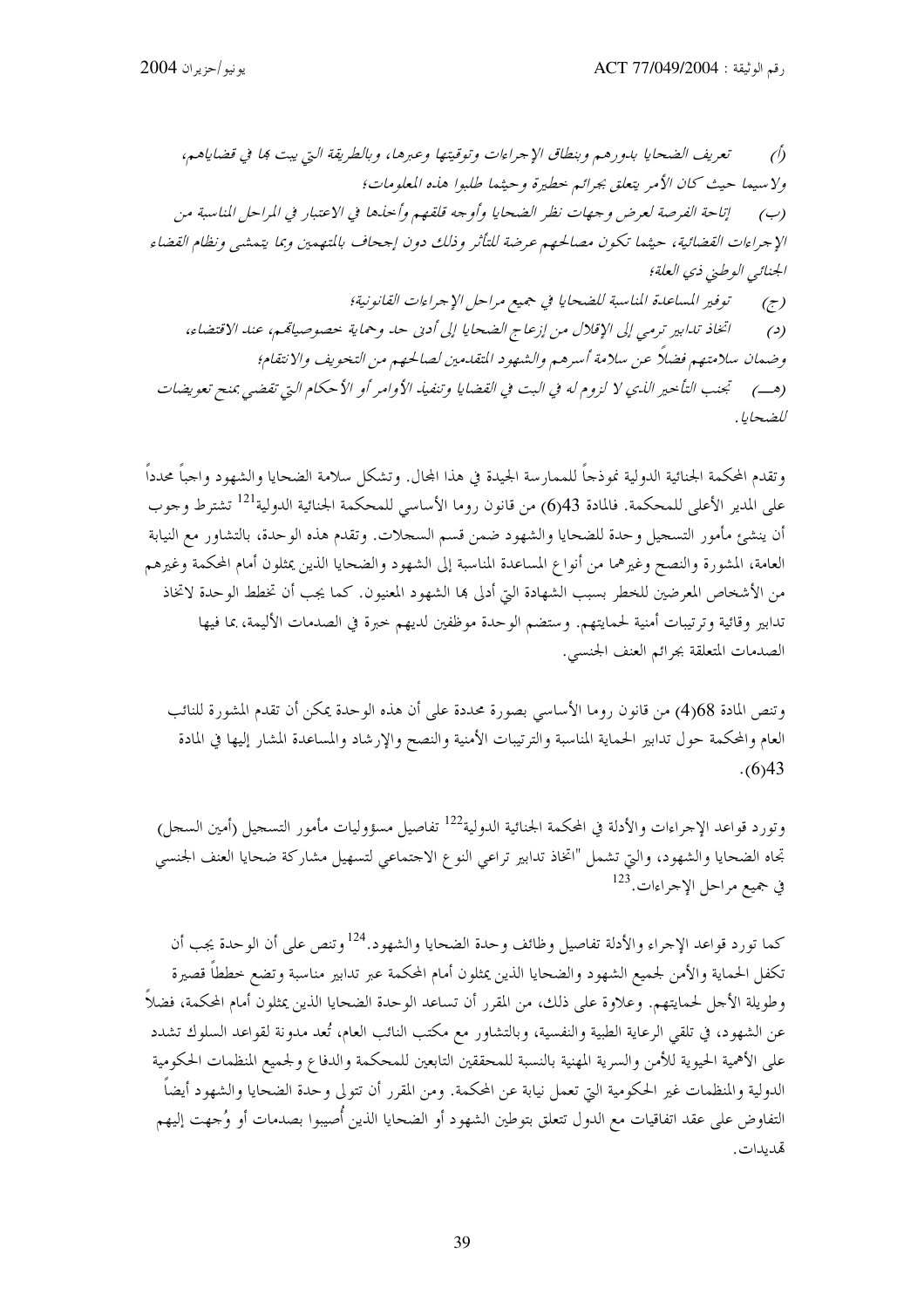وتتحاوز حماية الشهود والضحايا في المحاكم الجنائية الدولية سلامتهم الجسدية قبل الإدلاء بشهاداقمم وبعده. إذ تطال أيضاً حماية كرامتهم ورفاههم النفسي خلال عملية المحاكمة، وبخاصة استجواب الشهود : ففي ولايات قضائية عديدة، لا تبدي النساء رغبة في تقديم شكاوى، لأفمن يخشين التعرض للإذلال أو الاقمام بالكذب في منصة الشهود.

وتتناول قواعد الإجراءات والأدلة في المحكمة الجنائية الدولية احتياجات ضحايا وشهود العنف الجنسي تحديداً. وتنص على أنه في الحالات المتعلقة بمذا العنف، فإن المحكمة :

" ستسترشد بالمبادئ التالية، وتطبقها حيث يلزم : لا يمكن الاستدلال على القبول من أية كلمات أو سلوك للضحية حيث تضعف القوة أو التهديد بما أو  $\hat{O}$ الإكراه أو استغلال بيئة قصرية من قلدرة الضحية على إعطاء موافقة تطوعية أو حقيقية؛ لا يمكن الاستدلال على القبول جراء أية كلمات أو سلوك للضحية حيث تكون الضحية غير قادرة على  $(\hookrightarrow)$ إعطاء موافقة حقيقية؛ لا يمكن الاستدلال على القبول جراء سكوت ضحية العنف الجنسبي المزعوم أو عدم مقاومتها؛  $(\tau)$ لا يمكن الاستدلال على المصداقية أو الشخصية أو الميل إلى الجاهزية الجنسية للضحية أو الشاهد من  $\epsilon$ الطبيعة الجنسية للسلوك السابق أو اللاحق للضحية أو الشاهد." <sup>125</sup>

وإن الأدلة على "السلوك الجنسي السابق أو اللاحق للضحية أو الشاهد" في هذه الحالات تُعتبر صراحة غير مقبولة.<sup>126</sup> وهذا القيد على استخدام التاريخ الجنسي للضحية كدليل مهم للغاية، شأنه شأن الشرط القاضي بألا تكون شهادة ضحايا العنف الجنسي حاضعة للإثبات.<sup>127</sup>

سلامة الضحية يجب أن تكون فوق كل اعتبار تخشى العديد من الضحايا الإدلاء بأقوالهن، حشية استدراج المزيد من العنف. ولمعالجة هذه القضية، أوصى قرار الجمعية العامة للأمم المتحدة رقم 86/52 — تدابير منع الجريمة والقضاء الجنائي لاحتثاث العنف ضد المرأة : استراتيجيات نموذجية وتدابير عملية تتعلق بالقضاء على العنف ضد المرأة في مضمار منع الجريمة والقضاء الجنائي بما يلى :

"7(ح) \_ يمكن اتخاذ تدابير عند الضرورة لضمان سلامة الضحايا وعائلاقمم ولحمايتهم من التخويف والانتفام؛ تؤخذ المخاطر التي تتهدد السلامة بعين الاعتبار في القرارات المتعلقة بالعقوبات غير الاحتجازية أو شبه  $(b)$ الاحتجازية، وإحلاء السبيل بكفالة والإفراج المشروط والإفراج المبكر أو الإفراج تحت التجربة" .

## ... ولكن ليس الاعتقال الوقائي (السجن التحفظي)

"يجب إلغاء الاعتقال الوقائبي كوسيلة للتعامل مع ضحايا العنف ضد المرأة. وأية حماية يتم توفيرها يجب أن تكون تطوعية. ويجب فتح ملاجئ وعرض تقليم إرشادات ونصائح أمنية وقانونية ونفسية، وبذل جهد لمساعدة النساء في المستقبل. ويجب طلب تعاون المنظمات غير الحكومية في هذا الحقل." راديكا كومارسوامي، المقررة الخاصة الأولى المعنية بالعنف ضد المرأة.<sup>128</sup>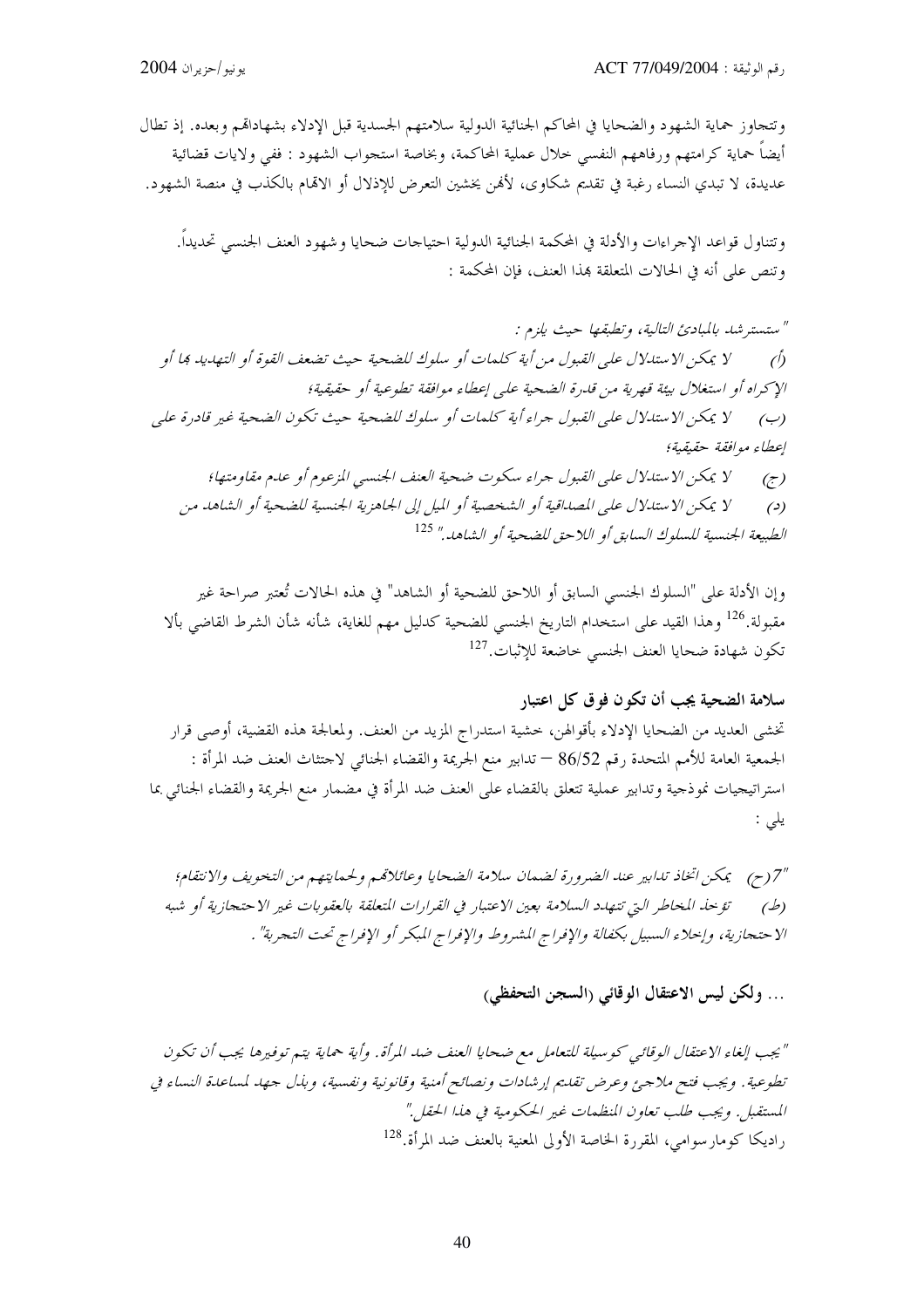ورغم وجوب التعامل مع خطر وقو ع المزيد من العنف ضد النساء المدعيات، إلا أن التدابير المتخذة لحمايتهن يجب أن تكون متناسبة وتحترم استقلالية المرأة. وفي بعض الدول، بما فيها أفغانستان والهند والأردن وباكستان، تُعتقل النساء من أحل حمايتهن. ويجب الاحتراس من الانتهاكات التي تُرتكب في الاعتقال الوقائي.

وقد ذكر تقرير العام 2003 الذي قدمته المجموعة العاملة المعنية بالاعتقال التعسفي إلى لجنة حقوق الإنسان التابعة للأمم المتحدة أن :

### " 4 . استخدام الاعتقال كو سيلة لحماية الضحايا

65. في تقريرها السنوي للعام 2001 (E/CN.4/2002/77، والملحقان 1 و2)، أوصت الجمموعة العاملة، فيما يتعلق باعتقال النساء اللواتي وقعن ضحايا للعنف أو الاتجار، بوجوب إعادة النظر في اللجوء إلى الحرمان من الحرية من أجل حماية الضحايا، وعلى أية حال، يجب إحضاعه لإشراف السلطة القضائية، وأن لا 'يستخلم مثل هذا الإجراء إلا كملجأ أحير وعندما ترغب به الضحايا أنفسهن" ل<sup>129</sup>

### تحقيقات الشرطة وممارسات المقاضاة

غالباً ما تمتنع النساء اللواتي يقعن ضحايا للعنف عن تقديم شكاوي بسبب حوفهن من أن الشرطة لن تصدقهن، وبالتالي لن تفعل شيئاً لمساعدةمن. كما يخشين من مواجهة العدوان أو المزيد من العنف.

ويشير قرار الجمعية العامة للأمم المتحدة رقم 86/52 — تدابير منع الجريمة والقضاء الجنائي لاحتثاث العنف ضد المرأة : استراتيجيات نموذجية وتدابير عملية تتعلق بالقضاء على العنف ضد المرأة في مضمار منع الجريمة والقضاء الجنائبي إلى أن :

" (7)... مراجعة إجراءاتما الجنائية وتقييمها وتنقيحها، بحسب مقتضى الحال للتأكد من أن : الشرطة، تملك بتفويض قضائي حيث يقتضى القانون الوطني، صلاحيات كافية للدحول إلى المباني وإجراء  $\hat{D}$ اعتقالات في حالات العنف ضد المرأة، بما في ذلك مصادرة الأسلحة؛"

ويحث قرار الجمعية العامة للأمم المتحدة رقم 86/52 — تدابير منع الجريمة والقضاء الجنائبي لاحتثاث العنف ضد المرأة : استراتيجيات نموذجية وتدابير عملية تتعلق بالقضاء على العنف ضد المرأة في مضمار منع الجريمة والقضاء الجنائي الدول الأعضاء على أن تقوم :

" (8) في إطار أنظمتها القانونية الوطنية : بالتأكد من الإنفاذ المتسق للنصوص المعمول بما من القوانين والمدونات الإجراءات المتعلقة بالعنف ضد  $\hat{D}$ المرأة على نحو يتم فيه الإقرار بجميع أفعال العنف الجنائية ضد المرأة ومواجهتها تبعاً لذلك من حانب نظام القضاء الجنائبي؛ إعداد أساليب تحقيق لا تحط من كرامة النساء اللواتي يتعرضن للعنف وتقلل إلى أدبي حد من التطفل مع  $(\rightarrow)$ الحفاظ على المعايير الخاصة بجمع أفضل الأدلة؛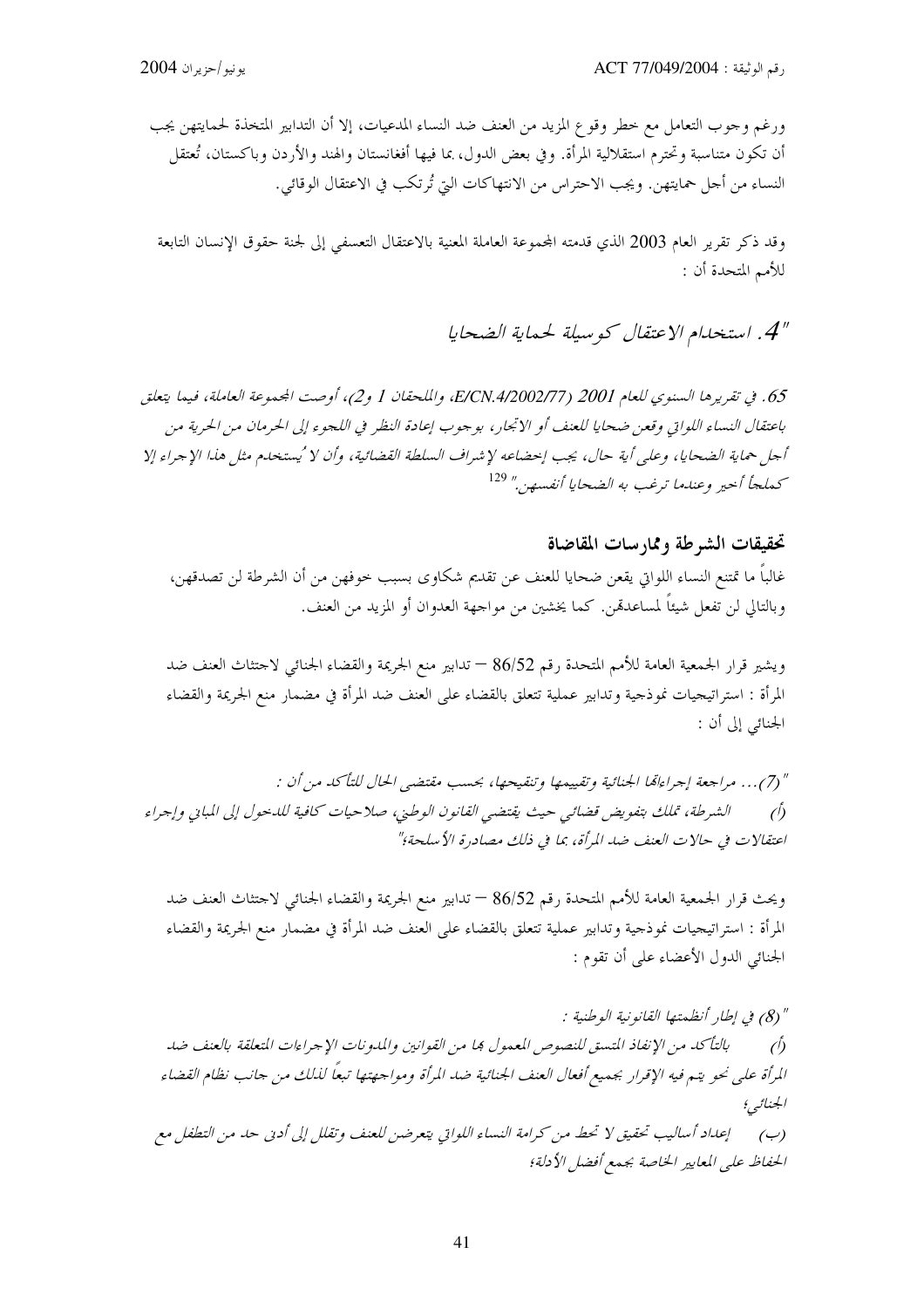استر اتيجية المقاضاة

عند إعداد استراتيجيات المقاضاة، تحتاج السلطات القانونية إلى الاحتراس من ميلين متعارضين. ففي بعض أنظمة القضاء الجنائي، تعتبر المرأة المدعية الجهة التي تتولى المقاضاة، وليس النيابة العامة. وهذا ما يُعرِّض المرأة غالباً للضغط من أجل إسقاط الدعوى. بيد أنه، في بعض الحالات، حيث بدأت الدول تنظر بعين الجد إلى العنف العائلي، صدرت قوانين قاسية بصورة غير ضرورية ولا تأخذ آراء المرأة بعين الاعتبار. ويمكن لهذه القوانين أن تنهك حقوق الضحية وأن يكون لها عملياً تأثير ضار على الجماعات المهمشة.

قرار الجمعية العامة للأمم المتحدة رقم 86/52 — تدابير منع الجريمة والقضاء الجنائبي لاحتثاث العنف ضد المرأة : استراتيجيات نموذجية وتدابير عملية تتعلق بالقضاء على العنف ضد المرأة في مضمار منع الجريمة والقضاء الجنائبي :

"تقع المسؤولية الأساسية عن المباشرة بالملاحقات القضائية على سلطات النيابة العامة وليس على النساء اللواتي تعرضين للعنف؟"

وتوصى توصية لجنة وزراء مجلس أوروبا Rec (2002)5 حول حماية النساء من العنف الدول الأعضاء بأن :

"38 : تكفل تمكَّن جميع ضحايا العنف من اتخاذ إجراءات، وبحسب مقتضى الحال كذلك المنظمات العامة والخاصة ذات الشخصية القانونية الموكلة للدفاع عنهم، إما بالاشتراك مع الضحايا أو نيابة عنهم؛

39 : تضع ترتيبات لضمان مباشرة النيابة العامة بالإجراءات الجنائية؛

40 : تشجع أعضاء (وكلاء) النيابة على اعتبار العنف ضد النساء والأطفال عاملاً مشدداً أو حاسماً في تقرير ما إذا كانوا سيقومون بالملاحقة القضائية لما فيه المصلحة العامة؛

41 : تتخذ جميع الخطوات الضرورية لوضع الحالة الجسدية والنفسية للضحية في الحسبان وتلقيها رعاية طبية ونفسية في جميع مراحل الإجراءات القضائية؛

42 : تتصور تميَّة أوضاع حاصة للاستماع إلى ضحايا أو شهود العنف لتفادي تكرار الشهادة وللتخفيف من الآثار المؤلمة للإجراءات القضائية؛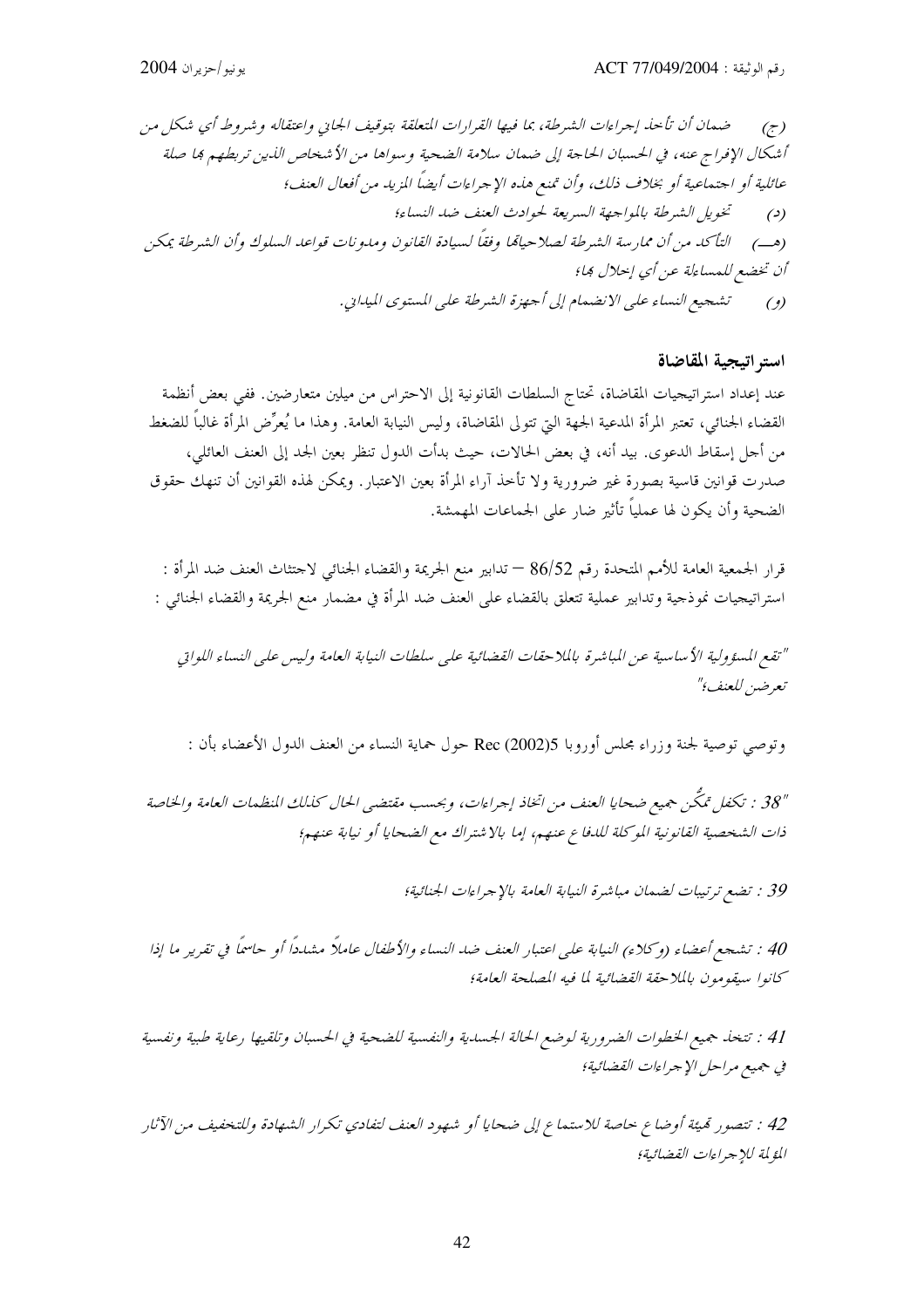44 : وحيث تدعو الضرورة، تكفل اتخاذ إجراءات لحماية الضحايا بصورة فعالة من التهديدات والأفعال الانتقامية المحتبهاة؛

45 : تتخذ تدابير حاصة لضمان حماية حقوق الأطفال حلال الإجراءات؛

46 : تتأكد من وجود مرافقين للأطفال، في جهيع الجلسات، سواء ممثلهم القانوين أو شخص راشد يختارونه بأنفسهم، بحسب مقتضى الحال، إلا إذا اتخذت المحكمة قراراً معللاً بعكس ذلك فيما يتعلق بذلك الشخص؛

47 : تتأكد من تمكَّن الأطفال من اتخاذ إجراءات قانونية عبر وساطة ممثلهم القانوني أو منظمة عامة أو حاصة أو أي شخص راشد يختارونه بأنفسهم وتوافق عليه السلطات القانونية، وإذا دعت الضرورة، توفير المساعدة القانونية لهم دون مقابل؛

48 : تنص على أنه بالنسبة للمخالفات والجرائم الجنسية، لا تبدأ أية فترة تقادم حتى اليوم اللدي تصل فيه الضحية إلى سىن الرشد؛

49 : تنص على إلغاء شرط السرية المهنية على أساس استثنائي في حالة الأشخاص الذين تتناهى إلى علمهم في سياق عملهم قضايا الأطفال الذين تعرضوا للعنف الجنسبي، نتيجة لفحوص أُجريت أو معلومات قلمت بصورة متكتمة .

العقوبات المناسبة تشكل العقوبات المناسبة جزءاً مهماً من التعليم (التثقيف) العام، بحيث تكفل تقدير الجميع للطبيعة الخطيرة لجرائم العنف ضد المرأة. والعقوبات الخفيفة بشكل غير لازم تعطى الانطباع بأن العنف ضد المرأة مقبول، وتقوض ثقة النساء الناحيات ولا تشجعهن على التقدم بشكاوي.<sup>130</sup>

وإن قرار الجمعية العامة للأمم المتحدة رقم 86/52 — تدابير منع الجريمة والقضاء الجنائبي لاحتثاث العنف ضد المرأة؛ استراتيجيات نموذجية وتدابير عملية تتعلق بالقضاء على العنف ضد المرأة في مضمار منع الجريمة والقضاء الجنائبي يخول بإجراء تقييم حاسم لما إذا كانت العقوبات حدية ويطرح القضايا التالية للنظر فيها عند تقييم مدى ملائمة العقوبات :

"9. يتبع حتْ اللهول الأعضاء، بحسب مقتضيي الحال علي أن : (أ) تقوم بمراجعة سياسة وإجراءات إصدار العقوبات (الأحكام) وتقييمها وتعديلها لضمان وفائها بأهداف : (1) مساءلة المذنبين على أفعالهم المتعلقة بالعنف ضد المرأة؛ (2) وضع حد للسلوك العنيف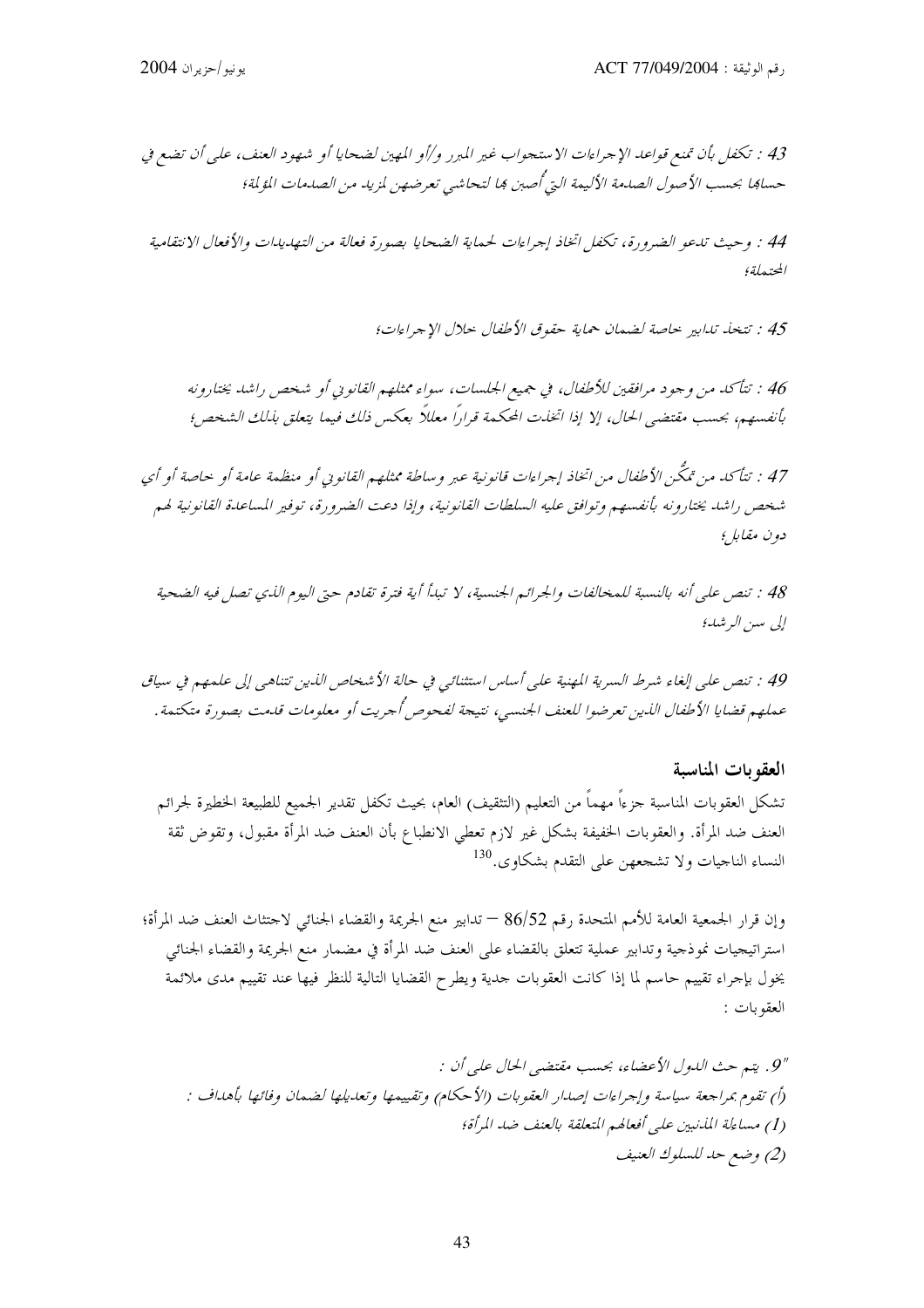### سبل التظلم المدنية

إن القانون الجنائي الوطني أو المحلي الذي يراعي قضايا النوع الاحتماعي ليس كافياً بحد ذاته لحماية النساء. فالعقوبات الجنائية لا تؤدي إلا إلى السحن أو الغرامات أو العقوبات الاحتماعية. وفي أغلب الأحيان تحتاج النساء وأطفالهن إلى سبل انتصاف مدنية، مثل أوامر منع الرحال العنيفين من دخول المنـــزل أو الأوامر التي تقتضي من الرجال عدم إجراء أي شكل من أشكال الاحتكاك (الاتصال) مع النساء. وقد تكون ضرورية لخلق حيز آمن للمرأة كي تتغلب على ما حدث، ولكي تتأكد من عدم استمرار العنف.

بيد أنه لكي تكون هذه الأوامر فعالة حقاً، يجب أن تُطبق بقوة، بحيث يتم التعامل بحزم مع الرحال الذين يخلون بما أو يحاولون الإحلال ها. وهذا يتطلب وعياً بالقضايا وتدريباً لكي تتسم المحاكم والشرطة التي تنفذ الأوامر بالفعالية.

ويشير قرار الجمعية العامة للأمم المتحدة رقم 86/52 — تدابير منع الجريمة والقضاء الجنائبي لاحتثاث العنف ضد المرأة؛ استراتيجيات نموذجية وتدابير عملية تتعلق بالقضاء على العنف ضد المرأة في مضمار منع الجريمة والقضاء الجنائبي إلى أن :

"7 (ز) المحاكم، مع مراعاة الدستور الوطني لدولها، تتمتع بسلطة إصدار أوامر حماية وزجر في حالات العنف ضد المرأة، بما فيها إحراج المذنب من المنسزل ومنعه من الاتصال بالضحية وبغيرها من الأطراف المتضررة، داحل المنسزل و حارجه، وفرض عقوبات في حال الإحلال بمذه الأوامر"؛

وبالمثل لاحظ المقرر الخاص للأمم المتحدة المعنى بالعنف ضد المرأة أن : "التشريع المثالي فيما يتعلق بالعنف المنسزلي هو الذي يجمع بين سبل الانتصاف الجنائية والمدنية. وسبل الانتصاف المدنية ضرورية؛ وتشكل أوامر الحماية التي تمنع المذنب من الاتصال (الاحتكاك) بالضحية وتحمى منسزلها وعائلتها من الجايي سلاحاً مهماً في الترسانة المستخدمة لمحاربة العنف المنسزلي. وفي التشريع الذي يتعامل مع العنف المنسزلي،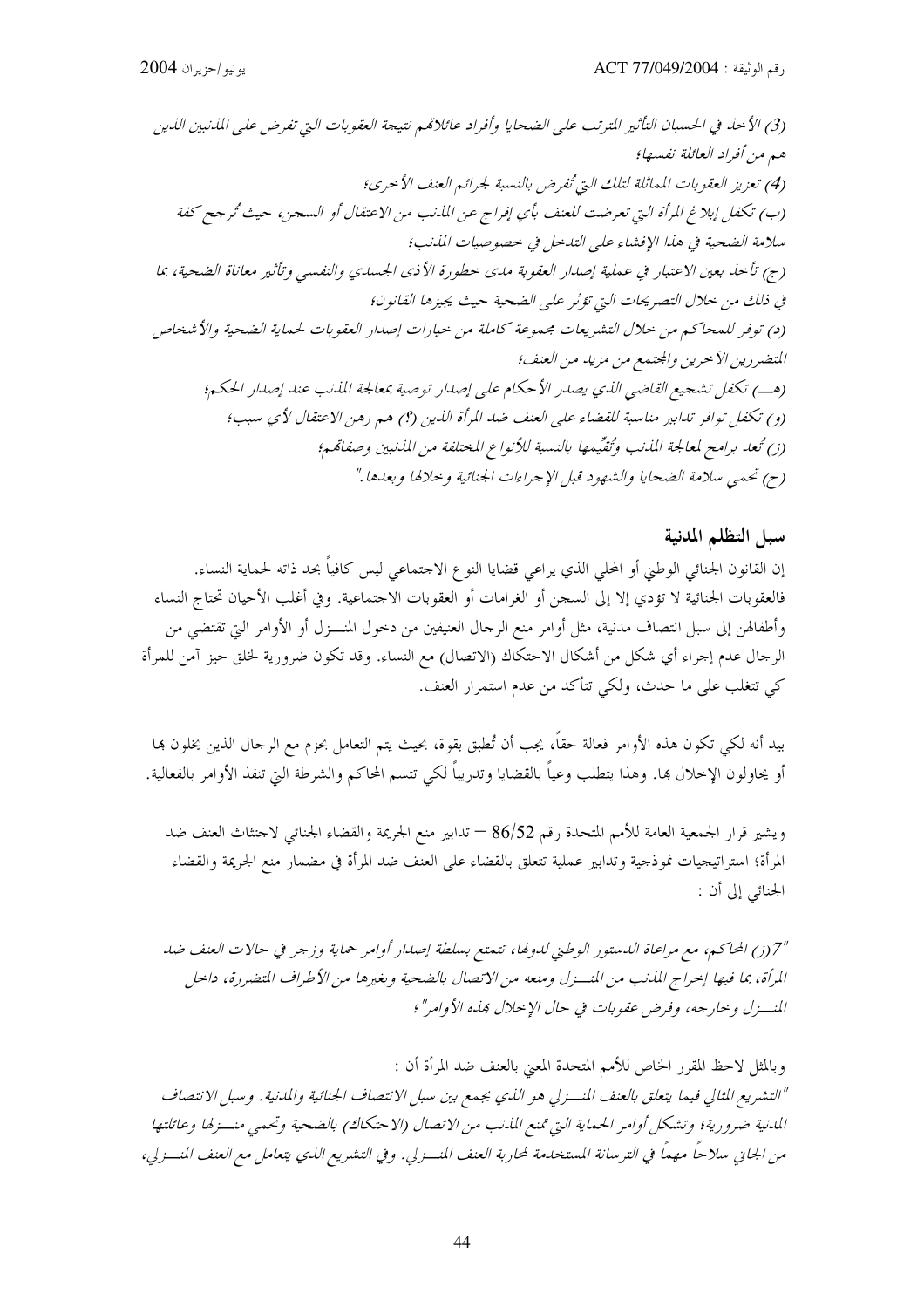غالباً ما يتم تعريف العائلة بشكل واسع بحيث تشمل العلاقات العديدة التي يمكن أن تنشأ ضمن المحال المنسزلي، بما فيها الشركاء غير التزوجين والمسنون والأطفال والخدم. كما أن تعريف العنف يشمل بشكل متزايد الأذى النفسي وحرمان الضحية من الضرورات الاقتصادية." 132

التدريب : المهنيون الذين يتعاملون مع العنف ضد المرأة

من المهم أن تحصل النساء المدعيات والشهود على مساندة وتفهم مهنيين مناسبين من جميع الذين يتعاملون معهم. ويشمل هؤلاء الأطباء والممرضات/الممرضين الذين يفحصوهم لجمع الأدلة حالما يتم تقديم الشكوى، وأفراد الجسم الطبي الذين يعالجوفم من الجروح، وأخصائيي الإرشاد النفسي الذين يساعدوفمم على التغلب على الآلام العاطفية والنفسية، والعاملين الاحتماعيين ومنظمات الدعم الاحتماعي التي تساعدهم بالترتيبات العملية. وتساعد المقاربات، التي تتسم بالمراعاة، النساء على الاحتفاظ بثقتهن بأنفسهن ومواصلة سعيهن للحصول على سبل الانتصاف المناسبة.

قرار الجمعية العامة للأمم المتحدة رقم 86/52 — تدابير منع الجريمة والقضاء الجنائبي لاحتثاث العنف ضد المرأة : استراتيجيات نموذجية وتدابير عملية تتعلق بالقضاء على العنف ضد المرأة في مضمار منع الجريمة والقضاء الجنائبي :

"14" . نحث الدول الأعضاء والقطاع الخاص والجيمعيات المهنية والمؤسسات الخيرية والمنظمات غير الحكومية والمنظمات الاجتماعية ذات الصلة بما فيها المنظمات التي تطالب بمساواة المرأة مع الرجل ومعاهد الأبحاث، بحسب مقتضبي الحال عليي :

(ب) [عداد مقاربات متعددة المعارف وتراعى قضايا النوع الاجتماعي داحل الهيئات العامة والخاصة التي تشارك في القضاء على العنف ضد المرأة، وبخاصة عن طريق إقامة الشراكات بين الموظفين المكلفين بإنفاذ القوانين والخدمات المتخصصة في حماية النساء اللواتي يفعن ضحية العنف"؛

التدريب : الموظفون القضائيون والموظفون المكلفون بإنفاذ القانون

"لعل العائق الأكبر أمام الاستفادة الكاملة للنساء من سبل الانتصاف القانونية هو تقاعس الحكومات عن الإنفاذ التام للقوانين المدونة في الكتب. وفي UNIFEM (؟) يتم مسح كل تقاعس مبلغ عنه في مجال معين في إنفاذ قانون مكافحة العنف كمشكلة فظيعة (؟). وفي أحيان كثيرة جدًا، فإن القضاء أو الشرطة التي تحقق في القضايا إما لا تفهم القوانين الجديدة أو لا تريد استعمالها … وغالباً ما تتعرض النساء لإذلال شديد بالطريقة التي تعاملها بما السلطات، بحيث يرفضن الإدلاء بأقوالهن في المحكمة. وحتى عند إصدار إدانات، يستمر التحيز ضد المرأة، كما حدث في حالة قاض في الولايات المتحدة زعم أن فتاة عمرها 11 عاماً تتحمل جزءاً من اللوم على التحرش الجنسي بما من جانب رجل عمره 23 عاماً لأن الفتاة أدخلته إلى غرفة نومها ' ويد واحدة لا تصفق ٗ .'' VUNIFEM لا دقيقة أكثر : وضع حد للعنف ضد المرأة <sup>133</sup>.

وتتسم آليات القضاء الجنائبي بالأهمية في التعامل بشكل مناسب مع الجناة، وإذا دعت الضرورة الزج هم في السجن لمعاقبتهم وحماية النساء. كما ألها مهمة لتغلب الضحية على محنتها في إظهار أن المحتمع ككل يدين ما حدث لها وسيتصرف لضمان عدم حدوث ذلك في المستقبل. لكن في أغلب الأحيان، فإن نظام القضاء الجنائبي يخذل النساء، بسبب مواقف محردة من الحساسية أو عدوانية أو مشككة من حانب أولئك العاملين في نظام القضاء الجنائبي. وفي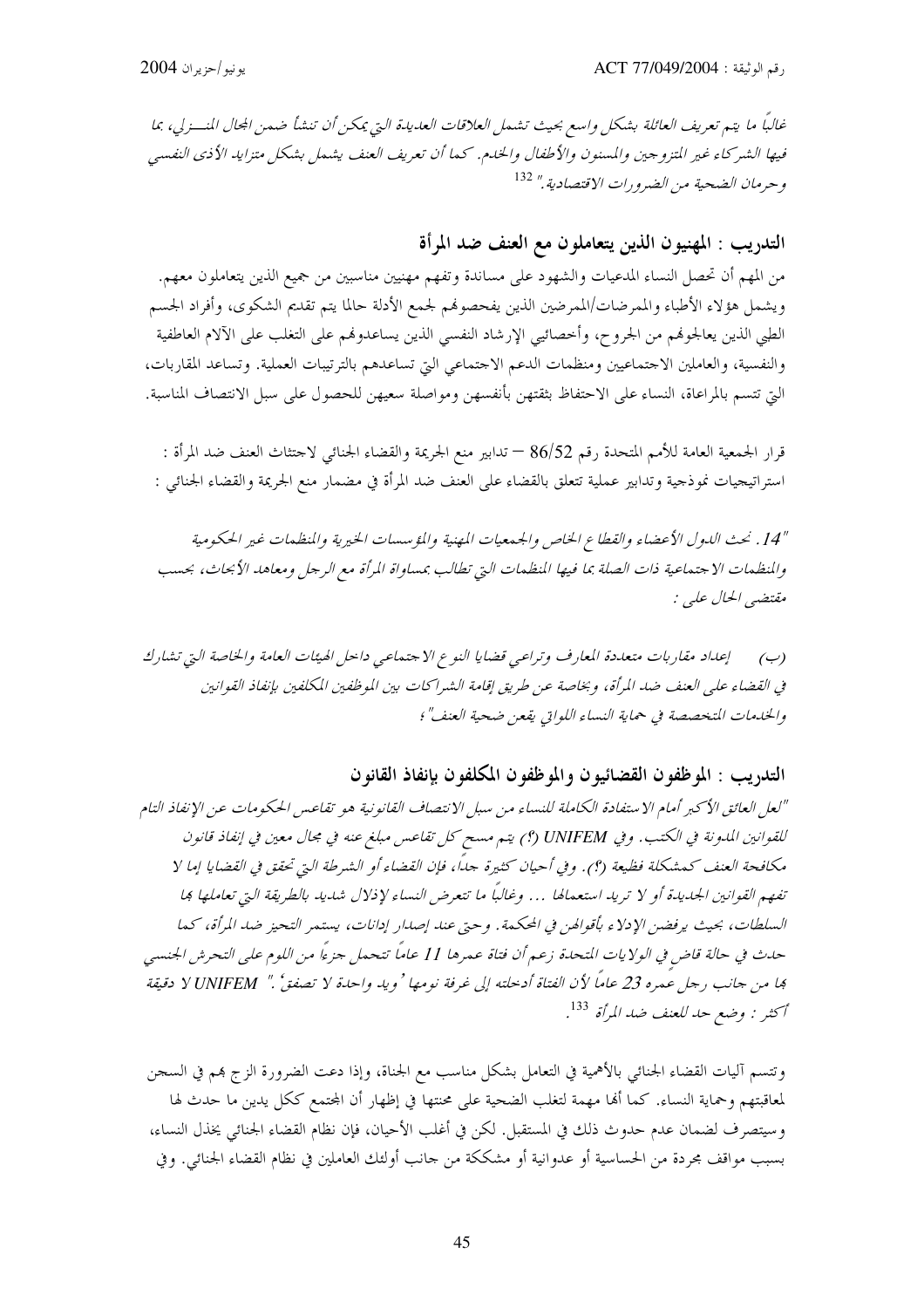بعض الحالات، تنظر النساء إلى تحربتهن مع نظام القضاء الجنائبي كامتداد للأذى الأصلي. وهذا ما يرد ع نساء أخريات عن البحث عن سبيل انتصاف.

وينبغي على الدول أن تتخذ إجراءات فورية، من خلال التدريب والبروتوكولات المهنية والترويج للممارسات الفضلي لضمان معاملة النساء باحترام وبمهنية من حانب جميع أولئك الذين يتعاملون مع شكاويهن في نظام القضاء الجنائى.

وتنص التوصية العامة 19 الصادرة عن لجنة القضاء على جميع أشكال التمييز ضد المرأة في الفقرة (24ب) على أن :

"التدريب الذي يراعبي النوع الاجتماعي والذي يخضع له الموظفون القضائيون والموظفون المكلفون بإنفاذ القوانين وغيرهم من الموظفين الرسميين ضروري للتنفيذ الفعال للاتفاقية" .

ويدعو إعلان القضاء على العنف ضد المرأة الدول في المادة (4ط) إلى :

"اتخاذ تدابير تكفل تلقبي الموظفين المكلفين بإنفاذ القوانين والموظفين العموميين المسؤولين عن تنفيذ …(؟) لمنع العنف ضد المرأة والتحقيق فيه والمعاقبة عليه، تدريبًا لكبي يتحسسوا احتياجات المرأة."

ويدعو منبر بكين للعمل في الفقرة (124ن) الحكومات إلى :

"إعداد برامج تدريب للموظفين القضائيين والقانونيين والطبيين والاحتماعيين والتعليميين ولأفراد الشرطة والهجرة، أو تحسينها أو تطويرها كما يجب وتمويلها، من أجل تفادي إساءة استخدام السلطة التي تؤدي إلى ممارسة العنف ضد المرأة ولكي يتحسس هؤلاء الأفراد طبيعة الأفعال القائمة على النوع الاجتماعي والتهديدات باستخدام العنف، لضمان معاملة الضحايا الإناث معاملة منصفة"؛

وقرار الجمعية العامة للأمم المتحدة رقم 86/52 — تدابير منع الجريمة والقضاء الجنائي لاحتثاث العنف ضد المرأة : استراتيجيات نموذجية وتدابير عملية تتعلق بالقضاء على العنف ضد المرأة في مضمار منع الجريمة والقضاء الجنائبي :

"12. نحث الدول الأعضاء، بحسب مقتضى الحال، بالتعاون مع المنظمات غير الحكومية، بمن فيها المنظمات التي تسعى إلى مساواة المرأة بالرجل، وبالتعاون مع الجمعيات المهنية ذات الصلة على :

تقليم أو تشجيع و حياات تدريب معيارية إلزامية متعددة الثقافات وتراعبي قضايا النوع الاجتماعي للشرطة  $\bigwedge$ وموظفي القضاء الجنائبي والممارسين والمهنيين المشاركين في نظام القضاء الجنائبي الذي يتعامل مع رفض العنف ضد المرأة، وتأثيره وعواقبه، والذي يروج لرد كاف على قضية العنف ضد المرأة؛ (ب) \_\_\_ ضهان تدريب وتحسس وتعليم كاف للشرطة وموظفي القضاء الجنائبي والممار سين والمهنيين الذين لهم صلة بنظام القضاء الجنائبي فيما يتعلق بجميع صكوك حقوق الإنسان ذات الصلة؛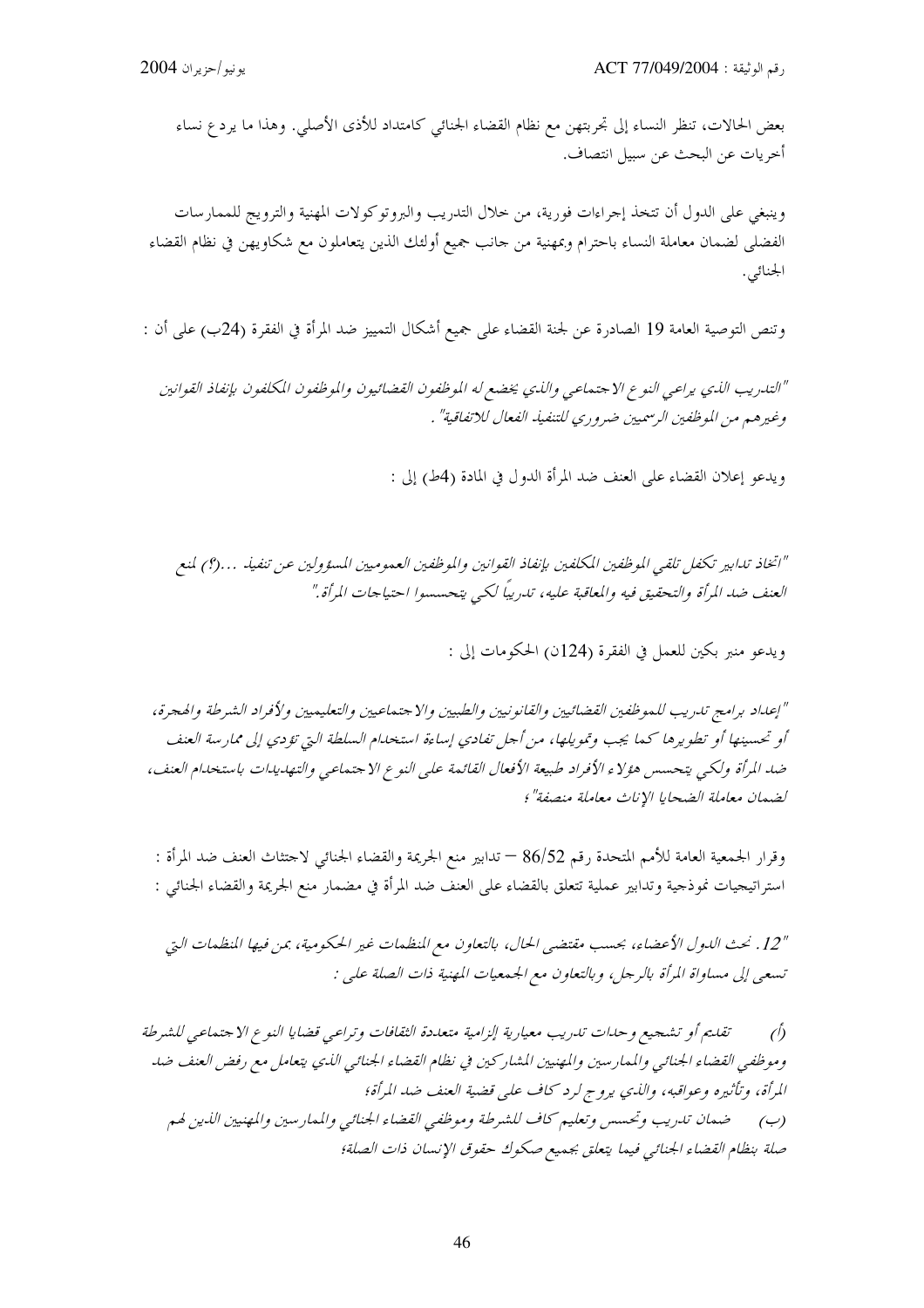تشجيع الجمعيات المهنية على تطوير معايير قابلة للإنفاذ حاصة بالممارسة والسلوك المتعلق بالممارسين  $(\tau)$ الذين لهم صلة بنظام القضاء الجنائبي، تعزز العدالة والمساواة للنساء."

وتوصى توصية لجنة وزراء مجلس أوروبا Rec (2002)5 الدول الأعضاء بأنه ينبغي عليها :

8″. إدراج عناصر، في برامج التدريب الأساسي لأفراد قوات الشرطة والموظفين القضائيين والعاملين في الحقلين الطبي والا جتماعي، تتعلق بالتعامل مع العنف المنسزلي، فضلاً عن جميع الأشكال الأحرى للعنف التي تؤثر علي المرأة؛

9. إدراج معلومات وتدريب في برامج التدريب المهنية لهؤلاء الموظفين بما يتيح اكتشاف وإدارة أوضاع الأزمات وتحسين الطريقة التي يتم فيها استقبال الضحايا والإصغاء إليهن وإرشادهن؛

10 . تشجيع مشاركة هؤلاء الموظفين في برامج التدريب التخصصية عبر إدراج هذه البرامج في مشروع لمنح الأوسيمة؛

11 . تشجيع إدراج المسائل المتعلقة بالعنف ضد المرأة في تدريب القضاة؛

12. تشجيع المهن ذاتية التنظيم، مثل المعالجين النفسيين، على إعداد استراتيجيات ضد الأذي الجنسي الذي يمكن أن يرتكبه أشخاص يتولون مناصب ذات سلطة" .

وقد صرحت محكمة الدول الأمريكية لحقوق الإنسان أن : "إن التدريب، وبخاصة القدم لأولئك الذين يتحملون مسؤولية مواجهة جرائم العنف ضد المرأة، يشكل وسيلة مهمة لتطوير القدرات التقنية والفهم لأبعاد النوع الاجتماعي للمشكلة... والتدريب بدوره، يجب أن يقترن بإجراءات لمراقبة وتقييم النتائج وتوقيع عقوبات عندما لا يتقيد الموظفون الرسميون بالمسؤوليات المترتبة عليهم بموجب القانون. والتدريب هو أحد وجهي العملة، والمساءلة هي الوجه الآخر." <sup>134</sup>

### 8. التعويضات

تتعلق ناحية ناشئة في القانون الدولي لحقوق الإنسان بحق أولئك الذين تعرضوا لانتهاكات حقوق الإنسان في سبيل انتصاف وتعويض "نتيجة أفعال أو إغفالات تشكل انتهاكاً صارخاً للقانون الدولي لحقوق الإنسان أو انتهاكاً جسيماً للقانون الإنساني الدولي."<sup>135</sup> ولاحظ المعلقون، وبخاصة في سياق العنف ضد المرأة في النـــزاعات المسلحة أن التقاعس عن تقديم تعويضات كافية، وبخاصة التعويض المالي، يشكل عيباً مهماً في النظام القانوين الحالي وينبغي تصحيحه. <sup>136</sup>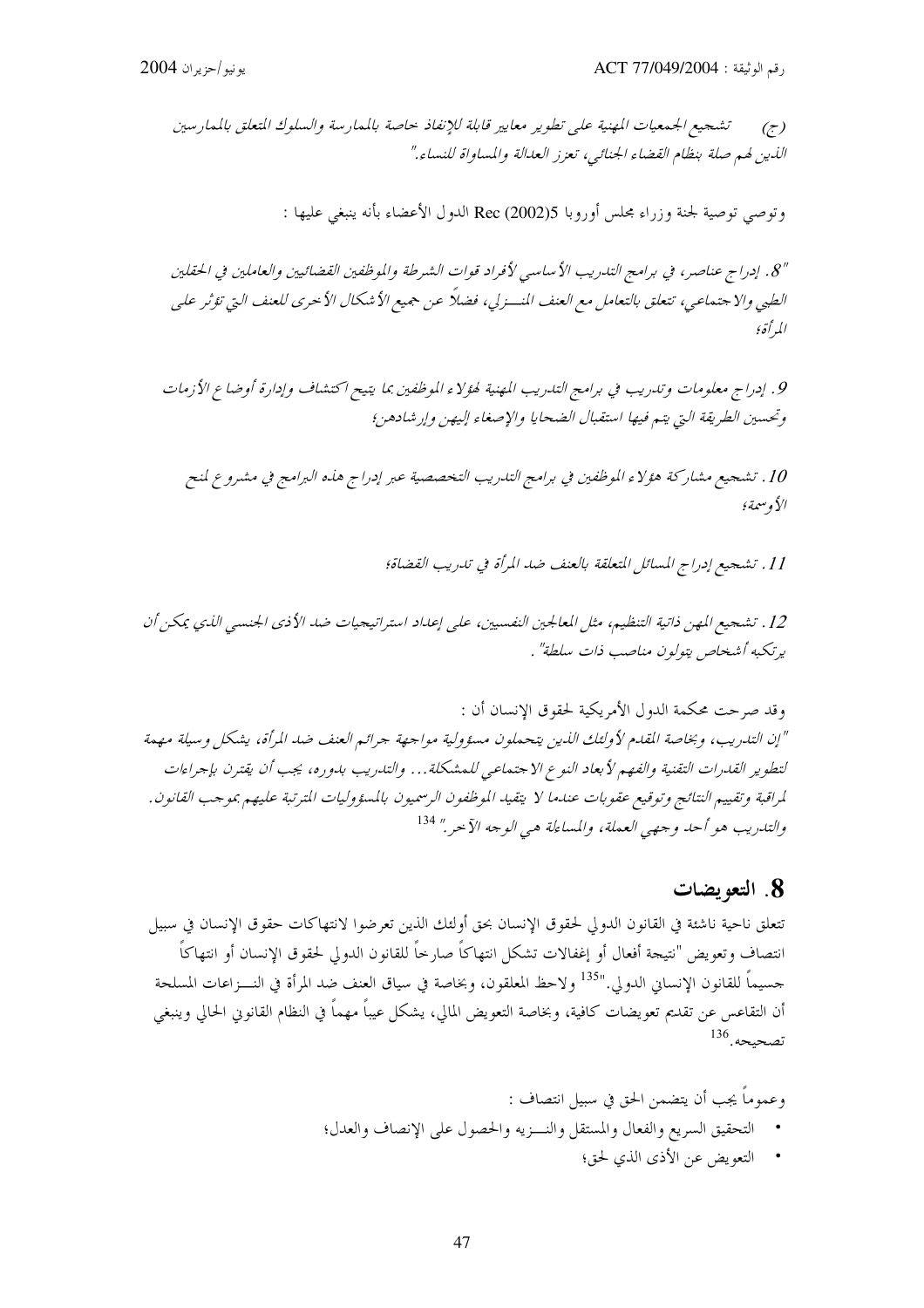الحصول على معلومات واقعية تتعلق بالانتهاك.

وهناك عدة عناصر في الحق في سبيل انتصاف :

- يجب أن **تضمنه الدولة**، وبخاصة حيث يفر الجابي أو يكون مجهولاً
- يجب أن يعيد الضحية إلى أقصى حد ممكن إلى الوضع الأصلي الذي كانت عليه قبل حدوث الانتهاك (رد الحقوق)، بما في ذلك استعادة الحرية والحقوق القانونية والوضع الاحتماعي والهوية والحياة العائلية والجنسية والعودة إلى المسكن واسترداد الوظيفة والممتلكات.
	- يجب أن يشمل **تعويضاً مالياً** متناسباً عن الضرر القابل للتقييم اقتصادياً، بما في ذلك :
		- الأذى والألم والمعاناة الجسدية والعقلية والكرب العاطفي؛  $\mathbf{o}$
		- الفرص الضائعة، بما فيها الوظيفة والتعليم والمزايا الاجتماعية؛  $\overline{O}$
		- الضرر المادي وخسارة الدحل، بما في ذلك حسارة إمكانية الكسب؛  $\overline{O}$ 
			- الضرر الذي يلحق بالسمعة أو الكرامة؛  $\Omega$
- النفقات اللازمة للحصول على المساعدة القانونية أو الاختصاصية والخدمات الطبية والخدمات النفسية  $\Omega$ أو الاجتماعية.

ويجب أن يشمل **التأهيل** — الرعاية الطبية والاجتماعية فضلاً عن الحدمات القانونية والاجتماعية.

### ويجب أن يشمل **الوضاء :**

- وقف استمرار الانتهاكات؛
- التحقق من الوقائع والكشف العليّ للحقيقة بالقدر الذي لا يتسبب فيه هذا الكشف بمزيد من الضرر غير اللازم أو يهدد سلامة الضحية أو الشهود أو سواهم؛
	- البحث عن مكان وجود الضحايا المختفين؛
	- المساعدة في إعادة الدفن المناسبة من الناحية الثقافية؛
	- صدور بيانات رسمية تعيد إلى الضحية كرامتها وسمعتها؛
		- الاعتذار والإقرار العلني بالحقائق والقبول بالمسؤولية؛
	- توقيع عقوبات قضائية وإدارية على المسؤولين عن الانتهاك؛
		- إحياء ذكرى الضحايا والإشادة هن؛
	- إدراج معلومات دقيقة عن الانتهاكات في المواد التعليمية العامة.

يجب أن تشمل ا**لضمانات بالمنع وعدم التكرار** تثقيف السكان وتقديم الخدمات لمساعدة الضحايا المحتملين. ويجب أن تشمل الأمثلة العديدة المدرجة أدناه.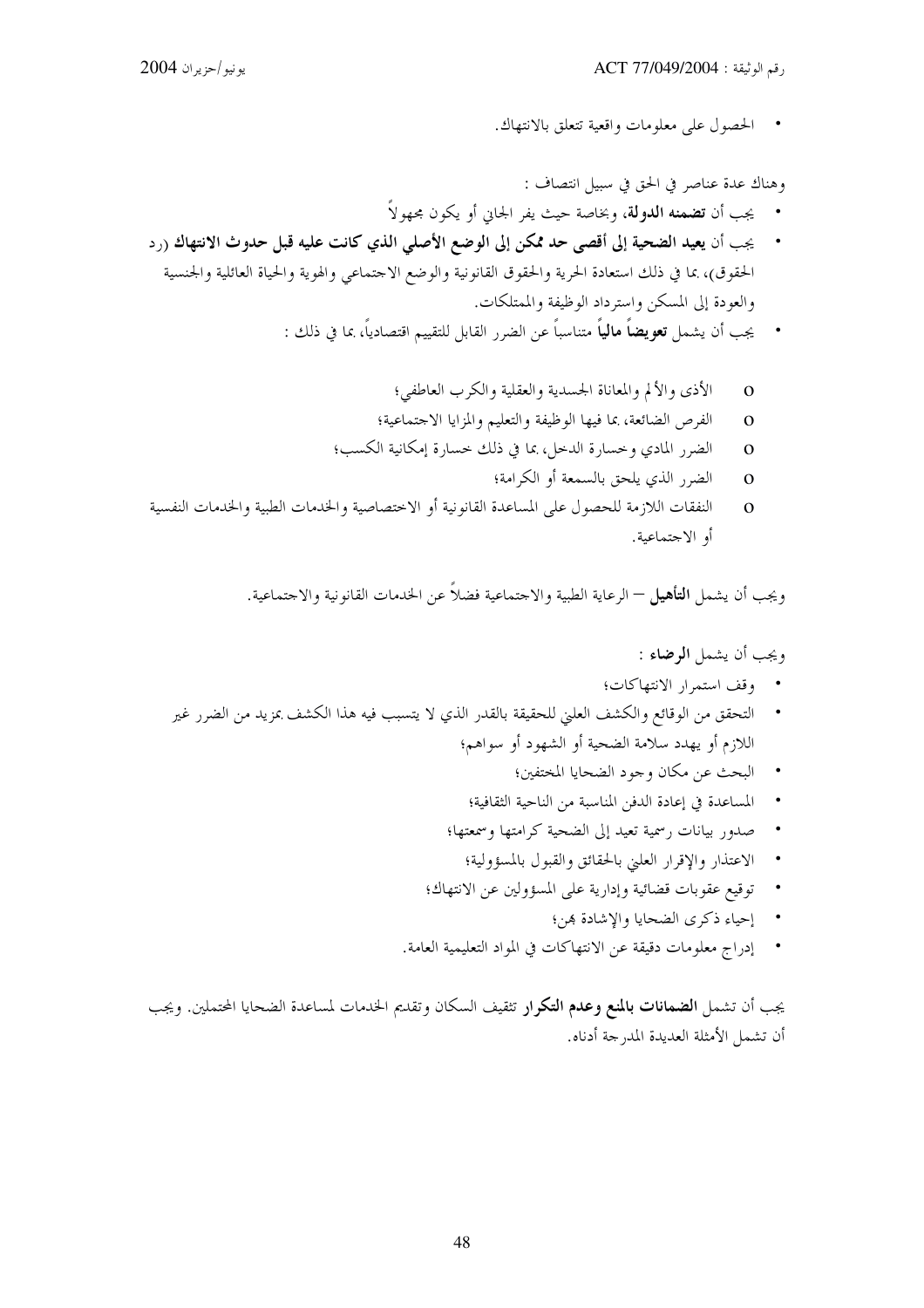توفير سبل التظلم

يجب إيلاء اهتمام خاص لتقدير ما إذا كانت النساء تواجه صعوبات في الحصول على سبل انتصاف — مثلاً، بسبب التوفير المحدود للمساعدة القانونية (وبخاصة عندما تُترك المرأة بدون دعم مالي بسبب هروها من الأذى) أو النصوص القانونية التي تقتضي من النساء المدعيات الاتصال بالمحاكم عبر قريب ذكر.

وقالت المحكمة الأوروبية لحقوق الإنسان في قضية *أيري ضد أيرلندا،* وهي قضية تتعلق بصعوبة استعانة المرأة بآليات القانون العائلي، بسبب عدم توافر المساعدة القانونية، إن الحقوق يجب أن تكون "عملية وفعالة"<sup>137</sup>

وتنص التوصية العامة 19 الصادرة عن لجنة القضاء على جميع أشكال التمييز ضد المرأة في الفقرة (24ط) على :

" وجوب توفير إجراءات و سبل انتصاف فعالة للشكاوي، بما فيها التعويض المادي."

وينص الإعلان الخاص بالقضاء على العنف ضد المرأة في المادة 4(د) على أن :

"النساء اللواتي يتعرضن للعنف يجب أن يتاح لهن الحصول على سبل انتصاف عادلة وفعالة عن الضرر الذي لحق هر " ؛

وتوصى توصية لجنة وزراء مجلس أوروبا Rec (2002)5 حول حماية النساء من العنف الدول الأعضاء بأن :

"36. تكفل، في الحالات التي ثبتت فيها وقائع العنف، حصول الضحية على التعويض المادي المناسب عن أي أذى مالي ومادي ونفسي ومعنوي واحتماعي تعرضت له، يتناسب مع درجة خطورته، بما في ذلك التكاليف القانونية التي تكبدةما؛

37. تتصور إنشاء أنظهة مالية لتعويض الضحايا ."

الخدمات المقدمة إلى الضحايا والشهو د – المبادئ العامة يشمل الحق في سبيل انتصاف الخدمات التي تقدم لمساعدة الضحايا في التغلب على آثار الانتهاكات التي ارتُكبت ضد حقوقهم الإنسانية، بمن فيهم النساء الناجيات من العنف القائم على النوع الاجتماعي.

وفي تعليقها العام على الحق في الصحة، حددت لجنة الحقوق الاقتصادية والاحتماعية والثقافية بعض الشروط العامة للخدمات التي تُقدَّم للمساعدة على تغلب ضحايا انتهاكات حقوق الإنسان على محنتهم.<sup>138</sup> وتعتقد منظمة العفو الدولية أن هذه المبادئ تنطبق على جميع الخدمات، إذا أردنا أن تكون فعالة حقاً.

> وهذه الخدمات يجب أن تكون : • متوافرة : بقدر كاف داخل الدولة الطرف؛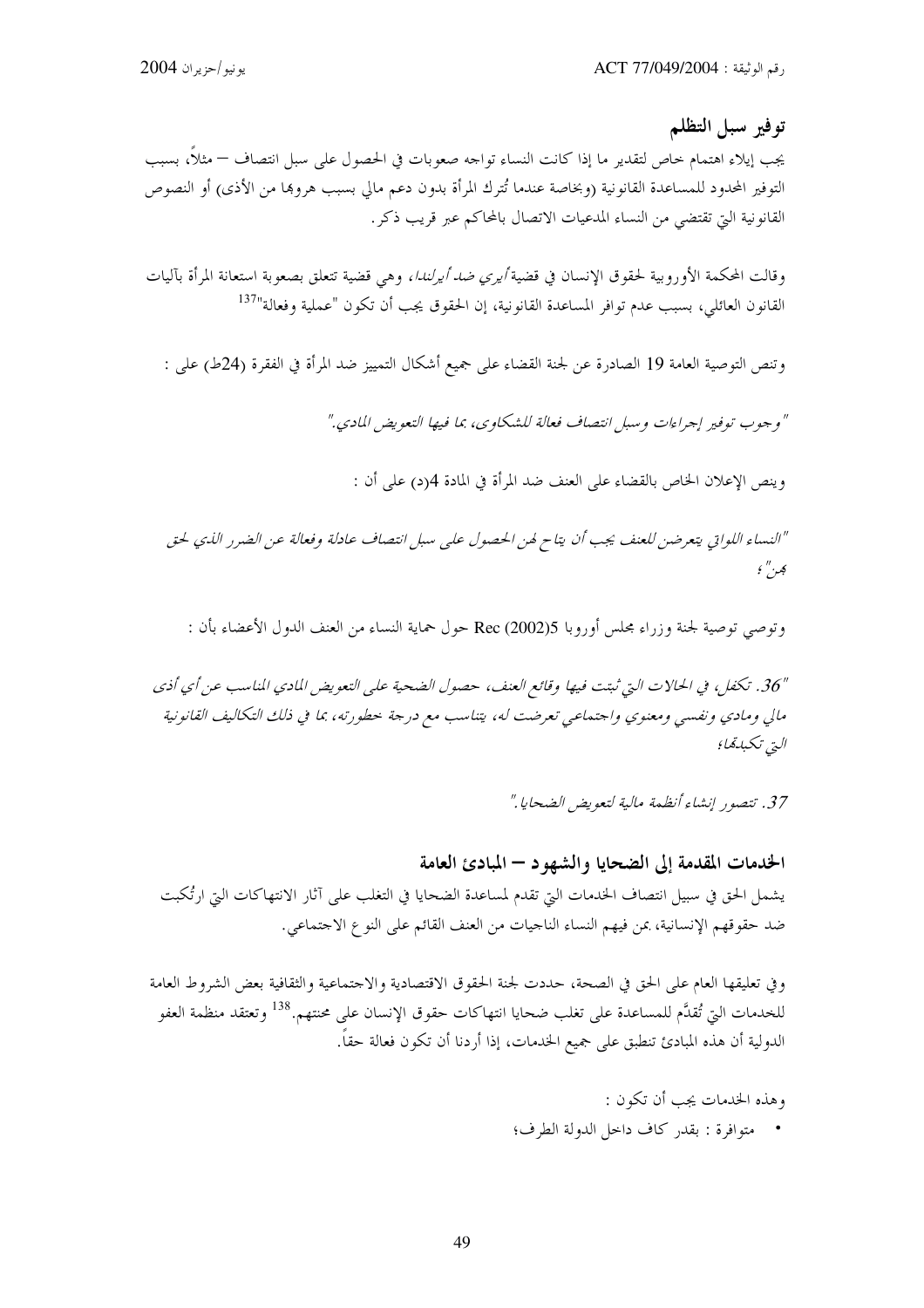- يمكن الحصول عليها : بدون تمييز داحل الولاية القضائية للدولة الطرف. وهذا يعني، دون تمييز، وبخاصة ضد الشرائح السكانية الأكثر عرضة للانتهاكات والأكثر قمميشاً : يمكن الحصول عليها فعلياً واقتصادياً ويمكن تحمل تكاليفها : وتقتضى المساواة عدم تحميل العائلات الفقيرة بصورة غير متناسبة أعباء النفقات قياساً بالعائلات الميسورة.
	- مقبولة : تحترم آداب المهنة، وبخاصة السرية وتكون مناسبة ثقافياً، فضلاً عن مراعالها للنوع الاحتماعي.
- ذات جودة مناسبة : يجب تدريب الموظفين الذين يقدمون الخدمات وأن يتحلوا بالروح المهنية ويقدموا الخدمة التي تلبي الاحتياجات.

لقد اعتبر المقرر الخاص المعنى بالسكن الكافي كعنصر في الحق في مستوى معيشة كاف العنف المنــــزلي سبباً رئيسياً لتشريد النساء، واعتبر التهديد بتشريدهن سبباً لمواصلة النساء العيش في أوضاع يسودها العنف: <sup>139</sup>

" في معظم الدول، المتطورة منها والنامية، يشكل العنف المنسـزلي سبباً رئيسياً لتشريد النساء وحطراً حقيقياً على السلامة الشخصية وسلامة الحيازة العائدة للمرأة. وتواصل نساء عديدات العيش في أوضاع يسودها العنف لأمحن يواجهن التشيريد إذا قاو من العنف المنسر لي."

# خدمات الحماية والدعم المقدمة إلى الناجيات والشهود فضلا عن المبادئ العامة للتوافر والحصول والمقبولية والجودة المناسبة، هناك مستلزمات محددة للخدمات المقدمة إلى ضحايا و شهود الجرائم الجنائية.

وتنص التوصية العامة 19 الصادرة عن لجنة القضاء على جميع أشكال التمييز ضد المرأة في الفقرة (24ب) على أنه : " ينبغي توفير بحدمات حماية ودعيه مناسبة للضحايا ."

وفي المادة 24(ر)(3)، تحدد الحاحة إلى : "تدابير حماية، بينها الملاجئ وحدمات الإرشاد والنصح والتأهيل والدعم للنساء اللواتي يقعن ضحايا للعنف أو يتعرضن لخطر العنف؟"

ويدعو الإعلان الخاص بالقضاء على العنف ضد المرأة في (الفقرة 4ز) الدول إلى : "العمل على التأكد، إلى أقصى حد ممكن في ضوء مواردها المتوافرة وحيث تدعو الحاجة، ضمن إطار التعاون اللدولي، من حصول النساء اللواتي يتعرضن للعنف، وحيث يلزم، أطفالهن، على المساعدة المتخصصة، مثل إعادة التأهيل والمساعدة في رعاية الطفل وإعالته، والعلاج والإرشاد والخدمات الصحية والاجتماعية والتسهيلات والبرامج، فضالًا عن هيكل الدعم، وعليها اتخاذ كافة التدابير الأحرى لتعزيز سلامتهن وتأهيلهن الجسدي والنفسي؛"

ويدعو منبر بكين للعمل في فقرته 124(1) الدول إلى : "إقامة أو تعزيز الآليات المؤسسية التي تستطيع النساء والفتيات إبلاغها بأعمال العنف المرتكبة ضدها في بيئة آمنة ومتكتمة، وحالية من الخوف من العقوبات أو الانتقام، وتوجيه المَامات."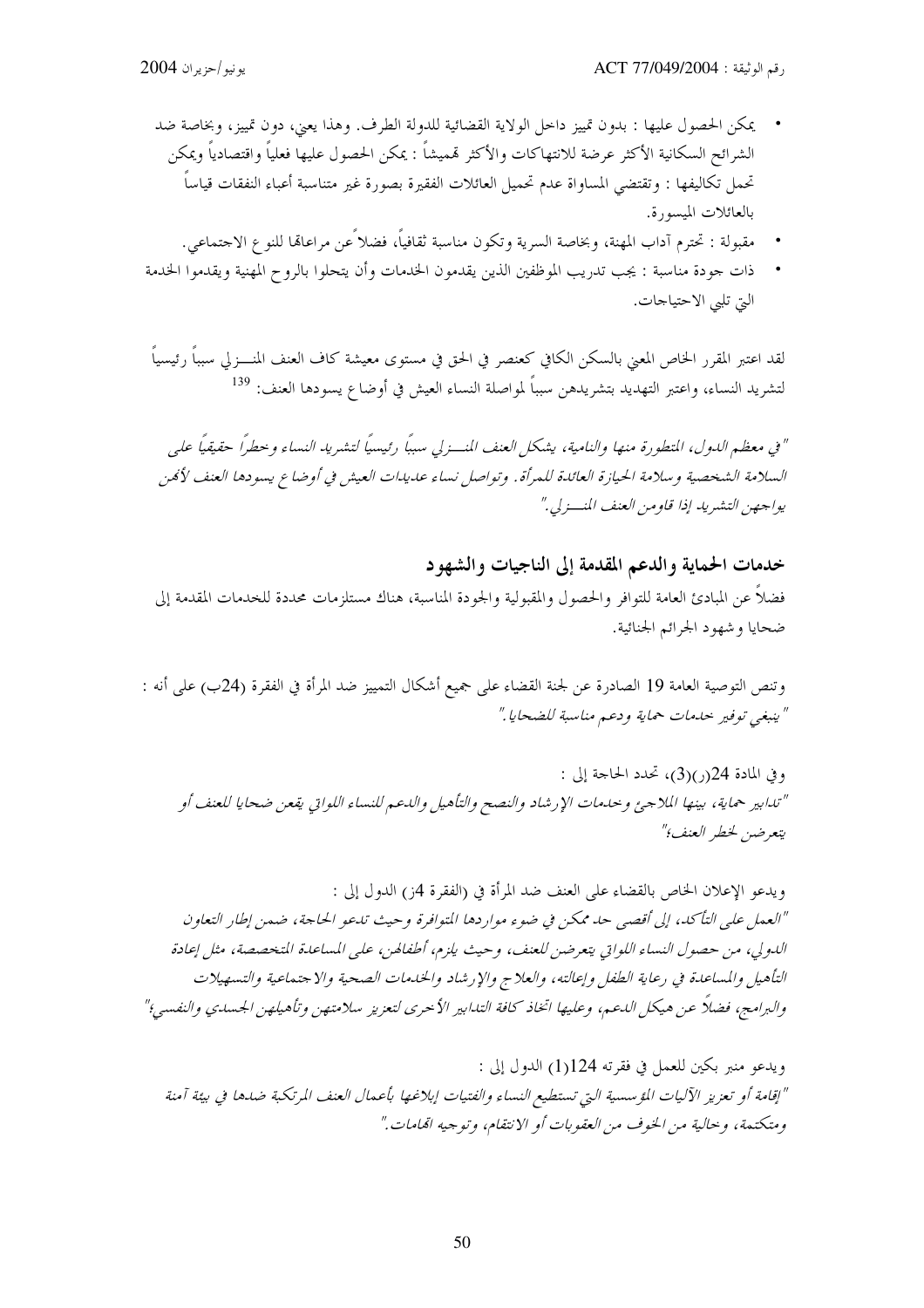قرار الجمعية العامة للأمم المتحدة رقم 86/52 — تدابير منع الجريمة والقضاء الجنائبي لاحتثاث العنف ضد المرأة : استراتيجيات نموذجية وتدابير عملية تتعلق بالقضاء على العنف ضد المرأة في مضمار منع الجريمة والقضاء الجنائي :

7 (ج) يتاح للنساء اللواتي تعرضن للعنف فرصة للإدلاء بأقوالهن في مرافعات المحكمة مساوية لتلك التي تتاح للشهود الآ حرين وتتوافر تدابير لتسهيل الإدلاء فهذه الأقوال وحماية حصوصياتهن؛"

ويمضي هذا القرار الصادر عن الجمعية العامة للأمم المتحدة إلى تحديد كيفية وحوب دعم الدول للناجيات من العنف ضد المرأة ومساعدقمن في الحصول على سبيل انتصاف :

كما يحدد هذا القرار الصادر عن الجمعية العامة للأمم المتحدة البرامج التي ينبغي على الدول تطبيقها للتصدي للعنف ضد المرأة :

" 11. نحث الدول الأعضاء بالتعاون مع القطاع الخاص والجمعيات المهنية والمؤسسات الخيرية والمنظمات غير الحكومية والمنظمات الاحتماعية ذات الصلة بما فيها المنظمات التي تطالب بمساواة المرأة مع الرحل ومعاهد الأبحاث، بحسب مقتضى الحال، علي :

إنشاء وتمويل وتنسيق شبكة مستدامة من المرافق والخدمات التي يمكن الاستفادة منها للسكن الطارئ  $\hat{O}$ والمؤقت للنساء وأطفالهن المعرضين لخطر الوقوع ضحايا للعنف أو الذين وقعوا ضحايا للعنف؛ (ب) \_ إنشاء وتمويل وتنسيق حدمات، مثل حطوط المعلومات التي يمكن الاتصال بما مجاناً والإرشادات المهنية متعددة المعارف وحدمات التدحل في الأزمات ومجموعات الدعم لكي تستفيد منها النساء اللواتي وقعن ضحايا للعنف وأطفالهن (ج) \_ تصميم ورعاية برامج للتحذير من إساءة استخدام الكحول والمواد (المخدرة) ومنع ذلك، نظراً للعلاقة

التكررة لإساءة استخدام الكحول والمواد (المخدرة) بحوادث العنف ضد المرأة؛ إقامة روابط أفضل بين الخدمات الطبية، الخاصة منها والطارئة وبين هيئات القضاء الجنائبي لأغراض  $\left( \right)$ الإبلاغ والتسجيل والتصدي لأعمال العنف ضد المرأة؛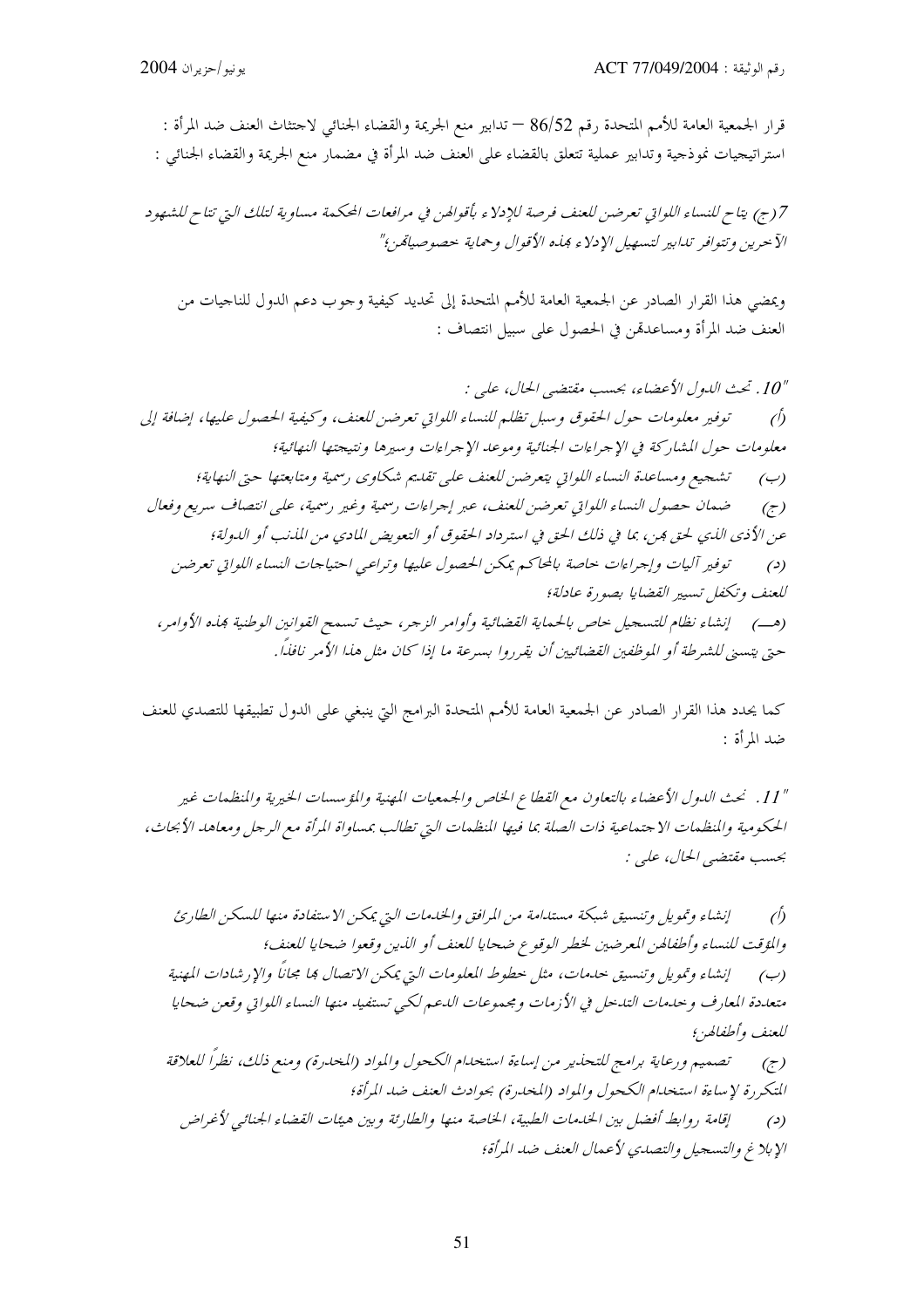إعداد إجراءات نموذجية لمساعدة المشاركين في نظام القضاء الجنائبي علىي التعامل مع النساء اللواتي يتعرضن  $\left(\rightarrow\right)$ للعنف؛ حيث أمكن إنشاء وحدات متخصصة تضم أشخاصاً من احتصاصات ذات صلة مدربين حصيصاً للتعامل  $(2)$ 

مع تعقيدات وحساسيات الضحايا المعنيات بحالات العنف ضد المرأة."

وتوصى توصية لجنة وزراء مجلس أوروبا Rec (2002)5 حول حماية النساء من العنف الدول الأعضاء بأن :

" ينبغي علي اللهول الأعضاء أن : 23. تكفل تلقي الضحايا، دون أي تمييز، مساعدة فورية وشاملة تقدم عبر جهد منسق ومتعدد الاختصاصات ومهني، سواء قلعن شكوي أم لا، بما في ذلك فحص وعلاج طبي وطبي جنائي (شرعبي)، علاوة علي دعم نفسي واجتماعي لمرحلة ما بعد الصدمة، فضلاً عن المساعدة القانونية، ويجب أن 'يقلَّم بصورة متكتمة ومجاناً ويتوافر على مدار الساعة؛

24. بشكل حاص، تكفل تقليم جهيع الخلهات وسبل التظلم القانويي المتوافرة أمام ضحايا العنف المنسزلي إلى النساء المهاجرات بناء على طلبهن.

25. تتخذ كافة التدابير الضرورية التي تكفل تنفيذ عملية جمع الأدلة والمعلومات الجنائية وفقاً لبروتوكول ومعايير مو حيدة .

26. تقدم وثائق موجهة حصيصاً للضحايا، تبلغهن بطريقة واضحة ومفهومة بحقوقهن، والخدمة التي حصلن عليها والإجراءات التي يمكنهن أن يفكرن في اتخاذها، بصرف النظر عما إذا كن يتقلدمن بشكوى من علدمه، فضلاً عن إمكانيات استمرار هن في تلقى الدعم النفسي والطبي والاجتماعي والقانوني؛

27. تعزز التعاون بين الشرطة والخدمات الصحية والاجتماعية والنظام القضائيي من أجل ضمان هذه التحركات المنسقة وتشجيع ودعم إنشاء شبكة تعاونية من المنظمات غير الحكومية؛

28. تشجع إنشاء حدمات طارئة، مثل حطوط المساعدة الهاتفية المجانية التي لا تطلب كشف الهوية والمخصصة لضحايا العنف و/أو الأشخاص الذين يواجهون مواقف العنف أو تتهددهم؛ وتراقب بصورة منتظمة المخابرات وتُقِيِّم المعطيات التي يتم الحصول عليها من المساعدة المقدمة مع إبداء الاحترام اللازم لمعايير حماية المعطيات؛

29. تكفل استقبال الشرطة وغيرها من الهيئات المكلفة بإنفاذ القانون للضحايا ومعالجتهن وتقليم النصح لهن على نحو مناسب، يقوم على احترام الإنسان وكرامته؛ وتتعامل مع الشكاوي بتكتبه، ويجب أن يستمع إلى الضحايا دون تأخير موظفون مدربون حصيصاً في أماكن مصممة لإقامة علاقة تسودها الثقة بين الضحية والشرطي، وتكفل إلى أقصى حد ممكن، توافر إمكانية إصغاء شرطية إلى ضحية العنف إذا رغبت الأحيرة في ذلك؛

30. وفي سبيل هذه الغاية اتخاذ حطوات لزيادة عدد الشرطيات على كافة مستويات المسؤولية؛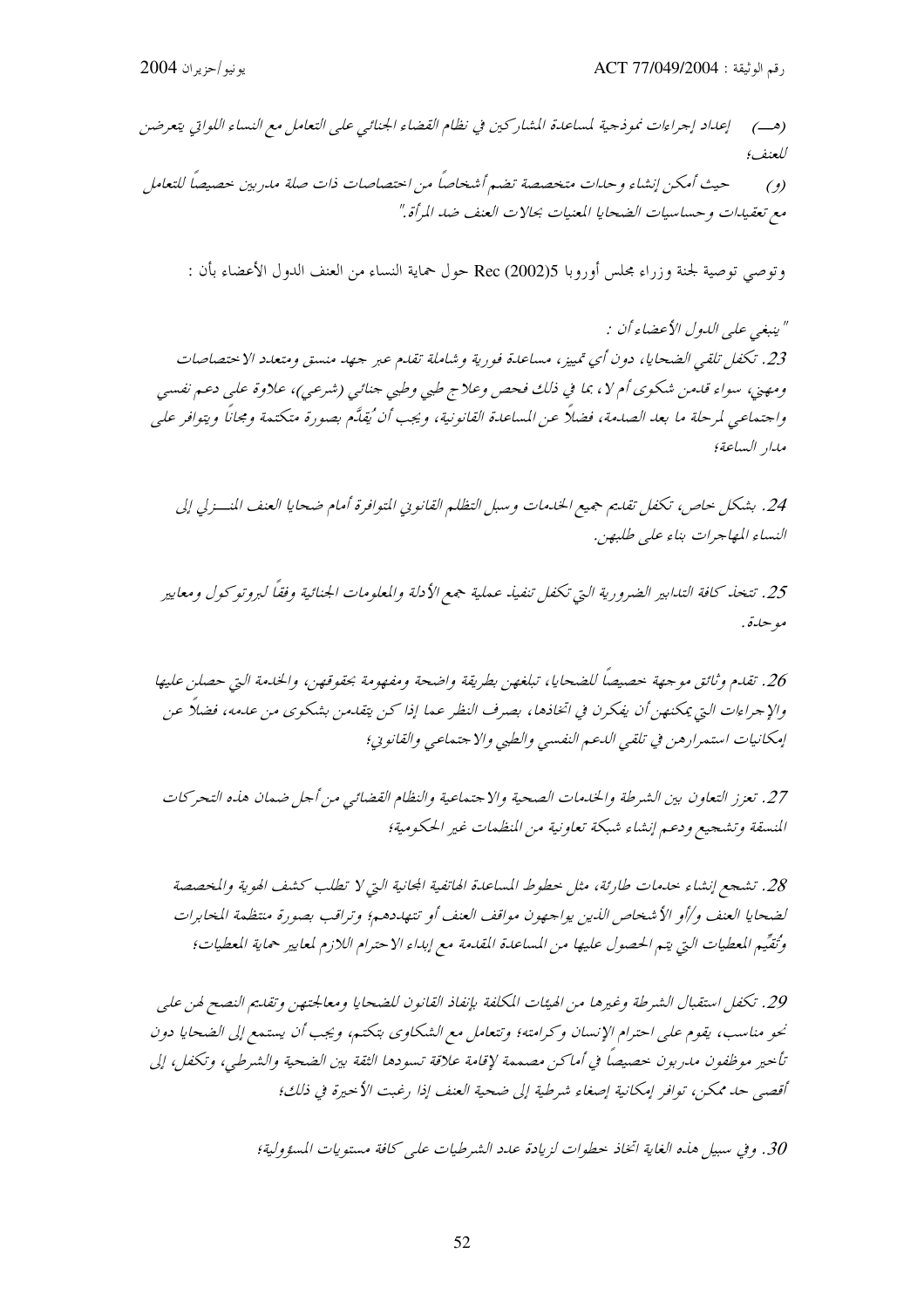31. تكفل الرعاية المناسبة للأطفال بطريقة شاملة من جانب موظفين متخصصين في جميع المراحل ذات الصلة (الاستقبال الأولى والشرطة ومكتب النيابة العامة والمحاكم) وتكييف المساعدة المقدمة وفق احتياجات الطفل؛

32. تتخذ حطوات لضمان الدعم النفسي والمعنوي الضروري للأطفال الذين يقعون ضحايا للعنف بإنشاء مرافق مناسبة وتوفير موظفين مدربين لمعالجة الأطفال بدءاً من لحظة الاحتكاك الأولى وحتى شفائهم؛ وينبغي تقديم هذه الخليصات مجانبأ

33. تتخذ جميع التدابير الضرورية لضمان عدم معاناة أي من الضحايا من الشعور ثانية بوقوعها ضحية أو من أي معاملة لا تراعبي جنسها من جانب أفراد الشرطة والخدمات الصحية والاجتماعية المسؤولين عن تقليم المساعدة، فضلاً عن الموظفين القضائيين" .

الحصول على حدمات الصحة الإنجابية

تنص التوصية العامة 19 الصادرة عن لجنة القضاء على جميع أشكال التمييز ضد المرأة في الفقرة (24م) على أنه : " يجب أن تكفل الدول الأطراف اتخاذ تدابير لمنع الإكراه فيما يتعلق بالخصوبة والإنجاب، وتكفل عدم إجبار النساء على السعى وراء العمليات الطبية غير المأمونة، مثل الإحهاض غير القانوين بسبب عدم توافر الخدمات المناسبة فيما يتعلق بالتحكم بالخصوبة (الإجهاض)؛"

وتقول لجنة حقوق الإنسان، في تعليقها العام رقم 28 على المساواة في الحقوق بين الرحال والنساء (المادة 3 من العهد الدولي الخاص بالحقوق المدنية والسياسية) إنه : "لتقييم التقيد بالمادة 7 من العهد [عدم التعرض للتعذيب وسوء المعاملة]، فضلاً عن المادة 24 التي تمنح حماية حاصة للأطفال، تحتاج اللجنة إلى تلقى معلومات حول القوانين والممارسات الوطنية فيما يتعلق بالعنف المنسـزلي وغيره من أنواع العنف ضد المرأة، بما فيه الاغتصاب. كما تحتاج إلى معرفة ما إذا كانت الدولة الطرف لديها مرافق للإجهاض الآمن للنساء اللوابي أصبحن حوامل نتيجة الاغتصاب…"

# 9. الإنفاذ : ترجمة حق المرأة في عدم التعرض للعنف إلى واقع

ينص القانون الدولي على عدد من البرامج والإحراءات المحددة في القانون الدولي لترجمة حق المرأة في عدم التعرض للعنف إلى واقع. وهي تشمل منع العنف ضد المرأة عبر مجموعة متنوعة من التدابير التعليمية والاحتماعية، مثل الدراسات ونشر الممارسات الفضلي وطلب إرشادات من تجارب الدول الأخرى وهيئات حقوق الإنسان التابعة للأمم المتحدة والحركات النسائية. وتحتاج مثل هذه التدابير التعليمية والاحتماعية إلى الدعم بموارد كافية وإلى إرادة سياسية صامدة.

القيم التوجيهية لجميع الجرائم قرار الجمعية العامة للأمم المتحدة رقم 86/52 — تدابير منع الجريمة والقضاء الجنائبي لاحتثاث العنف ضد المرأة : استراتيجيات نموذجية وتدابير عملية تتعلق بالقضاء على العنف ضد المرأة في مضمار منع الجريمة والقضاء الجنائبي :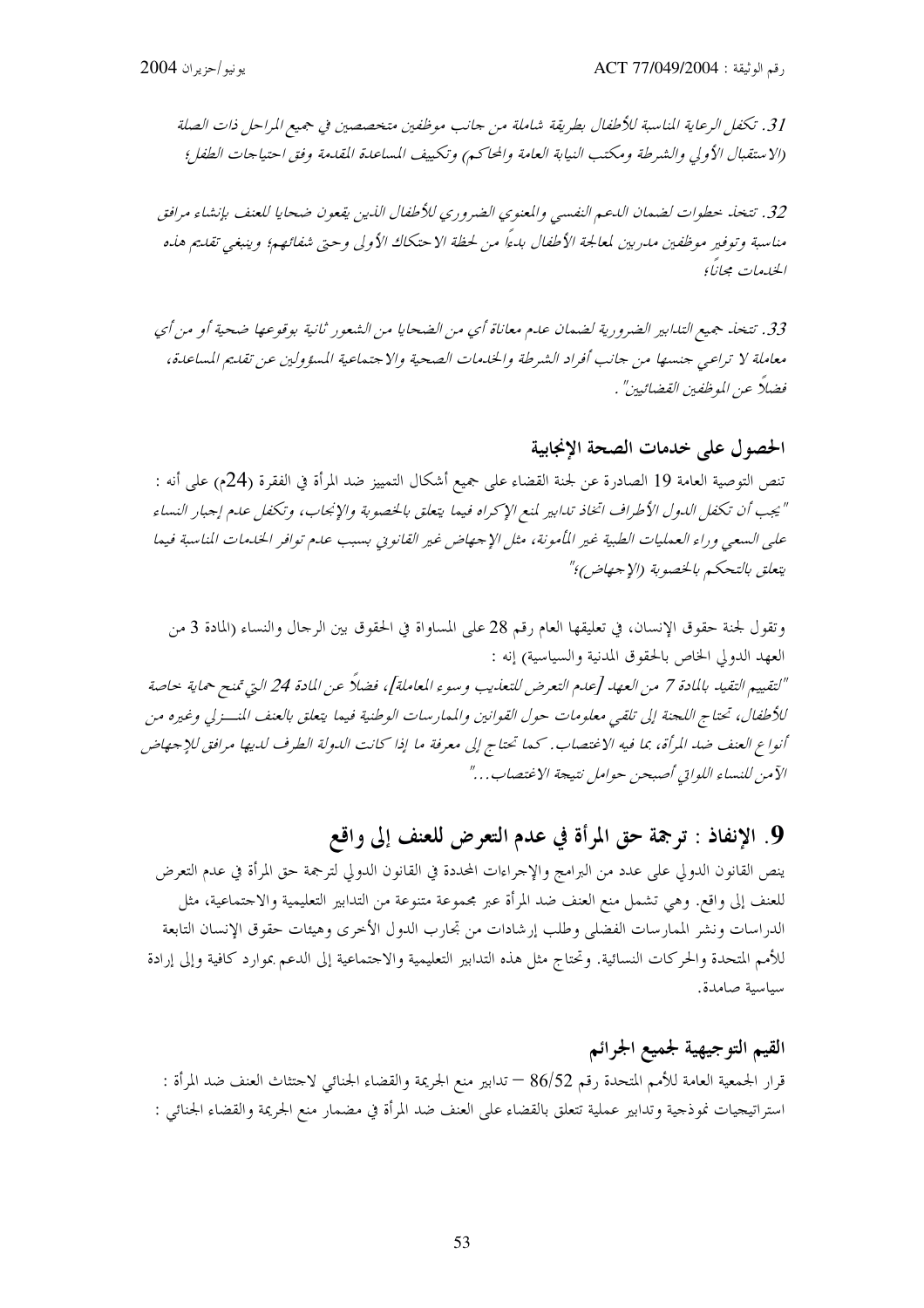"تمدف الاستراتيجيات النموذجية والتدابير العملية إلى توفير مساواة قانونية وواقعية بين النساء والرجال. ولا تعطي الاستراتيجيات النموذجية والتدابير العملية معاملة تفضيلية للنساء، لكنها تمدف إلى ضمان تصحيح أي حالات إجحاف أو أشكال للتمييز تواجهها النساء في سعيهن للحصول على الإنصاف، وبخاصة فيما يتعلق بأعمال العنف" .

وتوصى توصية لجنة وزراء مجلس أوروبا Rec (2002)5 حول حماية النساء من العنف الدول الأعضاء بأنه :

" ينبغي على الدول الأعضاء وضع سياسات وطنية وتطويرها و/أو تحسينها عند الضرورة لمناهضة العنف تقوم على أ) السلامة والحماية القصوى للضحايا وب) تمكين النساء اللواتي وقعن ضحايا عبر الهيكل الأمثل للدعم والمساعدة والذي يحول دون شعور المرأة بوقوعها ضحية مرة ثانية وج) تعديل القانون الجنائي والمدني بما في ذلك الإجراءات القضائية ود) نشر الوعي العام وتعليم الأطفال والشبان وهــ) ضمان تقليم تدريب حاص للمهنيين الذين ُيواجَهون بالعنف ضد المرأة وو) الوقاية في جميع الحقول المعنية."

#### خطط العمل الوطنية

"تشمل الخطط الأفضل عناصر تتعلق بالتعليم ومراجعة التشريعات والهيئات الحكومية ونشر الوعي. وتقدم آليات وموارد للحكومة والجتمع المدني لكبي يعملوا معاً. وهي في جوهرها مخطط تفصيلي لمواجهة هياكل عدم المساواة بين الجنسين وإبراز الجوانب الاجتماعية والاقتصادية والسياسية والثقافية للمجتمع والتي يجب أن تسهم في حلوث التغيير." UNIFEM، لا دقيقة أكثر : وضع حد للعنف ضد المرأة. <sup>140</sup>

الإعلان الخاص بالقضاء على العنف ضد المرأة في (المادة 4هـــ) يشير تحديداً إلى أنه ينبغي على الدول أن : "تنظر في إمكانية وضع حطط عمل وطنية لتعزيز حماية المرأة من أي شكل من أشكال العنف أو لإدراج نصوص لذلك الغرض في الخطط القائمة أصلاً، على أن يوضع في الحسبان، بحسب مقتضى الحال، التعاون الذي يمكن أن تقدمه المنظهات غير الحكومية، وبخاصة تلك المعنية بقضية العنف ضد المرأة."

وتوصى توصية لجنة وزراء مجلس أوروبا Rec (2002)5 حول حماية النساء من العنف الدول الأعضاء بأن :

" في هذا الإطار، سيكون من الضروري، كلما أمكن وعلى المستوى الوطني وبالتعاون عند الضرورة، مع سلطات إقليمية و/أو محلية، إنشاء مؤسسة أو هيئة تنسيق حكومية تتولى تنفيذ تدابير لمحاربة العنف ضد المرأة، فضلاً عن المراقبة والتقييم المنتظمين لأي إصلاح قانوني أو شكل جديد من أشكال التدخل في مجال التحرك ضد العنف، بالتشاور مع المنظمات غير الحكومية والمؤسسات الأكاديمية وسواها" .

> ويدعو منبر بكين للعمل في فقرته 124(ي) الدول إلى : "صياغة وتنفيذ حطط عمل على جميع المستويات المناسبة، للقضاء على التمييز ضد المرأة؛"

قرار الجمعية العامة للأمم المتحدة رقم 86/52 — تدابير منع الجريمة والقضاء الجنائبي لاحتثاث العنف ضد المرأة : استراتيجيات نموذجية وتدابير عملية تتعلق بالقضاء على العنف ضد المرأة في مضمار منع الجريمة والقضاء الجنائبي :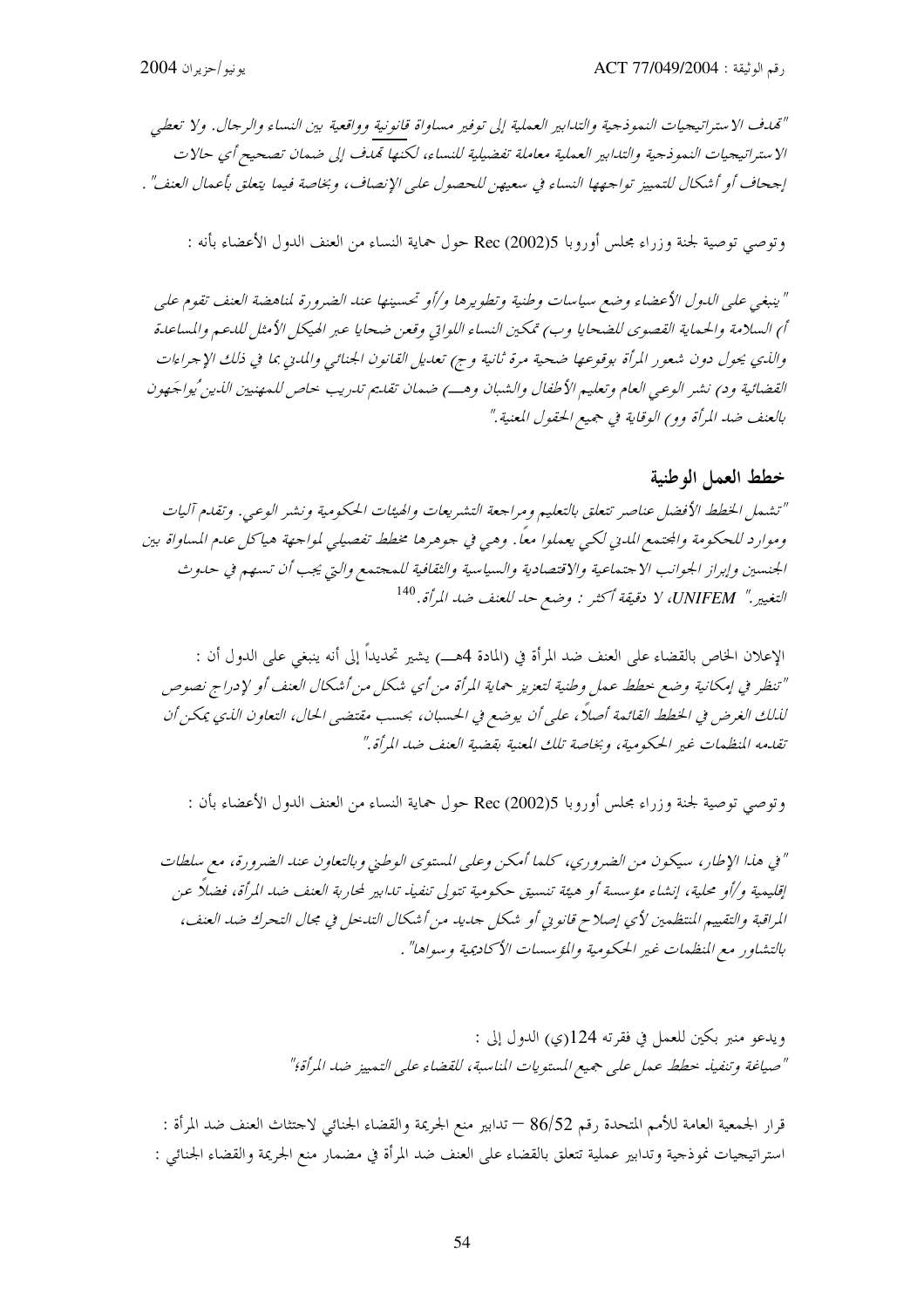"2. كيما تحتْ اللهول الأعضاء على رسيم استراتيجيات ووضع سياسات ونشير مواد لتعزيز سلامة المرأة في المنسزل وفي المجتمع عموماً، بما في ذلك استراتيجيات محددة لمنع الجريمة تعكس وقائع حياة النساء وتلبي احتياجاقمن المتمايزة في مجالات مثل التنمية الاجتماعية والتصميم البيئي وبرامج الوقاية التعليمية"؛

### دراسة الإحصائيات وإعدادها

"Y يمكن لهؤلاء الذين لا يعتبرون العنف ضد المرأة مشكلة أن يتجاهلوا الأدلة الموثقة. وشكلت الأبحاث حول الطريقة التي يواجه فيها الموظفون الرسميون حوادث العنف ضد المرأة أداة حاسمة في انتسزاع التزام الحكومات بوضع حد لظاهرة الإفلات من العقاب. وهذه ليست محرد مسألة أعداد، بل أيضاً تحديد أنماط الانتهاك — سواء في المنسزل أو في الشارع أو في مكان العمل أو على يد الدولة — وأنماط التمييز التي تعرقل الحصول على الإنصاف والعدل. وقد تسلح النشطاء ڢذه المعرفة لكسب التأييد على أعلى مستويات السلطات القضائية وأجهزة الشرطة وعملوا مع الهيئات التشريعية على صياغة الردود القانونية والسياسية والطرق الأفضل للتدخل والوقاية" . UNIFEM، لا دقيقة أكثر : وضع حد للعنف ضد المرأة <sup>141</sup>.

وتنص التوصية العامة 19 الصادرة عن لجنة القضاء على جميع أشكال التمييز ضد المرأة في الفقرة (24ج) على أنه : " يجب على اللدول أن تشجع على إعداد الإحصائيات والأبحاث حول مدى العنف وأسبابه وآثاره، وحول فعالية التدابير اللازمة لمنع العنف والتعامل معه؟"

ويدعو الإعلان الخاص بالقضاء على العنف ضد المرأة في المادة 4(ك) الدول إلى : "تعزيز الأبحاث وجمع المعطيات وإعداد الإحصائيات، وبخاصة فيما يتعلق بالعنف المنسزلي، بالنسبة لانتشار أنواع مختلفة من العنف ضد المرأة وتشحيع الأبحاث حول أسباب العنف ضد المرأة وطبيعته وحطورته وعواقبه وحول فعالية الإجراءات المتخذة لمنع العنف ضد المرأة والتعويض عنه، وسيتم نشر تلك الإحصائيات ونتائج الأبحاث على الرأي العام"

قرار الجمعية العامة للأمم المتحدة رقم 86/52 — تدابير منع الجريمة والقضاء الجنائبي لاحتثاث العنف ضد المرأة : استراتيجيات نموذجية وتدابير عملية تتعلق بالقضاء على العنف ضد المرأة في مضمار منع الجريمة والقضاء الجنائبي :

"نحث الدول الأعضاء والمعاهد التي تضم برنامج الأمم المتحدة لمنع الجريمة والقضاء الجنائبي، والجهات ذات الصلة في نظام الأمم المتحدة، وغيرها من المنظمات الدولية ذات الصلة، ومعاهد الأبحاث، والمنظمات غير الحكومية، بما فيها منظمات تطالب بالمساواة بين المرأة والرجل، بحسب مقتضى الحال على : إعداد دراسات مسحية للجريمة حول طبيعة العنف ضد المرأة ومداه؛  $\bigwedge$ (ب) هجمع بيانات و معلومات على أساس الفصل بين الجنسين للتحليل والاستعمال، مع البيانات المتوافرة حاليًا، في تقييم الاحتياجات وصنع القرار وإعداد السياسة في مجال منع الجريمة والقضاء الجنائبي، تتعلق حصيصاً بما يلبي : (1) مختلف أشكال العنف ضد المرأة وأسبابه ونتائجه؛ (2) مدى ارتباط الحرمان والاستغلال الاقتصادي بالعنف ضد المرأة؛ (3) العلاقة بين الضحية والمذنب؛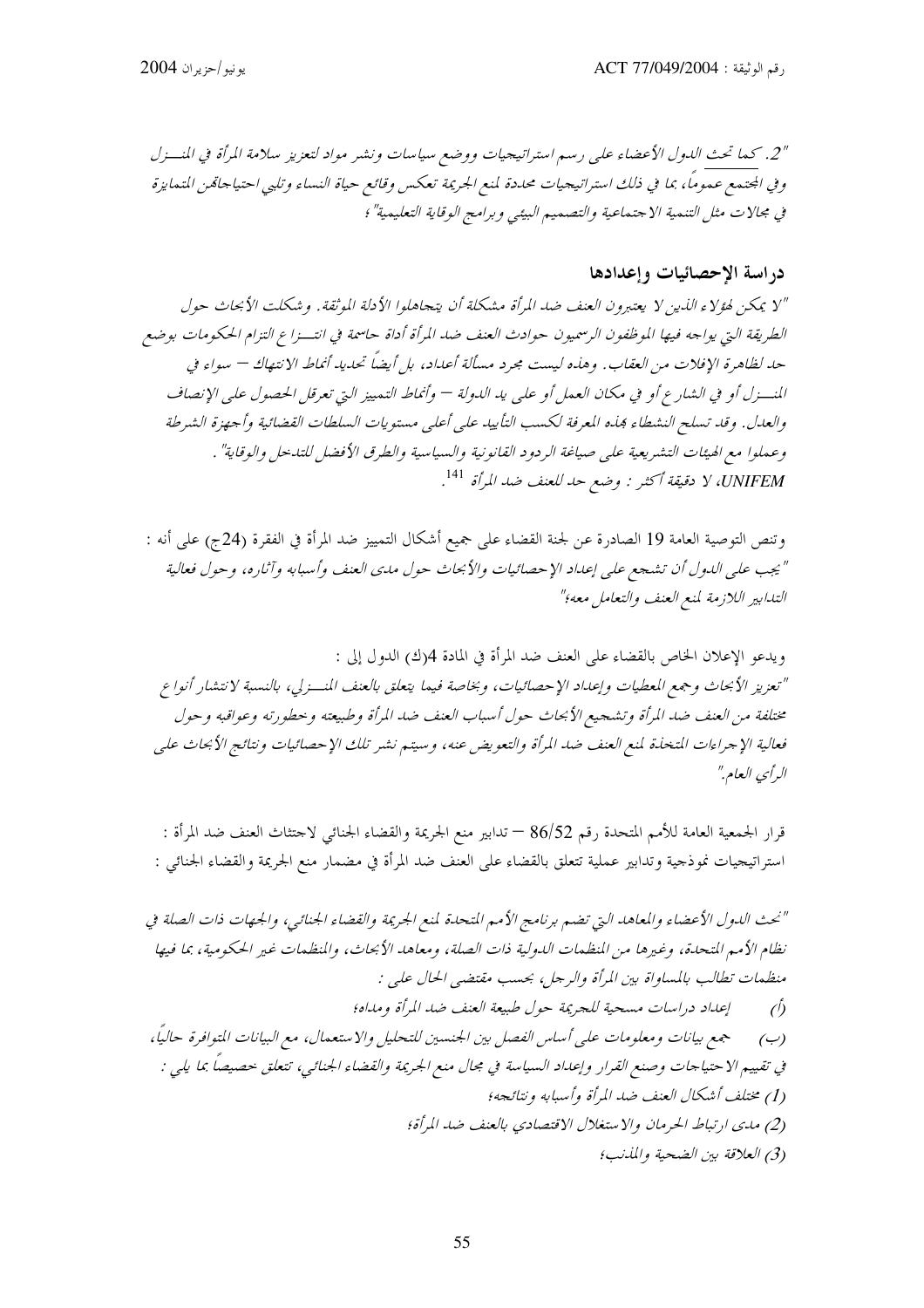وتوصى توصية لجنة وزراء مجلس أوروبا Rec (2002)5 حول حماية النساء من العنف الدول الأعضاء بـــ : "إعداد إحصاءات مصنفة بحسب النوع الاجتماعي وإحصائيات متكاملة ومؤشرات مشتركة من أجل إجراء تقييم أفضل لنطاق العنف ضد المرأة؛ ب) العواقب المتوسطة وطويلة الأحل للاعتداءات على الضحايا ج) العواقب المترتبة علي شهود الاعتداءات، من جملة أمور ، داخل العائلة د) التكاليف الصحية والاجتماعية والاقتصادية للعنف ضد أي الأسباب التي تدفع الرجال إلى اللجوء للعنف والأسباب التي تدفع الجتمع إلى التسامح إزاءه؛ ز) إعداد معايير للقياس في مجال العنف"

إعداد مبادئ توجيهية ينبغي على الدول أن تكفل دمج تعلم أفضل الممارسات في التصدي للعنف ضد المرأة ودعم الضحايا في المعايير والبروتوكولات لجميع المهنيين الذين يتعاملون مع النساء الناحيات من العنف القائم على النوع الاحتماعي.

> ويدعو الإعلان الخاص بالقضاء على العنف ضد المرأة في المادة 4(ن) الدول إلى : "تشجيع إعداد مبادئ توجيهية مناسبة للمساعدة في تطبيق المبادئ المحددة في الإعلان الحالي" :

> > وتنص المادة 124; من منبر يكين للعمل على أنه ينبغي على الحكومات أن :

"تروج لسياسة نشطة وبارزة لجعل منظور للنوع الاجتماعي جزءًا لا يتحزأ من جميع السياسات والبرامج المتعلقة بالعنف ضد المرأة؛ وتشجع بحماس وتدعم وتطبق إحراءات وبرامج تمدف إلى زيادة معرفة وفهم أسباب ونتائج وآليات العنف ضد المرأة لدى أولئك المسؤولين عن تنفيذ هذه السياسات، مثل الموظفين المكلفين بإنفاذ القوانين وأفراد الشرطة والموظفين القضائيين والعاملين الطبيين والا حتماعيين، فضلاً عن أولئك الذين يتعاملون مع الأقليات، وقضايا الهجرة واللاجئين، وتعد استراتيجيات تكفل عدم وقوع ضحايا العنف ضد المرأة ضحايا مرة أخرى، بسبب القوانين أو الممارسات القضائية والشرطية التي لا تراعبي قضايا النوع الاجتماعي"؛

الميز انيات يشكل التمويل المناسب والاستجابة للحاجة إلى بنية أساسية لنظام القضاء الجنائي والخدمات والدعم للناجيات، إجراءَ مهماً لالتزام الحكومات بترجمة الحقوق إلى واقع. وهو دليل على حسن نيتها في الوفاء بالواحبات المترتبة عليها بموجب القانون الدولي لحقوق الإنسان. ومن دون تمويل كاف، فإن خطط التصدي للعنف ضد المرأة لن تُكلل بالنجاح ولن تثبت فعاليتها.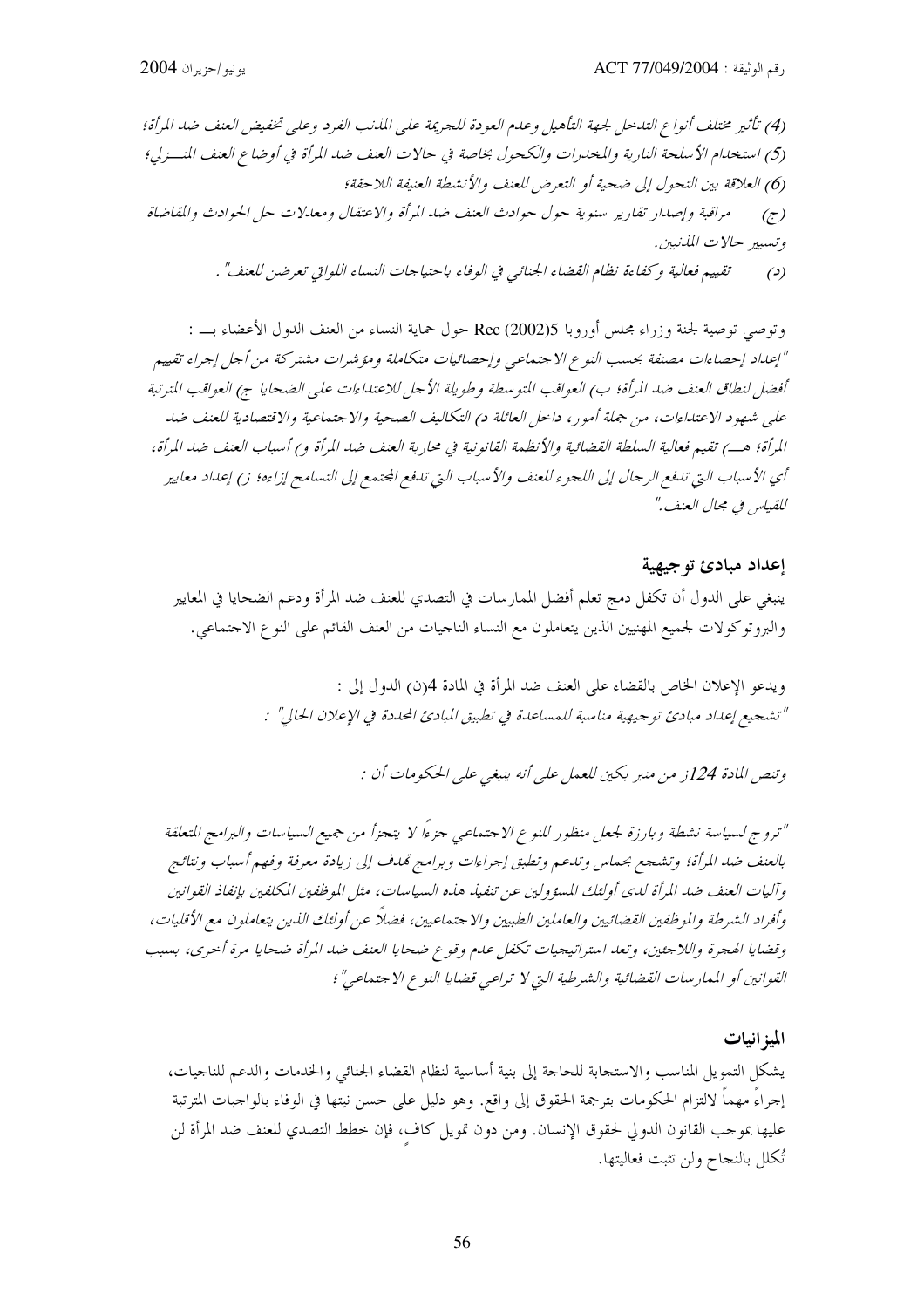ويدعو الإعلان الخاص بالقضاء على العنف ضد المرأة في المادة 4(ح) الدول إلى : "تضمين ميزانيات الحكومة موارد كافية لأنشطتها المتعلقة بالقضاء على العنف ضد المرأة."

ويدعو منبر بكين للعمل في فقرته 124(ع) الدول إلى : "تخصيص موارد كافية ضمن ميزانية الحكومة وتعبئة الموارد الاجتماعية للأنشطة المتعلقة بالقضاء على العنف ضد المرأة، بما فيها موارد لتنفيذ حطط العمل على كافة الأصعدة"؛

التخطيط الملى والإقليمي والمدني تساعد الإضاءة الفعالة للشوارع والمساحات العامة جيدة التخطيط والنقل العام الآمن وغيرها من المرافق على منع وقوع أعمال العنف ضد المرأة وتزيد من ثقة النساء بالمشاركة في الحياة العامة. ويمكن أن يُخفض ذلك من عدد النساء اللواتي يعانين العزلة في منازلهن والتي يمكن بحد ذاقما أن تسهم في وقوع العنف المنسزلي.

وتوصى توصية لجنة وزراء مجلس أوروبا Rec (2002)5 حول حماية النساء من العنف بأنه : " ينبغبي *علي اللهول الأعضاء* : 21. تشجيع صانعي القرار في حقل التخطيط المحلي والإقليمي والمدني على أن يضعوا في حسابهم الحاجة إلى تعزيز سلامة المرأة ومنع وقوع أعمال العنف في الأماكن العامة؛ 22. قدر المستطاع، اتخاذ كافة الإجراءات الضرورية في هذا الشأن، فيما يتعلق بشكل حاص بالإضاءة العامة وتنظيم النقل العام و حيدمات سيارات الأجرة و تصميم وتخطيط مواقف السيارات والمبايي السكنية" .

وصرحت لجنة الدول الأمريكية لحقوق الإنسان، في تقريرها حول الوضع في مدينة ثويداد حواريز المكسيكية في الفقرة 156 بأنه :

" بدأ 'ينظر إلى جانب الأمن العام في عمليات القتل هذه نظرة أكثر جدية من جانب السلطات البلدية والحكومية . وكان لتدابير تركيب المزيد من الأضواء، وتزفيت (سفلتة) مزيد من الطرقات، وزيادة الإجراءات الأمنية في المناطق ذات المخاطر المرتفعة وتحسين عملية الغربلة والإشراف على سائقي الحافلات الذين ينقلون العمال في جميع ساعات النهار والليل، مقرونة بالجهود التي ُبذلت لفرض قيود أكثر صرامة على تعاطي الكحول والمحدرات والجرائم المتعلقة بكليهما، كان لهذه التدابير دور مهم في تحسين أمن النساء في ثويداد حواريز. ورغم أنه ما تزال هناك حاجة لفعل الكثير، لكن من المشجع أنه يجري اعتماد تدابير جديدة لتحقيق تعاون ومشاركة أوسع في التخطيط لثل هذه المبادرة، وإشراك المحتمع المدين . كما أنه من الأهمية بمكان أن تشمل هذه الجهود منظوراً للنوع الاجتماعي منذ السابة "

#### الوعى العام

في كل ثقافة في كافة مناطق العالم، لا يدرك العديد من الرحال والنساء مدى وخطورة العنف القائم على النوع الاحتماعي. وبخاصة، لا يدركون بأن مثل هذا العنف يشكل قضية حنائية وانتهاكاً لحقوق الإنسان — بل يقبلون به على أنه حزء عادي وطبيعي من الحياة. ويقتضى القانون والمعايير الدولية من الدول اتخاذ خطوات فعلية لتغيير هذا الوضع عبر التعليم العام بمختلف أنواعه الموحه لجميع قطاعات المحتمع.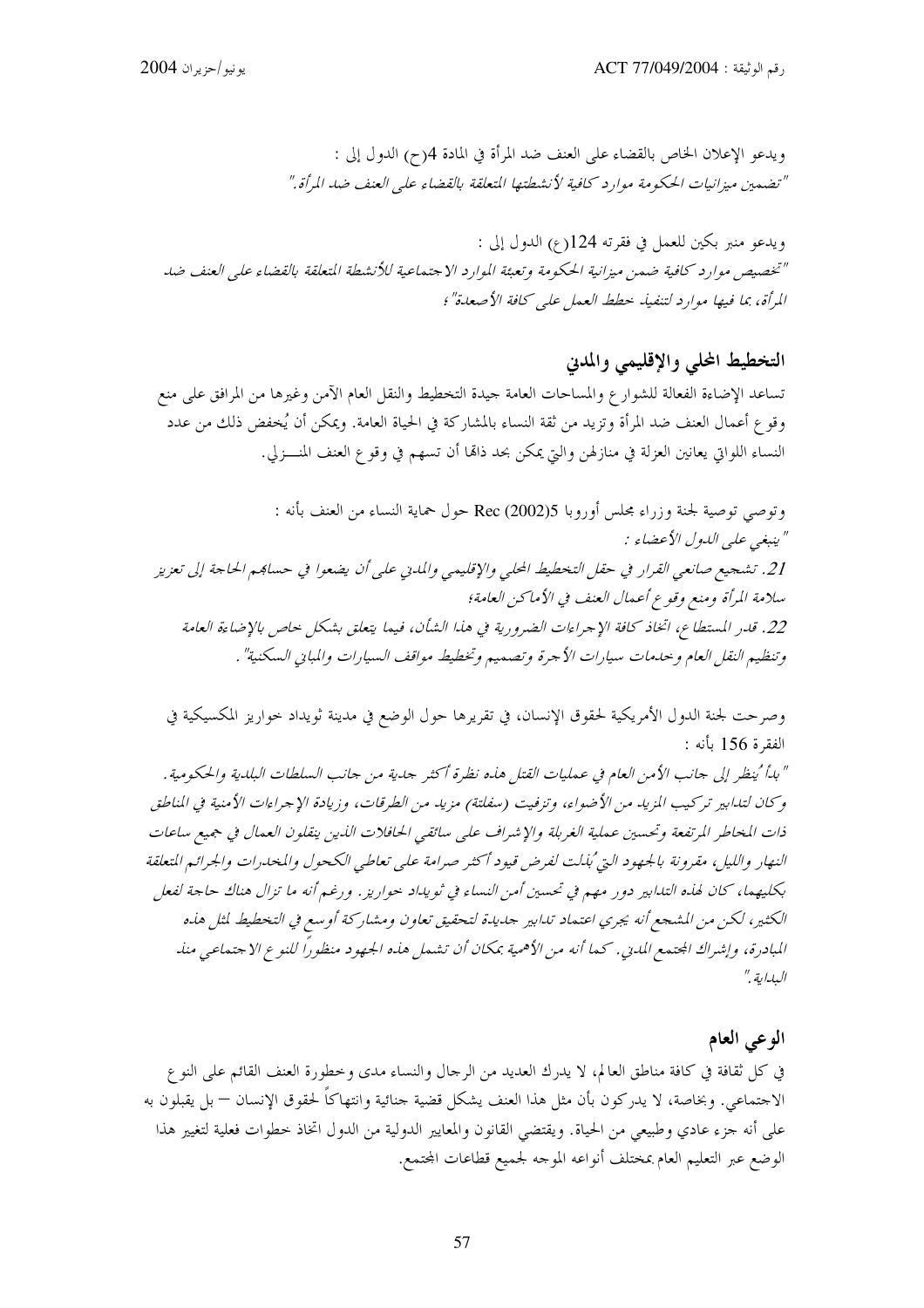وتدعو التوصية العامة 19 الصادرة عن لجنة القضاء على جميع أشكال التمييز ضد المرأة في الفقرة (24(ر)(2) إلى : "اتخاذ تدابير وقائية، بما فيها المعلومات العامة والبرامج التعليمية لتغيير المواقف المتعلقة بأدوار ومكانة الرجال والنساء" ؛

ويدعو الإعلان الخاص بالقضاء على العنف ضد المرأة في المادة 4(و) الدول إلى : "التطوير الشامل لمقاربات وقائية وجميع التدابير ذات الطبيعة القانونية والسياسية والإدارية والثقافية التي تعزز حماية النساء من أي شكل من أشكال العنف."

قرار الجمعية العامة للأمم المتحدة رقم 86/52 — تدابير منع الجريمة والقضاء الجنائبي لاحتثاث العنف ضد المرأة : استراتيجيات نموذجية وتدابير عملية تتعلق بالقضاء على العنف ضد المرأة في مضمار منع الجريمة والقضاء الجنائبي :

"14" . نحث الدول الأعضاء والقطاع الخاص والجمعيات المهنية والمؤسسات الخيرية والمنظمات غير الحكومية والمنظمات الاجتماعية ذات الصلة بما فيها المنظمات التي تطالب بمساواة المرأة مع الرجل ومعاهد الأبحاث، بحسب مقتضي الحال علي :

إعداد وتنفيذ برامج للتوعية العامة والتعليم العام والمدارس ذات صلة وفعالة تمنع العنف ضد المرأة بالترويج  $\hat{D}$ للمساواة والتعاون والاحترام المتبادل والمسؤوليات المشتركة بين النساء والر جال" ؛

# محو الأمية القانونية (المعرفة القانونية) "إدراكًا بأن النساء والفتيات الصغيرات غالبًا ما لا يبلغن عن العنف اللدي يرتكب ضدهن، لأمَن لا يفهمن بأمَن ضحايا للعنف ولسن مشاركات فيه، فإنه ينبغي على الدول القيام بحملات لمحو الأمية في مجال القانون لإبلاغ النساء بحقوقهن القانونية وتثقيفهن تحديداً حول العنف المنسر لي." راديكا كوماراسوامي، المقررة الخاصة الأولى المعنية بالعنف ضد المرأة<sup>142</sup>

محو الأمية القانونية أمر حيوي بالنسبة للنساء والفتيات : فهو يُمكِّن النساء من تأكيد حقوقهن. وبدون محو الأمية القانونية، تظلَّ العديد من النساء يعانين في صمت.

ويدعو الإعلان الخاص بالقضاء على العنف ضد المرأة في المادة 4(د) الدول ليس فقط إلى : وضع عقوبات جزائية ومدنية وعملية وإدارية في التشريعات المحلية للمعاقبة على الإساءات المرتكبة بحق النساء اللواتي يتعرضن للعنف وإنصافهن؛ وينبغي توفير آليات العدالة للنساء اللواتي يتعرضن للعنف، وكما ينص القانون الوطني، توفير سبل انتصاف عادلة وفعالة لهن عن الأذي الذي لحق هن؟"

> بل يقول أيضاً إن : "اللدول ينبغي أن تحيط النساء أيضاً علماً بحقوقهن في الحصول على سبيل انتصاف من حلال هذه الآلية."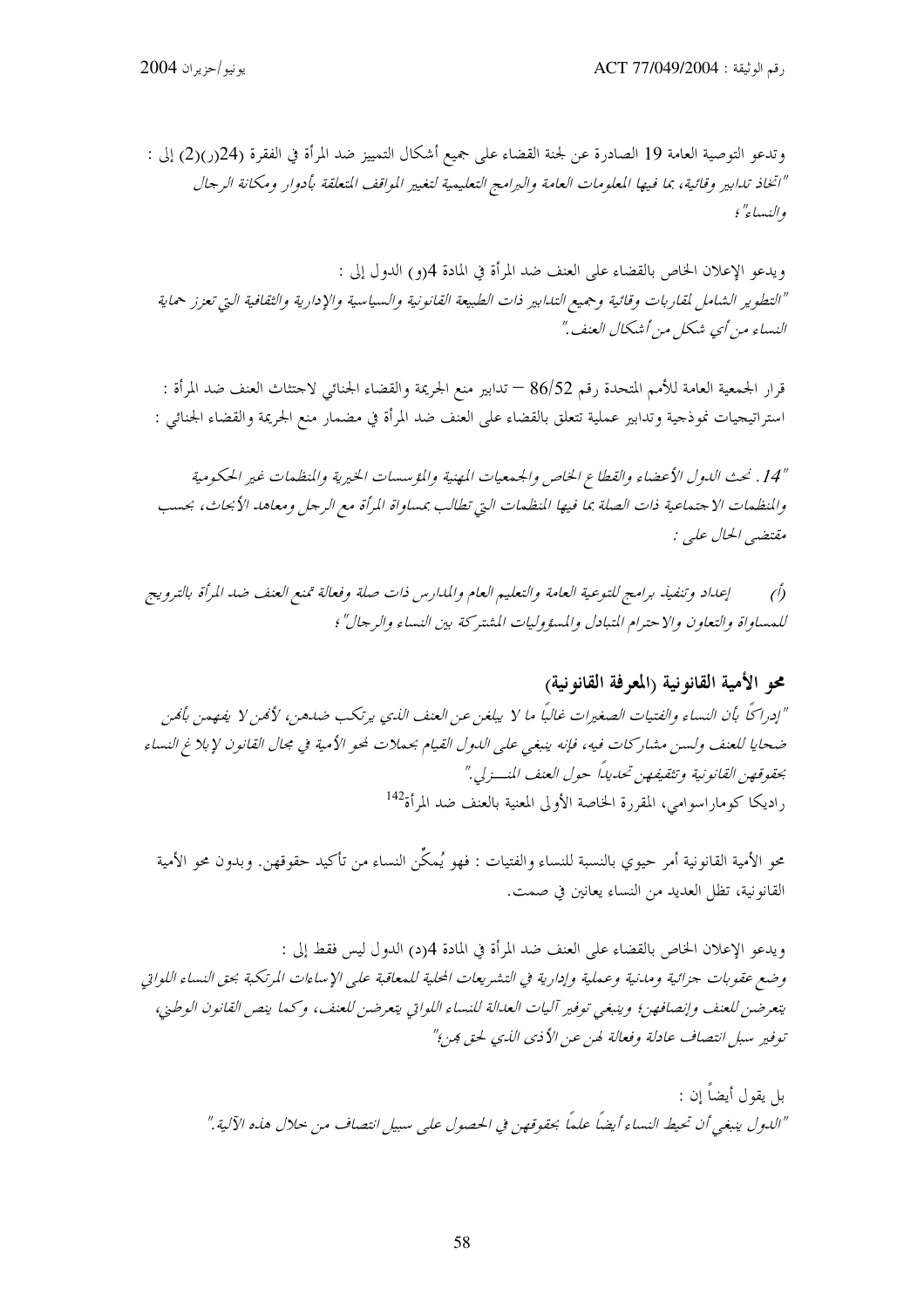قرار الجمعية العامة للأمم المتحدة رقم 86/52 — تدابير منع الجريمة والقضاء الجنائبي لاحتثاث العنف ضد المرأة : استراتيجيات نموذجية وتدابير عملية تتعلق بالقضاء على العنف ضد المرأة في مضمار منع الجريمة والقضاء الجنائبي :

"14" . نحث الدول الأعضاء والقطاع الخاص والجمعيات المهنية والمؤسسات الخيرية والمنظمات غير الحكومية والمنظمات الاجتماعية ذات الصلة بما فيها المنظمات التي تطالب بمساواة المرأة مع الرجل ومعاهد الأبحاث، بحسب مقتضبي الحال علي :

(د) وضع برامج للاتصال بالجتمع وعرض معلومات على النساء، بمن فيهن ضحايا العنف، حول أدوار الجنسين والحقوق الإنسانية للمرأة والجوانب الاحتماعية والصحية والقانونية والاقتصادية للعنف ضد المرأة، من أحل تمكين النساء من حماية أنفسهن من جميع أشكال العنف"؛

#### التعليم العام

تحدد اتفاقية القضاء على جميع أشكال التمييز ضد المرأة في المادة 5، الواحب التالي الملزم بموجبها : (أ) تغيير الأنماط الا جتماعية والثقافية لسلوك الرجل والمرأة، بمدف تحقيق القضاء على التحيزات والعادات العرفية وكل الممار سات الأحرى القائمة على الاعتقاد بكون أي من الجنسين أدين أو أعلى من الآحر، أو على أدوار نمطية للر جل والمرأة؛ (ب) \_ كفالة تضمين التربية العائلية فهما سليماً للأمومة بوصفها وظيفة اجتماعية، والاعتراف بكون تنشئة الأطفال وتربيتهم مسؤولية مشتركة بين الأبوين، على أن يكون مفهوماً أن مصلحة الأطفال هي الاعتبار الأساسي في جهيع الحالات.

وتنص التوصية العامة 19 الصادرة عن لجنة القضاء على جميع أشكال التمييز ضد المرأة في الفقرة (24و) على : " وجوب اتخاذ إجراءات فعالة للتغلب على هذه المواقف والممارسات. ويجب أن تضع الدول برامج التعليم والمعلومات العامة للمساعدة على القضاء على التحيز الذي يعرقل مساواة المرأة بالرجل" .

ويدعو الإعلان الخاص بالقضاء على العنف ضد المرأة في المادة 4(ي) الدول إلى : "اتخاذ جميع الإجراءات المناسبة، وبخاصة في حقل التعليم، لتعديل الأنماط الاجتماعية والثقافية لسلوك الرجال والنساء وللقضاء على التحيز والممارسات التقليدية وجميع الممارسات الأحرى القائمة على مفهوم الدونية أو التفوق لأي من الجنسين وعلبي الأدوار النمطية للرحال والنساء."

ويدعو منبر بكين للعمل في فقرته 124(ك) الحكومات إلى : "اتخاذ جميع الإجراءات، وبخاصة في حقل التعليم، لتعديل الأنماط الاجتماعية والثقافية لسلوك الرجال والنساء وللقضاء على التحيز والممارسات التقليدية وجميع الممارسات الأحرى القائمة على مفهوم الدونية أو التفوق لأي من الجنسين وعليي الأدوار الجامدة للرجال والنساء."

قرار الجمعية العامة للأمم المتحدة رقم 86/52 — تدابير منع الجريمة والقضاء الجنائبي لاحتثاث العنف ضد المرأة : استراتيجيات نموذجية وتدابير عملية تتعلق بالقضاء على العنف ضد المرأة في مضمار منع الجريمة والقضاء الجنائبي :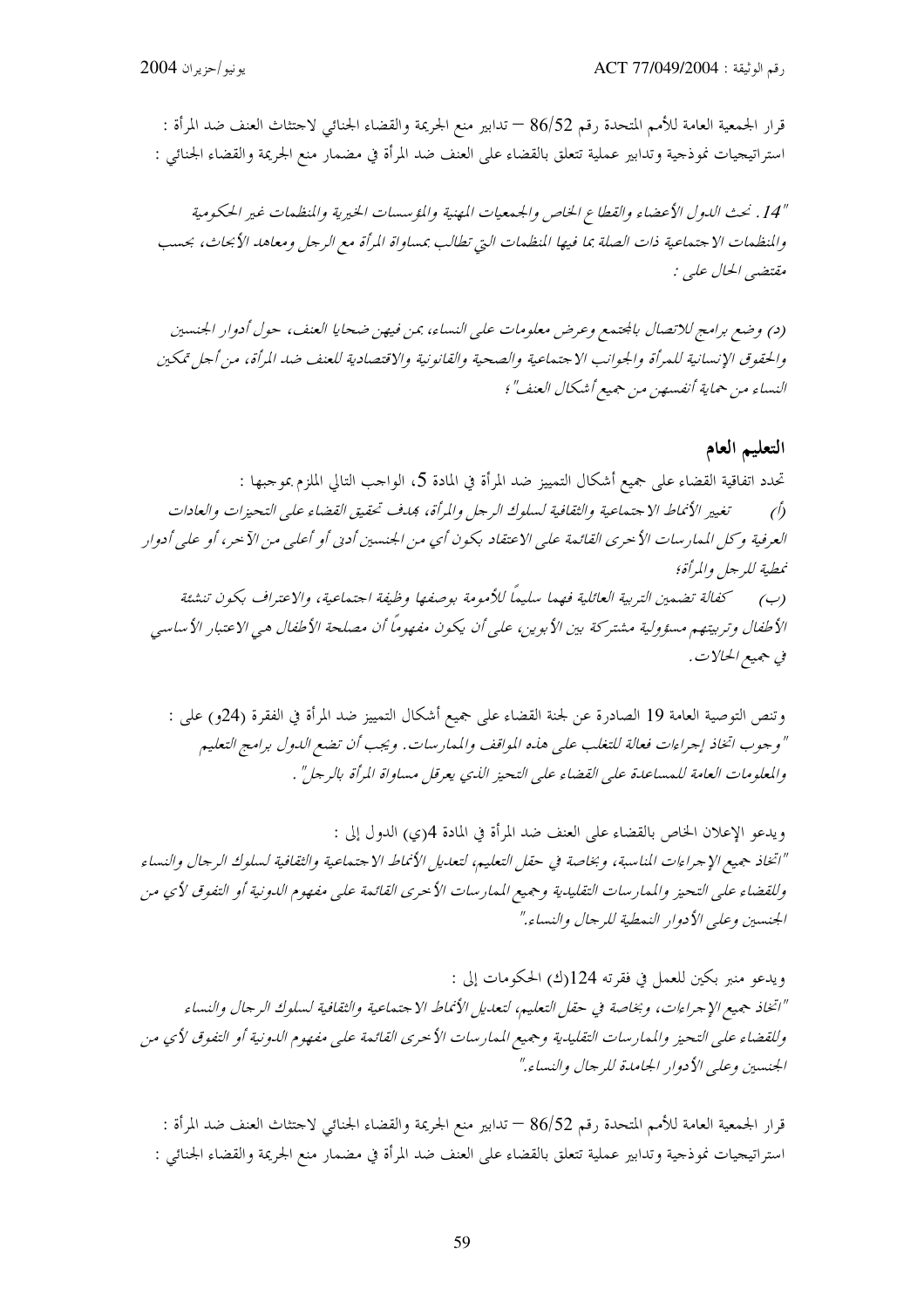"14" . نحث الدول الأعضاء والقطاع الخاص والجيمعيات المهنية والمؤسسات الخيرية والمنظمات غير الحكومية والمنظمات الاجتماعية ذات الصلة بما فيها المنظمات التي تطالب بمساواة المرأة مع الرجل ومعاهد الأبحاث، بحسب مقتضي الحال علي :

(هـ) إعداد ونشر معلومات حول مختلف أشكال العنف ضد المرأة وتوافر برامج للتعامل مع تلك المشكلة، بما فيها برامج تتعلق بالتسوية السلمية للنــزاعات، على نحو مناسب للجمهور المعنى، بما في ذلك في المؤسسات التعليمية علي جميع المستويات؛"

وتوصى توصية لجنة وزراء مجلس أوروبا Rec (2002)5 حول حماية النساء من العنف الدول الأعضاء بأن :

"6. تجمع معلومات حول مختلف أنواع العنف وعواقبه على الضحية وتضعها في متناول الجمهور العام، بما فيها معطيات إحصائية متكاملة باستخدام جميع الوسائل الإعلامية المتوافرة (من صحافة وإذاعة وتلفزيون الخ).

7 . تعبئة الرأي العام عن طريق تنظيم أو دعم مؤتمرات وحملات إعلامية حتى يعي المجتمع المشكلة وآثارها المدمرة على الضحايا والمجتمع عموماً وعليه يتسنى له مناقشة موضوع العنف ضد المرأة علناً، وبدون تحيز أو أفكار مسبقة" .

> التعليم – وسائل الإعلام تترتب على صورة النساء والعنف ضد المرأة في وسائل الإعلام آثار بعيدة المدى.

وتنص التوصية العامة 19 الصادرة عن لجنة القضاء على جميع أشكال التمييز ضد المرأة في الفقرة (24د) على أنه : " يجب اتخاذ إجراءات فعالة لضمان احترام وسائل الإعلام للمرأة والترويج للاحترام لها" ؛

قرار الجمعية العامة للأمم المتحدة رقم 86/52 — تدابير منع الجريمة والقضاء الجنائبي لاحتثاث العنف ضد المرأة : استراتيجيات نموذجية وتدابير عملية تتعلق بالقضاء على العنف ضد المرأة في مضمار منع الجريمة والقضاء الجنائبي :

"15، نحث الدول الأعضاء ووسائل الإعلام والجمعيات الإعلامية والهيئات الإعلامية المولجة بالتنظيم الذاتي والمدارس وغيرها من الشركاء المعنيين، مع احترام حرية الإعلام، نحثها بحسب مقتضى الحال، على القيام بحملات لنشر الوعبي العام ووضع إجراءات وآليات مناسبة، مثل مدونات آداب المهنة والإجراءات التنظيمية الذاتية بشأن تصوير العنف في وسائل الإعلام، تمدف إلى تعزيز الاحترام لحقوق المرأة ومنع التمييز ضد المرأة ووضعها في قوالب جامدة."

وتوصى توصية لجنة وزراء مجلس أوروبا Rec (2002)5 حول حماية النساء من العنف الدول الأعضاء بأن : 17 . تشجع وسائل الإعلام على الترويج لصورة غير نمطية للنساء والرجال ترتكز على احترام شخص الإنسان وكرامته وتفادي البرامج التي تربط بين العنف والجنس؛ وقدر المستطاع يجب أن تؤخذ هذه المعايير أيضا بعين الاعتبار في مضمار التقانات الجديدة للمعلومات؛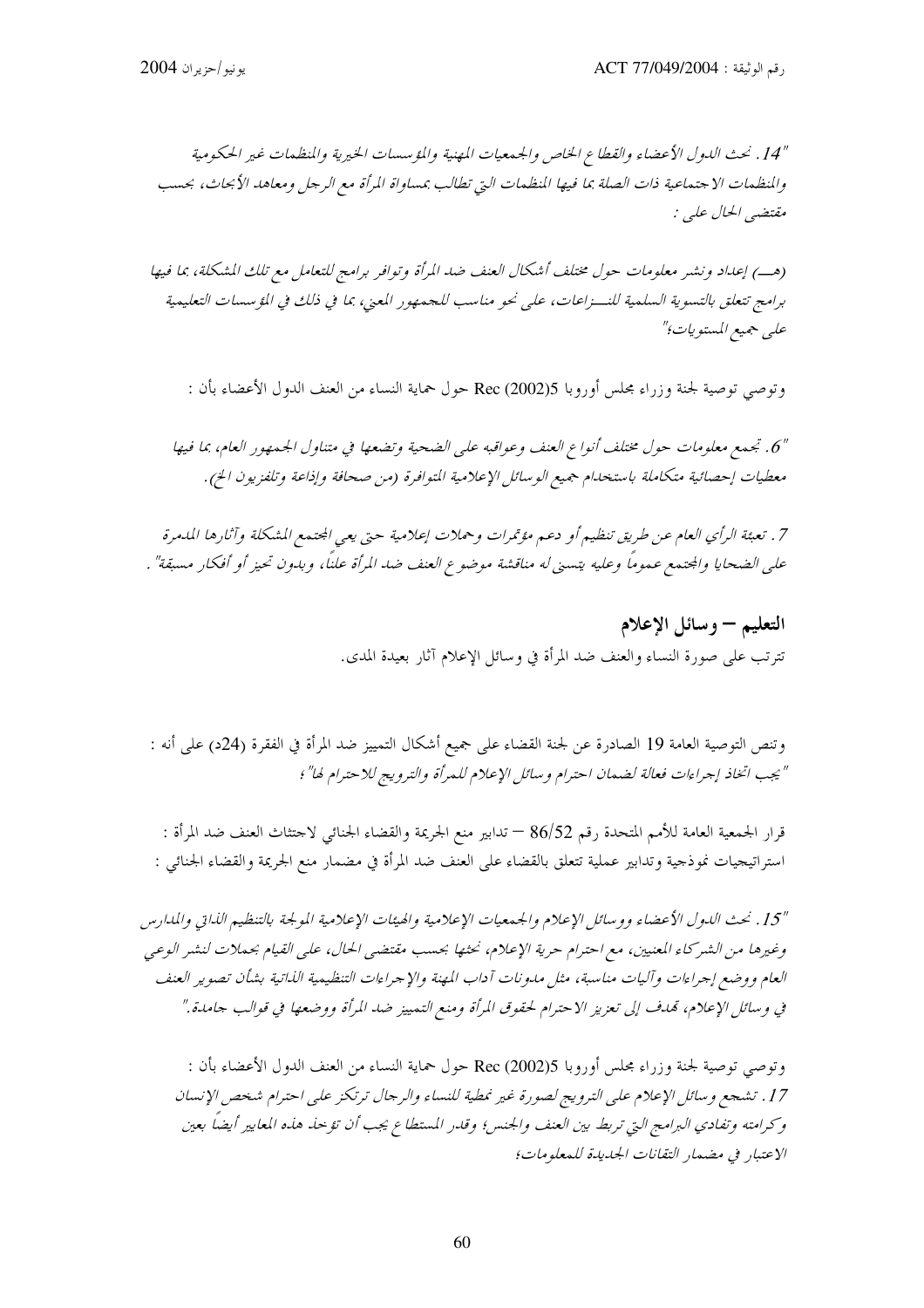18. تشجع وسائل الإعلام على المشاركة في الحيملات الإعلامية لتنبيه الرأى العام إلى العنف ضد المرأة؛

19. تشجع تنظيم تدريب لتنوير المهنيين الإعلاميين وتنبيههم إلى العواقب الممكنة المترتبة على البرامج التي تربط بين العنف والجنس؛

20. تُشجع على وضع مدونات قواعد سلوك للمهنيين الإعلاميين تأحذ في الحسبان قضية العنف ضد المرأة وفي صلاحيات (نطاق احتصاص) منظمات الرقابة الإعلامية، القائمة أو المزمع إنشاؤها، تشجع على إدراج مهام تتعامل مع قضايا تتعلق بالعنف ضد المرأة ومعاداة المرأة.

التعليم – المدار س كي يكون التعليم الخاص بالمساواة والاحترام المتبادل بين الجنسين، بما فيه منع العنف ضد المرأة، فعالاً، يجب أن يبدأ في مرحلة مبكرة مع تعليم الأطفال.

وتوصى توصية لجنة وزراء مجلس أوروبا Rec (2002)5 حول حماية النساء من العنف الدول الأعضاء بأن :

"15. تكفل تلقي الفتيان والفتيات تعليماً أساسياً يتحاشى الأنماط الاجتماعية والثقافية والتحيز والأدوار الجامدة للجنسين ويشمل التدريب على مهارات الثقة بالنفس (تأكيد الذات)، مع إيلاء اهتمام حاص بالشبان والشابات الذين يواجهون صعوبات في المدارس؛ وتدريب جميع أعضاء المهنة التعليمية على دمج مفهوم المساواة بين الجنسين فى تلىريسىم.

16 . إدخال معلومات محددة في المناهج الدراسية حول حقوق الأطفال وخطوط هاتفية للمساعدة، ومؤسسات يمكنهم عبرها طلب المساعدة والأشخاص الذين يمكنهم اللجوء إليهم بثقة ."

التعليم العام – التوكيز على الرجال "[العنف ضد المرأة] مغروس في إرث أبوي تكمن في أساسه مصلحة جماعة اجتماعية في إدامة خطوط إنجابية للنوع البشري مقبولة اجتماعياً والسيطرة عليها. وضمن هذا الإطار، فإن سلطة الذكر، بوصفها آلية اجتماعية راسخة في الأنظمة والأعراف، تُستخدم للسيطرة على القدرة الإنجابية للنساء وميلهن الجنسبي... والرابط القوي بين سلطة الذكورة المهيمنة يغذي انتشار الصفة الأبوية، بينما ما هو ذكري يكيف نفسه باستمرار مع المستلزمات المتغيرة للسلطة، حيث يخلق الفرصة للقضاء على بعض أشكال العنف، وفي الوقت ذاته يخلق إمكانية تجديد أشكال العنف أو ظهور أشكال جديدة. والتحول من الحداثة إلى العولمة وضع حداً لبعض النسزاعات القائمة منذ زمن طويل في العالم، خصوصاً كما خبرناها من حلال عصر الحرب الباردة. بيد أنه ظهرت مناطق (مجالات) جديدة من النسزاعات، القائمة على الخلافات الإثنية والعرقية والدينية، لا تتعلق بدول وحسب، بل أيضاً بأفراد وجهات متنوعة غير تابعة للدول. والحاجة إلى تأكيد حدود جديدة، استنادًا إلى ما كان يمكن أن يشكل في البداية بحثًا عن هوية محلية، قد ارتكز بالضرورة على صنع 'الآحر' كعدو حارجي." ياكين إرتورك، المقررة الخاصة الثانية المعنية بالعنف ضد المرأة وأسبابه ونتائجه<sup>143</sup>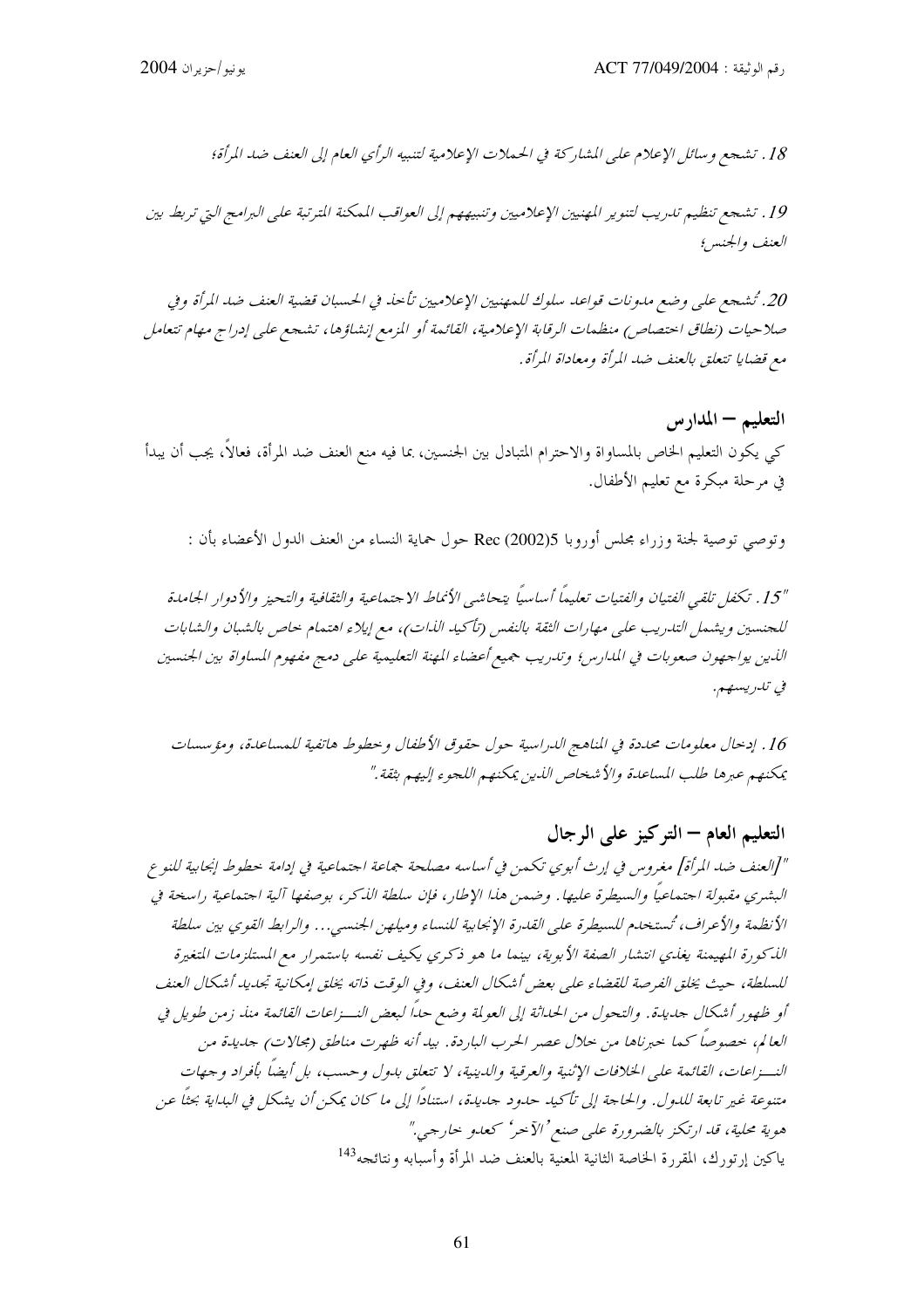وتسعى المقررة الخاصة المعنية بالعنف ضد المرأة للعمل مع الرحال لتغيير المواقف. وهذه ليست مجرد قضية نسائية — فعندما تتعرض المرأة للأذى تتأذى عائلتها وأصدقاؤها وزملاؤها جميعاً.

والحاجة إلى التركيز على الجهود التعليمية الموجهة لتغيير سلوك الرجال تنعكس في العديد من الوثائق الدولية، مثل قرار الجمعية العامة للأمم المتحدة رقم 86/52 — تدابير منع الجريمة والقضاء الجنائي لاحتثاث العنف ضد المرأة : استراتيجيات نموذجية وتدابير عملية تتعلق بالقضاء على العنف ضد المرأة في مضمار منع الجريمة والقضاء الجنائبي :

"14" . نحث الدول الأعضاء والقطاع الخاص والجمعيات المهنية والمؤسسات الخيرية والمنظمات غير الحكومية والمنظمات الاحتماعية ذات الصلة بما فيها المنظمات التي تطالب بمساواة المرأة مع الرجل ومعاهد الأبحاث، بحسب مقتضبي الحال علي :

وضع برامج للاتصال بالمذنبين أو الأشخاص الذين يتبين أنهم مذنبون محتملون من أجل الترويج لتسوية  $(\tau)$ سلمية للنــزاعات وإدارة الغضب والسيطرة عليه وتعديل المواقف حول أدوار الجنسين والعلاقات القائمة بينهما" ؛

وتوصى توصية لجنة وزراء مجلس أوروبا Rec (2002)5 حول حماية النساء من العنف بأن : "13. يتم تنظيم حملات توعية حول العنف الذكري تجاه النساء مع التشديد على أن يتحمل الرجال مسؤولية أعمالهم وتشجيعهم على تحليل وتفكيك آليات العنف واعتماد سلوك مختلف."

# التعاون مع المنظمات النسائية تشكل منظمات حقوق المرأة، وبخاصة تلك التي تقدم حدمات عملية فورية مثل الملجأ والإرشاد، مصدراً مهماً للمعلومات والتوجيه والخبرة حول احتياجات النساء الناجيات من العنف. ويقر القانون والمعايير الدولية بمذه الخبرة ويخول الحكومات بتحويلها إلى توجيهات.

ويدعو الإعلان الخاص بالقضاء على العنف ضد المرأة في المادة 4 الدول إلى : "س) الإقرار بالدور المهم للحركة النسائية والمنظمات غير الحكومية في العالم في نشر الوعبي والتخفيف من مشكلة العنف ضد المرأة؛ " ع) تسهيل وتعزيز عمل الحركة النسائية والمنظمات غير الحكومية والتعاون معها على المستويات المحلية والوطنية والإقليمية."

وقرار الجمعية العامة للأمم المتحدة رقم 86/52 — تدابير منع الجريمة والقضاء الجنائي لاحتثاث العنف ضد المرأة : استراتيجيات نموذجية وتدابير عملية تتعلق بالقضاء على العنف ضد المرأة في مضمار منع الجريمة والقضاء الجنائبي :

"14" . نحث الدول الأعضاء والقطاع الخاص والجمعيات المهنية والمؤسسات الخيرية والمنظمات غير الحكومية والمنظمات الاجتماعية ذات الصلة بما فيها المنظمات التي تطالب بمساواة المرأة مع الرجل ومعاهد الأبحاث، بحسب مقتضبي الحال عليي :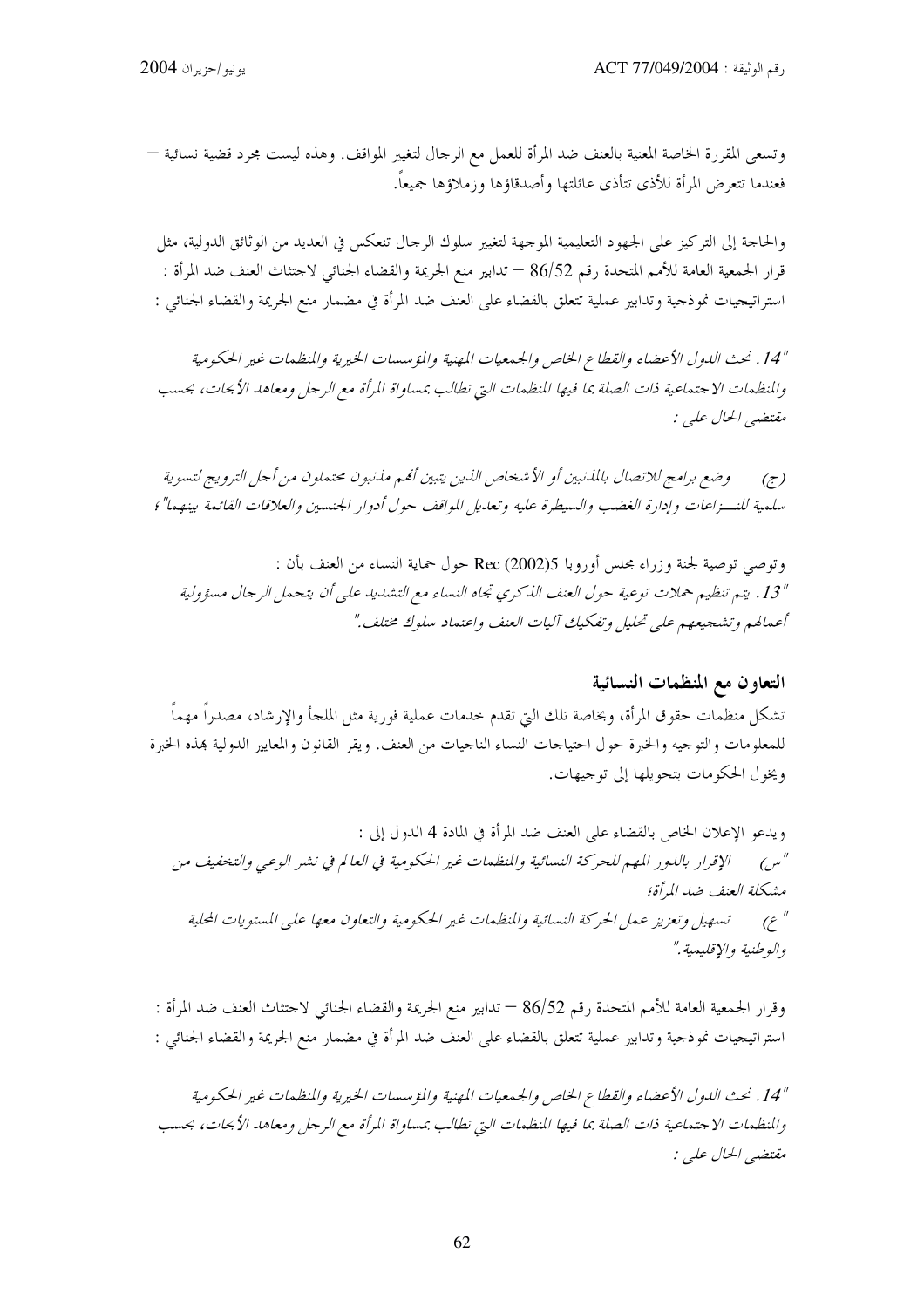دعيم مبادرات المنظهات التي تلحو إلى مساواة المرأة بالرجل والمنظهات غير الحكومية لنشير الوعبي العام  $(9)$ حول قضية العنف ضد المرأة ولإسهام في احتثاثه ."

رفع التقارير إلى الهيئات الدولية ينبغي على الدول أن ترفع تقارير منتظمة إلى الهيئات الدولية لحقوق الإنسان تتضمن دليلاً قيما حول التحسن الذي طرأ على معاملة النساء الناجيات من العنف.

ويدعو الإعلان الخاص بالقضاء على العنف ضد المرأة في المادة 4(م) الدول إلى أن : "تُضمِّن التقارير التي تقدمها كما هو مطلوب بموجب الصكوك ذات الصلة لحقوق الإنسان المعتمدة من الأمم المتحلة، المعلومات التي تتعلق بالعنف ضد المرأة والإجراءات المتخذة لتنفيذ الإعلان الحالي"؛

ويدعو منبر بكين للعمل في فقرته 124(ف) الحكومات إلى : " تضمين التقارير التي تقدمها وفقاً لنصوص صكوك حقوق الإنسان ذات الصلة المعتمدة من الأمم المتحدة، المعلومات المتعلقة بالعنف ضد المرأة والإجراءات المتخذة لتنفيذ الإعلان الخاص بالقضاء على العنف ضد المرأة."

## 10. التمييز والعنف القائمان على الهوية

شددت التطورات الحديثة في الفكر المتعلق بحقوق الإنسان على الحاجة إلى مقاربة تركز على التقاطع. وهي تقر بالترابطات القائمة بين مختلف أشكال التمييز، مثل العنصرية ومعاداة المرأة وكراهية أصحاب الميول الجنسية المثلية، بأن مختلف جوانب هوية الشخص قد تفاقم من تعرضه لانتهاكات حقوق الإنسان أو من عدم حصوله على سبل انتصاف, 144

وفكرة الاحترام وضمان الحقوق للجميع، بصرف النظر عن الخلفية، متأصلة في المبدأ الأساسي لحقوق الإنسان — عدم التمييز. وتُلزم جميع معاهدات حقوق الإنسان الدول بإنفاذ الحقوق "بريئة من أي تمييز بسبب العرق أو اللون أو الجنس أو اللغة أو الدين أو الرأي سياسياً أم غير سياسي أو الأصل القومي أو الاحتماعي أو الثروة أو النسب أو غير ذلك من الأسباب." (المادة 2.2 من العهد الدولي الخاص بالحقوق الاقتصادية والاحتماعية والثقافية، والمادة 1.2 من العهد الدولي الخاص بالحقوق المدنية والسياسية.)<sup>145</sup>

وتُسلَّط الأضواء على التدابير اللازمة لحماية وتعزيز حقوق جماعات محددة في عدد من المعايير الدولية لتقديم مساعدة خاصة لها. بيد أن التمتع بحقوق الإنسان الأساسية يجب أن يتوافر للجميع، بصرف النظر عن الجنسية أو أي وضع قانوني آحر .

الفتيات إن الحظر المطلق على جميع أشكال العنف ضد المرأة، ينطبق بالطبع على الفتيات أيضاً. وتتمتع الفتيات بحماية مشاهة – ومطلقة بالمثل – من أي نو ع من العنف بوصفهن أطفالاً. وينص الإعلان العالمي لحقوق الإنسان على أنه : "للأمومة والطفولة الحق في مساعدة ورعاية حاصتين." 146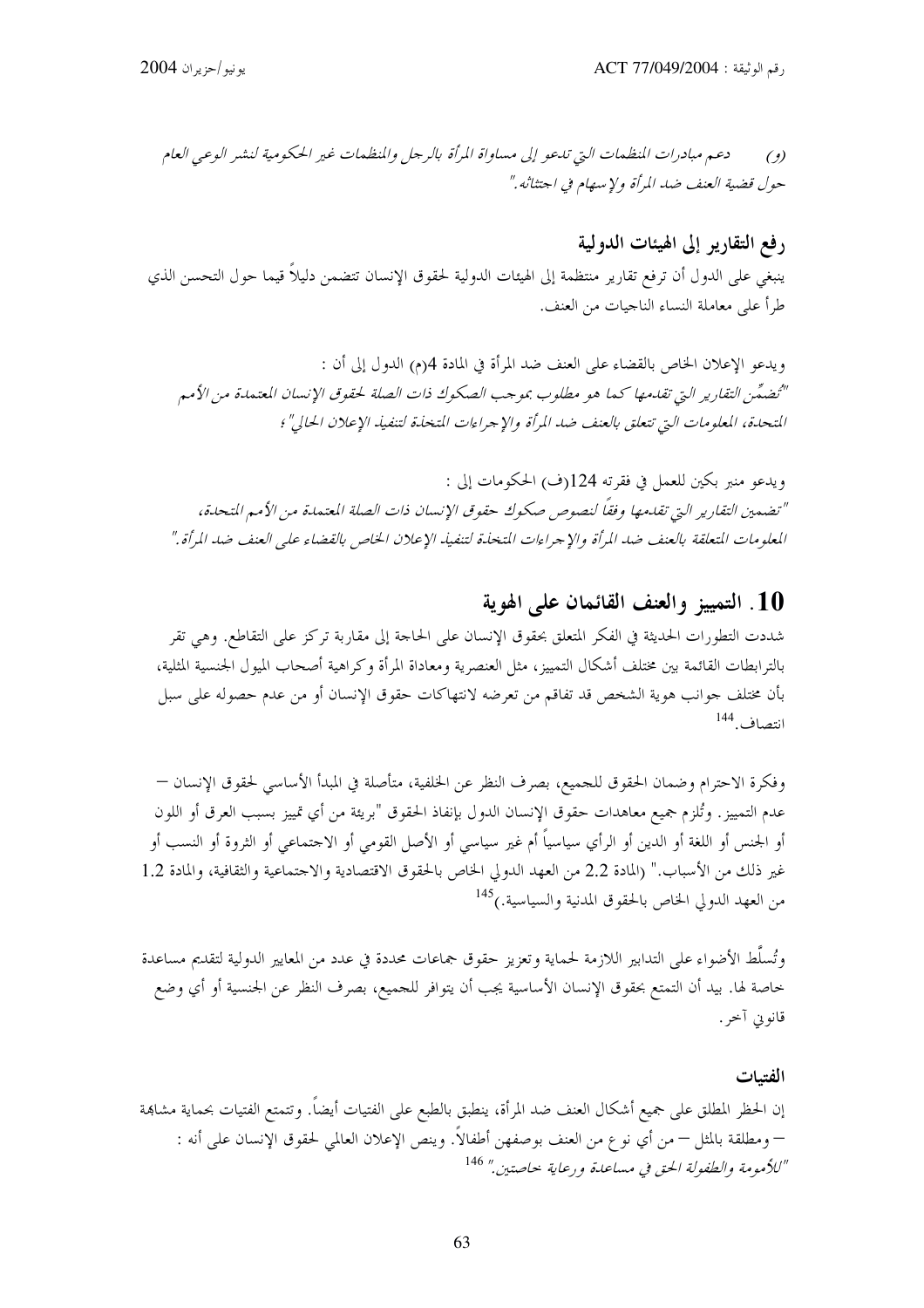وتفرض اتفاقية حقوق الطفل بوضوح على الدول الأطراف حماية الأطفال من العنف، سواء من حانب الموظفين الرسميين أو الأفراد والجهات غير التابعة للدولة. وتنص المادة 19(1) على أن :

"تتخذ الدول الأطراف جميع التدابير التشريعية والإدارية والاجتماعية والتعليمية الملائمة لحماية الطفل من كافة أشكال العنف أو الضرر أو الإساءة البدنية أو العقلية والإهمال أو المعاملة المنطوية على إهمال، وإساءة المعاملة أو الاستغلال، بما في ذلك الإساءة الجنسية، وهو في رعاية الوالد (الوالدين) أو الوصي القانويي (الأوصياء القانونيين) عليه، أو أي شخص آحر يتعهد الطفل برعايته. <sup>147</sup>

وتنص المادة 34 على أن : "تتعهد الدول الأطراف بحماية الطفل من جميع أشكال الاستغلال الجنسبي والانتهاك الجنسبي. ولهذه الأغراض تتخذ الدول الأطراف، بوجه حاص، جميع التدابير الملائمة الوطنية والثنائية والتعددة الأطراف لمنع :

> حمل أو إكراه الطفل على تعاطي أي نشاط جنسي غير مشروع؛  $\hat{O}$ الاستخدام الاستغلالي للأطفال في اللبحارة أو غيرها من الممار سات الجنسية غير المشروعة؛  $(\hookrightarrow)$ الاستخدام الاستغلالي للأطفال في العروض والمواد الداعرة.  $(\tau)$

السحاقيات والمتحولات جنسياً والنساء ثنائيات الجنس

كذلك يمكن للتمييز على أساس الميل الجنسي والهوية الجنسية أن يؤدي إلى ممارسة العنف ضد المرأة. وفي تحليل كيفية تجذر العنف ضد المرأة في السيطرة على الهوية الجنسية الأنثوية، سلطت المقررة الخاصة للأمم المتحدة المعنية بالعنف ضد المرأة الضوء على المخاطر التي تواجمها النساء اللواتي يتحاوزن المعايير الاحتماعية التي تنظم السلوك الجنسي، وبخاصة النساء ذات الميل الجنسبي المثلي.<sup>148</sup>

ولاحظت المقررة الخاصة للأمم المتحدة المعنية بالعنف ضد المرأة أن : "المرأة التي ُينظر إليها على ألها تتصرف على نحو يعتبر غير مناسب جنسياً بموجب المعايير الاجتماعية تتعرض للعقاب. وفي معظم الجتمعات، فإن الخيار المتاح أمام النساء لممارسة النشاط الجنسبي يقتصر على الزواج من رجل ينتمي إلى المجتمع ذاته. والنساء اللواتي يخترن الخيارات التي يرفضها المجتمع، سواء إقامة علاقة جنسية مع رجل حارج مؤسسة الزواج، أو إقامة هذه العلاقة حارج إطار الأحلاق أو الدين أو الطبقة الاجتماعية، أو التمتع بطبيعتهن ومشاعرهن الجنسية على نحو يخالف العلاقة الطبيعية بين الرجل والمرأة، غالباً ما يتعرضن للعنف والمعاملة المهينة ." <sup>149</sup>

وقد شدد المقرر الخاص للأمم المتحدة المعنى بعمليات الإعدام حارج نطاق القضاء والإعدام بإجراءات موجزة والإعدام التعسفي، عند تناول "حق الحياة والميل الجنسي"، على الصلة القائمة بين إلحاق وصمة بالسحاقيات واللواطيين ومعاقبتهم من حانب الدولة وبين العنف الممارس ضد هؤلاء الأشخاص في المحتمع :

"تجد القررة الخاصة من غير القبول أن تظل العلاقات الجنسية الثلية في بعض الدول ُ يعاقب عليها بالإعدام. ويجب أن نعيد إلى الذاكرة أنه بموجب المادة 6 من العهد الدولي الخاص بالحقوق المدنية والسياسية لا يجوز توقيع عقوبات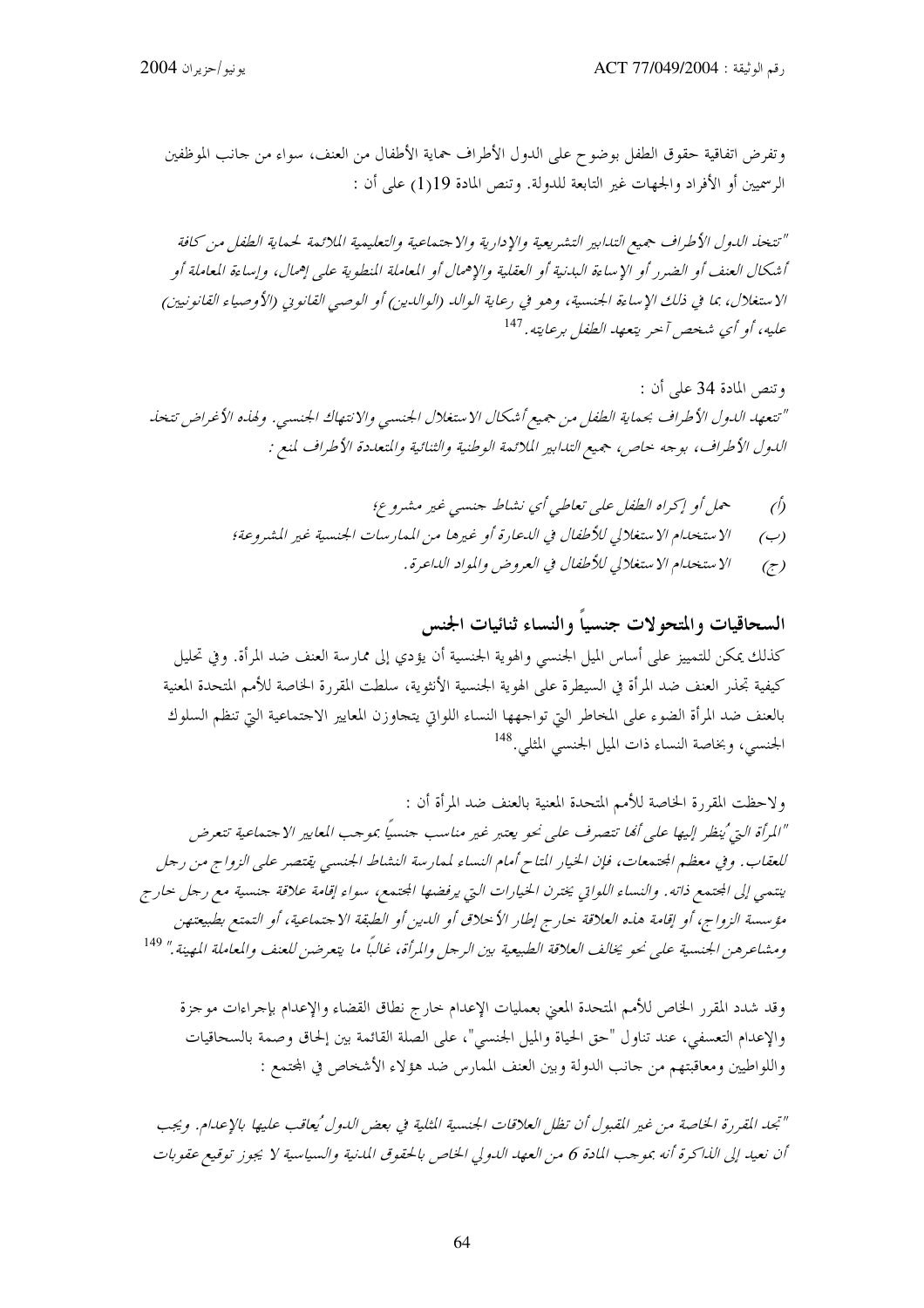الإعدام إلا على الجرائم الأكثر حطورة، وهو شرط يستثني بوضوح مسائل الميل الجنسي. وفي هذا السياق، تود المقررة الخاصة أن تكرر اعتقادها بأن استمرار التحيز ضد أعضاء الأقليات الجنسية، وبخاصة تجريم مسائل الميل الجنسي، يزيد من إلصاق وصمة العار الاجتماعية فؤلاء الأشخاص. وهذا بدوره يجعلهم أكثر عرضة للعنف وانتهاكات حقوق الإنسان، بما فيها التهديدات بالقتل وانتهاكات الحق في الحياة، التي غالباً ما تُرتكب في أجواء الإفلات من العقاب. كما تلاحظ القررة الخاصة أن التغطية الإعلامية المغرضة في أغلب الأحيان لهذا الموضوع، تسهم أيضاً في حلق ظاهرة الإفلات من العقاب واللامبالاة إزاء الجرائم التي ُترتكب ضد أعضاء الأقليات  $^{150}$ بلخنسية.

النساء الريفيات غالباً ما تواجه النساء في المحتمعات الريفية المنعزلة صعوبات في الالتجاء إلى الآخرين طلباً للمساعدة وفي الحصول على الخدمات.

وتنص التوصية العامة 19 الصادرة عن لجنة القضاء على جميع أشكال التمييز ضد المرأة في الفقرة 24 على أنه : الضرورة تقليم حليمات حلصة إلى المجتمعات المنعزلة .

" (ف) ينبغي على اللهول الأطراف أن ترفع تقارير حول المخاطر التي تتعرض لها النساء الريفيات. ومدى وطبيعة العنف والأذى اللذين يتعرضن لهما، وحاجتهن إلى اللحم وحصولهن عليه وعلى الخلدمات الأحرى وفعالية الإجراءات المتخذة للتغلب على العنف؟"

النساء المعوقات ويدعو منبر بكين للعمل في فقرته 124(م) الحكومات إلى : "التأكد من أن النساء اللواتي يعانين من إعاقات يحصلن على معلومات وحدمات في مجال العنف ضد المرأة" .

## 11. التقاعس عن احترام الحقوق وحمايتها وضمالها

"رغم النجاحات التي تحققت في نشر الوعبي ووضع المعايير … لم يتغير إلا القليل في حياة معظم النساء. وقد استفادت قلة من النساء من هذه التغييرات، لكن بالنسبة للأغلبية الساحقة، يظل العنف ضد المرأة قضية محرمة، لا يراها المجتمع وحقيقة مشينة من حقائق الحياة. وتظل الإحصاءات تبين ارتفاع معدلات العنف والانتهاكات. وينجم عن معظم حالات العنف ضد المرأة إفلات الجناة من العقاب، مما يغذي استمرار هذا الانتهاك الجسيم. ويجب بذل المزيد من الجهد لضمان المساواة في الاستفادة من الحماية والضمانات القضائية الفعالة. وإذا شدد العقد الأول من [عمل القرر المعنى بالعنف ضد المرأة] على وضع المعايير ونشر الوعبي، فيجب أن يركز العقد الثاني على التنفيذ الفعال وإعداد الاستراتيجيات المبتكرة لضمان ترجمة حظر العنف إلى واقع ملموس لنساء العالم." راديكا كوماراسوامي، المقررة الخاصة الأولى المعنية بالعنف ضد المرأة في تقريرها النهائي المقدم إلى لجنة حقوق  $^{151}$ الانسان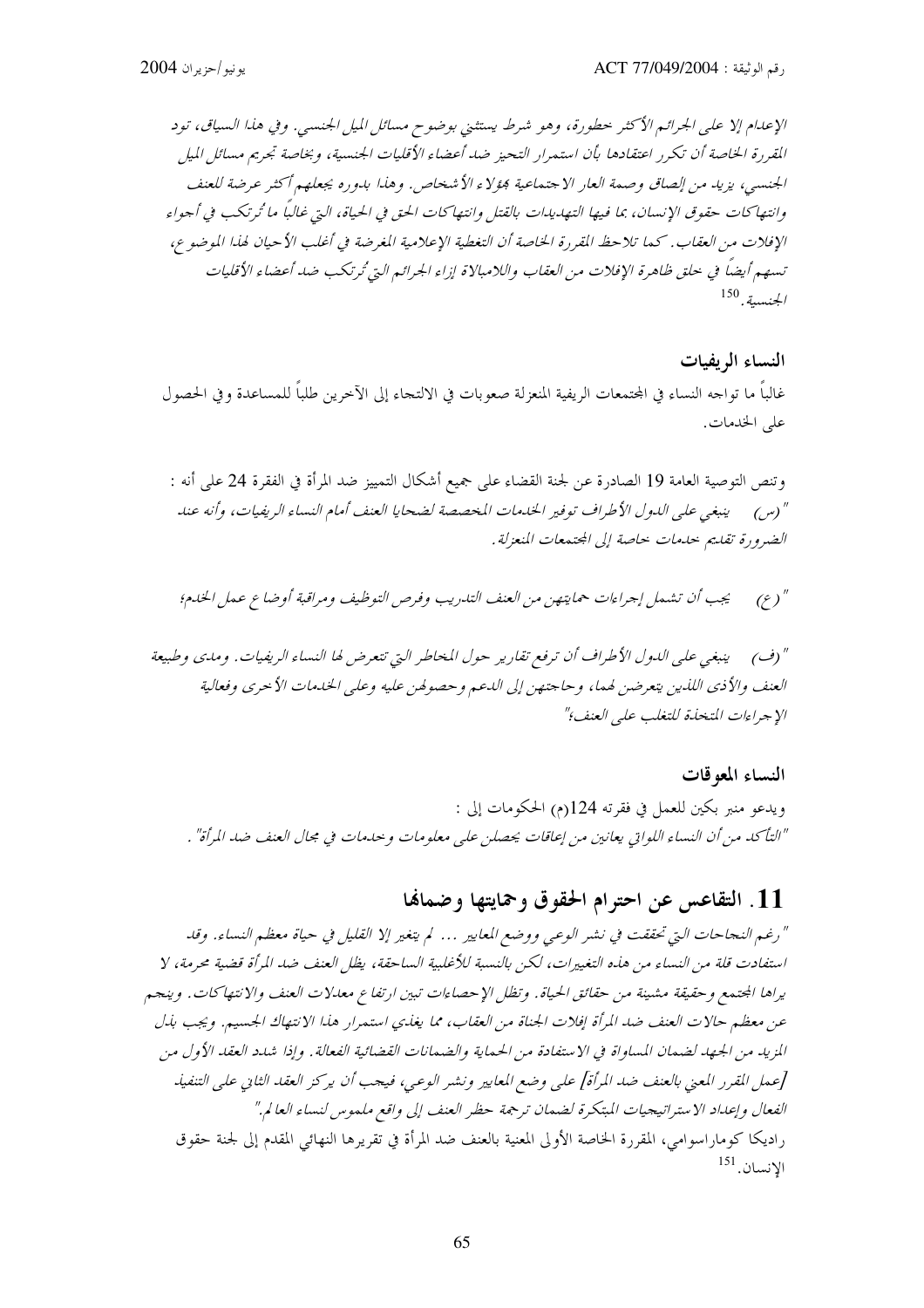ورغم الواجبات الواضحة المترتبة على الدول بموجب القانون الدولي لحقوق الإنسان في اتخاذ إجراءات فعالة لاحترام الحقوق وحمايتها وضمالها، والإرشادات التفصيلية حول التدابير العملية اللازمة، يظل العنف ضد المرأة واسع الانتشار ومنهجيا.

وهناك إمكانيات عديدة أمام الدول لسد الثغرة بين الواجبات المترتبة عليها والنتائج التي لا تفي بالمتطلبات. ويمكنها دراسة المشكلة بفعالية واستشارة النساء حول ما الذي يساعدهن على الخروج من مواقف العنف؛ ويمكنها إبداء الإرادة السياسية من حلال التزام مفتوح بالتغيير وتخصيص الموارد؛ ويمكنها إجراء أبحاث حول أسباب العنف ضد المرأة ونتائجه؛ ويمكنها الحفاظ على حوار بناء مع المؤسسات الدولية لحقوق الإنسان وهيئات الأمم المتحدة والمنظمات غير الحكومية.

## متى يتم الإخلال بواجب اليقظة الواجبة؟

"على عكس التحرك المباشر للدولة، فإن معيار تحديد تواطؤ الدولة في الانتهاكات التي يرتكبها الأفراد والجهات الخاصة أكثر نسبية. ويجب إظهار التواطؤ بالإثبات أن اللدولة تقبل بنمط من الأذي من حلال تقاعسها الواسع. وحيث لا تشارك الدولة فعلياً في العنف المنسرلي أو تتحاهل بصورة مألوفة أدلة قتل النساء أو اغتصاب<sub>كن</sub> أو الاعتداء عليهن من جانب شير كائص الحمهيهين، تقصير اللهولة عيموماً في اتخاذ الحد الأدبي من الخطوات الضيرورية لحيماية حقوق مواطناتما في السلامة الجسدية، وفي حالات قصوى، حقهن في الحياة. ويرسل ذلك رسالة مفادها بأن هذه الاعتداءات مبررة ولن يُعاقب عليها. ولتفادي هذا التواطؤ على الدول أن تبدي اليقظة الواحبة باتخاذ تدابير فعلية لحماية النساء ومقاضاة ومعاقبة الأفراد والجهات الخاصة التي ترتكب الانتهاكات. <sup>152</sup>

و لم يقدم بعد الفقه القانوني المتوافر لدى الهيئات الدولية لحقوق الإنسان شرحاً تفصيلياً يوضح متى تم الوفاء بواحب اليقظة الواحبة في إنفاذ الحقوق. وفي بعض الأمثلة على قانون القضايا، هناك انتهاكات واضحة. فعل سبيل المثال في قضية *أضد المملكة المتحدة،* كانت هناك ثغرة في القانون الذي لم يوفر الحماية لبعض الضحايا. بيد أنه في حالات التقاعس العملية للموظفين الرسميين عن التدخل في مواقف محددة قبل وقوع الانتهاك أو بعده (قضية *عثمان ضد المملكة التحدة،* وقضية *إضد الملكة التحدة)* فإن الحدود الفاصلة بين أداء واجب الدولة والتقاعس عن أدائه أقل وضوحاً.

بيد أن المعيار العام بموجب قانون المعاهدات هو أن الواجبات يجب أن تؤدي بحسن نية. و لم يصدر حكماً حول ما إذا كان ينبغي على الدول اتخاذ جميع التدابير الإيجابية المحددة أعلاه (الفقرات من 5 إلى 11) من أحل الوفاء بواحب اليقظة الواجبة. فإذا كان الأمر كذلك، فهناك قلة من الدول يمكنها الزعم بألها فعلت ذلك، ودول أقل عدداً من ذلك تراقب النتائج وتحري تعديلات وفقاً لفعاليتها في منع العنف والاستجابة لاحتياجات الضحايا.

وكما شُرح بإسهاب في قضايا مثل فلاسكيز رودريغيز،<sup>153</sup> ينبغي على الدول إنشاء جهاز عام لإجراءات القضاء الجنائبي وخدماته، وتنفيذ التوصيات المذكورة أعلاه بالكامل، ومراقبة الفعالية وإجراء تغييرات وفقاً لتجارب الضحايا واحتياحاقمن.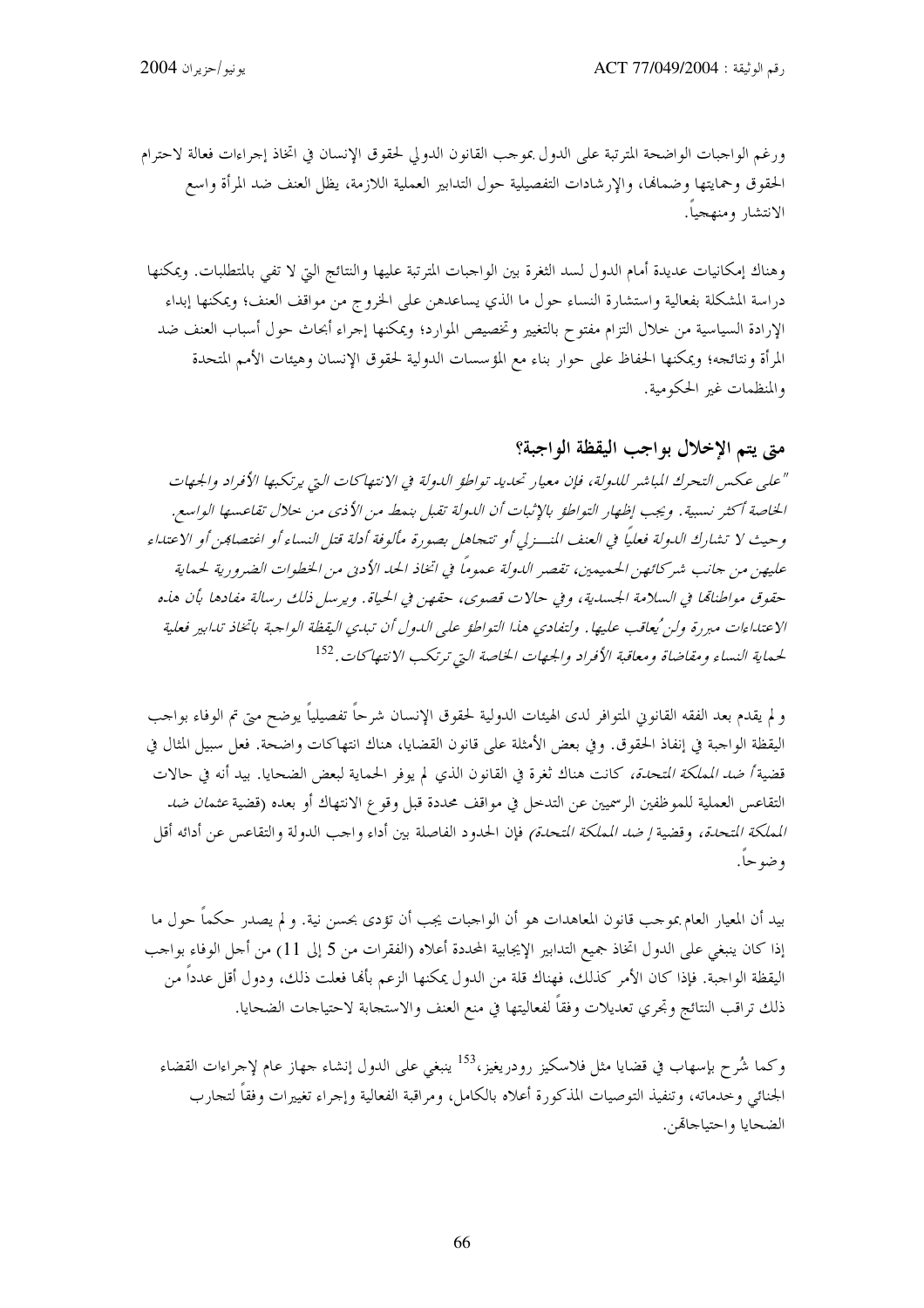# 12. لا أعذار للتقاعس عن تنفيذ جميع التوصيات

ليس هناك أعذار : الثقافة " يتردد صدى حقوق إنسانية مثل تساوي البشر في الكرامة في جميع التقاليد الثقافية حول العالم. وهذا المعنى، هناك أساس كلف في كل تقليد ثقافي لتعزيز قييم حقوق الإنسان وإعلاء شأكما. <sup>154</sup>

" والتحدي الأكبر [لحقوق الإنسان] يأتي من مبدأ النسبية الثقافية حيث تلعب قضايا المرأة دوراً حيوياً . ومن المهم مواجهة هذا التحدي بعقل مفتوح، ومن دون غرور، وأن يشارك الرجال والنساء من الجتمعات المحلية في الكفاح لتبرير صحة حقوق الإنسان وكرامته." <sup>155</sup> راديكا كوماراسوامي، المقررة الخاصة الأولى المعنية بالعنف ضد المرأة وأسبابه ونتائجه

"إن العبارة الشائعة حول ' صدام الحضارات' تتحول بسرعة إلى نبوءة تُحقق ذامًا بذامًا، وهي حط وهمي يُقسِّم العالم بشكل عميق. وقد عززت أحداث 11 سبتمبر/أيلول وما أعقبها هذا الإنجاه بدرجة أكبر . والتسبيس المتزايد للثقافة، وبخاصة صياغتها في قالب الأصولية (الأصوليات) الدينية المتنافسة على القوة العالمية بشكل تحديًا كبيرًا أمام القيادات الدولية والوطنية بشأن النظام المعياري الذي ينظم الأنظمة الدولية لحقوق الإنسان، وبخاصة من حيث تأثيره على النساء. والمواقع الجديدة 'للمعيارية' ، التي تستمد شرعيتها من الثقافة والدين، قد اعتبرها المقررة الخاصة السابقة التحدي الأكبر الذي يواجه الحقوق الإنسانية للمرأة. كما أن اتفاقية القضاء على جميع أشكال التمييز ضد المرأة تلفت الانتباه إلى التناقضات التي يمكن أن تنشأ في تقاطع الحقوق الجماعية والحقوق الإنسانية للمرأة. وهذه المفارقة تطرح السؤال التالي : ' هل يتناقض الحق في الا حتلاف الثقافي والخصوصية الثقافية، كما هو راسخ في حرية العبادة والمعتقد، مع عالمية الحقوق الإنسانية للمرأة؟' وعوضاً عن ذلك، يمكن عكس السؤال على النحو التالي : ' هل السيطرة على المرأة وفرض الأنظمة عليها هي الوسيلة الوحيدة التي يمكن فيها الحفاظ على الخصوصية والتقاليد الثقافية؟' ' هل هو الإكراه الثقافي أم الإكراه الأبوي التسلطبي ومصالح الله كورة المهيمنة هي التي تنتهك الحقوق الإنسانية للمرأة في كل كان؟' ' وعندما يضرب رجل زوجته، هل يمارس حقه باسم الثقافة؟ فإذا كان الأمر كذلك، هل الثقافة والتقاليد والدين ملك الرجال و حدهيم؟

"إن المعايير العالمية لحقوق الإنسان "واضحة بشأن هذه الأسئلة. فالإعلان (الخاص بالقضاء على العنف ضد المرأة) يشدد على أن الدول ' لا يجوز لها التذرع بالعادات أو التقاليد أو الاعتبار الديني للتملص من واجبالها فيما يتعلق (بالقضاء على العنف ضد المرأة).' (المادة 4) الحوار بين الحضارات، الذي يستند إلى تلاقي القيم الراسخة في التراث المشترك لحقوق الإنسان، ضروري جدًا لمقاومة التطرف الديني وتعديه على الحقوق الإنسانية للمرأة. ومن حلال هذا الحوار البناء يمكن للإجماع حول القيم والمعايير أن يؤدي إلى تلاقي العمل على تحقيق الوحدة ضمن التنوع." ياكين إرتورك، المقررة الخاصة الثانية المعنية بالعنف ضد المرأة وأسبابه ونتائجه<sup>156</sup>

وليس هناك مبرر للتقصير في توحى اليقظة الواجبة فيما يتعلق بالعنف ضد المرأة. والدول ملزمة باتخاذ إجراء فعال لضمان الحقوق. بيد أن بعض الدول تزعم أن هناك واجباً أهم على صعيد الحفاظ على بعض القوانين والممارسات الدينية أو الثقافية أو التقليدية فيها.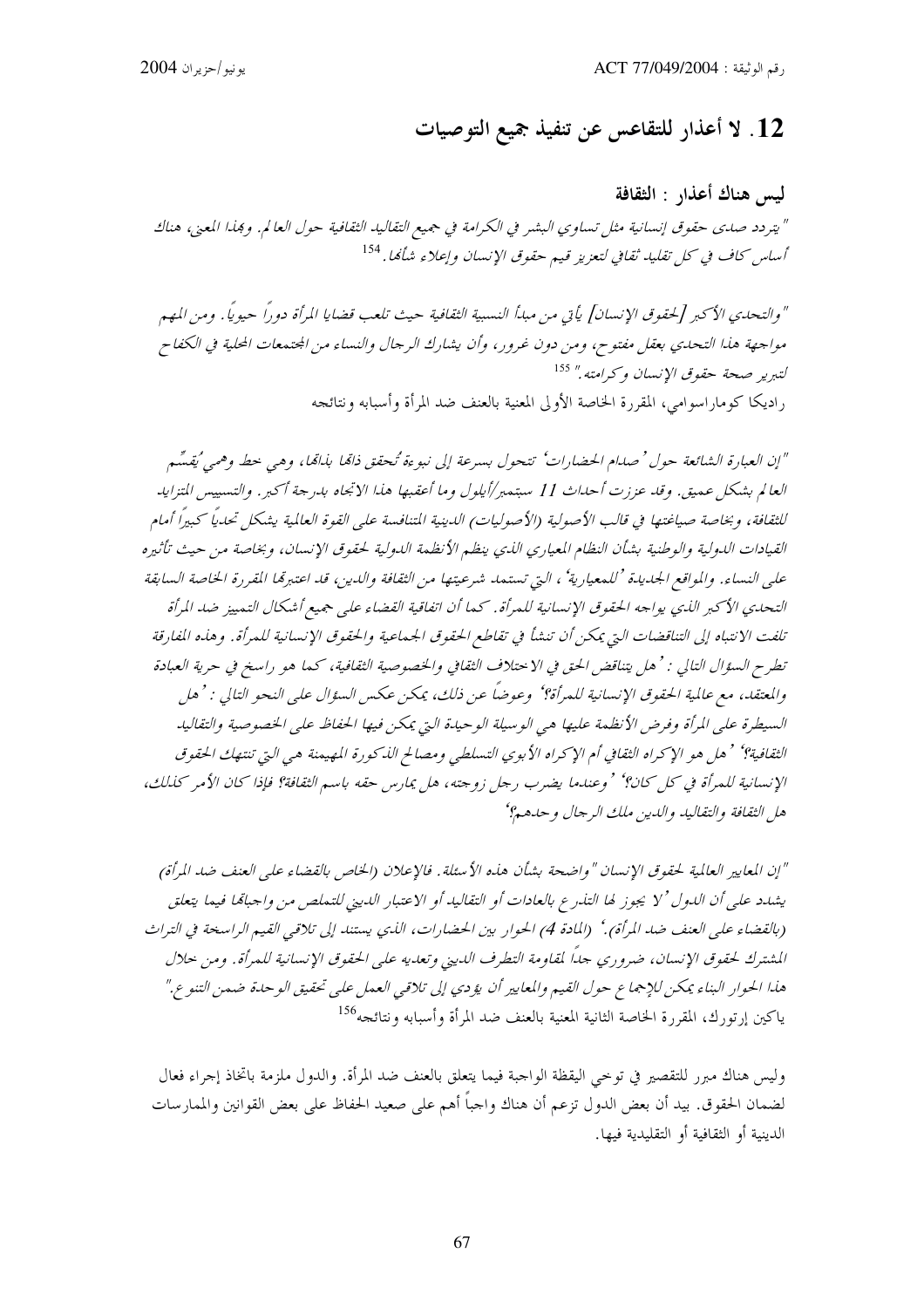وغالباً ما يصعب على النساء الهروب من العنف ضد المرأة، وبخاصة في المنـــزل، لأن الدولة تؤيد الممارسات التقليدية أو الثقافية. وهي تشمل الزيجات القسرية أو المبكرة؛ والقيود المفروضة على حصول النساء على الطلاق أو النفقة؛ والقيود المفروضة على قدرة المرأة على العمل لإعالة نفسها، أو لضمان حضانة أطفالها، عندما تكون بدون زوج أو عضو ذكر آخر في العائلة لإعالتهم.

وتشير صراحة اتفاقية القضاء على جميع أشكال التمييز ضد المرأة إلى أن أي نو ع من الأعذار القائمة على الثقافة أو التقاليد أو الدين والتي تؤدي إلى التمييز ضد المرأة (وتستتبع ممارسة العنف ضدها) ليست مقبولة.

وتنص المادة 12(1) على أن : "تشجب الدول الأطراف جميع أشكال التمييز ضد المرأة، وتتفق على أن تنتهج، بكل الوسائل المناسبة ودون إبطاء، سياسة تستهدف القضاء على التمييز ضد المرأة، وتحقيقاً لذلك تتعهد بالقيام بما يلي : اتخاذ جميع التدابير المناسبة، بما في ذلك التشريعي منها، لتغيير أو إبطال القائم من القوانين والأنظمة  $(\theta)$ والأعراف والممارسات التي تشكل تمييزاً ضد المرأة.

وإضافة إلى ذلك قالت لجنة القضاء على جميع أشكال التمييز ضد المرأة في توصيتها العامة 19 إن : "المواقف التقليدية التي تعتبر بموجبها النساء حاضعات للرجال أو بأن لهن أدواراً نمطية جامدة تعزز استمرار الممارسات واسعة النطاق التي تنطوي على العنف أو الإكراه، مثل العنف والأذي العائلي والزواج القسري والوفيات بسبب المهور والاعتداءات بالحوامض الحارقة و حتان الإناث. و هذا التحيز والمهار سات يمكن أن تب<sub>ر</sub>ر العنف القائير علي النوع الاجتماعي كشكل من أشكال حماية النساء أو السيطرة عليهن. ومن شأن تأثير هذا العنف علي السلامة الجسدية والعقلية للمرأة حرمامًا من المساواة في التمتع بحقوق الإنسان والحريات الأساسية وممارستها ومعرفتها ."

ويشير الإعلان الخاص بالقضاء على العنف ضد المرأة في المادة 4 إلى أنه : " ينبغي على الدول أن تدين العنف ضد المرأة وعدم التذرع بأية عادات أو تقاليد أو اعتبار ديني للتملص من واجبامًا المتعلقة بالقضاء عليه."

وقالت لجنة حقوق الإنسان إن : "اللدول الأطراف يجب أن تكفل علىم استخدام المواقف التقليدية أو التاريخية أو اللدينية أو الثقافية لتبرير انتهاكات حق المرأة في المساواة أمام القانون والمساواة في التمتع بجميع الحقوق الواردة في العهد (الدولي الخاص بالحقوق المدنية والسياسية)" . <sup>157</sup>

ويدعو منبر بكين للعمل في فقرته 124(أ) الحكومات إلى أن : تشجب العنف ضد المرأة وتمتنع عن التذرع بأية عادات أو تقاليد أو اعتبار ديني للتملص من واجباهًا فيما يتعلق بالقضاء عليه، كما هي محددة في الإعلان الخاص بالقضاء على العنف ضد المرأة."

وتنص التوصية العامة 19 الصادرة عن لجنة القضاء على جميع أشكال التمييز ضد المرأة في الفقرة (24هـــ) على أن :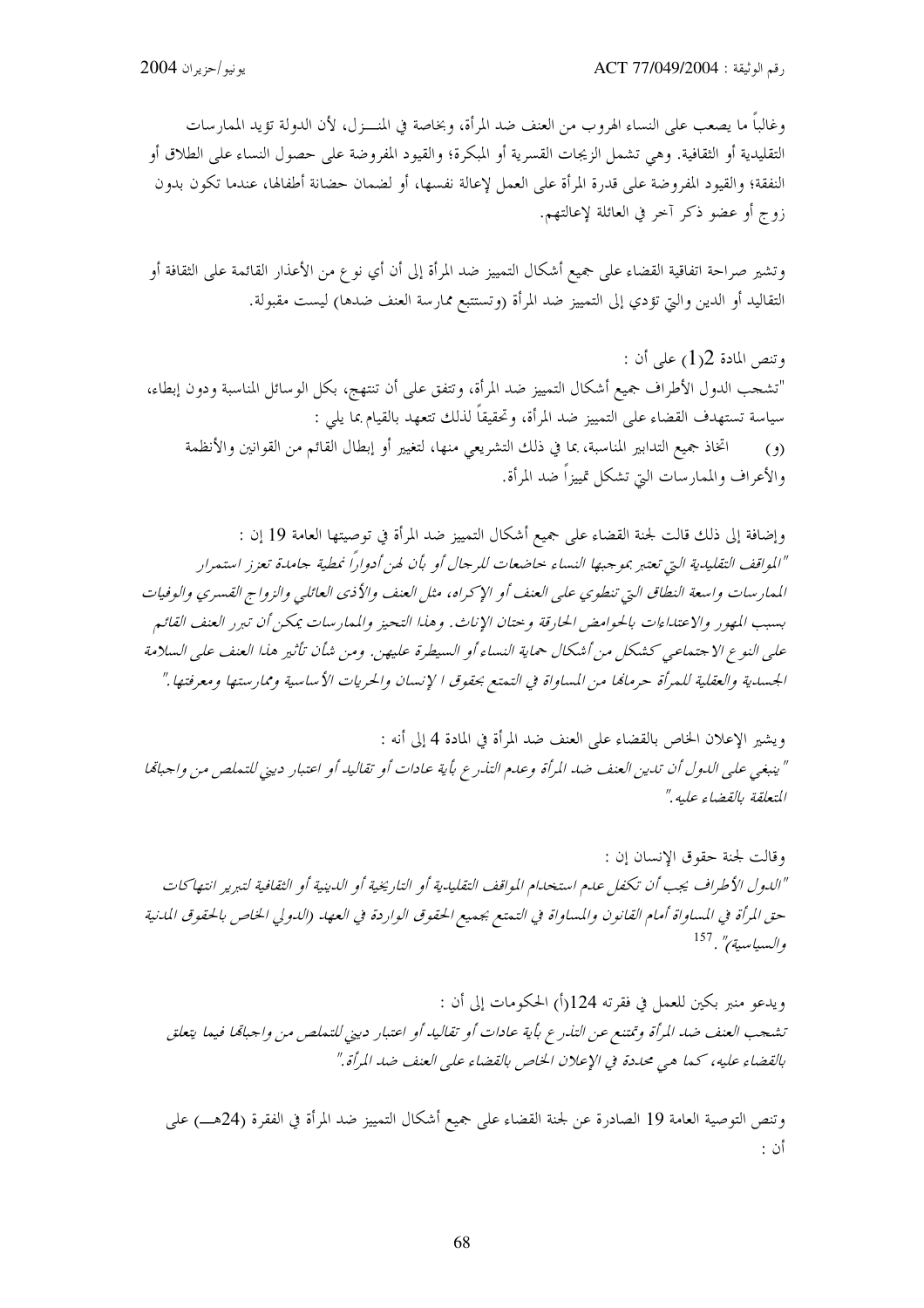"الدول الأطراف عليها أن تحدد في تقريرها طبيعة ومدى المواقف والعادات والممارسات التي تلتم العنف ضد المرأة، وأنواع العنف الناجمة عنها . وعليها أن تذكر الإجراءات التي اتخلقا للتغلب على العنف، والآثار الناجمة عن تلك الا جير اءات<sup>ي"</sup>

ليس هناك أعذار : العنف الرسمي القائم على النوع الاجتماعي

بعض القوانين هي بحد ذاتما سبب مباشر للعنف القائم على النوع الاحتماعى. فمثلاًن إن القوانين التي تجرم الزنا يؤدي إلى سجن النساء والفتيات، وفرض عقوبات تصل إلى حد التعذيب أو المعاملة القاسية واللاإنسانية والمهينة مثل الجلد، وانتهاكات الحق في الحياة، مثل عقوبة الإعدام. وتعتقد منظمة العفو الدولية أنه لا يجوز للدولة أن تجرم العلاقات الجنسية التي تتم بالتراضي وأنه يجب إلغاء جميع هذه القوانين من كتب القانون. ومن خلال إنفاذ هذه القوانين، ترتكب الدولة نفسها عنفاً قائماً على النو ع الاحتماعي وتنتهك معايير حقوق الإنسان. مثل الحظر المفروض على التعذيب وسوء المعاملة والمادة 6 من العهد الدولي للحقوق المدنية والسياسية التي تنص على ألا "يحكم هِذِهِ العقوبةِ إِلاَّ جزاءِ على أشدِ الجرائمِ خطورة".

ليس هناك أعذار : القصور الذاتي

غالباً ما تتقاعس الدول عن إنفاذ الحقوق بسبب قصور ذاتي، وعدم استعداد لإلقاء نظرة انتقادية على قوانينها وممارساقما وإجراء التغييرات الضرورية. والمادة 27 من اتفاقية فيينا الخاصة بقانون المعاهدات تنص على أن "الدولة الطرف لا يجوز لها التذرع بنصوص قانوها الداحلي كمبرر لتقاعسها في تنفيذ المعاهدة."

وتقول لجنة حقوق الإنسان التابعة للأمم المتحدة في تعليقها العام 31 على المادة 2 من العهد الدولي الخاص بالحقوق المدنية والسياسية إن :

"الدول الأطراف ملزمة عند المصادقة بإجراء تغييرات في قوانينها وممارساقما المحلية بحسب الضرورة لضمان تقيدها بالعهد [الخاص بالحقوق المدنية والسياسية]. وإن الشرط الوارد في الفقرة 2 من المادة 2، باتخاذ حطوات لإدحال العبهد حيز النفاذ لها مفعول غير مشيروط وفوري. <sup>158</sup>

وتدعم هذا المبدأ القاعدة الأساسية لاتفاقية فيينا حول قانون المعاهدات، والقاضية بوجوب الوفاء بالواجبات التي تمليها المعاهدات بحسن نية. فالدول تلتزم بحرية القبول بالواجبات التي تستلزمها المعاهدات، وتعطي موافقتها على الالتزام القانوين بالوفاء بواجبالها. والمعاهدات عبارة عن اتفاقيات يجب أن توجه سلوك الدول : وعليها الوفاء ها عملياً، وهي ليست مجرد قصاصات ورق. ويجب الوفاء بالمعاهدات حتى عندما تتعارض مع القانون المحلي : فالدول التي تصادق على معاهدة حديدة أو تنضم إليها ملزمة بتغيير قوانينها حتى يتسنى الوفاء بالمعاهدة وتنفيذها عملياً.

ليس هناك أعذار : الفقر ينص التعليق العام على المادة 2 من العهد الدولي الخاص بالحقوق المدنية والسياسية على أن : "التقاعس في التقيد بمذا الواجب لا يمكن تبريره بالإشارة إلى الاعتبارات الاجتماعية أو الثقافية أو الاقتصادية داحل اللهولة" .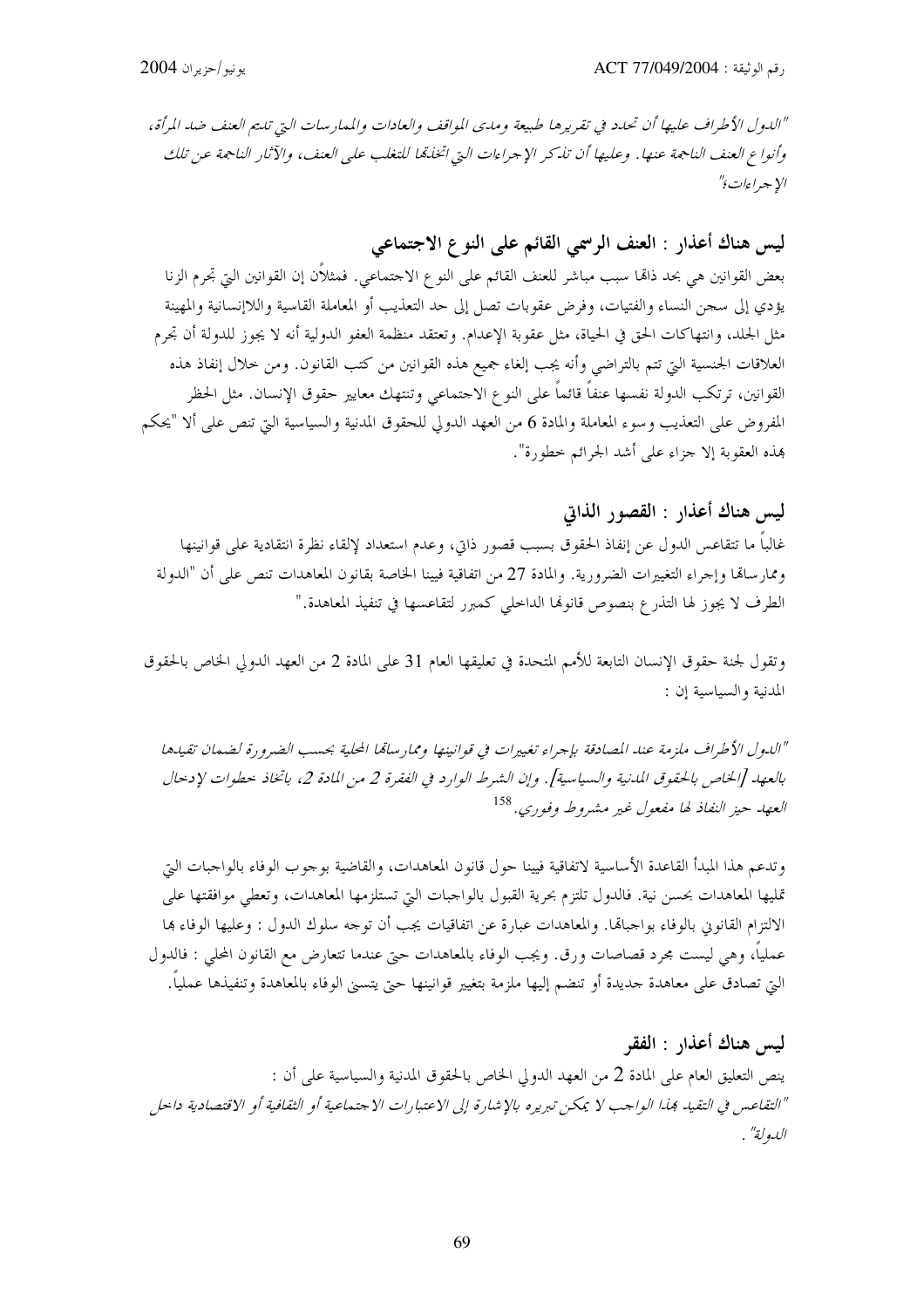وقالت لجنة حقوق الطفل عند دراسة القضية ذاقما، وهي توافر الموارد لتلبية الحقوق : "تحتاج الدول إلى التهكين من الإثبات بألها نفّلت ' إلى الحد الأقصبي من الموارد المتوافرة' ."

ويمكن إظهار الالتزام والإرادة السياسية بشكل محسوس عبر تقديم نسبة معقولة من الموارد المتوافرة، حتى وإن كانت الموارد المتوافرة قليلة.

ليس هناك أعذار : عدم إحراز تقدم

" رغم المكاسب المهمة المحققة في صياغة معايير ومقاييس حقوق الإنسان للتصدي للعنف ضد المرأة، تظل هناك ثغرة ملموسة في تطبيقها. ويحتاج سد الثغرة إلى إرساء المعايير على المستوى المحلي. ويجب إشراك المحتمعات في الجهد المبذول لترجمة الصلاحيات الدولية إلى قوانين وخطط وأفعال بحيث يصبح لهذه الآليات معنى في الحياة اليومية . ويمكن حدمة هذه العملية على أفضل وجه عند وجود أساس لإطار قانوني واضح والتزام بسيادة القانون." UNIFEM، لا دقيقة أكثر : وضع حد للعنف ضد المرأة.<sup>155</sup>

وقرار الجمعية العامة للأمم المتحدة رقم 86/52 — تدابير منع الجريمة والقضاء الجنائي لاحتثاث العنف ضد المرأة : استراتيجيات نموذجية وتدابير عملية تتعلق بالقضاء على العنف ضد المرأة في مضمار منع الجريمة والقضاء الجنائي :

"نحت الدول الأعضاء وهيئات ومؤسسات الأمير المتحدة، بحسب مقتضي الحال، علي : تبادل المعلومات المتعلقة بنماذج التدحل والبرامج الوقائية الناجحة في القضاء على العنف ضد المرأة وإعداد  $\hat{O}$ دليل تلك النماذج؛ التعاون والتعامل على المستويين الإقليمي واللدولي مع الهيئات المختصة لمنع العنف ضد المرأة وتعزيز  $(\hookrightarrow)$ الإجراءات لتقليم الجناة فعليًا إلى العدالة، عبر آليات التعاون والمساعدات الدولية وفقًا للقانون الوطيئ؛ الإسهام في صندوق الأميم المتحدة للتنمية الخاص بالنساء و دعمه في أنشطته للقضاء على العنف ضد  $\left(\overline{z}\right)$ المرأة ."

ومن الضروري أن تواصل الدول إعادة التقييم الانتقادي لمدى انتهاكات حقوق الإنسان مثل العنف ضد المرأة عند حدوثها. كذلك عليها أن تواصل مراجعة قوانينها وسياسالها وإدارتها، على صعيد الفعالية. وقد تكللت مبادرات احتثاث العنف ضد المرأة بدرحات متفاوتة من النجاح — لكنها كانت بثبات نجاحات جزئية، أو لم تتم متابعتها باتساق. واعتُبرت المراقبة الأكثر وضوحاً وفعالية لمدى العنف ضد المرأة وفعالية سبل الانتصاف السبيل لإحراز تقدم في ضمان التنفيذ الصحيح للقانون الدولي لحقوق الإنسان الذي يحمى المرأة من العنف.<sup>160</sup>

ويحتْ منبر بكين للعمل في فقرته 124(د) الحكومات على :

"اعتماد و/أو تنفيذ قوانين ومراجعتها وتحليلها بصورة دورية بما يكفل فعاليتها في القضاء على العنف ضد المرأة، مع التشديد على منع العنف ومقاضاة المذنبين؛ واتخاذ إجراءات تكفل حماية النساء اللواتي يتعرضن للعنف، والحصول على سبل تظلم عادلة وفعالة، بما في ذلك التعويض المادي للضحايا ورد الاعتبار إليهن وشفاؤهن وإعادة تأهيل الجناة "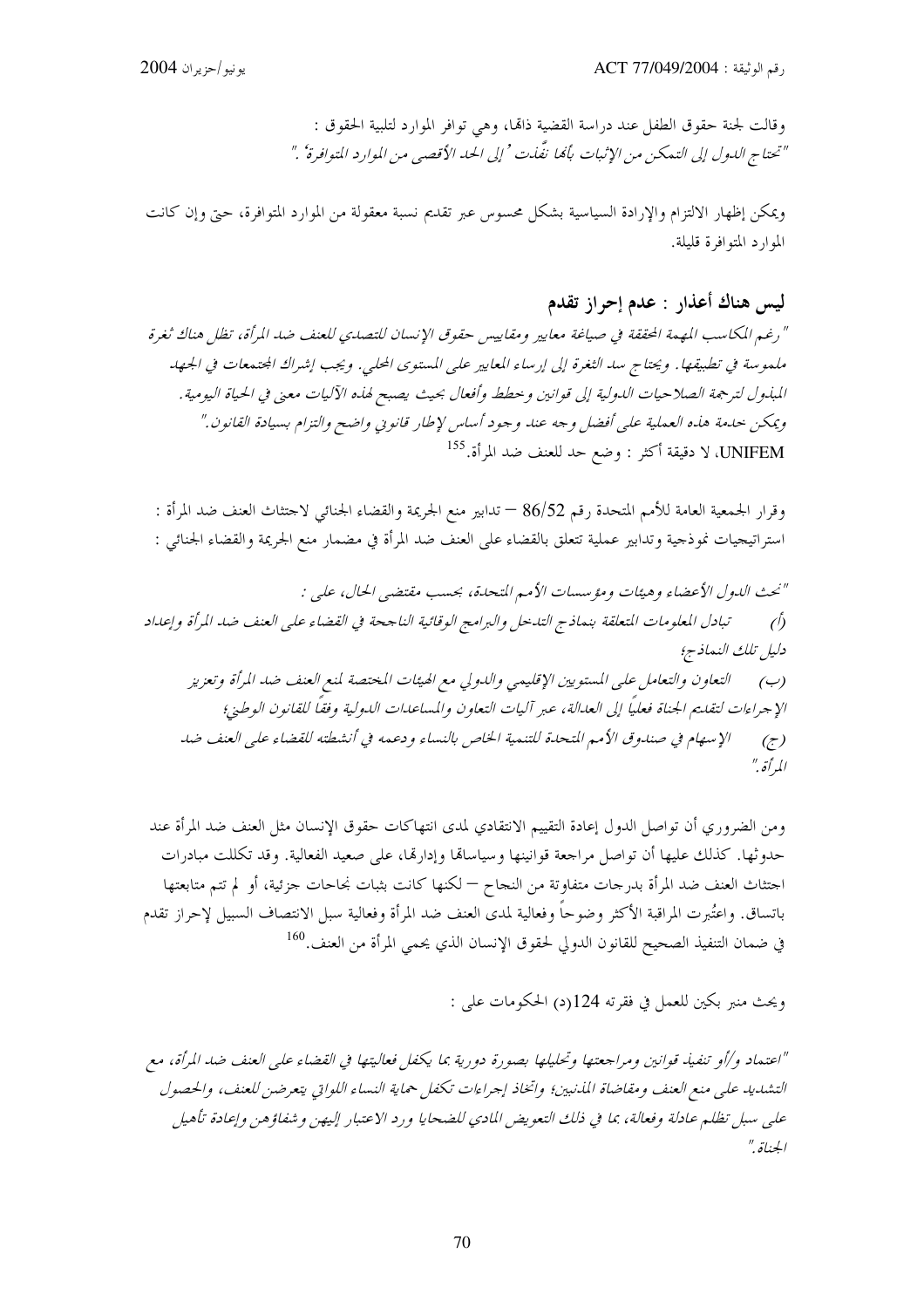وسيحتاج استئصال شأفة العنف ضد المرأة في المدى الطويل إلى الشحاعة والابتكار والشمولية والتحركات المنسقة بين النشطاء في الدول والحكومات والهيئات الدولية لحقوق الإنسان. وسيحتاج الجميع إلى التعامل بترو وتعاطف مع الناجيات حول التجارب التي مررن بما ومعرفة احتياجاقمن، من أجل مناقشة الحلول الممكنة وتبادل الممارسات الفضلي.

وتستمر فضيحة العنف ضد المرأة، على الأقل جزئياً بسبب لامبالاة العالم إزاء الانتهاكات المريعة لحقوق الإنسان. ويُنظر إلى العنف ضد المرأة، شأنه شأن الرق والتعذيب في القرون السابقة، باعتباره طبيعياً واعتيادياً ولا مفر منه ومقبولاً. وأسوة بالرق والتعذيب، فالعنف ليس أياً مما ذكر. فأفعال العنف ضد المرأة تشكل جرائم. ويجب منع هذه الأفعال، وعندما يفشل المنع، يجب تقديم الجناة إلى العدالة ومعاقبتهم. وكما كان حال الرق والتعذيب، يمكن إحراز تقدم في احتثاث العنف ضد المرأة بفهم انتهاكات حقوق الإنسان على حقيقتها والتنديد بما علناً، فضلاً عن اتخاذ إجراءات ضد الجناة.

وقد سُئلت منظمة العفو الدولية عما إذا كانت حملتها لوضع حد للعنف ضد المرأة يمكن أن تنجح. فالتعذيب ما زال مستمراً رغم الجهود المضنية التي بذلها نشطاء حقوق الإنسان طوال الأربعين عاماً الماضية. وربما سيتواصل العنف ضد المرأة، رغم العمل الذي تقوم به منظمة العفو الدولية والجهود التي يبذلها عدد لا يحصى من النساء والرجال الشجعان الآخرين الذين يحاولون القضاء عليه قضاء مبرماً. لكن العالم الذي يعرف فيه الجميع أن العنف ضد المرأة يشكل انتهاكاً غير مقبول لحقوق الإنسان سيشكل إنجازاً بحد ذاته، وخطوة ملموسة نحو احتثاثه.

# هوامش : 1. أوضاع حقوق المرأة في ثويداد حواريز، المكسيك : الحق في عدم التعرض للعنف والتمييز، الفصل السادس، التقرير السنوي للجنة الأمريكية لحقوق الإنسان، 2002، الفقرة 158.

- 2. يونيفم، لا دقيقة أكثر : وضع حد للعنف ضد المرأة، 75 .
- . http://www.iwrp.org/CEDAW\_Impact\_Study.htm
	-
	- 5. أول دراسة للتأثير أعدهما لجنة القضاء على التمييز ضد المرأة، الصفحة 17.
		- 6 الصفحة 18.
		- 7. المادة 38، القانون الأساسي لمحكمة العدل الدولية.
		- 8. المادة 38، القانون الأساسي لمحكمة العدل الدولية.
		- 9. المادة 53، القانون الأساسي لمحكمة العدل الدولية.
- 10. الاتفاقية (الأولى) لتحسين حال الجرحي والمرضى بالقوات المسلحة في الميدان، المادة 50؛ الاتفاقية (الثانية) لتحسين حال جرحي ومرضى وغرقي القوات المسلحة في البحار، المادة 51؛ الاتفاقية (الثالثة) بشأن معاملة أسرى الحرب، المادة 130؛ الاتفاقية (الرابعة) بشأن حماية الأشخاص المدنيين في وقت الحرب، المادة 147.
- 11. انظر "حقوق الإنسان وبروتوكولات الأمم المتحدة الجديدة بشأن الاتحار وقمريب المهاجرين : تحليل أولي"، في بحلة حقوق الإنسان الفصلية 4 (2001) لمزيد من المعلومات.
	- 12. وثيقة الأمم المتحدة (2002) UN Doc. E/2002/68/Add.1.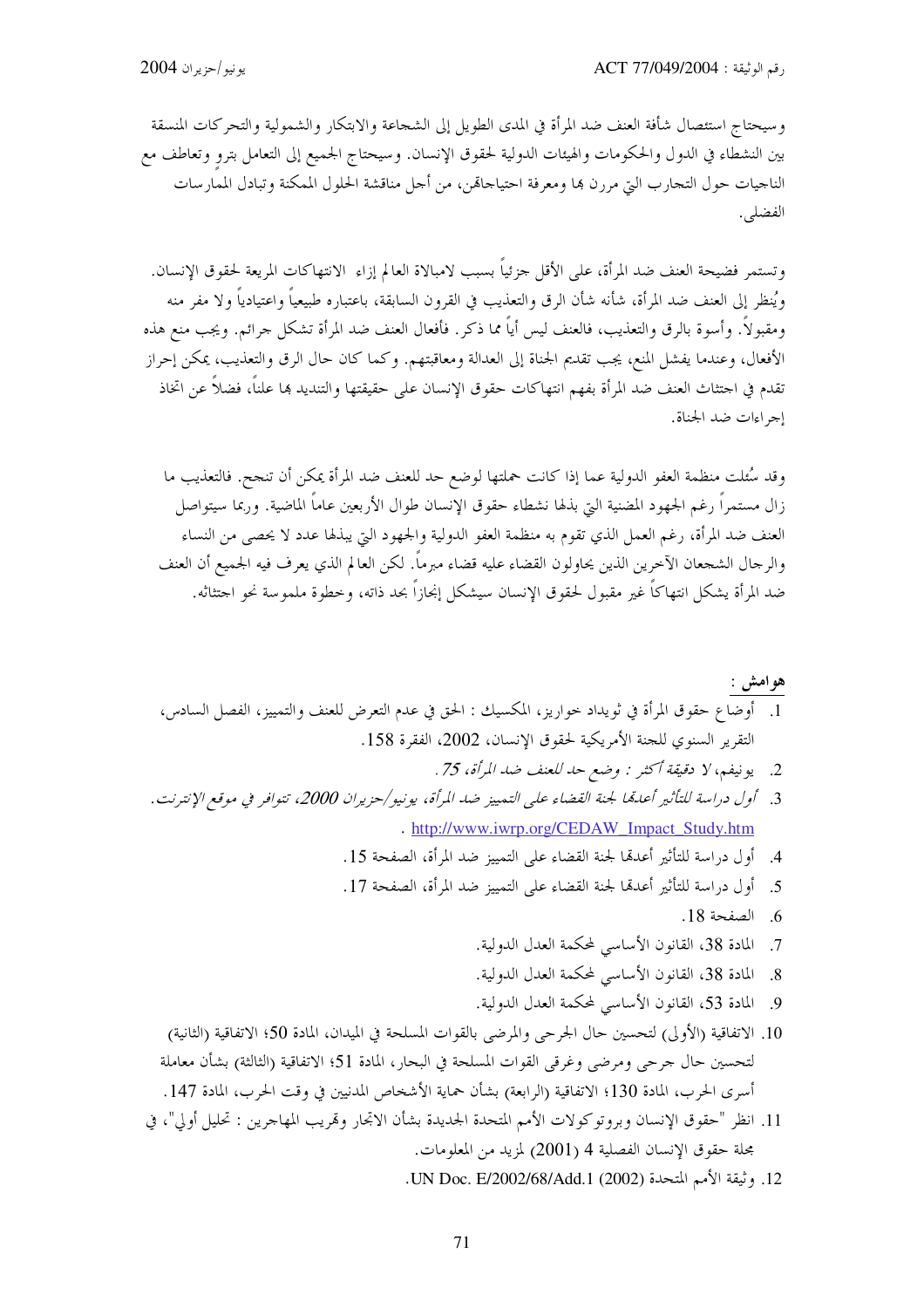- 13. المادة 12، مواد لجنة القانون الدولي المتعلقة بمسؤولية الدول؛ المادة 1 من الاتفاقية الأوروبية لحقوق الإنسان؛ لوازيدو ض*د تركيا،* المحكمة الأوروبية لحقوق الإنسان، 23 مارس/آذار 1995، الفقرة 62؛ *قبرص ضد تركيا* (الطلب 94/25781) المحكمة الأوروبية لحقوق الإنسان، 10 مايو/أيار 2001، الفقرة 78. التعليق العام على المادة 2 من العهد الدولي الخاص بالحقوق المدنية والسياسية، والذي أصدرته لجنة الأمم المتحدة لحقوق الإنسان في 29 مارس/آذار 2004. وثيقة الأمم المتحدة : UN Doc.: CCPR/C/74/CRP.4/Rev.6.
	- 14. اعتمدته لجنة حقوق الإنسان في 29 مارس/آذار 2004. وثيقة الأمم المتحدة، :.UN Doc .8 .CCPR/C/74/CRP.4/Rev، الفقرة 8.
	- 15. لجنة حقوق الطفل، التعليق العام رقم 5 : الإحراءات العامة لتنفيذ اتفاقية حقوق الطفل (المواد 4 و42 و44، الفقرة 6)، وثيقة الأمم المتحدة : CRC/GC/2003/5، 27 نوفمبر/تشرين الثاني 2003، الفقرة 1.
		- 16. لجنة الحقوق الاقتصادية والاحتماعية والثقافية، التعليق العام 14، الحق في التمتع بأعلى مستوى من الصحة يمكن بلوغه، وثيقة الأمم المتحدة :(U.N. Doc. E/C.12/2000/4 (2000) الفقرة 33.
		- 17. الإعلان الخاص بالقضاء على العنف ضد المرأة، قرار الجمعية العامة U.N. GAOR Supp. ،104/48 له .No. 49) at 217, وثيقة الأمم المتحدة (1993) U.N. Doc. A/48/49.
			- 18. قرار الجمعية العامة 86/52.
- 19. قرار مجلس الأمن الدولي 1325 بشأن المرأة والسلام والأمن؛ وثيقة الأمم المتحدة UN Doc. S/RES/1325 (2000)، 31 أكتوبر/تشرين الأول 2000.
- 20. لجنة القضاء على التمييز ضد المرأة، التعليق العام 19، العنف ضد المرأة، (الدورة الحادية عشرة، 1992)، مجموعة التعليقات العامة والتوصيات العامة التي اعتمدقما الهيئات المشرفة على معاهدات حقوق الإنسان، وثيقة الأمم المتحدة U.N. Doc. HRI\GEN\1\Rev.1 في 84 (1994).
	- 21. لجنة حقوق الإنسان، التعليق العام رقم 28: المساواة في الحقوق بين الرجال والنساء (المادة 3)، وثيقة الأمم المتحدة CCPR/C/21/Rev.1/Add.10، 29 مارس/آذار 2000.
	- 22. راديكا كوماراسوامي، المقررة الخاصة المعنية بالعنف ضد المرأة، تقرير مقدم إلى لجنة حقوق الإنسان، وثيقة الأمم المتحدة UN Doc. E/CN.4/2003/75، يناير/كانون الثاني 2003، الفقرة 85.
- 23. تعتبر منظمة العفو الدولية هذه الجماعات مسؤولة مباشرة عن الانتهاكات التي ترتكبها، سواء كانت تقاتل الدولة أو جماعات أخرى، وبصرف النظر عما إذا كانت تسيطر على أراض، بموجب المبادئ المستمدة من قوانين النـــزاع المسلح (لمزيد من المعلومات حول العنف ضد المرأة من حانب الجماعات المسلحة : انظر ترجمة الحقوق إلى واقع : العنف ضد المرأة في النواعات المسلحة، رقم الوثيقة : ACT 77/050/2004.
	- 24. إعلان الأمم المتحدة الخاص بالقضاء على العنف ضد المرأة، وثيقة الأمم المتحدة .UN Doc A/RES/48/104، الذي اعتمدته الجمعية العامة للأمم المتحدة في 20 ديسمبر/كانون الأول 1993.
- 25. مثلاً قضية *أيرلندا ضد المملكة المتحدة،* المحكمة الأوروبية لحقوق الإنسان، 18 يناير/كانون الثاني 1978، مثل هذه القضايا نادرة لألها تتعلق بالتقاضي للمصلحة العامة" وليس للمصلحة الذاتية للدولة.
- 26. أُنشئت لجنة القانون الدولي من حانب الجمعية العامة في العام 1947 لتعزيز التطوير التدريجي للقانون الدولي وتقنينه. واللحنة التي تجتمع سنوياً تضم 34 عضواً تنتخبهم الجمعية العامة لمدة حمس سنوات ويخدمون بصفتهم الشخصية وليس كممثلين عن حكومات بلدافمم. ويتعلق معظم عمل اللجنة بإعداد مسودات حول مواضيع القانون الدولي. وتختار اللحنة بعض المواضيع وتحال إليها مواضيع أخرى من حانب الجمعية العامة أو المحلس الاقتصادي والاجتماعي. وعندما تنجز اللجنة مسودات المواد حول موضوع معين، تعقد الجمعية العامة عادة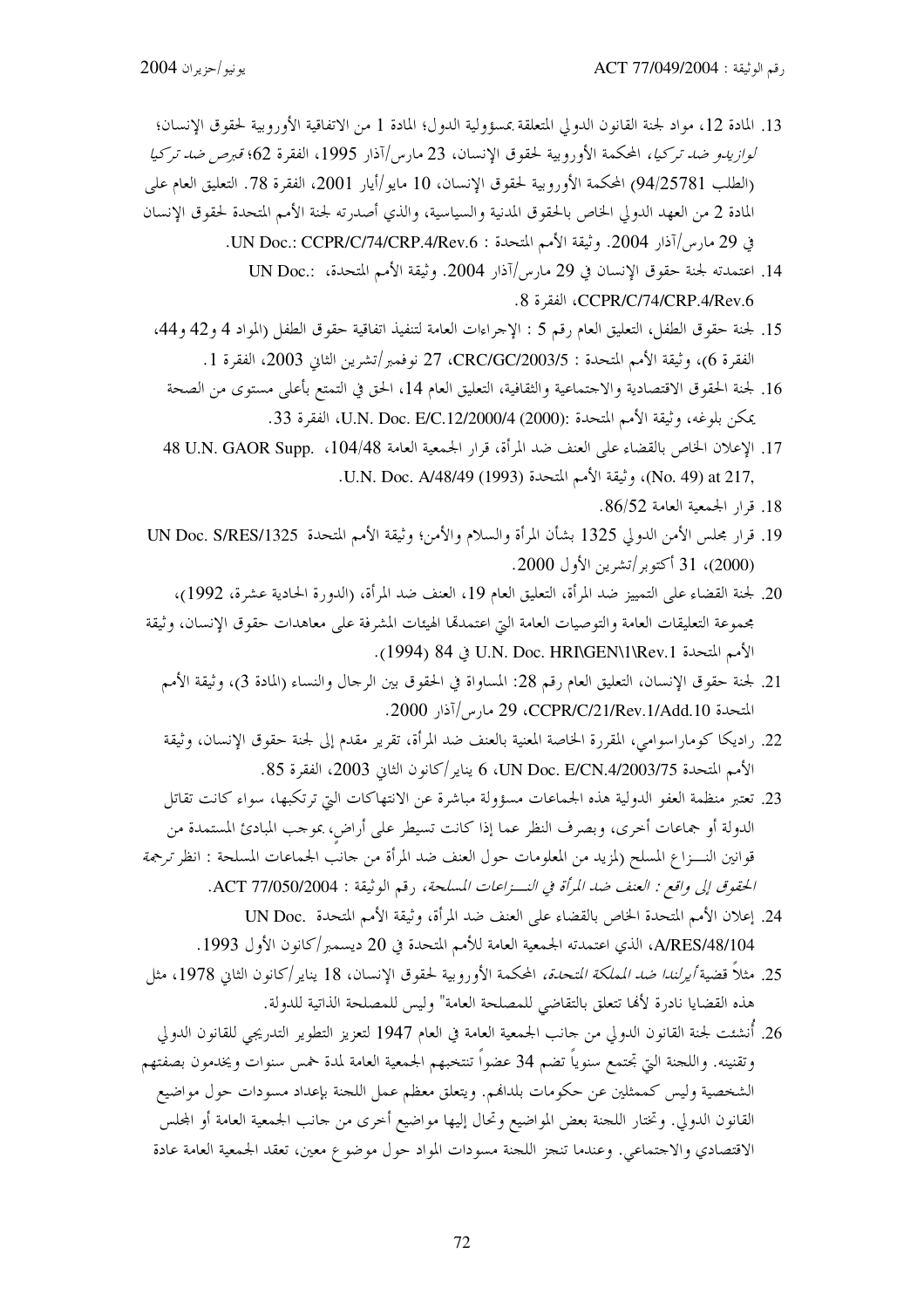مؤتمراً دولياً للسفراء فوق العادة لإدخال مسودة المواد في اتفاقية تطرح بعدها أمام الدول لكى تنضم إلى عضو يتها.

- 27. مسودة مواد حول مسؤولية الدول عن الأفعال الخاطئة دولياً، اعتمدها لجنة القانون الدولي في دورها الثالثة والخمسين (2001).
- 28. مسودة مواد حول مسؤولية الدول عن الأفعال الخاطئة دولياً، اعتمدها لجنة القانون الدولي في دورتما الثالثة والخمسين (2001). انظر مسودة مواد لجنة القانون اللدولي حول مسؤولية الدول، المقدمة والنص والتعليقات، إعداد حيمس كروفورد، مطبعة جامعة كامبريدج 2002.
	- 29. قناة كورفو، الوقائع، تقارير محكمة العدل الدولية، 1949، الفقرة 18.
- 30. الموظفون الدبلوماسيون والقنصليون، تقارير محكمة العدل الدولية 1980، الصفحة 3 في الصفحات 31-32، الفقر تان 63، 67.
	- 31. محكمة الدول الأمريكية لحقوق الإنسان، السلسلة ج، الرقم 4 (1989) الفقرة 170.
- 32. قضية فالاسكيز رودريغيز، الحكم الصادر في 29 يوليو/تموز، 1988، محكمة الدول الأمريكية لحقوق الإنسان (السلسلة ج) رقم 4 (1988)، الفقرة 172.
- 33. قضية أصد المملكة التحدة، 23 سبتمبر |أيلول 1998، أكس وواي ضد هولندا، رقم الطلب 80/8978، 26 مارس/آذار 1985.
	- 34. تؤكد ديباجة اتفاقية فيينا الخاصة بقانون المعاهدات أن "مبادئ الموافقة الحرة وحسن النية قاعدة pacta sunt servanda (وجوب الوفاء بالاتفاقيات) معترف بما عالمياً".
		- 35. المادة 26 من اتفاقية فيبنا الخاصة بقانون المعاهدات.
		- 36. المادة 27 من اتفاقية فيينا الخاصة بقانون المعاهدات.
- 37. وفقاً لموقع الإنترنت الرسمي لمكتب المفوض السامي لحقوق الإنسان التابع للأمم المتحدة، فإنه اعتباراً من 23 إبريل/نيسان 2004، كانت هناك 152 دولة طرف في العهد الدولي الخاص بالحقوق المدنية والسياسية، و177 دولة طرف في اتفاقية القضاء على جميع أشكال التمييز ضد المرأة. وبحلول ذلك التاريخ، فقط بروناي دار السلام وجزر كوك والكرسي الرسولي وجزر مارشال والولايات الاتحادية لميكرونيزيا ونيوي وبالاو وقطر وتونغا والإمارات العربية المتحدة لم تصادق على كلا المعاهدتين. ورغم أن هذه الدول لم تصادق على المعاهدات المعنية، إلا أُلها تظلَّ ملزمة بمبدأ القانون الدولي العرفي.
	- 1948.38
	- 1966 39 1966.40
	- 41. اعتمد في روما في 4 نوفمبر/تشرين الثاني 1950 ودحل حيز النفاذ في 3 سبتمبر/أيلول 1953.
- 42. الميثاق الأفريقي [بانجول] لحقوق الإنسان والشعوب الذي اعتُمد في 27 يونيو/حزيران 1981، وثيقة منظمة الوحدة الأفريقية CAB/LEG/67/3 rev. 5, 21 I.L.M. 58 (1982)، دخل حيز النفاذ في 21 أكتوبر/تشرين الأول 1986.
	- 43. اعتمد في 11 يوليو/تموز 2003، مابوتو، موزمبيق.
	- 44. الاتفاقية الأمريكية لحقوق الإنسان، منظمة الدول الأمريكية، سلسلة المعاهدات رقم 36، U.N.T.S. ، 123، دخلت حيز النفاذ في 18 يوليو/تموز 1978.
		- 45. اعتُمدت في بلم دو بارا، البرازيل، 6 سبتمبر/أيلول 1994.
			- .1979.46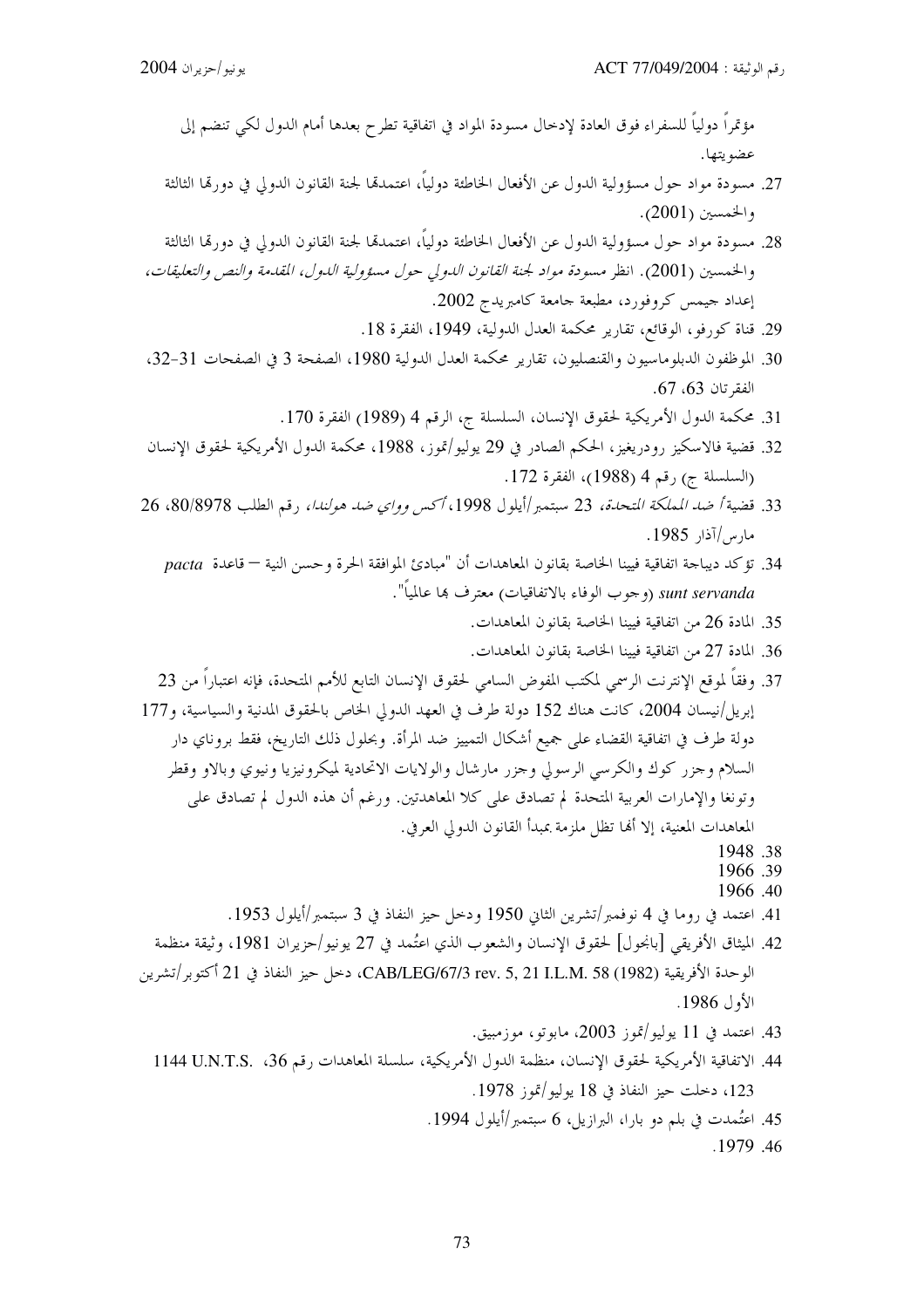- 47. انظر المطالبة بحقوق المرأة : البروتوكول الاحتياري الملحق باتفاقية المرأة، رقم الوثيقة : 1001/2001، IOR 51/0 1 مارس/آذار 2001، للاطلاع على معلومات حول فرص إثارة انتهاكات اتفاقية القضاء على جميع أشكال التمييز ضد المرأة على الصعيد الدولي.
- 48. مثلاً، القضية 84/172، *برويكس ضد هولندا* (آراء 9 إبريل/نيسان 1987)؛ القضية 84/182 زوان دي فريس ضد هولندا (آراء 9 إبريل/نيسان 1987) القضية 1986/218، *فوس ضد هولندا* (آراء 29 مارس/آذار 1989)؛ القضية 1978/035، أوميرودي – سزيفرا وآخرون ضد موريشس (آراء اعتُمدت في 9 إبريل/نيسان 1981)؛ القضية 1977/24، *لوفليس ضد كندا،* (آراء اعتمدت في يوليو/تموز 1981).
	- 49. لجنة حقوق الإنسان، التعليق العام رقم 28: المساواة في الحقوق بين الرحال والنساء (المادة 3)، وثيقة الأمم التحدة (CCPR/C/21/Rev.1/Add.10(2000).
- 50. الإعلان الخاص بالقضاء على العنف ضد المرأة، قرار الجمعية العامة U.N. GAOR Supp. ،104/48 له ,No. 49) at 217)، وثيقة الأمم المتحدة (U.N. Doc. A/48/49 (1993) كذلك قرار الجمعية العامة 86/52 "تدابير منع الجريمة والقضاء الجنائبي لاحتثاث العنف ضد المرأة" 2 فبراير/شباط 1998 الذي يتضمن "الاستراتيجيات النموذجية والتدابير العملية المتعلقة بالقضاء على العنف ضد المرأة في مضمار منع الجريمة والقضاء الجنائبي".
	- 51. لمزيد من التفاصيل، انظر http://www.unhchr.ch/html/menu5/wchr.html.
	- 52. لمزيد من التفاصيل، انظر http://www.un.org/womenwatch/daw/beijing.
- 53. الآليات الموضوعية لحقوق الإنسان في الأمم المتحدة 2002، رقم الوثيقة : IOR 40/009/2002، 1 مايو |أيار 2002 : انظر بشكل حاص تقرير المقرر الخاص للأمم المتحدة المعين بالعنف ضد المرأة وأسبابه وعواقبه، E/CN.4/2003/75 و Corr.1 ، 6 فبراير/شباط 2003، للاطلاع على ملخص للتطورات في القانون والممارسات المتعلقة بالعنف ضد المرأة من 1994–2003، E/CN.4/2003/75/Add.1، 27 فبراير/شباط 2003، للاطلاع على دراسات نظرية تفصيلية، وE/CN.4/2004/66 للاطلاع على التقرير الأحدث للمقرر الخاص حول الحاجة لاتخاذ إجراءات محسوسة لتنفيذ المعايير .
- 54. الآليات الموضوعية لحقوق الإنسان في الأمم المتحدة 2002، رقم الوثيقة : IOR 40/009/2002، 1 مايو/أيار 2002 تتضمن البيانات الكاملة لمختلف الخبراء المستقلين ودورهم وصلاحياقم : وكيفية الاتصال بمم واستخدامهم لتعزيز حقوق الإنسان.
	- 55. وثيقة الأمم المتحدة A/47/38 الصادرة في 29 يناير /كانون الثاني 1992.
		- 56. وثيقة الأمم المتحدة (1993) A/48/49 .
	- 57. التعليق العام 19، العنف ضد المرأة، (الدورة الحادية عشرة، 1992)، مجموعة التعليقات العامة والتوصيات العامة التي اعتمدها الهيئات المشرفة على معاهدات حقوق الإنسان، U.N. Doc. HRI\GEN\1\Rev.1 at  $.84(1994)$
	- 58. انظر منظمة العفو الدولية، جرائم الحقد ومؤامرة الصمت : ممارسة التعذيب وسوء المعاملة على أساس الهوية الجنسية. رقم *الوثيقة:* 10/016/2001 ACT ، الصفحة 4.
	- 59. حكمت المحكمة الجنائية الدولية ليوغسلافيا السابقة مؤخراً على رجل لأنه، من جملة أمور، أجبر شقيقين مسلمين على القيام بأفعال حنسية لبعضهما البعض، *النائب العام ضد رانكوسيتش،* الحكم الصادر بالعقوبة، القضية , قم IT-95-10/1-S، 11 مارس/آذار 2004.
		- 60. المقررة الخاصة للأمم المتحدة المعنية بالعنف ضد المرأة، بيان أمام الدورة الثامنة والخمسين للجنة حقوق الإنساني، 101 إبريل/نيسان 2002.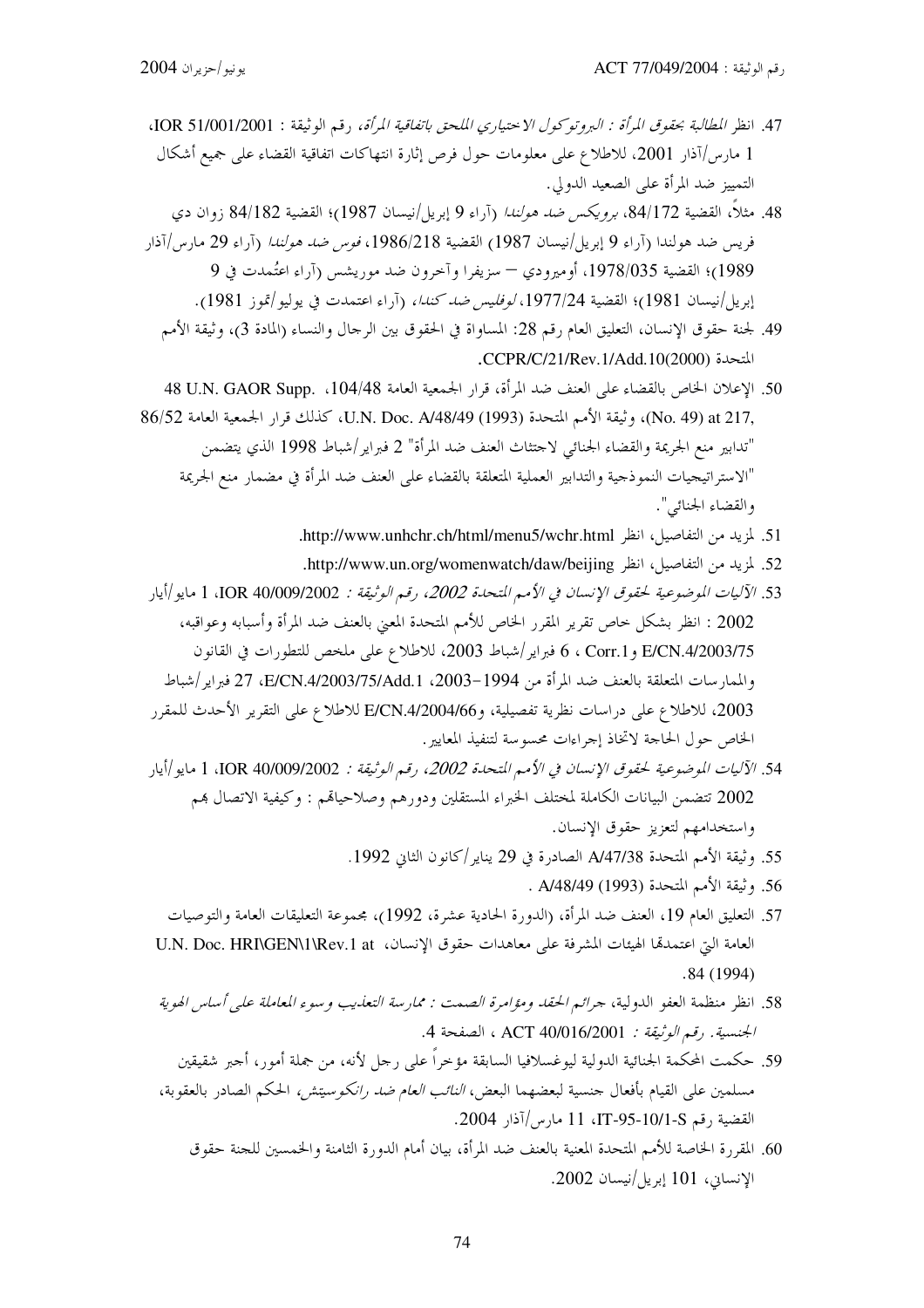- 61. المادة 1، إعلان الأمم المتحدة الخاص بالقضاء على العنف ضد المرأة.
- 62. وفقاً للمادة 4، الفقرة 1، من العهد الدولي الخاص بالحقوق المدنية والسياسية، فإن أحد الشروط لتبرير أي انتقاص من العهد هو أن الإجراءات المتخذة لا تتعلق بالتمييز فقط على أساس العرق أو اللون أو اللغة أو الدين أو الأصل الاجتماعي. ورغم أن المادة 26 أو النصوص الأخرى في العهد الدولي تتعلق بعدم التمييز (المواد 2 و3 و14، الفقرة 1، و23، الفقرة 04 و24، الفقرة 1 و25) لم تُدرج ضمن النصوص غير القابلة للانتقاص في المادة 4، الفقرة 2، إلا أن هناك عناصر أو أبعاداً للحق في عدم التمييز لا يمكن الانتقاص منها في أية ظروف. وبشكل حاص، يجب التقيد بمذا النص الوارد في المادة 4، الفقرة 1، إذا جرى أي تمييز بين الأشخاص عند اللجوء إلى إجراءات تنتقص من العهد." لجنة حقوق الإنسان، التعليق العام 29، حالات الطوارئ (المادة 4)، وثيقة الأمم المتحدة (2001) UN Doc. CCPR/C/21/Rev.1/Add.11.
	- 63. كلمة أخرى للمعاهدات والإعلانات والوثائق المشابهة.
	- 64. مب*ادئ القانون الدولى العام،* البروفيسور إيان براونلي محام في الاستئناف، مطبعة جامعة أوكسفورد، 2003، ص 546.
		- 65. لا يمكن لنصوص المعاهدات أن تتعارض مع المحظورات في القانون القطعي.
	- 66. محكمة الدول الأمريكية لحقوق الإنسان، الشرط القانوني وحقوق المهاجرين غير الشرعيين. رأي استشاري OC – 18 صادر في 17 سبتمبر/أيلول 2003.
		- 67. الفقرة 100.
		- 68. الفقرة 101.
		- 69. الفقرة 110.
		- 70. انظر الصفحة 544، الصفحة 548.
- 71. المحكمة الأوروبية لحقوق الإنسان، قضية *أيدين ضد تركيا (*866/676/1996/57)، الحكم الصادر في 25 سبتمبر/أيلول 1997، الفقرة 86، قضية مخي*ا ضد بيــرو،* 1 مارس/آذار 1996، التقرير السنوي لجنة الدول الأمريكية لحقوق الإنسان للعام 1995، الصفحة 187. المحكمة الجنائية الدولية لرواندا، *النائب العام ضد جون* – بول أكاييسو، القضية ICTR-96-4-T, ICTR، القاعة 1. الحكم الصادر في 2 سبتمبر/أيلول 1998، الفقرة 597؛ المحكمة الجنائية الدولية ليوغسلافيا السابقة *النائب العام ضد زينيل ديلاليتش،* القضية 21 -95-IT ICTY قاعة المحاكمة 2، الحكم الصادر في 16 نوفمبر/تشرين الثاني 1998، المناقشة، الفقرات 475-496، والنتائج، الفقرات 943-965؛ *النائب العام ضد أنتو فوروندزيا،* القضية رقم ICTY ،IT-95-17/1-T، واعة المحاكمة، الحكم الصادر في 10 ديسمبر/كانون الأول 1998، الفقرات 264-9.
	- 72. لمزيد من التفاصيل حول الجوانب القانونية للتعذيب والتدابير العملية الملزمة الدول باتخاذها لمنع التعذيب والتصدي له، انظر تقرير منظمة العفو الدولية، محار*بة التعذيب — كتيب للتحرك،* رقم الوثيقة : ACT .40/01/2003
	- 73. انظر عموماً، *النساء والنـــزاع المسلح والقانون الدو*لي، جوديث جي. غاردام وميشيل جيه جارفيس، كلوير لو إنترناشونال 2001.
		- 74. غار دام و حارفيس أعلاه، الفصل السادس، سبيل الانتصاف الدولي.
	- 75. أوضاع حقوق المرأة في ثويداد حواريز، المكسيك : الحق في عدم التعرض للعنف والتمييز، الفصل 6، التقرير السنوي للجنة الدول الأمريكية لحقوق الإنسان 2002، تقرير رقم 01/52، القضية 051.12، *ماريا دا بنها مايا فرنانديز ضد البرازيل* 16 إبريل/نيسان 2001، التقرير السنوي للجنة الدول الأمريكية لحقوق الإنسان .2001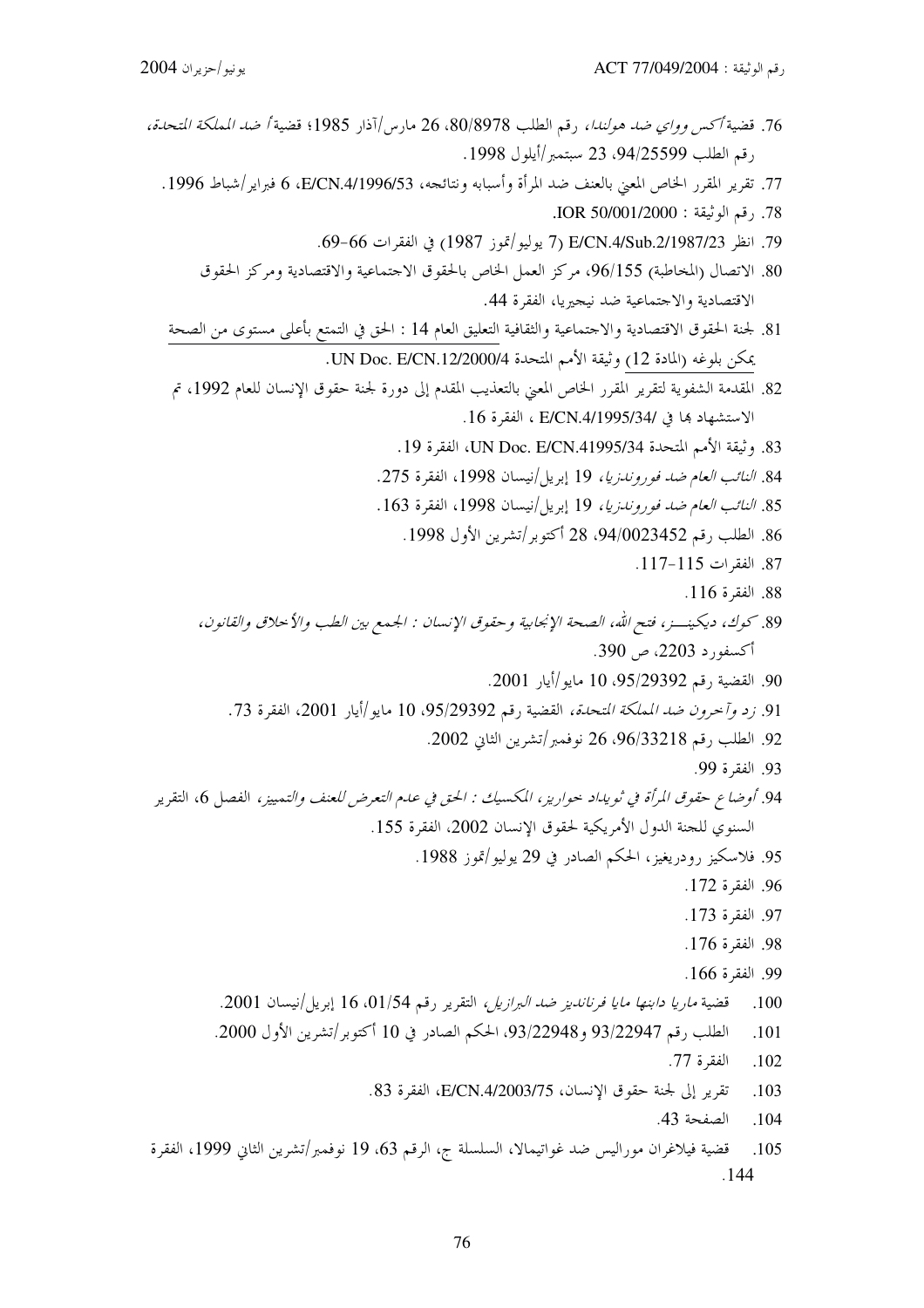- قضية *أيري ضد أيرلندا*، , قم الطلب 73/00060289، 1979/10/9، الفقرة 24 : *"يقصد بالاتفاقية أن* .106 تكغل ليبس الحقوق النظرية أو الوهمية، بل الحقوق العملية والفعلية." الصفحتان 39-40.  $.107$ قضية أكس وواي ضد هولندا، , قم الطلب 80/8978، 26 مارس/آذار 1985؛ .108 قضية سبي.آر . ضد المملكة المتحدة، الطلب , قم 92/00020190، 22 نوفمبر/تشرين الثاني 1995. .109 قضية أم.سي. ض*د بلغاريا،* الطلب رقم 39272(98، الحكم، 4 ديسمبر/كانون الأول 2003.  $.110$ .http://cm.coe.int/stat/E/Public/2002/adopted\_texts/recommendations/2002r5.htm  $.111$ .240-217 (2000) 46 McGill L.J .112 قضية أم.سبي. ض*د بلغاريا،* الطلب رقم 98/39272، الحكم 4 ديسمبر/كانون الأول 2003.  $.113$  $.166$  الفقرة 114  $.166 - 163$  الفقرات  $.115$ الصفحة 42. .116 الصعوبات والمداولات النسائية في طلب المساعدة مشمولة بشكل شامل في سالي إنجل مرى، *الحديث عن*  $.117$ الحقوق وتجربة القانون : إنفاذ الحقوق الإنسانية للمرأة في الحماية من العنف، المحلة الفصلية لحقوق الإنسان المحلد 25، العدد 2، مايو/أيا, 2003. 15 سبتمبر/أيلول 1995، 200NF.177/20/Add.1 (1995), A/CONF.177/20 . A/CONF.177/20  $.118$ وثيقة الأمم المتحدة UN Doc. A/52/635، اعتُمدت بدون تصويت في 12 ديسمبر/كانون الأول  $.119$ .1997 اعتُمد بموجب قرار الأمم المتحدة 34/40 الصادر في 29 نوفمبر/تشرين الثاني 1985، وثيقة الأمم المتحدة  $.120$ .UN Doc. A/RES/40/34 قانون روما الأساسي للمحكمة الجنائية الدولية، اعتُمد في 17 يوليو/تموز A/CONF.183/9) (4/CONF.183/9). .121 من الملاحظ أنه بموجب المادة 154() (ب)، ينبغي على النائب العام *"أن يحترم مصالح الضحايا والشهود* وظروفهم الشخصية بما فيه سنهم وجنسهم ... وصحتهم وأن يأحذ بعين الاعتبار طبيعة الجريمة، وبخاصة حيث تتعلق بالعنف الجنسبي أو العنف القائم على النوع الا جتماعي أو العنف ضد الأطفال" . اعتمدتما الجمعية العامة للدول الأطراف، 3-10 سبتمبر/أيلول 2002. .122 القاعدة 16، الفقرة 1(د).  $.123$  $.18-16$  القواعد 16 $.124$ 
	- القاعدة 70 من قواعد الإجراءات والأدلة لدى المحكمة الجنائية الدولية.  $.125$ 
		- القاعدة 71.  $.126$
	- القاعدة 96 من قواعد الأدلة والإجراءات لدى المحكمة الجنائية الدولية ليوغسلافيا؛ انظر قضية ديلاليتش .127
		- تقرير مقدم إلى لجنة حقوق الإنسان، 6 يناير /كانون الثاني 2003، E/CN.4/2003/75، الفقرة 91. .128
			- .E/CN.4/2003/8  $.129$
	- في سالي إنجل مرى، حديث الحقوق وتجربة القانون : إنفاذ الحقوق الإنسانية للمرأة لحمايتها من العنف،  $.130$ المحلة الفصلية لحقوق الإنسان، المحلد 25، العدد 2، مايو/أيار 2003.
		- وثيقة الأمم المتحدة UN Doc. A/52/635، اعتُمدت بدون تصويت في 12 ديسمبر/كانون الأول  $.131$ .1997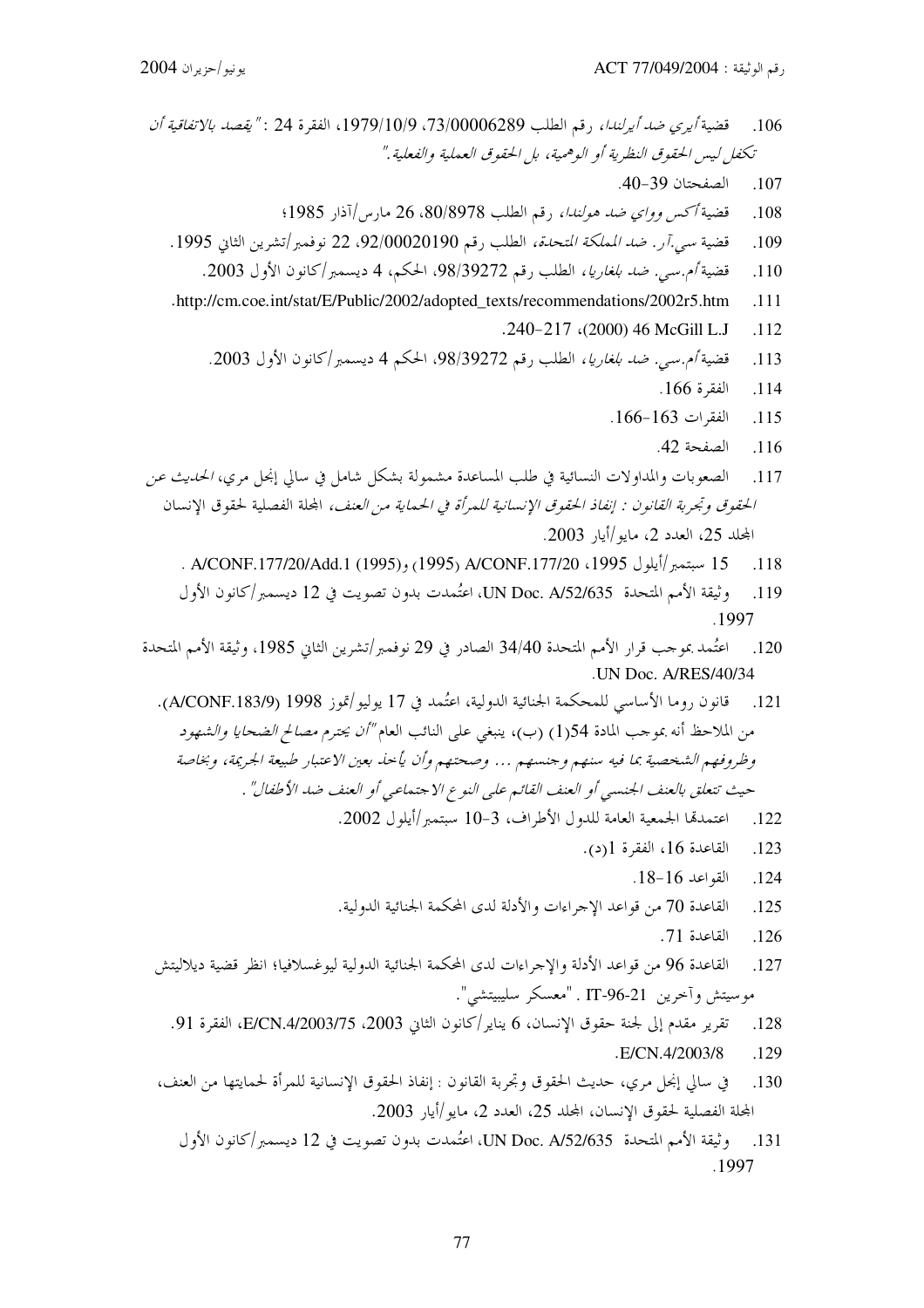راديكا كوماراسوامي، المقررة الحاصة المعنية بالعنف ضد المرأة، تقرير مقدم إلى لجنة حقوق الإنسان، .132 وثيقة الأمم المتحدة UN Doc. E/CN.4/2003/75، يناير/كانون الثاني 2003، الفقرتان 29-30. الصفحتان 45 و46.  $.133$ أوضاع حقوق المرأة في ثويداد حواريز، المكسيك : الحق في عدم التعرض للعنف والتمييز ، الفصل .134 السادس، التقرير السنوى للجنة الأمريكية لحقوق الإنسان، 2002، الفقرة 156. حق ضحايا انتهاكات القانون الدولي لحقوق الإنسان والقانون الإنساني الدولي في سبيل انتصاف .135 وتعويض، تقرير مقدم إلى لجنة حقوق الإنسان E/CN.4/2004.57، 10 نوفمبر/تشرين الثاني 2003. روزاليند ديكسون، "الاغتصاب كجريمة في القانون الدولي : إلى أين ننطلق من هنا؛ "(EJIL (2002). .136 المحلد 13، العدد 3، 697-719. قضية أ*يرى ضد أيرلندا*، , قم الطلب 73/00006289، 1979/10/9، الفقرة 24. 137 لجنة الحقوق الاقتصادية والاحتماعية والثقافية التعليق العام 14 : الحق في التمتع بأعلى مستوى من الصحة .138 يمكن بلوغه (المادة 12) وثيقة الأمم المتحدة 2000/07. UN Doc. E/CN. (2000). وثيقة الأمم المتحدة : UN Doc.: E/CN.4/2003/55، وبخاصة الفقرة 27. .139 الصفحتان 52-53.  $.140$ الصفحتان 60-61. .141 راديكا كوماراسوامي، المقررة الخاصة المعنية بالعنف ضد المرأة، تقرير مقدم إلى لجنة حقوق الإنسان،  $.142$ وثيقة الأمم المتحدة UN Doc. E/CN.4/1996/53، 6 فبراير/شباط 1996، الفقرة 142(ز). تقرير مقدم إلى لجنة حقوق الإنسان، 26 ديسمبر/كانون الأول 203، E/CN.4/2004/66، الفقرات  $.143$  $.37 - 35$ "حقوق الإنسان عند تقاطع العرق والنوع الاحتماعي" تشارلوت بانش في *النساء عند مفترق الطرق :* .144 *الحقوق غير المرئية والهويات وعمليات الاضطهاد،* إعداد ريتا راج مع تشارلوت بانش وإلميرا نازومب،

نيوجرسي : مركز القيادة العالمية النسائية، 2002. انظر أيضاً تقرير المقرر الخاص المعنى بالعنف ضد المرأة وأسبابه ونتائجه المقدم إلى المؤتمر العالمي لمناهضة العنصرية، وثيقة الأمم المتحدة .UN Doc , A/CONF.189/PC.3/5، 27 يوليو/تموز 2001.

- 145. فسرت هيئات المعاهدات هذه النصوص على ألها تشمل أسساً أخرى ممنوعة للتمييز، مثل الميل الجنسي وحمل فيروس نقص المناعة المكتسب. انظر مثلاً قرار لجنة حقوق الإنسان في قضية *تونن ضد أستراليا* التي أكدت أن التمييز على أساس "الجنس" سيُفسر بأنه يشمل الميل الجنسي. تونن ضد أستراليا. المخاطبة رقم 1992/488، وثيقة الأمم المتحدة (1994/1992) U.N. Doc CCPR/C/50/D
- 146. الإعلان العالمي لحقوق الإنسان، قرار الجمعية العامة للأمم المتحدة 217أ(3)، المعتمد في 10 ديسمبر/كانون الثاني 1948، المادة 25(2). انظر بالمثل العهد الدولي الخاص بالحقوق المدنية والسياسية، المادة  $.24$
- اتفاقية الأمم المتحدة لحقوق الطفل، اعتمدتما الجمعية العامة للأمم المتحدة بموحب القرار 42(5) الصادر 147 في 20 نوفمبر/تشرين الثاني 1989، والتي دخلت حيز النفاذ في 2 سبتمبر/أيلول 1990، المادة 19[1).
- تقرير المقرر الخاص للأمم المتحدة المعنى بالعنف ضد المرأة، *الممارسات الثقافية في العائلة التي تتسم بالعنف* .148 تجاه المرأة، وثيقة الأمم المتحدة UN Doc. E/CN.4/2002/83، و13 يناير /كانون الثاني 2002.
	- 149. تقرير المقرر الخاص للأمم المتحدة المعين بالعنف ضد المرأة وأسبابه و نتائجه، لجنة حقوق الإنسان، وثيقة الأمم المتحدة UN Doc. E/CN.4/1997/47، 1997. فبراير /شباط 1997.